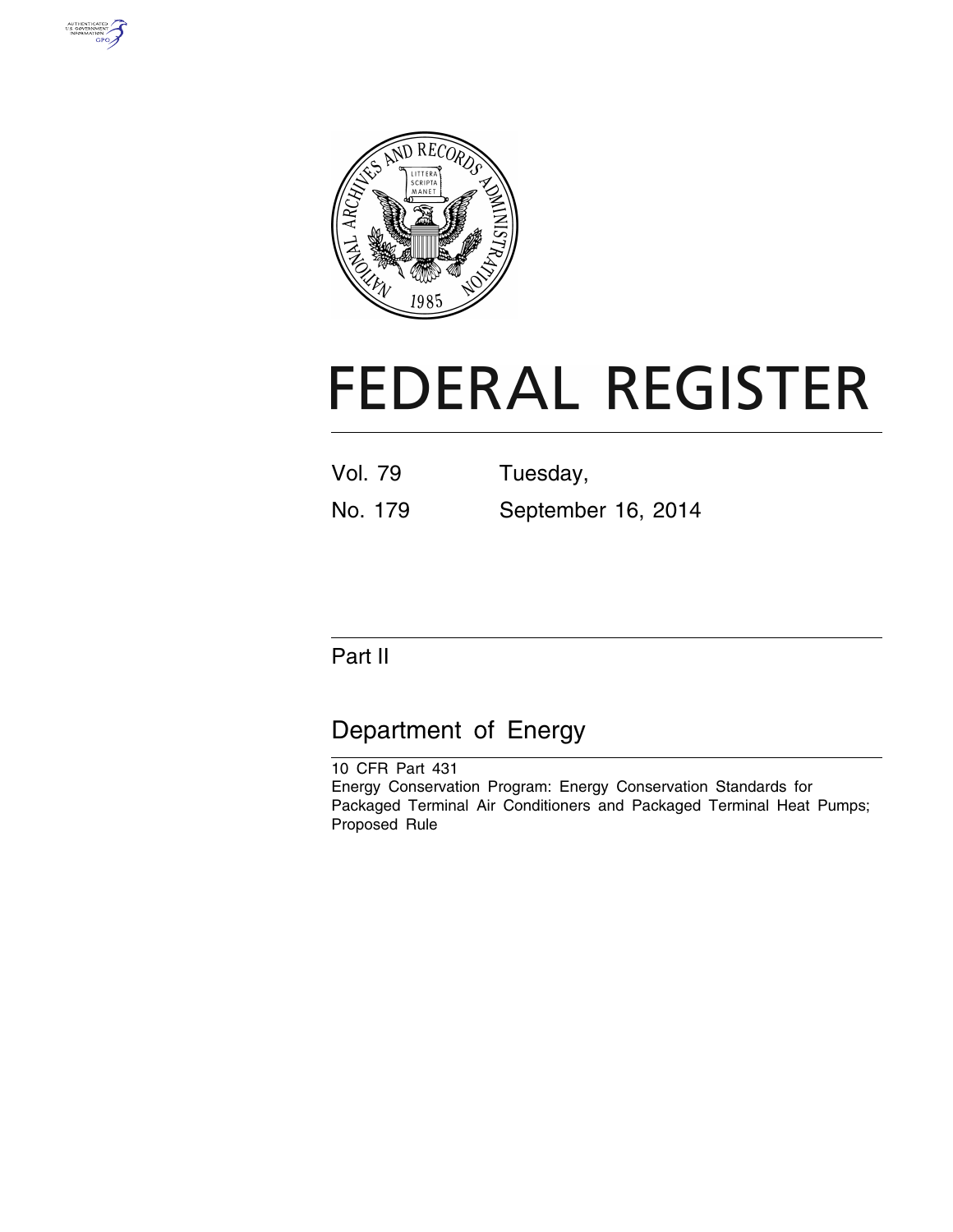## **DEPARTMENT OF ENERGY**

## **10 CFR Part 431**

**[Docket Number EERE–2012–BT–STD– 0029]** 

#### **RIN 1904–AC82**

## **Energy Conservation Program: Energy Conservation Standards for Packaged Terminal Air Conditioners and Packaged Terminal Heat Pumps**

**AGENCY:** Office of Energy Efficiency and Renewable Energy, Department of Energy.

**ACTION:** Notice of proposed rulemaking (NOPR) and public meeting.

**SUMMARY:** The Energy Policy and Conservation Act of 1975 (EPCA), as amended, prescribes energy conservation standards for various consumer products and certain commercial and industrial equipment, including packaged terminal air conditioners (PTACs) and packaged terminal heat pumps (PTHPs). EPCA also requires the U.S. Department of Energy (DOE) to determine whether more-stringent, amended standards would be technologically feasible and economically justified, and would save a significant amount of energy. In this document, DOE proposes amended energy conservation standards for PTACs and PTHPs. The document also announces a public meeting to receive comment on these proposed standards and associated analyses and results.

**DATES:** DOE will hold a public meeting on Wednesday, October 29, 2014, from 9 a.m. to 4 p.m., in Washington, DC. The meeting will also be broadcast as a webinar. See section VII, ''Public Participation,'' for webinar registration information, participant instructions, and information about the capabilities available to webinar participants.

DOE will accept comments, data, and information regarding this notice of proposed rulemaking (NOPR) before and after the public meeting, but no later than November 17, 2014. See section VII, ''Public Participation'' for details. **ADDRESSES:** The public meeting will be held at the U.S. Department of Energy, Forrestal Building, Room 8E–089, 1000 Independence Avenue SW., Washington, DC 20585. To attend, please notify Ms. Brenda Edwards at (202) 586–2945. For more information, refer to the Public Participation section near the end of this document.

Any comments submitted must identify the NOPR for Energy Conservation Standards for packaged terminal air conditioners (PTACs) and packaged terminal heat pumps (PTHPs), and provide docket number EERE– 2012–BT–STD–0029 and/or regulatory information number (RIN) number 1904–AC82. Comments may be submitted using any of the following methods:

1. *Federal eRulemaking Portal: [www.regulations.gov.](http://www.regulations.gov)* Follow the instructions for submitting comments.

2. *Email: [pkgTerminalAC-](mailto:pkgTerminalAC-HP2012STD0029@ee.doe.gov)[HP2012STD0029@ee.doe.gov.](mailto:pkgTerminalAC-HP2012STD0029@ee.doe.gov)* Include the docket number and/or RIN in the subject line of the message.

3. *Mail:* Ms. Brenda Edwards, U.S. Department of Energy, Building Technologies Program, Mailstop EE–5B, 1000 Independence Avenue SW., Washington, DC 20585–0121. If possible, please submit all items on a CD. It is not necessary to include printed copies.

4. *Hand Delivery/Courier:* Ms. Brenda Edwards, U.S. Department of Energy, Building Technologies Program, 950 L'Enfant Plaza SW., Suite 600, Washington, DC 20024. Telephone: (202) 586–2945. If possible, please submit all items on a CD, in which case it is not necessary to include printed copies.

Written comments regarding the burden-hour estimates or other aspects of the collection-of-information requirements contained in this proposed rule may be submitted to Office of Energy Efficiency and Renewable Energy through the methods listed above and by email to *[Chad](mailto:Chad_S_Whiteman@omb.eop.gov)*\_*S*\_ *[Whiteman@omb.eop.gov.](mailto:Chad_S_Whiteman@omb.eop.gov)* 

For detailed instructions on submitting comments and additional information on the rulemaking process, see section VII of this document, ''Public Participation.''

*Docket:* The docket, which includes **Federal Register** notices, public meeting attendee lists and transcripts, comments, and other supporting documents/materials, is available for review at *[www.regulations.gov.](http://www.regulations.gov)* All documents in the docket are listed in the *[www.regulations.gov](http://www.regulations.gov)* index. However, some documents listed in the index, such as those containing information that is exempt from public disclosure, may not be publicly available.

A link to the docket Web page can be found at: *[http://www.regulations.gov/](http://www.regulations.gov/#!docketDetail;D=EERE-2012-BT-STD-0029) [#!docketDetail;D=EERE-2012-BT-STD-](http://www.regulations.gov/#!docketDetail;D=EERE-2012-BT-STD-0029)[0029.](http://www.regulations.gov/#!docketDetail;D=EERE-2012-BT-STD-0029)* This Web page contains a link to the docket for this document on the *[www.regulations.gov](http://www.regulations.gov)* site. The *[www.regulations.gov](http://www.regulations.gov)* Web page contains simple instructions on how to access all documents, including public comments, in the docket. See section VII for further information on how to submit

comments through

*[www.regulations.gov.](http://www.regulations.gov)*  For further information on how to submit a comment, review other public comments and the docket, or participate in the public meeting, contact Ms. Brenda Edwards at (202) 586–2945 or by email: *[Brenda.Edwards@ee.doe.gov.](mailto:Brenda.Edwards@ee.doe.gov)* 

**FOR FURTHER INFORMATION CONTACT:** Mr. Ronald Majette, U.S. Department of Energy, Office of Energy Efficiency and Renewable Energy, Building Technologies Program, EE–5B, 1000 Independence Avenue SW., Washington, DC 20585–0121. Telephone: (202) 586–7935. Email: *[PTACs@ee.doe.gov.](mailto:PTACs@ee.doe.gov)* 

Ms. Jennifer Tiedeman, U.S. Department of Energy, Office of the General Counsel, GC–71, 1000 Independence Avenue SW., Washington, DC 20585–0121. Telephone: (202) 287–6111. Email: *[Jennifer.Tiedeman@hq.doe.gov.](mailto:Jennifer.Tiedeman@hq.doe.gov)*  **SUPPLEMENTARY INFORMATION:** 

#### **Table of Contents**

- I. Summary of the Proposed Rule
- A. Benefits and Costs to Customers
- B. Impact on Manufacturers
- C. National Benefits
- II. Introduction
- A. Authority B. Background
- 1. Current Standards
- 
- 2. History of Standards Rulemaking for PTACs and PTHPs
- III. General Discussion
	- A. Compliance Dates
	- B. Equipment Classes and Scope of Coverage
	- C. Technological Feasibility
	- 1. General
	- 2. Maximum Technologically Feasible
	- Levels D. Energy Savings
	-
	- 1. Determination of Savings
	- 2. Significance of Savings
	- E. Economic Justification
	- 1. Specific Criteria
	- a. Economic Impact on Manufacturers and Customers
	- b. Savings in Operating Costs Compared to Increase in Price
- c. Energy Savings
- d. Lessening of Utility or Performance of Equipment
- e. Impact of Any Lessening of Competition
- f. Need for National Energy Conservation
- g. Other Factors
- 2. Rebuttable Presumption
- IV. Methodology and Discussion of Related Comments
	- A. Market and Technology Assessment
	- 1. Definitions of a PTAC and a PTHP
	- 2. Equipment Classes
	- 3. Market Assessment
	- a. Trade Association
	- b. Manufacturers
	- c. Shipments
	- 4. Technology Assessment
	- B. Screening Analysis
	- C. Engineering Analysis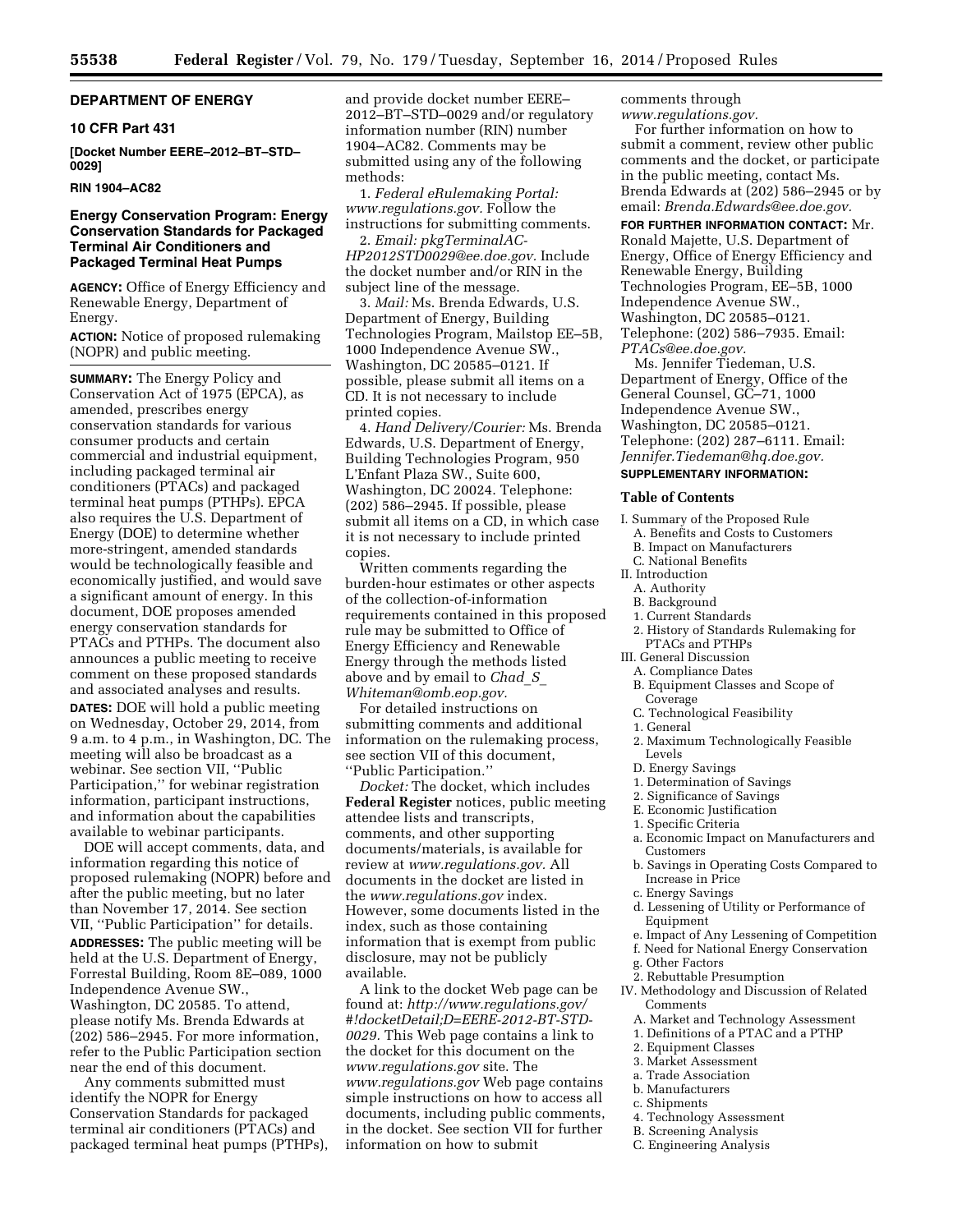**I. Summary of the Proposed Rule** 

includes packaged terminal air conditioners (PTACs) and packaged terminal heat pumps (PTHPs), the subjects of this document.

conservation of energy and is technologically feasible and economically justified.'' (42 U.S.C.  $6313(a)(6)(A)(II)$  In accordance with these criteria, DOE proposes to amend the energy conservation standards for standard-sized PTACs and PTHPs by raising the efficiency levels for this equipment to the levels shown in Table I.1, above the efficiency levels specified by ANSI/ASHRAE/IES Standard 90.1– 2013. The proposed standards, which prescribe the minimum allowable energy efficiency ratio (EER) and, for packaged terminal heat pumps, coefficient of performance (COP), are

shown in Table I.1.

The proposed standards would apply

to all covered PTACs and PTHPs manufactured on or after the date four years after publication of the final rule in the **Federal Register**. (42 U.S.C. 6313(a)(6)(D)) The proposed standards for PTACs and PTHPs represent an improvement in energy efficiency of four to seven percent compared to the efficiency levels specified by ANSI/ ASHRAE/IES Standard 90.1–2013, depending on the equipment capacity.

Title III, Part  $C<sup>1</sup>$  of the Energy Policy and Conservation Act of 1975 (EPCA or the Act), Public Law 94–163 (42 U.S.C. 6291–6309, as codified), added by Public Law 95–619, Title IV, section 441(a), established the Energy Conservation Program for Certain Industrial Equipment.2 This equipment

Pursuant to EPCA, DOE may prescribe a standard more stringent than the level in American Society of Heating, Refrigerating, and Air-Conditioning Engineers (ASHRAE)/Illuminating Engineering Society of North America (IESNA) Standard 90.1, after ASHRAE amends the energy conservation standards found in ASHRAE/IESNA Standard 90.1, if DOE can demonstrate ''by clear and convincing evidence,'' that such a more stringent standard ''would result in significant additional

- 1. Methodology
- 2. Equipment Classes Analyzed
- 3. Cost Model
- 4. Baseline Efficiency Level
- 5. Incremental Efficiency Levels
- 6. Equipment Testing and Reverse
- Engineering
- 7. Cost-Efficiency Results
- D. Markups To Determine Equipment Price
- E. Energy Use Analysis
- F. Life Cycle Cost and Payback Period Analyses
- 1. Equipment and Installation Costs
- 2. Unit Energy Consumption
- 3. Electricity Prices and Electricity Price Trends
- 4. Repair Costs
- 5. Maintenance Costs
- 6. Lifetime
- 7. Discount Rate
- 8. Base Case Efficiency Distribution
- 9. Payback Period Inputs
- 10. Rebuttable-Presumption Payback
- Period
- G. Shipments Analysis
- H. National Impact Analysis—National Energy Savings and Net Present Value Analyses
- I. Customer Subgroup Analysis
- J. Manufacturer Impact Analysis
- 1. Overview
- 2. Government Regulatory Impact Model
- a. Government Regulatory Impact Model
- Key Inputs
- b. Government Regulatory Impact Model Scenarios
- c. Manufacturer Interviews
- d. Size Constraints
- e. Impact on Manufacturer Profitability
- f. Impact on Consumer Utility
- 3. Discussion of Comments
- K. Emissions Analysis
- L. Monetizing Carbon Dioxide and Other Emissions Impacts
- 1. Social Cost of Carbon
- a. Monetizing Carbon Dioxide Emissions
- b. Development of Social Cost of Carbon
- Values
- c. Current Approach and Key Assumptions 2. Valuation of Other Emissions
- Reductions
	- M. Utility Impact Analysis
- N. Employment Impact Analysis
- V. Analytical Results

A. Trial Standard Levels

- B. Economic Justification and Energy Savings
- 1. Economic Impacts on Commercial Customers
- a. Life-Cycle Cost and Payback Period
- b. Customer Sub-Group Analysis
- c. Rebuttable Presumption Payback
- 2. Economic Impacts on Manufacturers
- 
- a. Industry Cash Flow Analysis Results

1For editorial reasons, upon codification in the U.S. Code, Part C was redesignated Part A–1.

- b. Direct Impacts on Employment
- c. Impacts on Manufacturing Capacity
- d. Impacts on Subgroups of Manufacturers e. Cumulative Regulatory Burden
- 3. National Impact Analysis
- a. Amount and Significance of Energy
- Savings
- b. Net Present Value of Customer Costs and **Benefits**
- c. Indirect Impacts on Employment
- 4. Impact on Utility or Performance of
- Equipment
- 5. Impact of Any Lessening of Competition
- 6. Need of the Nation to Conserve Energy
- 7. Summary of National Economic Impacts
- 8. Other Factors
- C. Proposed Standard
- 1. Benefits and Burdens of Trial Standard Levels Considered for Packaged Terminal Air Conditioners and Packaged Terminal Heat Pumps
- 2. Summary of Benefits and Costs (Annualized) of the Proposed Standards
- VI. Procedural Issues and Regulatory Review
- A. Review Under Executive Orders 12866 and 13563
- B. Review Under the Regulatory Flexibility Act
- 1. Description and Estimated Number of Small Entities Regulated
- a. Methodology for Estimating the Number of Small Entities
- b. Manufacturer Participation
- c. PTAC and PTHP Industry Structure and Nature of Competition
- 2. Description and Estimate of Compliance Requirements
- 3. Duplication, Overlap, and Conflict With Other Rules and Regulations
- 4. Significant Alternatives to the Rule
- C. Review Under the Paperwork Reduction Act
- D. Review Under the National
- Environmental Policy Act of 1969
	- E. Review Under Executive Order 13132
	- F. Review Under Executive Order 12988
	- G. Review Under the Unfunded Mandates
- Reform Act of 1995
- H. Review Under the Treasury and General Government Appropriations Act, 1999
	- I. Review Under Executive Order 12630
	- J. Review Under the Treasury and General
- Government Appropriations Act, 2001 K. Review Under Executive Order 13211
- L. Review Under the Information Quality Bulletin for Peer Review

E. Issues on Which DOE Seeks Comment

TABLE I.1—PROPOSED ENERGY CONSERVATION STANDARDS FOR PTACS AND PTHPS

2All references to EPCA in this document refer to the statute as amended through the American

≥7,000 Btu/h and ≤15,000 Btu/h .. EER = 14.9 – (0.324  $\times$  Cap ‡)

Energy Manufacturing Technical Corrections Act (AEMTCA), Public Law 112–210 (Dec. 18, 2012).

Proposed energy conservation standards \*

VII. Public Participation

Equipment class

PTAC .................. Standard Size \*\* ............................ <7,000 Btu/h ................................. EER = 12.6

Equipment | Category | Cooling capacity

A. Attendance at the Public Meeting

B. Procedure for Submitting Prepared General Statements For Distribution C. Conduct of the Public Meeting

D. Submission of Comments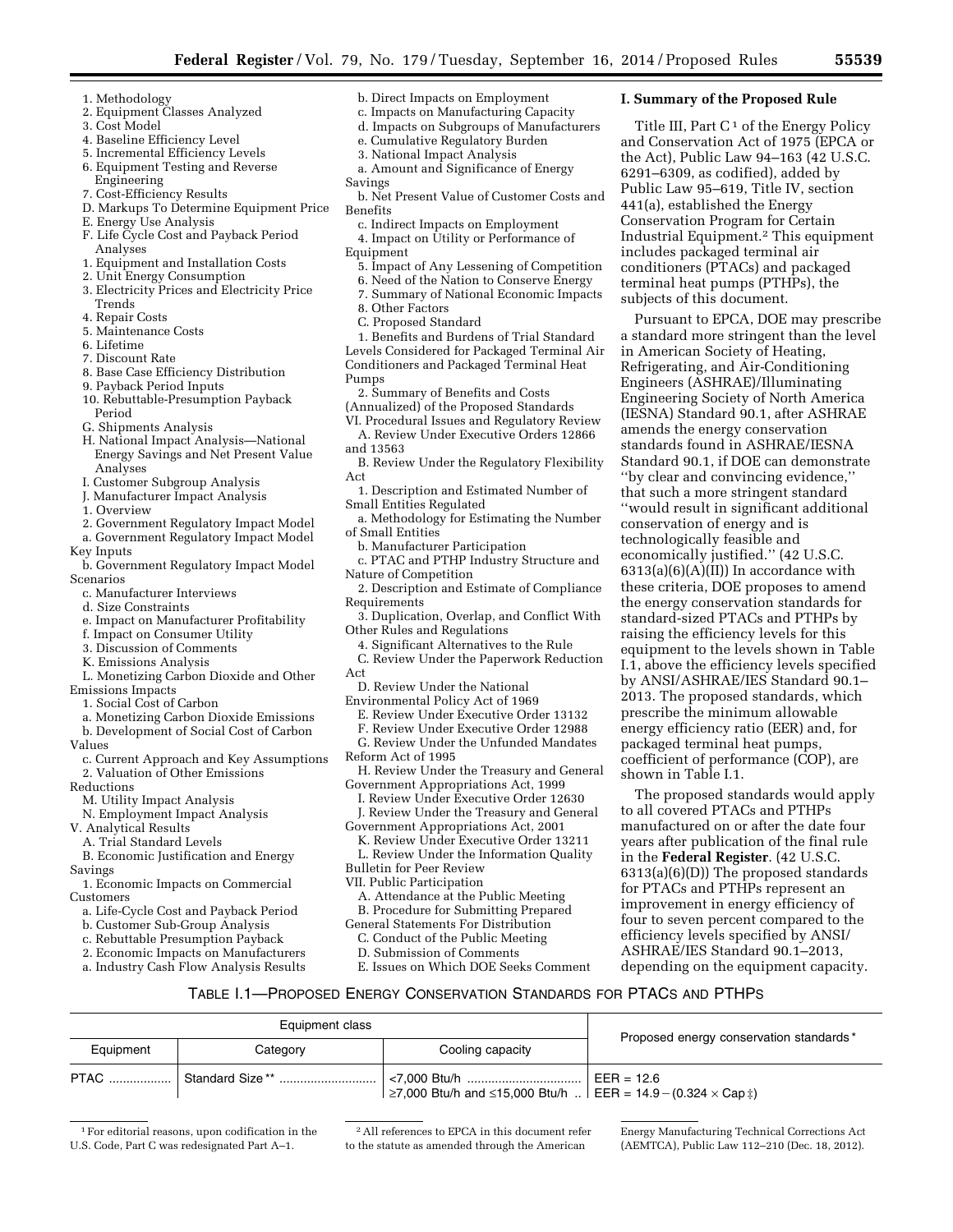## TABLE I.1—PROPOSED ENERGY CONSERVATION STANDARDS FOR PTACS AND PTHPS—Continued

| Equipment class                           |  |                                                                               |                                           |  |
|-------------------------------------------|--|-------------------------------------------------------------------------------|-------------------------------------------|--|
| Cooling capacity<br>Equipment<br>Category |  |                                                                               | Proposed energy conservation standards*   |  |
|                                           |  |                                                                               | $EER = 10.0$                              |  |
| <b>PTHP</b><br>.                          |  |                                                                               | $EER = 12.6$<br>$COP = 3.5$               |  |
|                                           |  | ≥7,000 Btu/h and ≤15,000 Btu/h  EER = 14.9 – (0.324 $\times$ Cap $\ddagger$ ) | $COP = 4.0 - (0.064 \times Cap \ddagger)$ |  |
|                                           |  | >15,000 Btu/h                                                                 | $EER = 10.0$<br>$COP = 3.0$               |  |

\* For equipment rated according to the DOE test procedure (ARI Standard 310/380–2004), all energy efficiency ratio (EER) values must be rated at 95 °F outdoor dry-bulb temperature for air-cooled equipment and evaporatively-cooled equipment and at 85 °F entering water temperature for water cooled equipment. All coefficient of performance (COP) values must be rated at 47 °F outdoor dry-bulb temperature for air-cooled equipment, and at 70 °F entering water temperature for water-source heat pumps.

Standard size refers to PTAC or PTHP equipment with wall sleeve dimensions greater than or equal to 16 inches high, or greater than or equal to 42 inches wide.

† Non-standard size refers to PTAC or PTHP equipment with wall sleeve dimensions less than 16 inches high and less than 42 inches wide. ‡ Cap means cooling capacity in thousand British thermal units per hour (Btu/h) at 95 °F outdoor dry-bulb temperature.

#### *A. Benefits and Costs to Customers*

Table I.2 presents DOE's evaluation of the economic impacts of the proposed standards on customers of PTAC and PTHP equipment, as measured by the average life-cycle cost (LCC) savings and

the median payback period. LCC savings refers to the additional dollar amount a customer is expected to save (or expend) over the equipment's lifetime when using equipment with higher efficiency compared to baseline efficiency equipment. For the two PTAC

equipment classes the customer is expected to face costs, and for the two PTHP equipment classes the customer is expected to observe savings under the amended standards proposed in this document.

#### TABLE I.2—IMPACTS OF PROPOSED STANDARDS ON CUSTOMERS OF PTACS AND PTHPS

| Cooling capacity | Average LCC<br>savings<br>$(2013\$ | Median payback<br>period<br>(vears) |
|------------------|------------------------------------|-------------------------------------|
| ≥12,000 Btu/h    | \$0.40<br>(\$2.11)                 | 8.0<br>9.9                          |

\* Numbers in parentheses indicate negative savings.

Note: Standard size refers to PTAC or PTHP equipment with wall sleeve dimensions greater than or equal to 16 inches high, or greater than or equal to 42 inches wide.

#### *B. Impact on Manufacturers*

The industry net present value (INPV) is the sum of the discounted cash flows to the industry from the base year through the end of the analysis period (2014 to 2048). Using a real discount rate of 8.5 percent, DOE estimates that the INPV for manufacturers of PTACs and PTHPs is \$58.5 million in 2013\$. Under the proposed standards, DOE expects that manufacturers may lose up to 1.3 percent of INPV, which corresponds to approximately \$0.7 million.

#### *C. National Benefits* 3

DOE's analyses indicate that the proposed standards would save a significant amount of energy. The lifetime savings for PTACs and PTHPs purchased in the 30-year period that begins in the year of expected compliance with amended standards

(2019–2048) amount to 0.06 quadrillion British thermal units (quads). The annual energy savings in 2030 (1.49 thousandths of a quad) are equivalent to 0.08 thousandths of a percent of total U.S. commercial primary energy consumption in 2013.4

The cumulative net present value (NPV) of total customer costs and savings of the proposed standards for PTACs and PTHPs ranges from \$10.7 million (at a 7-percent discount rate) to \$69.0 million (at a 3-percent discount rate). This NPV expresses the estimated total value of future operating-cost savings minus the estimated increase in product costs for equipment purchased in 2019–2048.

In addition, the proposed standards would have significant environmental benefits. The energy savings would result in cumulative emission reductions of 4.3 million metric tons

(Mt)<sup>5</sup> of carbon dioxide  $(CO<sub>2</sub>)$ , 16 thousand tons of methane, 9.7 thousand tons of sulfur dioxide  $(SO<sub>2</sub>)$ , and 4.4 thousand tons of nitrogen oxides  $(NO<sub>X</sub>)$ .<sup>6</sup> The cumulative reduction in  $CO<sub>2</sub>$  emissions through 2030 amounts to 0.7 Mt.

The value of the  $CO<sub>2</sub>$  reductions is calculated using a range of values per metric ton of  $CO<sub>2</sub>$  (otherwise known as the Social Cost of Carbon, or SCC) developed by a recent Federal interagency process.7 The derivation of

<sup>3</sup>All monetary values in this section are expressed in 2013 dollars and are discounted to 2013.

<sup>4</sup>Based on U.S. Department of Energy, Energy Information Administration, *Annual Energy Outlook 2013.* 

<sup>5</sup>A metric ton is equivalent to 1.1 short tons. Results for  $NO<sub>x</sub>$  and Hg are presented in short tons.

<sup>6</sup> DOE calculated emissions reductions relative to the *Annual Energy Outlook 2013* (*AEO 2013*) reference case, which generally represents current legislation and environmental regulations for which implementing regulations were available as of December 31, 2012. The reduction in mercury (Hg) emissions is expected to be very small.

<sup>7</sup>*Technical Update of the Social Cost of Carbon for Regulatory Impact Analysis Under Executive Order 12866.* Interagency Working Group on Social Cost of Carbon, United States Government, May 2013; revised November 2013. Available online at *[www.whitehouse.gov/sites/default/files/omb/assets/](http://www.whitehouse.gov/sites/default/files/omb/assets/)*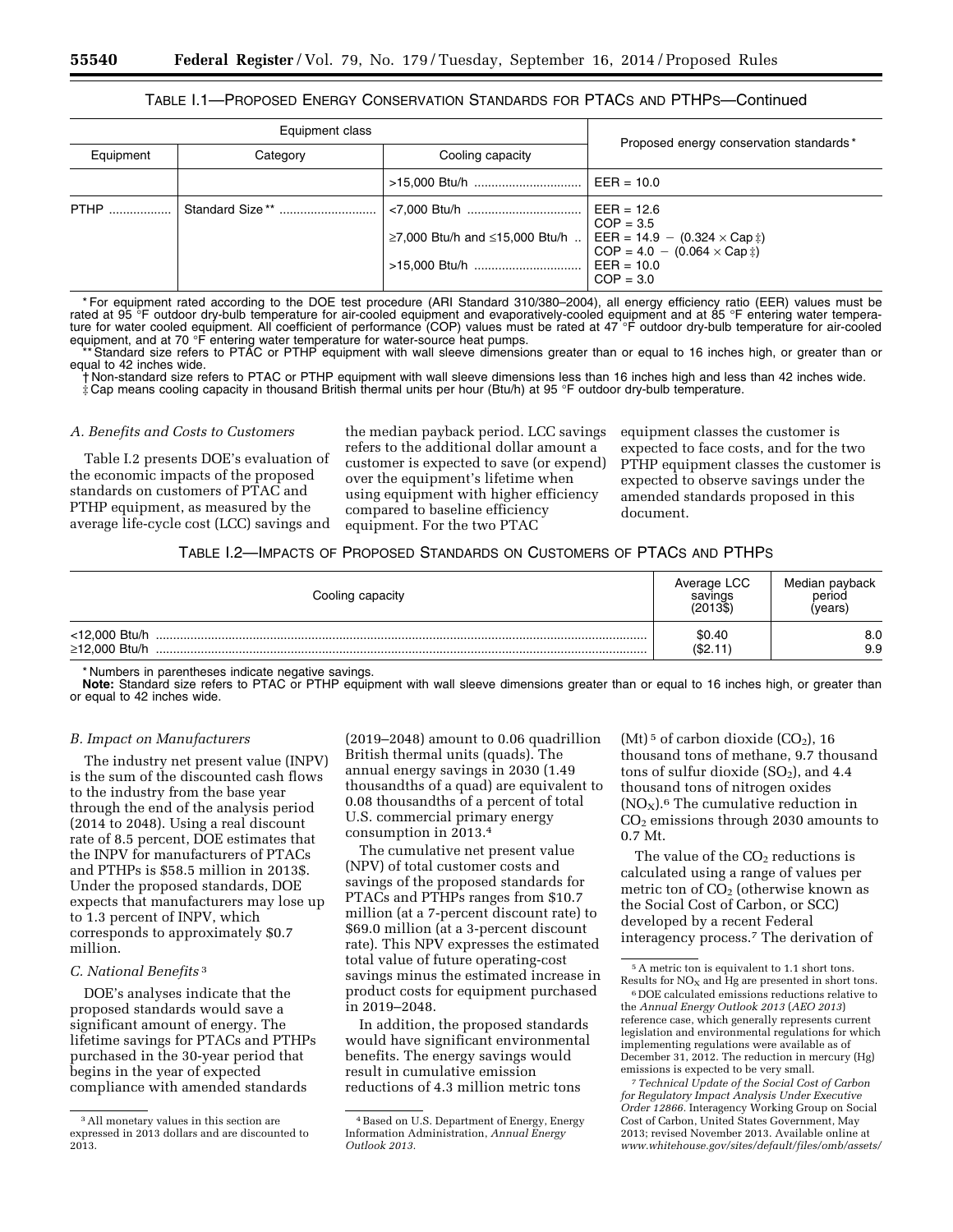the SCC values is discussed in section IV.L.1. Using discount rates appropriate for each set of SCC values, DOE estimates that the present monetary value of the  $CO<sub>2</sub>$  emissions reduction is between \$28.1 million and \$412.1

million. DOE also estimates that the present monetary value of the  $NO<sub>x</sub>$ emissions reduction is \$2.20 million at a 7-percent discount rate and \$5.43 million at a 3-percent discount rate.8

Table I.3 summarizes the national economic costs and benefits expected to result from the proposed standards for PTACs and PTHPs.

## TABLE I.3—SUMMARY OF NATIONAL ECONOMIC BENEFITS AND COSTS OF PROPOSED ENERGY CONSERVATION STANDARDS FOR PTACS AND PTHPS \*

| Category                  | Present value<br>million 2013\$                                   | Discount rate<br>(percent) |
|---------------------------|-------------------------------------------------------------------|----------------------------|
| <b>Benefits</b>           |                                                                   |                            |
|                           | 101.5<br>241.9                                                    |                            |
|                           | 28.1<br>133.0<br>212.3<br>412.1<br>2.20<br>5.43<br>236.6<br>380.2 | 5<br>2.5<br>3<br>3         |
| Costs                     |                                                                   |                            |
|                           | 90.8<br>172.9                                                     |                            |
| <b>Total Net Benefits</b> |                                                                   |                            |
|                           | 145.9<br>207.3                                                    |                            |
|                           |                                                                   |                            |

\* This table presents the costs and benefits associated with PTACs and PTHPs shipped in 2019–2048. These results include benefits to customers which accrue after 2048 from the equipment purchased in 2019–2048. The results account for the incremental variable and fixed costs incurred by manufacturers due to amended standards, some of which may be incurred in preparation for the rule.

\*\* The CO<sub>2</sub> values represent global monetized values of the SCC, in 2013\$, in 2015 under several scenarios of the updated SCC values. The fourth case rep-<br>first three cases use the averages of SCC distributions calculate resents the 95th percentile of the SCC distribution calculated using a 3% discount rate. The SCC time series used by DOE incorporates an escalation factor.

† Total Benefits for both the 3% and 7% cases are derived using the series corresponding to average SCC with 3-percent discount rate (\$40.5/ t case).

The benefits and costs of the proposed standards, for equipment sold in 2019– 2048, can also be expressed in terms of annualized values. The annualized monetary values are the sum of (1) the annualized national economic value of the benefits from customer operation of products that meet the proposed standards (consisting primarily of operating cost savings from using less energy, minus increases in equipment purchase and installation costs, which is another way of representing customer NPV), and (2) the annualized monetary value of the benefits of emission  $reductions, including  $CO<sub>2</sub>$  emission$ reductions.9

Although combining the values of operating savings and  $CO<sub>2</sub>$  emission

reductions provides a useful perspective, two issues should be considered. First, the national operating savings are domestic U.S. customer monetary savings that occur as a result of market transactions while the value of CO2 reductions is based on a global value. Second, the assessments of operating cost savings and  $CO<sub>2</sub>$  savings are performed with different methods that use different time frames for analysis. The national operating cost savings is measured for the lifetime of PTACs and PTHPs shipped in 2019– 2048. The SCC values, on the other hand, reflect the present value of some future climate-related impacts resulting from the emission of one ton of carbon

dioxide in each year. These impacts continue well beyond 2100.

Estimates of annualized benefits and costs of the proposed standards are shown in Table I.4. The results under the primary estimate are as follows. Using a 7-percent discount rate for benefits and costs other than  $CO<sub>2</sub>$ reduction, for which DOE used a 3 percent discount rate along with the average SCC series that uses a 3-percent discount rate, the cost of the proposed standards is \$8.38 million per year in increased equipment costs, while the benefits are \$9.4 million per year in reduced equipment operating costs, \$7.2 million in  $\overline{CO}_2$  reductions, and \$0.20 million in reduced  $NO<sub>x</sub>$  emissions. In this case, the net benefit amounts to

*inforeg/technical-update-social-cost-of-carbon-forregulator-impact-analysis.pdf*.

<sup>8</sup> DOE is currently investigating valuation of avoided Hg and SO<sub>2</sub> emissions.

<sup>9</sup> DOE used a two-step calculation process to convert the time-series of costs and benefits into annualized values. First, DOE calculated a present

value in 2013, the year used for discounting the NPV of total consumer costs and savings, for the time-series of costs and benefits using discount rates of three and seven percent for all costs and benefits except for the value of  $CO<sub>2</sub>$  reductions. For the latter, DOE used a range of discount rates, as shown in Table I.3. From the present value, DOE then calculated the fixed annual payment over a 30-

year period (2019 through 2048) that yields the same present value. The fixed annual payment is the annualized value. Although DOE calculated annualized values, this does not imply that the time-series of cost and benefits from which the annualized values were determined is a steady stream of payments.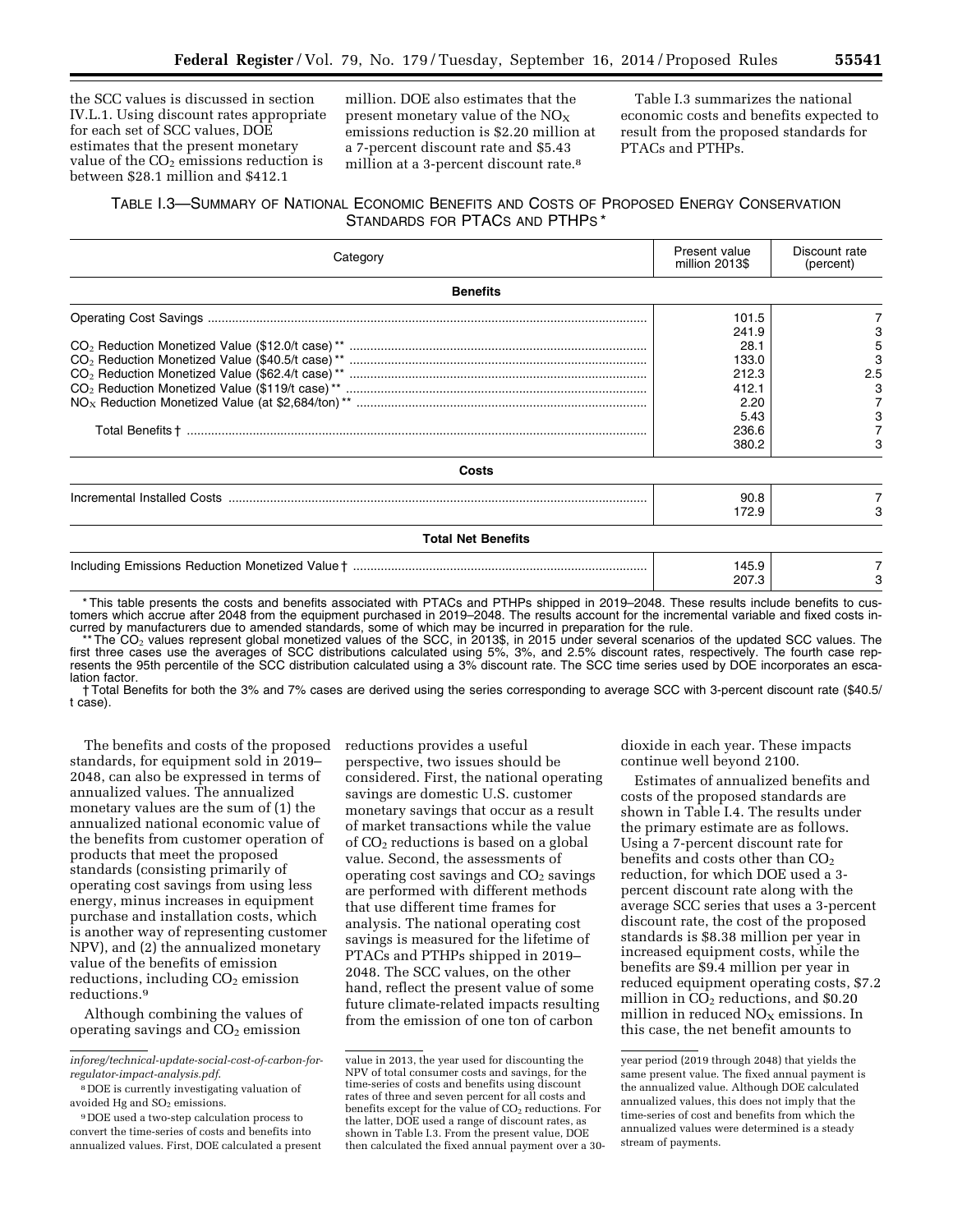\$8.4 million per year. Using a 3-percent discount rate for all benefits and costs and the average SCC series, the estimated cost of the proposed

standards is \$9.36 million per year in increased equipment costs, while the benefits are \$13.1 million per year in reduced operating costs, \$7.2 million in CO2 reductions, and \$0.29 million in reduced  $NO<sub>X</sub>$  emissions. In this case, the net benefit amounts to \$11.2 million per year.

## TABLE I.4—ANNUALIZED BENEFITS AND COSTS OF PROPOSED ENERGY CONSERVATION STANDARDS FOR PTACS AND PTHPS

|                                                                  |                                                    | Million 2013\$/year                                  |                                                  |                                                              |
|------------------------------------------------------------------|----------------------------------------------------|------------------------------------------------------|--------------------------------------------------|--------------------------------------------------------------|
| TSL <sub>3</sub>                                                 | Discount rate<br>(percent)                         | Primary estimate*                                    | Low net<br>benefits<br>estimate*                 | High net benefits<br>estimate*                               |
|                                                                  | <b>Benefits</b>                                    |                                                      |                                                  |                                                              |
| CO <sub>2</sub> Reduction Monetized Value (\$12.0/t              |                                                    | 9.4                                                  | 2.5                                              | 9.9<br>3.9<br>2.0                                            |
| case) **.<br>$case)$ **.                                         |                                                    |                                                      |                                                  | 7.2                                                          |
| case) **.                                                        |                                                    |                                                      |                                                  | 10.7                                                         |
| $CO2$ Reduction Monetized Value (\$119/t  <br>case) **.          |                                                    |                                                      | 22.3                                             | 22.3                                                         |
| Monetized Value<br>$NO_x$ Reduction<br>(at l<br>\$2,684/ton) **. | 7 plus CO <sub>2</sub> range<br>3 plus $CO2$ range | 0.20<br>0.29<br>11.6 to 31.9<br>15.4 to 35.7<br>20.6 | 0.20<br>11.2 to $31.5$<br>16.4<br>14.8 to $35.0$ | 0.20<br>0.29<br>12.1 to 32.4<br>17.3<br>16.2 to 36.5<br>21.4 |
|                                                                  | Costs                                              |                                                      |                                                  |                                                              |
| Incremental Product Costs                                        |                                                    | 8.38                                                 | 8.18                                             | 10.61<br>12.29                                               |
|                                                                  | <b>Net Benefits</b>                                |                                                      |                                                  |                                                              |
|                                                                  | 7 plus CO <sub>2</sub> range                       | 3.2 to 23.5                                          | 3.0 to 23.3<br>8.2                               | 1.5 to 21.8<br>6.7                                           |

\* This table presents the annualized costs and benefits associated with PTACs and PTHPs shipped in 2019–2048. These results include benefits to customers which accrue after 2048 from the equipment purchased in 2019–2048. The results account for the incremental variable and fixed costs incurred by manufacturers due to amended standards, some of which may be incurred in preparation for the rule. The Primary, Low Benefits, and High Benefits Estimates utilize projections of energy prices from the *AEO 2013* Reference case, Low Estimate, and High Estimate, respectively. All three estimates use a constant rate for projected product price trends.

\*\* The CO<sub>2</sub> values represent global monetized values of the SCC, in 2013\$, in 2015 under several scenarios of the updated SCC values. The fourth case rep-<br>first three cases use the averages of SCC distributions calculate resents the 95th percentile of the SCC distribution calculated using a 3% discount rate. The SCC time series used by DOE incorporate an escalation factor.

† Total Benefits for both the 3-percent and 7-percent cases are derived using the series corresponding to average SCC with 3-percent discount rate (\$40.5/t case). In the rows labeled "7% plus  $CO<sub>2</sub>$  range" and "3% plus  $CO<sub>2</sub>$  range," the operating cost and NO<sub>X</sub> benefits are calculated using the labeled discount rate, and those values are added to the full range of  $CO<sub>2</sub>$  values.

DOE has tentatively concluded that the proposed standards represent the maximum improvement in energy efficiency that is technologically feasible and economically justified, and would result in a significant conservation of energy. DOE further notes that products achieving these standard levels are already commercially available for at least some, if not most, equipment classes covered by this proposal. Based on the analyses described above, DOE has tentatively concluded that the benefits of the proposed standards to the Nation (energy savings, positive NPV of

customer benefits, customer LCC savings, and emission reductions) would outweigh the burdens (loss of INPV for manufacturers and LCC increases for some customers).

DOE also considered more-stringent energy efficiency levels as trial standard levels, and is still considering them in this rulemaking. However, DOE has tentatively concluded that the potential burdens of the more-stringent energy efficiency levels would outweigh the projected benefits. Based on consideration of the public comments DOE receives in response to this document and related information

collected and analyzed during the course of this rulemaking effort, DOE may adopt energy efficiency levels presented in this document that are either higher or lower than the proposed standards, or some combination of level(s) that incorporate the proposed standards in part.

As noted previously, in this rulemaking DOE is required to, at a minimum, adopt the ASHRAE levels as the Federal standard. (42 U.S.C.  $(a)(6)(A)(ii)(I)$  In order to adopt levels above ASHRAE, DOE must determine that such a standard would result in significant additional conservation of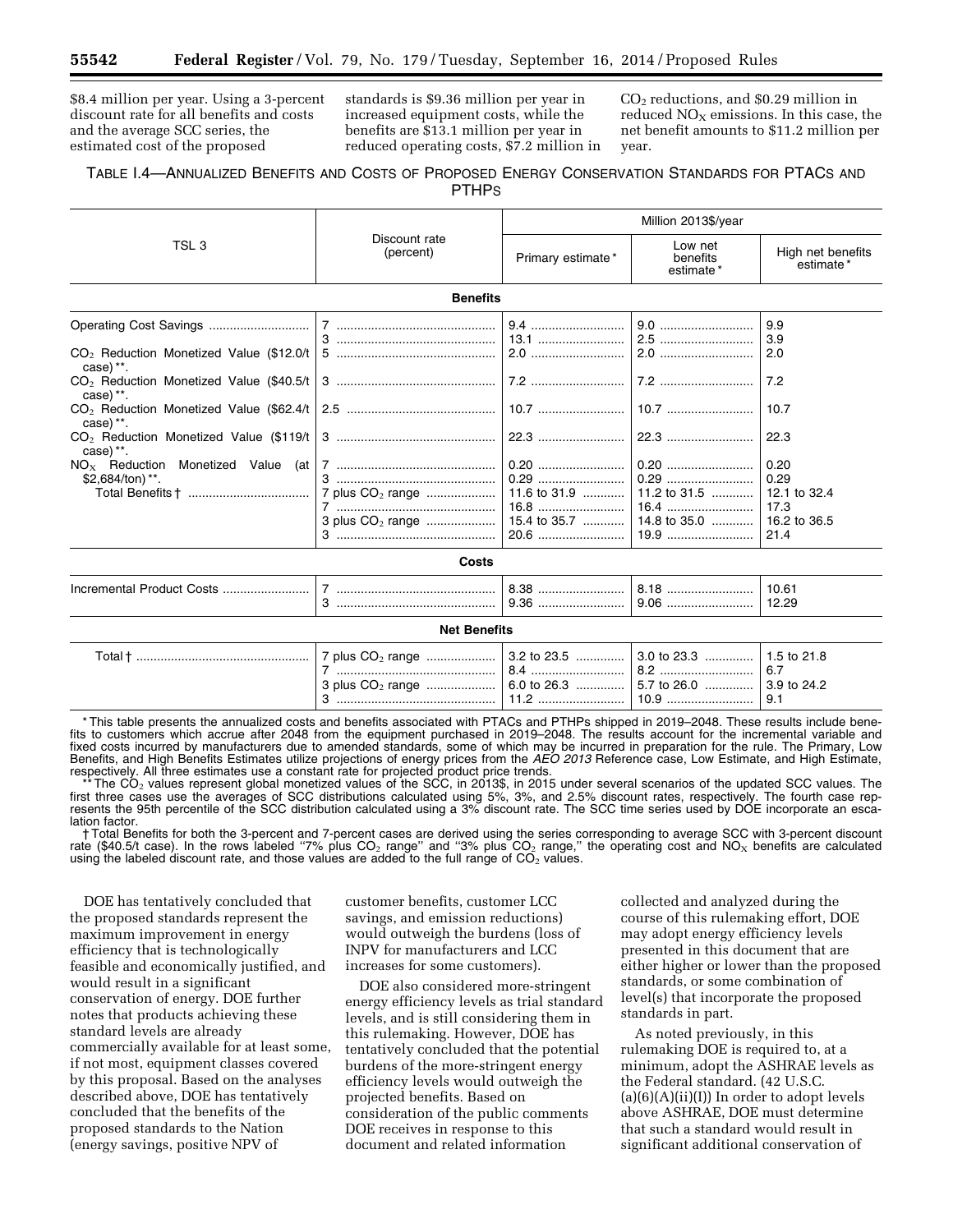energy and is technologically feasible and economically justified. (42 U.S.C.  $(a)(6)(A)(ii)(II))$  To meet this statutory requirement, in this summary and throughout the NOPR, DOE examined and presents consumer, manufacturer, and economic benefits for the proposed PTAC and PTHP standards as compared to the default automatic adoption of the ASHRAE level, where no models would be available on the market at the current Federal minimum. However, for informational purposes only, in section V.C. DOE also presents summary results for the proposed standards in comparison to a base case including the current Federal minimum standards. This information was not used in the selection of the proposed standard level.

The following section briefly discusses the statutory authority underlying this proposal, as well as some of the relevant historical background related to the establishment of standards for PTACs and PTHPs.

#### **II. Introduction**

#### *A. Authority*

Title III, Part  $C^{10}$  of the Energy Policy and Conservation Act of 1975 (EPCA or the Act), Public Law 94–163 (42 U.S.C. 6311–6317, as codified), added by Public Law 95–619, Title IV, section 441(a), established the Energy Conservation Program for Certain Industrial Equipment, which includes the PTAC and PTHP equipment that is the subject of this document. In general, this program addresses the energy efficiency of certain types of commercial and industrial equipment. Relevant provisions of the Act include definitions (42 U.S.C. 6311), energy conservation standards (42 U.S.C. 6313), test procedures (42 U.S.C. 6314), labelling provisions (42 U.S.C. 6315), and the authority to require information and reports from manufacturers (42 U.S.C. 6316).

EPCA contains mandatory energy conservation standards for commercial heating, air-conditioning, and waterheating equipment. (42 U.S.C. 6313(a)) Specifically, the statute sets standards for small, large, and very large commercial package air-conditioning and heating equipment, PTACs and PTHPs, warm-air furnaces, packaged boilers, storage water heaters, instantaneous water heaters, and unfired hot water storage tanks. *Id.*  EPCA established Federal energy conservation standards that generally correspond to the levels in ASHRAE Standard 90.1, as in effect on October 24, 1992 (i.e., ASHRAE/IESNA Standard 90.1–1989), for each type of covered equipment listed in 42 U.S.C. 6313(a).

EPCA requires that DOE conduct a rulemaking to consider amended energy conservation standards for a variety of enumerated types of commercial heating, ventilating, and airconditioning equipment (of which PTACs and PTHPs are a subset) each time ASHRAE Standard 90.1 is updated with respect to such equipment. (42 U.S.C. 6313(a)(6)(A)) Such review is to be conducted in accordance with the procedures established for ASHRAE equipment under 42 U.S.C. 6313(a)(6). According to 42 U.S.C.  $6313(a)(6)(A)$ , for each type of equipment, EPCA directs that if ASHRAE Standard 90.1 is amended, DOE must publish in the **Federal Register** an analysis of the energy savings potential of amended energy efficiency standards within 180 days of the amendment of ASHRAE Standard 90.1. (42 U.S.C.  $6313(a)(6)(A)(i)$  EPCA further directs that DOE must adopt amended standards at the new efficiency level specified in ASHRAE Standard 90.1, unless clear and convincing evidence supports a determination that adoption of a more-stringent level would produce significant additional energy savings and be technologically feasible and economically justified. (42 U.S.C.  $6313(a)(6)(A)(ii)$  In addition, DOE notes that pursuant to the Energy Independence and Security Act of 2007 (EISA 2007) amendments to EPCA, the agency must periodically review its already-established energy conservation standards for ASHRAE equipment. (42 U.S.C. 6313(a)(6)(C)) In December 2012, this provision was further amended by the American Energy Manufacturing Technical Corrections Act (AEMTCA) to clarify that DOE's periodic review of ASHRAE equipment must occur ''[e]very six years.'' (42 U.S.C. 6313(a)(6)(C)(i))

AEMTCA also modified EPCA to specify that any amendment to the design requirements with respect to the ASHRAE equipment would trigger DOE review of the potential energy savings under U.S.C. 6313(a)(6)(A)(i). Additionally, AEMTCA amended EPCA to require that if DOE proposes an amended standard for ASHRAE equipment at levels more stringent than those in ASHRAE Standard 90.1, DOE, in deciding whether a standard is economically justified, must determine, after receiving comments on the proposed standard, whether the benefits of the standard exceed its burdens by considering, to the maximum extent practicable, the following seven factors:

(1) The economic impact of the standard on manufacturers and

consumers of the products subject to the standard;

(2) The savings in operating costs throughout the estimated average life of the product in the type (or class) compared to any increase in the price, initial charges, or maintenance expenses of the products likely to result from the standard;

(3) The total projected amount of energy savings likely to result directly from the standard;

(4) Any lessening of the utility or the performance of the products likely to result from the standard;

(5) The impact of any lessening of competition, as determined in writing by the Attorney General, that is likely to result from the standard;

(6) The need for national energy conservation; and

(7) Other factors the Secretary considers relevant.

 $(42 \text{ U.S.C. } 6313(a)(6)(B)(ii))$ 

Because ASHRAE did not update its efficiency levels for PTACs and PTHPs in ANSI/ASHRAE/IES Standard 90.1– 2010, DOE began this rulemaking by analyzing amended standards consistent with the procedures defined under 42 U.S.C. 6313(a)(6)(C). Specifically, pursuant to 42 U.S.C.  $6313(a)(6)(C)(i)(II)$ , DOE, must use the procedures established under subparagraph (B) when issuing a NOPR. The statutory provision at 42 U.S.C. 6313(a)(6)(B)(ii), recently amended by AEMTCA, states that in deciding whether a standard is economically justified, DOE must determine, after receiving comments on the proposed standard, whether the benefits of the standard exceed its burdens by considering, to the maximum extent practicable, the seven factors stated above.

However, before DOE could finalize this NOPR, ASHRAE acted on October 9, 2013 to adopt ANSI/ASHRAE/IES Standard 90.1–2013, and this revision did contain amended standard levels for PTACs, thereby triggering DOE's statutory obligation under 42 U.S.C. 6313(a)(6)(A) to promulgate an amended uniform national standard at those levels unless DOE determines that there is clear and convincing evidence supporting the adoption of morestringent energy conservation standards than the ASHRAE levels. Consequently, DOE prepared an analysis of the energy savings potential of amended standards at the ANSI/ASHRAE/IES Standard 90.1–2013 levels (as required by 42 U.S.C.  $6313(a)(6)(A)(i)$  and updated this NOPR and accompanying analyses to reflect appropriate statutory provisions, timelines, and compliance dates.

EPCA defines a PTHP as ''a packaged terminal air conditioner that utilizes

<sup>10</sup>For editorial reasons, upon codification in the U.S. Code, Part C was re-designated Part A–1.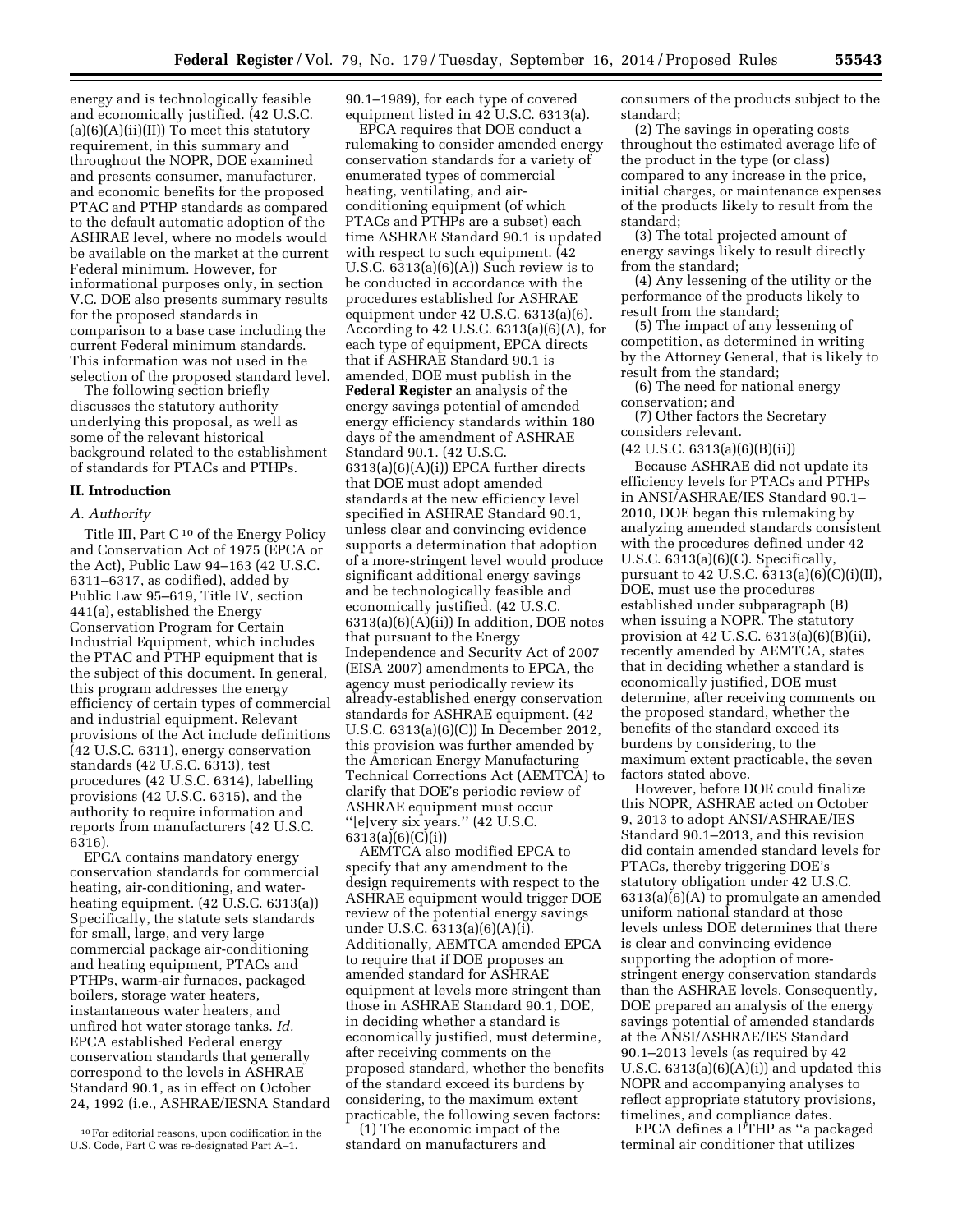reverse cycle refrigeration as its prime heat source and should have supplementary heat source available to builders with the choice of hot water, steam, or electric resistant heat.'' (42 U.S.C. 6311(10)(B)) Because PTHPs are defined explicitly as a subset of PTACs, the publication of ANSI/ASHRAE/IES Standard 90.1–2013 also triggered DOE to consider whether clear and convincing evidence supports a morestringent standard than the ASHRAE levels for PTHPs, though the ASHRAE levels for PTHPs were not explicitly revised in 2013.

DOE is proposing amended standards that are more stringent than those set forth in ANSI/ASHRAE/IES Standard 90.1–2013. DOE has tentatively concluded that this rulemaking provides ''clear and convincing evidence'' that the proposed standards would result in significant conservation of energy and would be technologically feasible and economically justified, as mandated by 42 U.S.C. 6313(a)(6).

EPCA, as codified, also contains what is known as an ''anti-backsliding'' provision, which prevents the Secretary from prescribing any amended standard that either increases the maximum allowable energy use or decreases the minimum required energy efficiency of a covered product. (42 U.S.C. 6313(a)(6)(B)(iii)(I)) Also, the Secretary may not prescribe an amended or new standard if interested persons have established by a preponderance of the evidence that the standard is likely to result in the unavailability in the United States of any covered product type (or class) of performance characteristics (including reliability), features, sizes, capacities, and volumes that are substantially the same as those generally available in the United States. (42 U.S.C. 6313(a)(6)(B)(iii)(II))

Further, EPCA, as codified, establishes a rebuttable presumption that a standard is economically justified if the Secretary finds that the additional cost to the customer of purchasing a product complying with an energy conservation standard level will be less than three times the value of the energy (and, as applicable, water) savings during the first year that the customer will receive as a result of the standard, as calculated under the applicable test procedure.

Additionally, when a type or class of covered equipment such as ASHRAE equipment, has two or more

subcategories, DOE often specifies more than one standard level. DOE generally will adopt a different standard level than that which applies generally to such type or class of products for any group of covered products that have the same function or intended use if DOE determines that products within such group: (A) Consume a different kind of energy from that consumed by other covered products within such type (or class); or (B) have a capacity or other performance-related feature which other products within such type (or class) do not have and which justifies a higher or lower standard. In determining whether a performance-related feature justifies a different standard for a group of products, DOE generally considers such factors as the utility to the customer of the feature and other factors DOE deems appropriate. In a rule prescribing such a standard, DOE includes an explanation of the basis on which such higher or lower level was established. DOE has followed a similar process in the context of this proposed rulemaking.

DOE has also reviewed this regulation pursuant to Executive Order 13563, issued on January 18, 2011 (76 FR 3281, January 21, 2011). Executive Order 13563 is supplemental to and explicitly reaffirms the principles, structures, and definitions governing regulatory review established in Executive Order 12866, which provides that significant regulatory actions be submitted for review to the Office of Information and Regulatory Affairs (OIRA) in the Office of Management and Budget (OMB). To the extent permitted by law, agencies are required by Executive Order 13563 to: (1) Propose or adopt a regulation only upon a reasoned determination that its benefits justify its costs (recognizing that some benefits and costs are difficult to quantify); (2) tailor regulations to impose the least burden on society, consistent with obtaining regulatory objectives, taking into account, among other things, and to the extent practicable, the costs of cumulative regulations; (3) select, in choosing among alternative regulatory approaches, those approaches that maximize net benefits (including potential economic, environmental, public health and safety, and other advantages; distributive impacts; and equity); (4) to the extent feasible, specify performance objectives, rather than specifying the behavior or manner of compliance that regulated entities must

adopt; and (5) identify and assess available alternatives to direct regulation, including providing economic incentives to encourage the desired behavior, such as user fees or marketable permits, or providing information upon which choices can be made by the public.

DOE emphasizes as well that Executive Order 13563 requires agencies to use the best available techniques to quantify anticipated present and future benefits and costs as accurately as possible. In its guidance, OIRA has emphasized that such techniques may include identifying changing future compliance costs that might result from technological innovation or anticipated behavioral changes. For the reasons stated in the preamble, DOE believes that the NOPR is consistent with these principles, including the requirement that, to the extent permitted by law, benefits justify costs and that net benefits are maximized. Consistent with Executive Order 13563, and the range of impacts analyzed in this rulemaking, the energy efficiency standards proposed herein by DOE achieves maximum net benefits.

#### *B. Background*

#### 1. Current Standards

In a final rule published on October 7, 2008 (73 FR 58772), DOE prescribed the current energy conservation standards for all standard size PTAC and PTHP equipment manufactured on or after September 30, 2012, and for all non-standard size PTAC and PTHP equipment manufactured on or after September 30, 2010. (42 U.S.C. 6313(a)(3)) The current energy conservation standards align with ANSI/ASHRAE/IES Standard 90.1– 2010. These levels are expressed in EER for the cooling mode and in COP for the heating mode. EER is defined as ''the ratio of the produced cooling effect of an air conditioner or heat pump to its net work input, expressed in Btu/watthour.'' 10 CFR 431.92. COP is defined as ''the ratio of produced cooling effect of an air conditioner or heat pump (or its produced heating effect, depending on model operation) to its net work input, when both the cooling (or heating) effect and the net work input are expressed in identical units of measurement.'' 10 CFR 431.92.

The current standards for PTACs and PTHPs are set forth in Table II.1.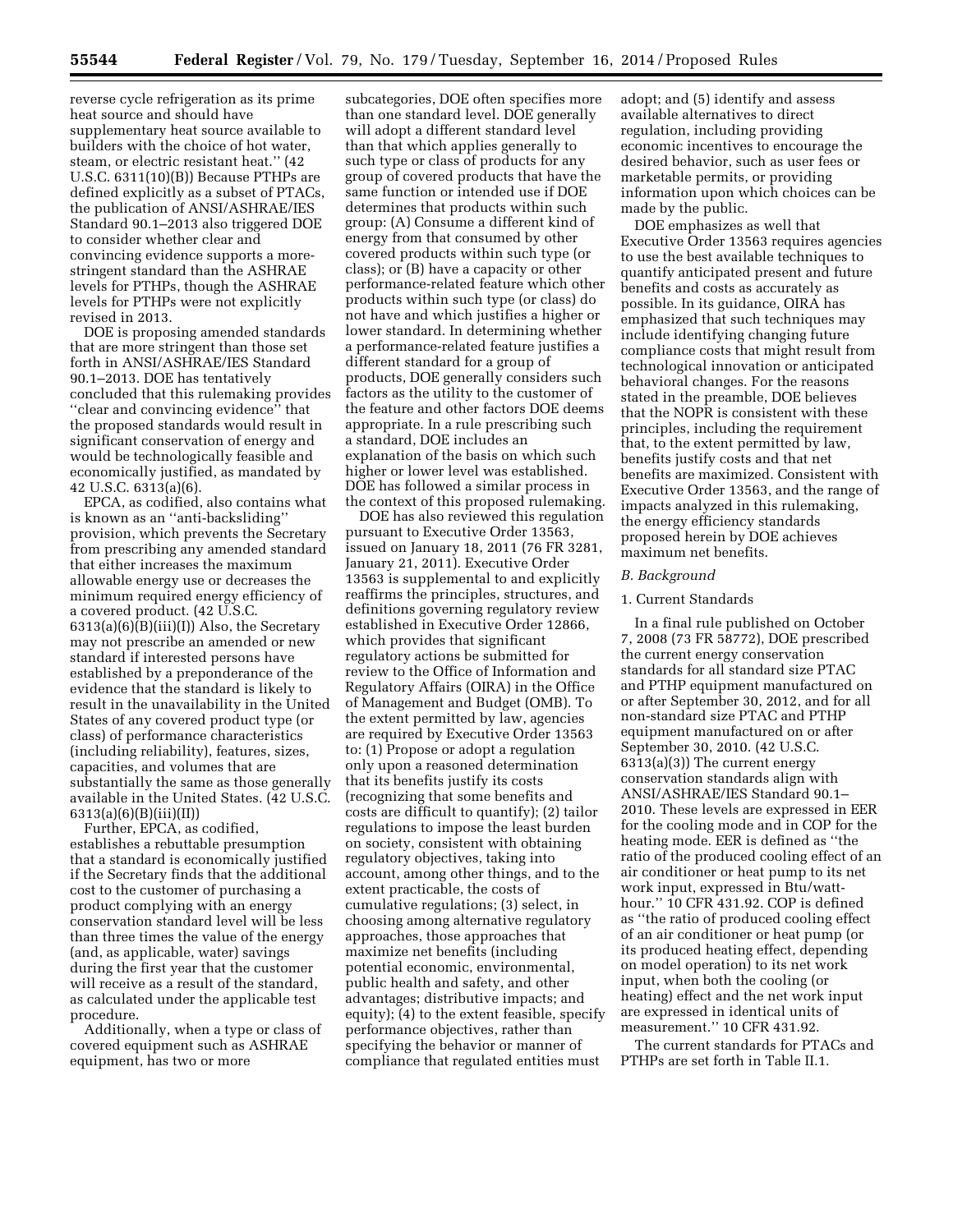## TABLE II.1—FEDERAL ENERGY EFFICIENCY STANDARDS FOR PTACS AND PTHPS

| Equipment class                |  |                             |                                                                                                                                                              |  |
|--------------------------------|--|-----------------------------|--------------------------------------------------------------------------------------------------------------------------------------------------------------|--|
| Equipment type<br>Sub-category |  | Cooling capacity<br>(Btu/h) | Efficiency level*                                                                                                                                            |  |
|                                |  |                             | $EER = 11.7$<br>EER = $13.8 - (0.300 \times Cap \text{ H})$<br>$EER = 9.3$                                                                                   |  |
|                                |  |                             | $EER = 9.4$<br>$EER = 10.9 - (0.213 \times Cap \dagger\dagger)$<br>$EER = 7.7$                                                                               |  |
|                                |  |                             | $EER = 11.9$<br>$COP = 3.3$<br>EER = $14.0 - (0.300 \times Cap \dagger\dagger)$<br>$COP = 3.7 - (0.052 \times Cap \text{ th})$<br>$EER = 9.5$<br>$COP = 2.9$ |  |
|                                |  |                             | $EER = 9.3$<br>$COP = 2.7$<br>EER = $10.8 - (0.213 \times Cap \, \text{m})$<br>$COP = 2.9 - (0.026 \times Cap \text{ H})$<br>$EER = 7.6$<br>$COP = 2.5$      |  |

\* For equipment rated according to ARI standards, all EER values must be rated at 95 °F outdoor dry-bulb temperature for air-cooled products and evaporatively-cooled products and at 85 °F entering water temperature for water cooled products. All COP values must be rated at 47 °F outdoor dry-bulb temperature for air-cooled products, and at 70 °F entering water temperature for water-source heat pumps.<br>\*\* Standard size refers to PTAC or PTHP equipment with wall sleeve dimensions greater than or equal

equal to 42 inches wide.

† Non-standard size refers to PTAC or PTHP equipment with wall sleeve dimensions less than 16 inches high and less than 42 inches wide. ASHRAE/IESNA Standard 90.1–1999 also includes a factory labeling requirement for non-standard size PTAC and PTHP equipment as follows: ''MANUFACTURED FOR REPLACEMENT APPLICATIONS ONLY; NOT TO BE INSTALLED IN NEW CONSTRUCTION PROJECTS.'' †† Cap means cooling capacity in k at 95 °F outdoor dry-bulb temperature.

2. History of Standards Rulemaking for PTACs and PTHPs

On October 29, 1999, ASHRAE adopted ASHRAE/IESNA Standard 90.1–1999, ''Energy Standard for Buildings Except Low-Rise Residential Building,'' which included amended efficiency levels for PTACs and PTHPs. In amending the ASHRAE/IESNA

Standard 90.1–1989 levels for PTACs and PTHPs, ASHRAE acknowledged the physical size constraints among the varying sleeve sizes on the market. Specifically, the wall sleeve dimensions of the PTAC and PTHP can limit the attainable energy efficiency of the equipment. Consequently, ASHRAE/ IESNA Standard 90.1–1999 used the

equipment classes defined by EPCA, which are distinguished by equipment type (i.e., air conditioner or heat pump) and cooling capacity, and further separated these equipment classes by wall sleeve dimensions.11 Table II.2 shows the efficiency levels in ASHRAE/ IESNA Standard 90.1–1999 for PTACs and PTHPs.

## TABLE II.2—ASHRAE/IESNA STANDARD 90.1–1999 ENERGY EFFICIENCY LEVELS FOR PTACS AND PTHPS

| Equipment class |          |                                | ASHRAE/IESNA Standard                                                                                             |  |
|-----------------|----------|--------------------------------|-------------------------------------------------------------------------------------------------------------------|--|
| Equipment       | Category | Cooling capacity               | 90.1-1999 efficiency levels*                                                                                      |  |
|                 |          |                                | $EER = 11.0$                                                                                                      |  |
|                 |          | ≥7,000 Btu/h and ≤15,000 Btu/h | EER = $12.5 - (0.213 \times Cap \ddagger)$<br>$EER = 9.3$                                                         |  |
|                 |          | ≥7,000 Btu/h and ≤15,000 Btu/h | $EER = 9.4$<br>EER = $10.9 - (0.213 \times Cap \cdot )$<br>$EER = 7.7$                                            |  |
|                 |          | ≥7,000 Btu/h and ≤15,000 Btu/h | $EER = 10.8$<br>$COP = 3.0$<br>EER = $12.3 - (0.213 \times Cap \ddagger)$<br>$COP = 3.2 - (0.026 \times Cap \pm)$ |  |

<sup>11</sup>Prior to 1999, ASHRAE/IESNA Standard 90.1 provided one efficiency standard for all PTAC and PTHP and did not have different standards by dimension. ASHRAE/IESNA Standard 90.1–1999

increased the standards for all classes and established more stringent standards for ''new construction'' than for ''replacements.'' DOE energy conservation standards for PTACs and PTHPs did

not distinguish between standard and non-standard size units until 2010 (for non-standard size) and 2012 (for standard size).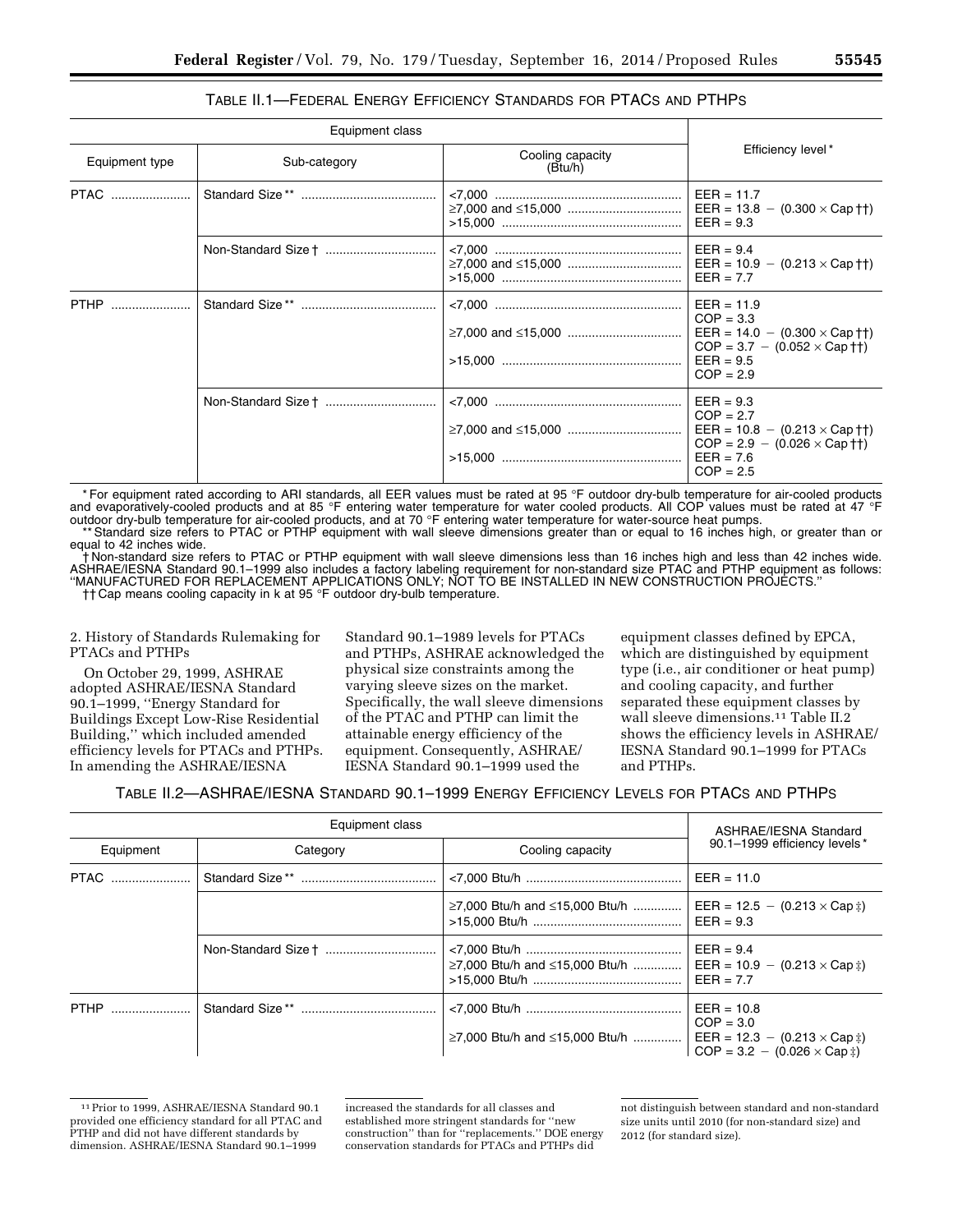## TABLE II.2—ASHRAE/IESNA STANDARD 90.1–1999 ENERGY EFFICIENCY LEVELS FOR PTACS AND PTHPS—Continued

| Equipment class |          |                                                                          | ASHRAE/IESNA Standard                                                                                 |  |
|-----------------|----------|--------------------------------------------------------------------------|-------------------------------------------------------------------------------------------------------|--|
| Equipment       | Category | Cooling capacity                                                         | 90.1-1999 efficiency levels*                                                                          |  |
|                 |          |                                                                          | $EER = 9.1$<br>$COP = 2.8$                                                                            |  |
|                 |          | ≥7,000 Btu/h and ≤15,000 Btu/h    EER = 10.8 - (0.213 × Cap $\ddagger$ ) | $EER = 9.3$<br>$COP = 2.7$<br>$COP = 2.9 - (0.026 \times Cap \ddagger)$<br>$EER = 7.6$<br>$COP = 2.5$ |  |

\* For equipment rated according to ARI standards, all EER values must be rated at 95 °F outdoor dry-bulb temperature for air-cooled products and evaporatively-cooled products and at 85 °F entering water temperature for water cooled products. All COP values must be rated at 47 °F outdoor dry-bulb temperature for air-cooled products, and at 70 °F entering water temperature for water-source heat pumps.

Standard size refers to PTAC or PTHP equipment with wall sleeve dimensions greater than or equal to 16 inches high, or greater than or equal to 42 inches wide.

† Non-standard size refers to PTAC or PTHP equipment with wall sleeve dimensions less than 16 inches high and less than 42 inches wide. ASHRAE/IESNA Standard 90.1–1999 also includes a factory labeling requirement for non-standard size PTAC and PTHP equipment as follows: ''MANUFACTURED FOR REPLACEMENT APPLICATIONS ONLY; NOT TO BE INSTALLED IN NEW CONSTRUCTION PROJECTS.''

†† Cap means cooling capacity in kBtu/h at 95 °F outdoor dry-bulb temperature.

Following the publication of ASHRAE/IESNA Standard 90.1–1999, DOE performed a screening analysis that covered 24 of the 34 categories of equipment addressed in ASHRAE/ IESNA Standard 90.1–1999, to determine whether more stringent levels would result in significant additional energy conservation of energy and be technologically feasible and economically justified. The report ''Screening Analysis for EPACT-Covered Commercial [Heating, Ventilating and Air-Conditioning] HVAC and Water-Heating Equipment'' (commonly referred to as the 2000 Screening Analysis) 12 summarizes this analysis. On January 12, 2001, DOE published a final rule for commercial HVAC and water heating equipment, which concluded that the 2000 Screening Analysis indicated a reasonable possibility of finding ''clear and convincing evidence'' that more stringent standards for PTACs and PTHPs ''would be technologically feasible and economically justified and would result in significant additional conservation of energy.'' 66 FR 3336, 3349. Under EPCA, these are the criteria for DOE adoption of standards more stringent than those found in ASHRAE/ IESNA Standard 90.1. (42 U.S.C. 6313(a)(6)(A)(ii)(II))

In addition, on March 13, 2006, DOE issued a Notice of Availability (NOA), in which DOE revised the energy savings analysis from the 2000 Screening Analysis. 71 FR 12634. DOE stated that,

even though the revised analysis reduced the potential energy savings for PTACs and PTHPs that might result from more stringent standards than the efficiency levels specified in ASHRAE/ IESNA Standard 90.1–1999, DOE believed that there was a possibility that clear and convincing evidence exists that more stringent standards were warranted. Therefore, DOE stated in the NOA that it was inclined to seek more stringent standard levels than the efficiency levels specified in ASHRAE/ IESNA Standard 90.1–1999 for PTACs and PTHPs through a separate rulemaking. 71 FR 12639. On March 7, 2007, DOE issued a final rule stating that DOE had decided to explore more stringent efficiency levels than those in ASHRAE/IESNA Standard 90.1–1999 for PTACs and PTHPs through a separate rulemaking. 72 FR 10038, 10044.

In January 2008, ASHRAE published ANSI/ASHRAE/IESNA Standard 90.1– 2007, which reaffirmed the definitions and efficiency levels for PTACs and PTHPs in ASHRAE/IESNA Standard 90.1–1999. On October 7, 2008, DOE published a final rule amending energy conservation standards for PTACs and PTHPs (2008 final rule). 73 FR 58772. This 2008 final rule divided PTACs and PTHPs into two equipment classes standard size and non-standard size. Prior DOE energy conservation standards for PTACs and PTHPs had not distinguished between standard and non-standard size units. Table II.1

shows the energy conservation standards for PTACs and PTHPs, as amended by the 2008 final rule. Compared to ASHRAE/IESNA Standard 90.1–1999, the standards in the 2008 final rule were identical for nonstandard sized PTACs and PTHPs, but had steeper slopes for standard-size PTACs and PTHPs.

In October 2010, ASHRAE published ANSI/ASHRAE/IES Standard 90.1– 2010, which reaffirmed the efficiency levels for non-standard size PTACs and PTHPs and increased the efficiency levels for standard size PTACs and PTHPs to match the DOE standards, effective as of October 8, 2012. Hence, DOE did not consider revision of PTAC and PTHP standards at that time.

On February 22, 2013, DOE published a notice of public meeting and availability of the framework document regarding energy conservation standards for PTACs and PTHPs. 78 FR 12252. The public meeting sought input on DOE's planned analytical approach and identified several issues of particular interest to DOE for this rulemaking proceeding.

DOE received a number of comments from interested parties through the public meeting and written submissions. These commenters are summarized in Table II.3. DOE considered these comments in the preparation of the NOPR. Relevant comments, and DOE's responses, are provided in the appropriate sections of this document.

<sup>12</sup> ''Energy Conservation Program for Consumer Products: Screening Analysis for EPACT-Covered

Commercial HVAC and Water-Heating Equipment Screening Analysis,'' U.S. Department of Energy,

Office of Energy Efficiency and Renewable Energy. April 2000.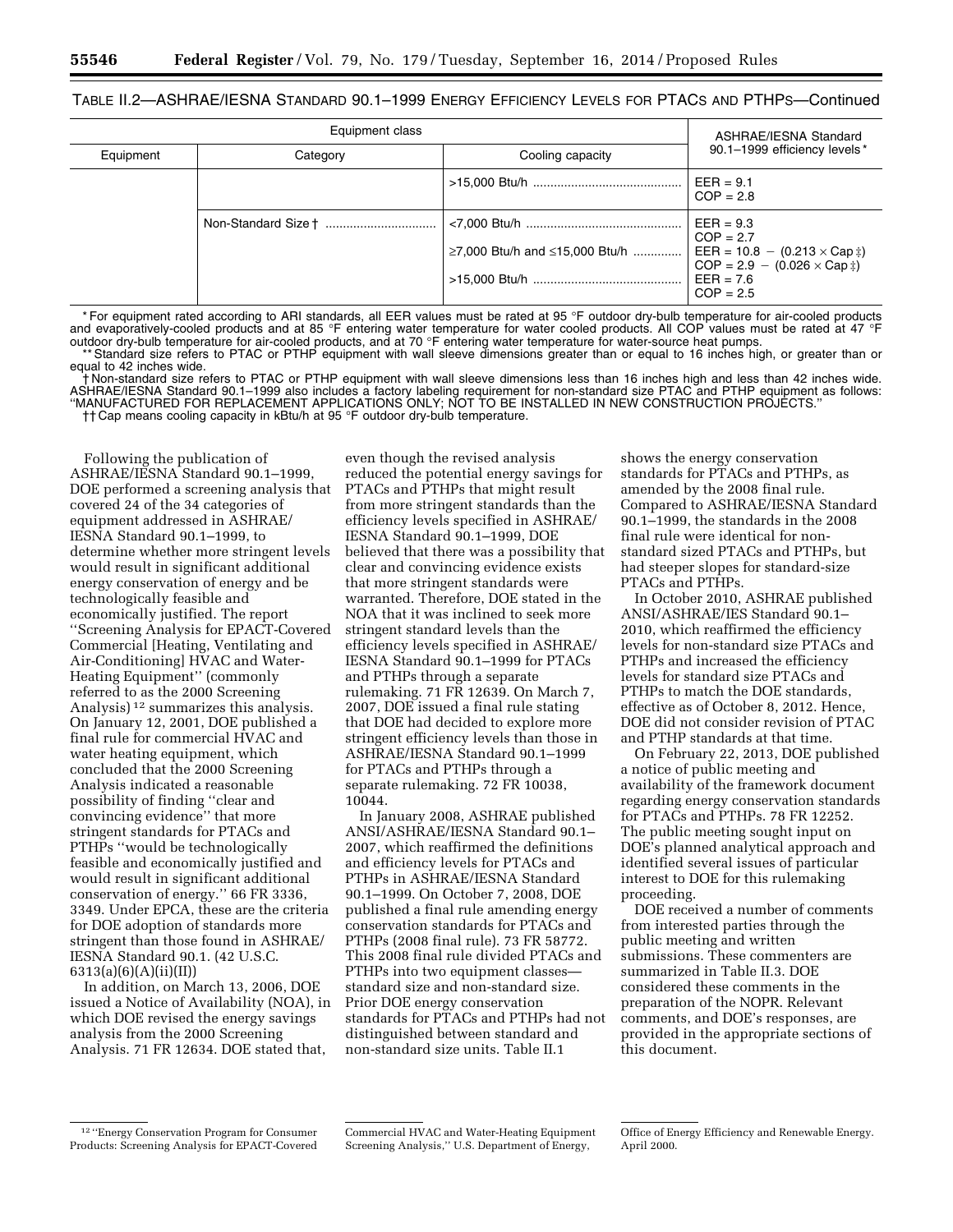| TABLE II.3—Interested Parties Providing Comments |
|--------------------------------------------------|
|--------------------------------------------------|

| Abbreviation                                                                                                                     | Type *         |
|----------------------------------------------------------------------------------------------------------------------------------|----------------|
| Appliance Standards Awareness Project, American Council for an Energy-Efficient   ASAP, ACEEE (Joint Efficiency Advo-<br>cates). | IR<br>EA<br>ΕA |
|                                                                                                                                  | CS             |
|                                                                                                                                  | м              |
|                                                                                                                                  |                |
|                                                                                                                                  | M              |
|                                                                                                                                  |                |
|                                                                                                                                  |                |

\* IR: Industry Representative; M: Manufacturer; EA: Efficiency/Environmental Advocate; CS: Component Supplier; I: Individual; U: Utility.

Subsequently, on October 9, 2013, ASHRAE published ANSI/ASHRAE/IES Standard 90.1–2013, which reaffirmed the efficiency levels for standard size PTHPs and for nonstandard size PTACs and PTHPs, and which increased the cooling efficiency levels for standard size PTACs to equalize them with the cooling efficiency levels for standard size PTHPs, effective as of January 1, 2015. The issuance of ANSI/ASHRAE/ IES 90.1–2013 triggered DOE's statutory obligation under 42 U.S.C. 6313(a)(6)(A) to promulgate an amended uniform national standard at those levels unless DOE determines that there is clear and convincing evidence supporting the adoption of more-stringent energy conservation standards than the ASHRAE levels. Because PTHPs are defined as a subset of PTACs,<sup>13</sup> the publication of ANSI/ASHRAE/IES Standard 90.1–2013 also triggered DOE to consider whether clear and convincing evidence supports a morestringent standard than the ASHRAE levels for PTHPs, though the ASHRAE levels for PTHPs were not explicitly revised.

#### **III. General Discussion**

#### *A. Compliance Dates*

There are several possible compliance dates for any amended standards for PTACs and PTHPs. These compliance dates vary depending on the triggering mechanism for DOE review (*i.e.,*  whether DOE is triggered by a revision to ASHRAE Standard 90.1 or by the ''6 year look back'' requirement), and the action taken (*i.e.,* whether DOE is

adopting ASHRAE Standard 90.1 levels or more-stringent levels). The discussion below explains the potential compliance dates as they pertain to the present rulemaking.

DOE performed the analyses in this rulemaking as if all customers were to purchase new equipment in the year that compliance with amended standards is required. Both PTAC and PTHP equipment fall under the EPCA directive that mandates DOE to publish a final rule amending the standard for this equipment not later than 2 years after a notice of proposed rulemaking is issued. (42 U.S.C. 6313(a)(6)(C)(iii)) At the time of preparation of the NOPR analysis, the expected final rule publication date was 2015. EPCA also states that amended standards prescribed under this subsection shall apply to equipment manufactured after a date that is the later of—(I) the date that is 3 years after publication of the final rule establishing a new standard; or (II) the date that is 6 years after the effective date of the current standard for a covered product. (42 U.S.C. 6313(a)(6)(C)(iv)) The date under clause (I) is currently projected to be 2018, and the date under clause (II) is also 2018.

However, ASHRAE adopted a revised ANSI/ASHRAE/IES Standard 90.1– 2013, which increases minimum efficiency standards for PTACs and not for PTHPs, before DOE published the NOPR for this rulemaking. This action creates an exception to the aforementioned compliance requirements. The revision of the ANSI/ ASHRAE/IES standard requires that the Federal standard for PTAC equipment become effective on or after a date which is two years after the effective date of the applicable minimum energy efficiency requirement in the amended ANSI/ASHRAE/IES standard. (42 U.S.C  $6313(a)(6)(D)(i)$  The date of issuance of the amended ANSI/ASHRAE/IES standard is currently projected to be January 1, 2015. Therefore, PTAC equipment, only, manufactured on or after January 1, 2017 will be required to meet the amended ANSI/ASHRAE/IES standard. However, if DOE adopts a uniform national standard more stringent than the amended ANSI/ ASHRAE/IES Standard 90.1, equipment manufactured on or after a date which is four years after the date of final rule publication in the **Federal Register** must comply with the amended standard. (42 U.S.C 6313(a)(6)(D)) Therefore, both PTAC and PTHP equipment manufactured on or after January 1, 2019 would be required to meet the more stringent Federal standard.

Based on the above considerations, DOE used 2017 as the compliance year for PTAC equipment with a proposed efficiency level at the ANSI/ASHRAE/ IES Standard 90.1–2013 minimum, and 2019 as the compliance year for PTAC and PTHP and equipment with proposed efficiency levels more stringent than that specified in ANSI/ ASHRAE/IES Standard 90.1–2013.

For each equipment class for which DOE developed a potential energy savings analysis, Table III.1 exhibits the approximate compliance dates of an amended energy conservation standard.

<sup>13</sup>EPCA defines a PTHP as ''a packaged terminal air conditioner that utilizes reverse cycle refrigeration as its prime heat source and should have supplementary heat source available to builders with the choice of hot water, steam, or

electric resistant heat.'' (42 U.S.C. 6311(10)(B)) Additionally, in its reverse engineering analysis, DOE observed that PTHPs are derivative designs of PTACs such that similar design changes for PTACs and PTHPs (e.g., more efficient compressors, more

efficient motors, increased heat exchanger area, and improved air flow) are used to achieve higher efficiency levels.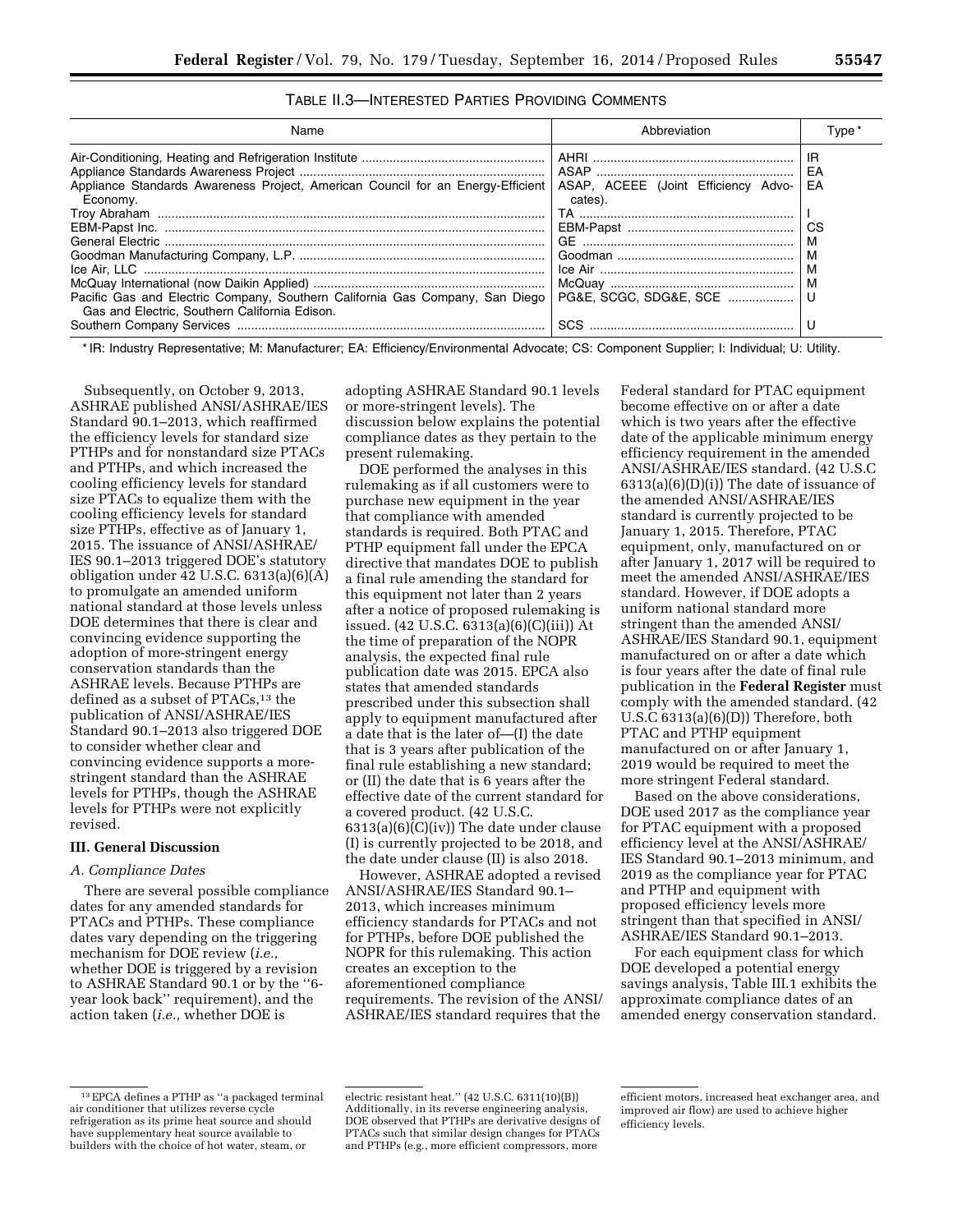| TABLE III.1—APPROXIMATE COMPLIANCE DATE OF AN AMENDED ENERGY CONSERVATION STANDARD FOR EACH |  |  |
|---------------------------------------------------------------------------------------------|--|--|
| <b>EQUIPMENT CLASS</b>                                                                      |  |  |

| Equipment class | Approximate compliance date<br>for adopting the efficiency lev-<br>els in ASHRAE standard<br>$90.1 - 2013$ | Approximate compliance date<br>for adopting more stringent<br>efficiency levels than those in<br>ASHRAE standard 90.1-2013 |
|-----------------|------------------------------------------------------------------------------------------------------------|----------------------------------------------------------------------------------------------------------------------------|
|                 | 01/2017                                                                                                    | 01/2019                                                                                                                    |
|                 | 01/2017                                                                                                    | 01/2019                                                                                                                    |
|                 | 01/2017                                                                                                    | 01/2019                                                                                                                    |
|                 | 01/2019                                                                                                    | 01/2019                                                                                                                    |
|                 | 01/2019                                                                                                    | 01/2019                                                                                                                    |
|                 | 01/2019                                                                                                    | 01/2019                                                                                                                    |

#### *B. Equipment Classes and Scope of Coverage*

When evaluating and establishing energy conservation standards, DOE divides covered equipment into equipment classes by the type of energy used or by capacity or other performance-related features that justifies a different standard. In making a determination whether a performancerelated feature justifies a different standard, DOE must consider such factors as the utility to the customer of the feature and other factors DOE determines are appropriate. (42 U.S.C. 6295(q))

Existing energy conservation standards divide PTACs and PTHPs into twelve equipment classes based whether the equipment is an air conditioner or heat pump; the equipment's cooling capacity; and the equipment's wall sleeve dimensions, which fall into two categories:

- Standard size (PTAC or PTHP equipment with wall sleeve dimensions greater than or equal to 16 inches high, or greater than or equal to 42 inches wide)
- Non-standard size (PTAC or PTHP equipment with wall sleeve dimensions less than 16 inches high and less than 42 inches wide).

DOE is not considering amended energy conservation standards for nonstandard size PTAC and PTHP equipment in this rulemaking because this equipment class represents a small and declining portion of the market, and due to a lack of adequate information to analyze non-standard size units. The shipments analysis conducted for the 2008 final rule projected that shipments of non-standard size PTACs and PTHPs would decline from approximately 30,000 units in 2012 (6.6% of the entire PTAC and PTHP market) to approximately 16,000 units in 2042 (2.4% of the entire PTAC and PTHP market).14 McQuay (now Daikin

Applied) commented that the installed base for non-standard PTAC and PTHP products is slowly declining as older buildings are demolished. McQuay also commented that non-standard PTAC and PTHP products are being produced by a very limited number of U.S. manufacturers, exclusively for replacement applications in older buildings. (McQuay, No. 10 at p. 2) 15 DOE believes McQuay's observations of the market are indicative of a steadily decreasing market share for nonstandard-size PTACs and PTHPs, and thus bolsters the justification to eliminate analysis of non-standard-size equipment in the present rulemaking.

An analysis of energy savings for the volume of shipments of non-standard size products show that the national energy savings of non-standard size equipment at a reasonable efficiency level adopted is five-thousandths of one quad of savings. Such level of savings DOE considers negligible.

DOE has not been able to analyze and test non-standard sized PTACs and therefore the Department is proposing to maintain the non-standard size product classes but not subject them to amended minimum energy conservation standards.

Ice Air commented that there should be separate equipment categories for PTACs that use hydronic or gas-fired heat sources. Ice Air also commented that PTACs with hydronic heat or gas heat comprise a significant portion of the market for PTACs installed in highrise buildings, and asked whether DOE is addressing the efficiency impacts of packaged terminal units with central hydronic systems as compared to units heated by electric heat or heat pumps. Ice Air commented that PTACs that use hydronic or gas-fired heat sources should receive a form of efficiency credit. (Ice Air, No. 9 at p. 1)

DOE understands that hydronic heat sources are often more efficient than electric resistance heaters or electric heat pumps, in terms of heat delivered versus primary energy consumed. DOE also understands that hydronic coils impose a pressure drop that may increase fan power consumption and reduce EER. DOE is concerned that this impact may lead manufacturers to eliminate hydronic heating options in PTACs and also lead to sales shifting from hydronic to electric resistance heating, a shift that would lead to increased overall HVAC energy use. Hence, DOE proposes to provide guidance in the future regarding which features (such as hydronic and steam heating systems) may be excluded from products that are tested.

#### *C. Technological Feasibility*

#### 1. General

In each standards rulemaking, DOE conducts a screening analysis based on information gathered on all current technology options and prototype designs that could improve the efficiency of the products or equipment that are the subject of the rulemaking. As the first step in such an analysis, DOE develops a list of technology options for consideration in consultation with manufacturers, design engineers, and other interested parties. DOE then determines which of those means for improving efficiency are technologically feasible. DOE considers technologies incorporated in commercially available products or in working prototypes to be technologically feasible. 10 CFR part 430, subpart C, appendix A, section  $4(a)(4)(i)$ .

<sup>14</sup>See DOE's discussion regarding shipment projections for standard and non-standard PTAC

and PTHP equipment and the results of shipment projections in the PTAC and PTHP energy conservation standard technical support document at: *[http://www1.eere.energy.gov/buildings/](http://www1.eere.energy.gov/buildings/appliance_standards/commercial/pdfs/ptac_pthp_tsd/chapter_10.pdf)  appliance*\_*[standards/commercial/pdfs/](http://www1.eere.energy.gov/buildings/appliance_standards/commercial/pdfs/ptac_pthp_tsd/chapter_10.pdf) ptac*\_*pthp*\_*[tsd/chapter](http://www1.eere.energy.gov/buildings/appliance_standards/commercial/pdfs/ptac_pthp_tsd/chapter_10.pdf)*\_*10.pdf* (Chapter 10, Section

<sup>&</sup>lt;sup>15</sup> A notation in the form "McQuay, No. 10 at p. 2'' identifies a written comment: (1) Made by McQuay International (now Daikin Applied) (''McQuay''); (2) recorded in document number 10 that is filed in the docket of the PTAC energy conservation standards rulemaking (Docket No. EERE–2012–BT–STD–0029) and available for review at *[www.regulations.gov;](http://www.regulations.gov)* and (3) which appears on page 2 of document number 10.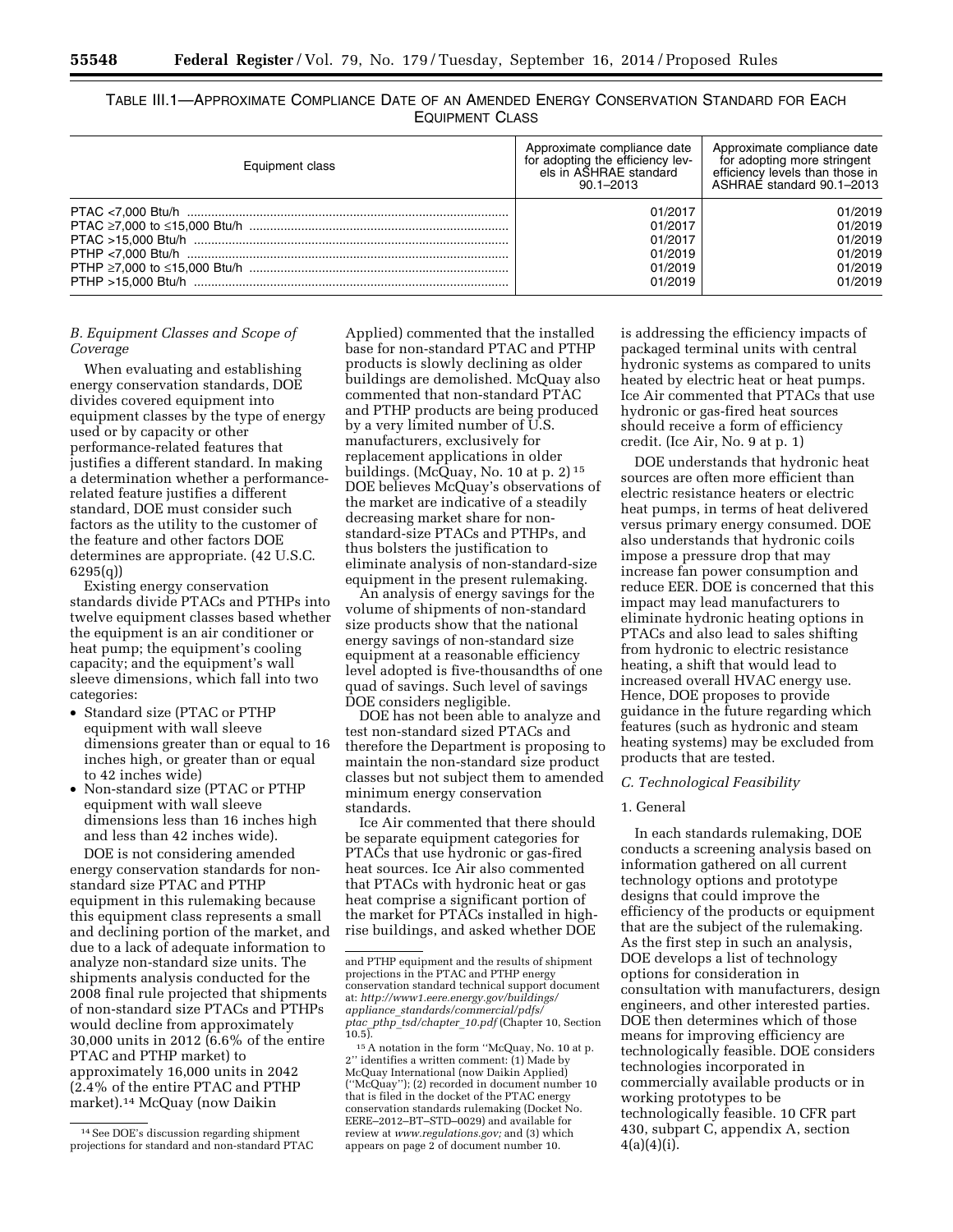After DOE has determined that particular technology options are technologically feasible, it further evaluates each technology option in light of the following additional screening criteria: (1) Practicability to manufacture, install, or service; (2) adverse impacts on product utility or availability; and (3) adverse impacts on health or safety. Section IV.B of this document discusses the results of the screening analysis for PTACs and PTHPs, particularly the designs DOE considered, those it screened out, and those that are the basis for the TSLs in this rulemaking. For further details on the screening analysis for this rulemaking, see chapter 4 of the NOPR TSD.

After screening out or otherwise removing from consideration most of the technologies, the following technologies were identified for consideration in the engineering analysis: (1) Improved compressor efficiency; (2) improved fan motor efficiency; (3) increased heat exchanger area; and (4) improved air flow and fan blade efficiency. To adopt standards for PTACs and PTHPs that are more stringent than the efficiency levels in ASHRAE Standard 90.1 as amended, DOE must determine, supported by clear and convincing evidence, that such standards are technologically feasible. (42 U.S.C. 6313(a)(6)(A)(ii)(II)) DOE has determined that the efficiency levels considered in this rulemaking are technologically feasible, because DOE has access to test reports showing the highest efficiency level was attainable in a commercially available model.

## 2. Maximum Technologically Feasible Levels

When DOE proposes to adopt an amended standard for a type or class of covered product, it must determine the maximum improvement in energy efficiency or maximum reduction in energy use that is technologically feasible for such product. (42 U.S.C.  $6295(p)(1)$  Accordingly, in the engineering analysis, DOE determined the maximum technologically feasible (''max-tech'') improvements in energy efficiency for PTACs and PTHPs, using the design parameters for the most efficient products available on the market or in working prototypes. (See chapter 5 of the NOPR TSD.) The maxtech levels that DOE determined for this rulemaking are described in section IV.C.5 of this proposed rule.

## *D. Energy Savings*

## 1. Determination of Savings

For each TSL, DOE projected energy savings from the equipment that is the subject of this rulemaking purchased in the 30-year period that begins in the year of expected compliance with amended standards (2019–2048).16 The savings are measured over the entire lifetime of products purchased in the 30-year period.17 DOE quantified the energy savings attributable to each TSL as the difference in energy consumption between each standards case and the base case. The base case represents a projection of energy consumption in the absence of amended mandatory energy conservation standards, and it considers market forces and policies that affect demand for more-efficient equipment.

DOE used its national impact analysis (NIA) spreadsheet model to estimate energy savings from amended standards for the equipment that is the subject of this rulemaking. The NIA spreadsheet model (described in section IV.H of this document) calculates energy savings in site energy, which is the energy directly consumed by equipment at the locations where it is used. For electricity, DOE reports national energy savings in terms of the savings in the energy that is used to generate and transmit the site electricity. To calculate this quantity, DOE derives annual conversion factors from the model used to prepare the Energy Information Administration's (EIA) *Annual Energy Outlook* (*AEO*).

DOE has begun to also estimate fullfuel-cycle energy savings, as discussed in DOE's statement of policy and notice of policy amendment. 76 FR 51282 (August 18, 2011), as amended at 77 FR 49701 (August 17, 2012). The full-fuelcycle (FFC) metric includes the energy consumed in extracting, processing, and transporting primary fuels (i.e., coal, natural gas, petroleum fuels), and thus collectively presents a more complete picture of the impacts of energy efficiency standards. DOE's approach is based on the calculation of an FFC multiplier for each of the energy types used by covered equipment.

For more information on FFC energy savings, see section IV.H.

#### 2. Significance of Savings

Among the criteria that govern DOE's adoption of more stringent standards for PTACs and PTHPs than the amended levels in ASHRAE Standard 90.1, clear and convincing evidence must support a determination that the standards would result in ''significant'' energy savings. (42 U.S.C. 6313(a)(6)(A)(ii)(II)) Although the term ''significant'' is not defined in the Act, the U.S. Court of Appeals, in *Natural Resources Defense Council* v. *Herrington,* 768 F.2d 1355, 1373 (D.C. Cir. 1985), indicated that Congress intended ''significant'' energy savings in the context of EPCA to be savings that were not ''genuinely trivial.'' DOE's estimates of the energy savings for each of the TSLs considered for this proposed rule for PTACs and PTHPs (presented in section V.B.3.a) provide evidence that the additional energy savings each would achieve by exceeding the corresponding efficiency levels in ANSI/ASHRAE/IES Standard 90.1–2013 are nontrivial. Therefore, DOE considers these savings to be ''significant'' as required by 42  $U.S.C.6313(a)(6)(A)(ii)(II).$ 

#### *E. Economic Justification*

#### 1. Specific Criteria

EPCA provides seven factors to be evaluated in determining whether a more stringent standard for PTACs and PTHPs is economically justified. (42 U.S.C.  $6313(a)(6)(B)(ii)$ ) The following sections discuss how DOE has addressed each of those seven factors in this rulemaking.

a. Economic Impact on Manufacturers and Customers

In determining the impacts of an amended standard on manufacturers, DOE first uses an annual cash-flow approach to determine the quantitative impacts. This step includes both a shortterm assessment—based on the cost and capital requirements during the period between when a regulation is issued and when entities must comply with the regulation—and a long-term assessment over a 30-year period. The industrywide impacts analyzed include industry net present value (INPV), which values the industry on the basis of expected future cash flows; cash flows by year; changes in revenue and income; and other measures of impact, as appropriate. Second, DOE analyzes and reports the impacts on different types of manufacturers, including impacts on small manufacturers. Third, DOE considers the impact of amended standards on domestic manufacturer employment and manufacturing capacity, as well as the potential for

<sup>16</sup> DOE also presents a sensitivity analysis that considers impacts for equipment shipped in a 9 year period.

<sup>&</sup>lt;sup>17</sup> In the past, DOE presented energy savings results for only the 30-year period that begins in the year of expected compliance. In the calculation of economic impacts, however, DOE considered operating cost savings measured over the entire lifetime of equipment purchased in the 30-year period. DOE has chosen to modify its presentation of national energy savings to be consistent with the approach used for its national economic analysis.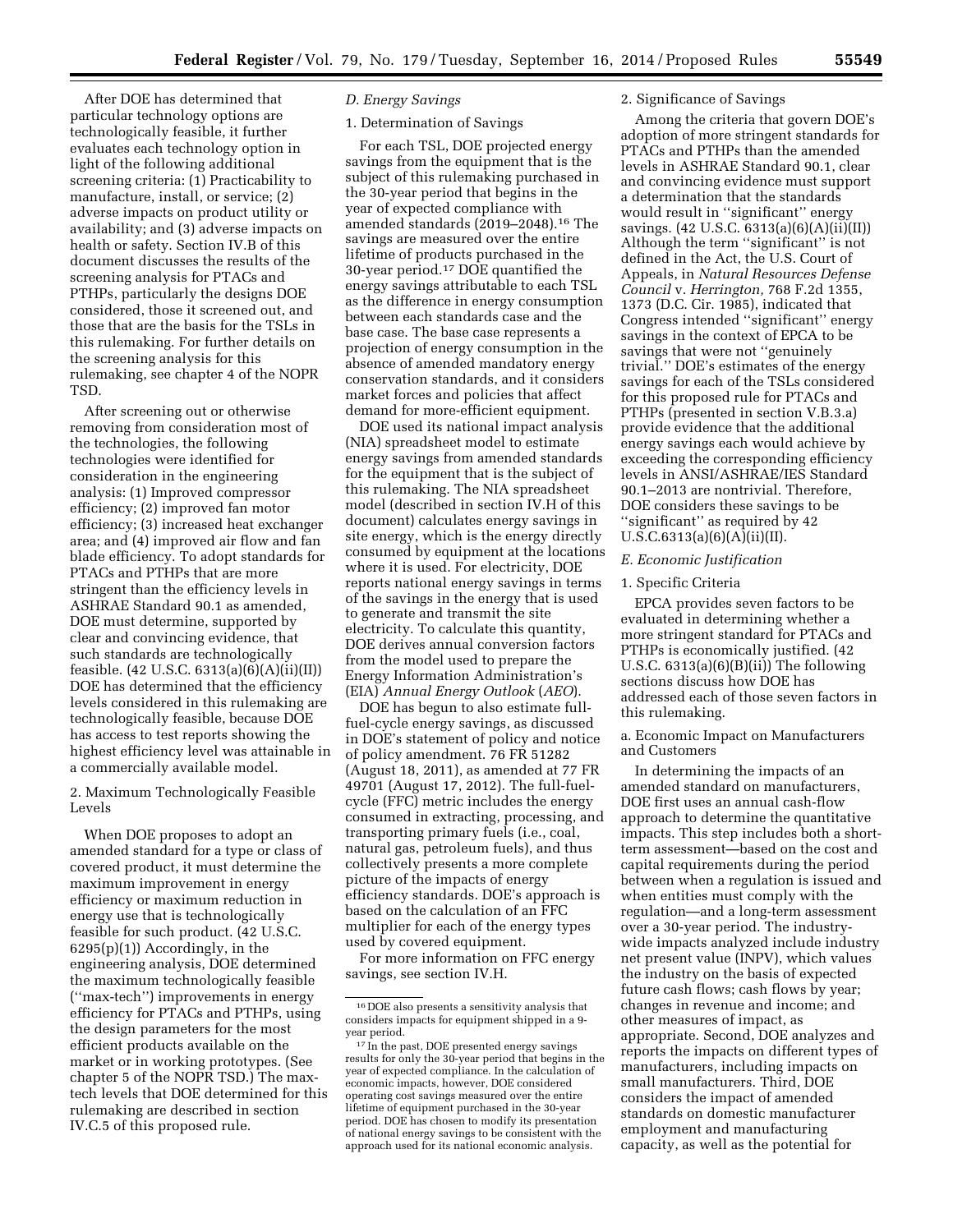amended standards to result in plant closures and loss of capital investment. Finally, DOE takes into account cumulative impacts of various DOE regulations and other regulatory requirements on manufacturers.

For individual customers, measures of economic impact include the changes in LCC and payback period (PBP) associated with new or amended standards. These measures are discussed further in the following section. For customers in the aggregate, DOE also calculates the national net present value of the economic impacts applicable to a particular rulemaking. DOE also evaluates the LCC impacts of potential standards on identifiable subgroups of customers that may be affected disproportionately by a national standard.

b. Savings in Operating Costs Compared to Increase in Price

EPCA requires DOE to consider the savings in operating costs throughout the estimated average life of the covered equipment compared to any increase in the price of the covered product that are likely to result from the imposition of the standard. (42 U.S.C.  $6295(o)(2)(B)(i)(II))$  DOE conducts this comparison in its LCC and PBP analysis.

The LCC is the sum of the purchase price of a product (including its installation) and the operating expense (including energy, maintenance, and repair expenditures) discounted over the lifetime of the equipment. To account for uncertainty and variability in specific inputs, such as equipment lifetime and discount rate, DOE uses a distribution of values, with probabilities attached to each value. For its analysis, DOE assumes that customers will purchase the covered equipment in the first year of compliance with amended standards.

The LCC savings and the PBP for the considered efficiency levels are calculated relative to a base case that reflects projected market trends in the absence of amended standards. DOE identifies the percentage of customers estimated to receive LCC savings or experience an LCC increase, in addition to the average LCC savings associated with a particular standard level. DOE's LCC analysis is discussed in further detail in section IV.F.

#### c. Energy Savings

Although significant conservation of energy is a separate statutory requirement for imposing an energy conservation standard, EPCA requires DOE, in determining the economic justification of a standard, to consider the total projected energy savings that

are expected to result directly from the standard. (42 U.S.C. 6295(o)(2)(B)(i)(III)) As discussed in section IV.H, DOE uses the NIA spreadsheet to project national energy savings.

d. Lessening of Utility or Performance of Equipment

In establishing classes of equipment, and in evaluating design options and the impact of potential standard levels, DOE evaluates standards that would not lessen the utility or performance of the considered equipment. (42 U.S.C.  $6295(o)(2)(B)(i)(IV))$  The standards proposed in this document will not reduce the utility or performance of the equipment under consideration in this rulemaking.

#### e. Impact of Any Lessening of Competition

EPCA directs DOE to consider any lessening of competition that is likely to result from energy conservation standards. It also directs the Attorney General of the United States (Attorney General) to determine the impact, if any, of any lessening of competition likely to result from a proposed standard and to transmit such determination to the Secretary within 60 days of the publication of a proposed rule, together with an analysis of the nature and extent of the impact. (42 U.S.C.  $6313(a)(6)(B)(ii)(V))$  DOE will transmit a copy of this proposed rule to the Attorney General with a request that the Department of Justice (DOJ) provide its determination on this issue. DOE will address the Attorney General's determination in the final rule.

#### f. Need for National Energy Conservation

In evaluating the need for national energy conservation, DOE expects that the energy savings from the proposed standards are likely to provide improvements to the security and reliability of the nation's energy system. (42 U.S.C. 6313(a)(6)(B)(ii)(VII)) Reductions in the demand for electricity also may result in reduced costs for maintaining the reliability of the nation's electricity system. DOE conducts a utility impact analysis to estimate how standards may affect the nation's needed power generation capacity, as discussed in section IV.M.

The proposed standards also are likely to result in environmental benefits in the form of reduced emissions of air pollutants and greenhouse gases associated with energy production. DOE reports the emissions impacts from the proposed standards, and from each TSL it considered, in section V.B.6 of this document. DOE

also reports estimates of the economic value of emissions reductions resulting from the considered TSLs, in section IV.L of this document.

## g. Other Factors

EPCA allows the Secretary of Energy, in determining whether a standard is economically justified, to consider any other factors that the Secretary deems to be relevant. (42 U.S.C.  $6295(o)(2)(B)(i)(VII))$  No other factors were considered in this proposal.

## 2. Rebuttable Presumption

As set forth in 42 U.S.C.  $6295(o)(2)(B)(iii)$ , EPCA creates a rebuttable presumption that an energy conservation standard is economically justified if the additional cost to the customer of a product that meets the standard is less than three times the value of the first year's energy savings resulting from the standard, as calculated under the applicable DOE test procedure. DOE's LCC and PBP analyses generate values used to calculate the effects that proposed energy conservation standards would have on the payback period for customers. These analyses include, but are not limited to, the 3-year payback period contemplated under the rebuttable-presumption test. In addition, DOE routinely conducts an economic analysis that considers the full range of impacts to customers, manufacturers, the nation, and the environment, as required under 42 U.S.C.  $6295(o)(2)(B)(i)$ . The results of this analysis serve as the basis for DOE's evaluation of the economic justification for a potential standard level (thereby supporting or rebutting the results of any preliminary determination of economic justification). The rebuttable presumption payback calculation is discussed in section V.B.1.c of this proposed rule.

#### **IV. Methodology and Discussion of Related Comments**

This section addresses the analyses DOE has performed for this rulemaking with regard to PTACs and PTHPs. A separate subsection addresses each component of the analysis.

#### *A. Market and Technology Assessment*

For the market and technology assessment, DOE develops information that provides an overall picture of the market for the equipment concerned, including the purpose of the equipment, the industry structure, and market characteristics. This activity includes both quantitative and qualitative assessments, based primarily on publicly available information. The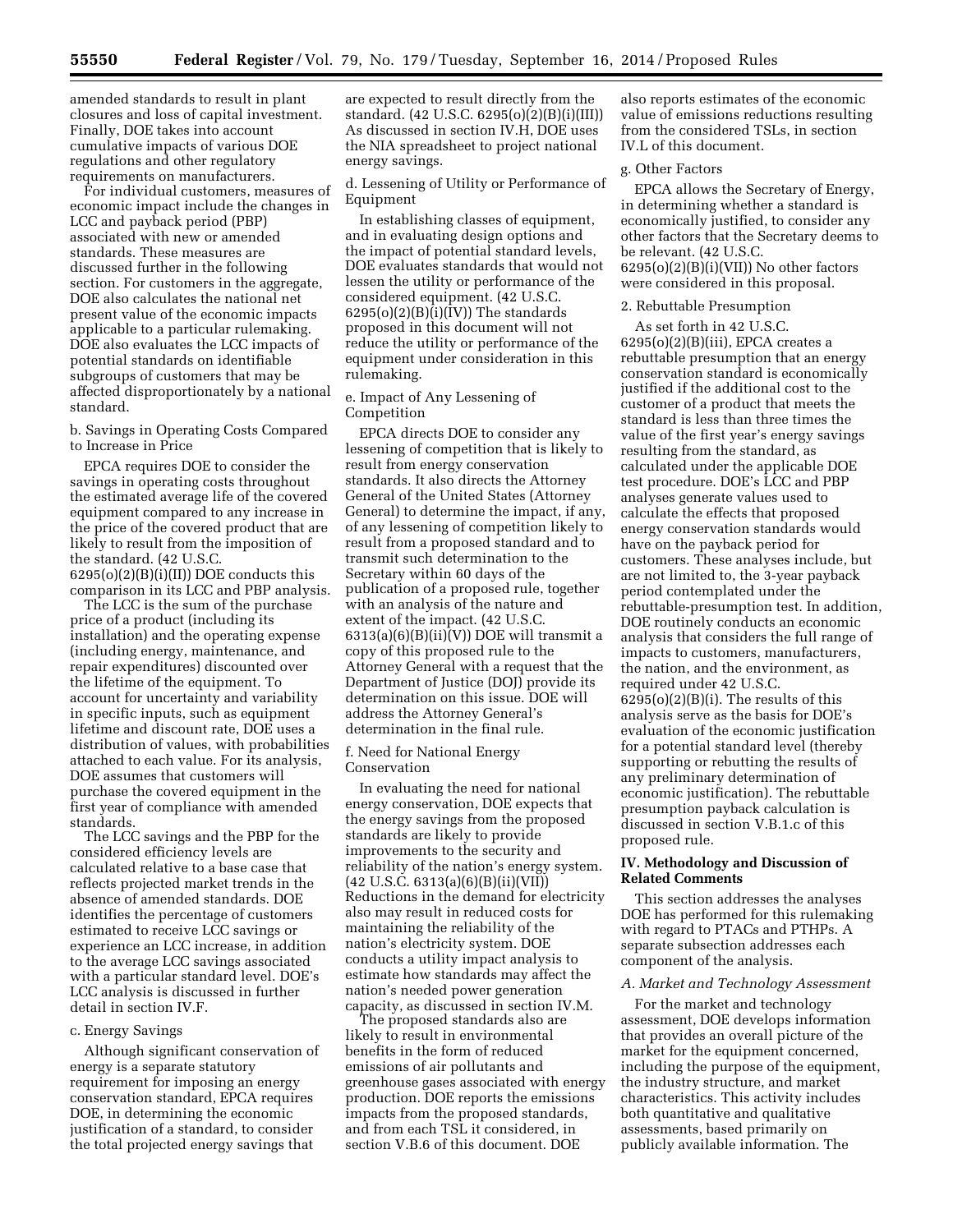subjects addressed in the market and technology assessment for this rulemaking include scope of coverage, equipment classes, types of equipment sold and offered for sale, and technology options that could improve the energy efficiency of the equipment under examination. The key findings of DOE's market assessment are summarized below. For additional detail, see chapter 3 of the NOPR TSD.

## 1. Definitions of a PTAC and a PTHP

Section 340 of EPCA defines a ''packaged terminal air conditioner'' as ''a wall sleeve and a separate unencased combination of heating and cooling assemblies specified by the builder and intended for mounting through the wall. It includes a prime source of refrigeration, separable outdoor louvers, forced ventilation, and heating availability by builder's choice of hot water, steam, or electricity.'' (42 U.S.C. 6311(10)(A)) EPCA defines a ''packaged terminal heat pump'' as ''a packaged terminal air conditioner that utilizes reverse cycle refrigeration as its prime heat source and should have supplementary heat source available to builders with the choice of hot water, steam, or electric resistant heat.'' (42 U.S.C. 6311(10)(B)) DOE codified these definitions in 10 CFR 431.92 in a final

rule issued October 21, 2004. 69 FR 61970.

#### 2. Equipment Classes

When evaluating and establishing energy conservation standards, DOE generally divides covered equipment into equipment classes by the type of energy used or by capacity or other performance-related features that affect efficiency. Different energy conservation standards may apply to different equipment classes. (42 U.S.C. 6316(a); 42 U.S.C. 6295(q))

PTACs and PTHPs can be divided into various equipment classes categorized by physical characteristics that affect equipment efficiency. Key characteristics affecting the energy efficiency of the PTAC or PTHP are whether the equipment has reverse cycle heating (i.e., air conditioner or heat pump), the cooling capacity, and the physical dimensions of the unit. The existing Federal energy conservation standards for PTACs and PTHPs correspond to the efficiency levels in ANSI/ASHRAE/IES Standard 90.1– 2010, as shown in Tables 4 and 5 of 10 CFR 431.97, dividing PTACs and PTHPs into twelve equipment classes based on these key characteristics. Table IV.1 shows the current equipment class structure.

AHRI and Goodman separately commented that the current equipment classes for PTACs have worked well in the past and do not need to be changed. (Goodman, Framework Public Meeting Transcript, No. 7 at p. 41) (AHRI, Framework Public Meeting Transcript, No. 7 at p. 41) 18 Goodman also commented that the current equipment classes are fair and representative of the market. (Goodman, No. 13 at p. 3) Accordingly, for this rulemaking, DOE is proposing to maintain the same equipment classes, as shown in Table IV.1. As previously described in section III.B, DOE is not considering amending the energy conservation standards of non-standard size PTAC and PTHP equipment in this rulemaking, because this equipment class represents a small and declining portion of the market, and because of a lack of adequate information available to analyze nonstandard size units. As described in section III.B, Ice Air commented that there should be separate equipment categories for PTACs that use hydronic or gas-fired heat sources. (Ice Air, No. 9 at p. 1) DOE plans to provide guidance in the future regarding how to address features (such as hydronic or steam heating) which might require special treatment when testing this equipment.

## TABLE IV.1—EQUIPMENT CLASSES FOR PTACS AND PTHPS

| Equipment class |          |                                                                          |  |  |  |  |
|-----------------|----------|--------------------------------------------------------------------------|--|--|--|--|
| Equipment       | Category | Cooling capacity                                                         |  |  |  |  |
|                 |          | < 7,000 Btu/h<br>≥ 7,000 Btu/h and $\leq$ 15,000 Btu/h<br>> 15,000 Btu/h |  |  |  |  |
|                 |          | < 7,000 Btu/h<br>≥ 7,000 Btu/h and $\leq$ 15,000 Btu/h<br>> 15,000 Btu/h |  |  |  |  |
| <b>PTHP</b>     |          | < 7,000 Btu/h<br>≥7,000 Btu/h and $\leq$ 15,000 Btu/h<br>> 15,000 Btu/h  |  |  |  |  |
|                 |          | < 7,000 Btu/h<br>≥ 7,000 Btu/h and $\leq$ 15,000 Btu/h<br>> 15,000 Btu/h |  |  |  |  |

\* Standard size refers to PTAC or PTHP equipment with wall sleeve dimensions having an external wall opening greater than or equal to 16 inches high or greater than or equal to 42 inches wide, and a cross-sectional area greater than or equal to 670 square inches. \*\* Non-standard size refers to PTAC or PTHP equipment with existing wall sleeve dimensions having an external wall opening of less than 16 inches high or less than 42 inches wide, and a cross-sectional area less than 670 square inches.

#### 3. Market Assessment

This market assessment describes the trade associations, manufacturers in the PTAC/PTHP industry, and the quantities and types of PTAC and PTHP equipment sold and offered for sale. The

information DOE gathered serves as resource material throughout the rulemaking. The sections below provide

<sup>18</sup>A notation in the form ''Goodman, Framework Public Meeting Transcript, No. 7 at p. 41'' identifies an oral comment that DOE received during the March 18, 2013, PTAC energy conservation standards framework public meeting, that was recorded in the public meeting transcript in the

docket for the PTAC energy conservation standards rulemaking (Docket No. EERE–2012–BT–STD– 0029), and is maintained in the Resource Room of the Building Technologies Program. This particular notation refers to a comment (1) made by Goodman during the public meeting; (2) recorded in

document number 7, which is the public meeting transcript that is filed in the docket of this energy conservation standards rulemaking; and (3) which appears on page 41 of document number 7.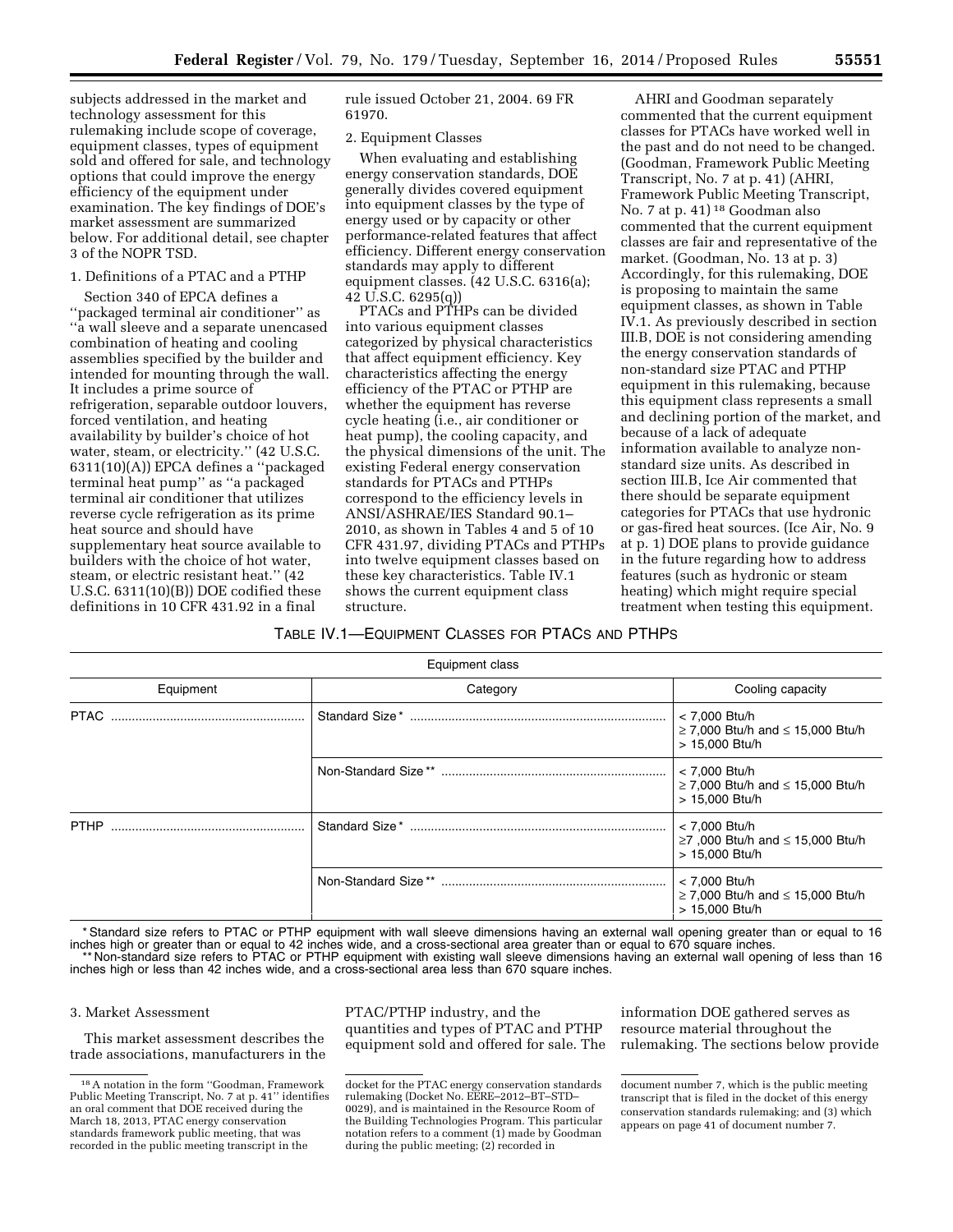an overview of the PTAC and PTHP market. For more detail on the PTAC and PTHP market, see chapter 3 of the NOPR TSD.

## a. Trade Association

The Air-Conditioning, Heating, and Refrigeration Institute (AHRI), formerly referred to as ARI, is the trade association representing PTAC and PTHP manufacturers. ARI and the Gas Appliance Manufacturers Association (GAMA) merged to become AHRI on January 1, 2008.

AHRI develops and publishes technical standards for residential and commercial air-conditioning, heating, and refrigeration equipment using rating criteria and procedures for measuring and certifying equipment performance. The current Federal test procedure for PTACs and PTHPs incorporates by reference an AHRI standard—ANSI/ AHRI/CSA 310/380–2004.19 AHRI has developed a certification program that a number of manufacturers in the PTAC and PTHP industry have used to certify their equipment. Manufacturers certify their own equipment by providing AHRI with test data. Through the AHRI certification program, AHRI evaluates test data, determines if equipment conforms to ANSI/AHRI/CSA 310/380– 2004, and verifies that manufacturerreported ratings are accurate. AHRI also maintains the Directory of Certified Product Performance, which is a database of equipment ratings for all manufacturers who elect to participate in the program. DOE used AHRI's certification data, as summarized by the 2013 AHRI directory of certified PTACs and PTHPs, to examine the population of commercially available units and to screen units for inclusion in the engineering analysis.

AHRI commented that its database is a good source of information, as are the data provided on manufacturers' Web sites. (AHRI, Framework Public Meeting Transcript, No. 7 at p. 56) McQuay (now Daikin Applied) commented that only five of the 19 interested parties are AHRI members and that non-member catalog and Web site performance data are not verified by an independent third party test facility. (McQuay, No. 10 at p. 1) McQuay commented further that DOE should use extreme caution when using non-AHRI member efficiency data. (McQuay, No. 10 at p. 2) DOE notes that the Department used AHRI database and manufacturer-provided data as initial screening criteria, and that an independent third party test facility

used test procedure ANSI/AHRI/CSA 310/380–2004 to measure the efficiencies of all units used in the cost assessment analysis.

#### b. Manufacturers

DOE identified three large manufacturers of standard size PTAC and PTHP that represent more than 80 percent of the standard size market in terms of shipments. These three manufacturers include: General Electric (GE) Company, Amana,20 and Daikin Applied.<sup>21</sup> Ten other manufacturers represent the remaining 20 percent of the standard size PTAC and PTHP market: Comitale National, Inc.; E-Air, LLC; Electrolux Home Products, Inc.; Friedrich Air Conditioning Company; Gree Electric Appliances of Zhuhai; Haier America; Heat Controller, Inc.; Islandaire; RetroAire; and YMGI Group, LLC.

DOE identified three major manufacturers of non-standard size PTAC and PTHP equipment: Daikin Applied, RetroAire, and Fedders Islandaire, Inc. These three manufacturers share the majority of the non-standard size PTAC and PTHP market. Other manufacturers of nonstandard size units include: Air-Con International; Cold Point Corporation; Comitale National, Inc.; E-Air LLC; ECR International; Evergreen LLC; Heat Controller, Inc.; Ice Air LLC; International Refrigeration Products; Prem Sales LLC; Simon-Aire, Inc.; and YMGI Group LLC. All of the major manufacturers certify their standard-size equipment with AHRI and are included in the AHRI directory of certified products.

The standard size PTAC and PTHP market differs from the non-standard size PTAC and PTHP industry in that several of the manufacturers of standard size units are domestically owned with manufacturing facilities located outside of the United States. (In contrast, most non-standard size PTAC and PTHP production occurs in the United States.) Currently, there is only one major manufacturer of standard size PTAC and PTHP equipment manufacturing equipment in the United States. Several foreign-owned companies have recently entered the U.S. market for standardsized PTACs and PTHPs.

Almost all of the manufacturers of non-standard size PTACs and PTHPs are domestically owned with manufacturing facilities located inside of the United States. The non-standard manufacturers

tend to specialize in equipment solely for replacement applications. In addition, non-standard size manufacturers produce PTAC and PTHP equipment on a made-to-order basis. Unlike manufacturers of standard size equipment, there has not been an influx of foreign owned companies to sell nonstandard size PTAC and PTHP equipment in the United States.

DOE takes into consideration the impact of amended energy conservation standards on small businesses. At this time, DOE has identified several small businesses in the PTAC and PTHP industry that fall under the Small Business Administration (SBA)'s definition as having 750 employees or fewer. DOE identified at least 12 manufacturers that qualify as small businesses. The PTAC and PTHP small manufacturer subgroup is discussed in chapter 12 of the NOPR TSD and in section V.B.2 of this document.

#### c. Shipments

DOE reviewed data collected by the U.S. Census Bureau and AHRI to evaluate the annual PTAC and PTHP equipment shipment trends and the value of these shipments. The historical shipments data shown in Table IV.2 provides a picture of the market for PTAC and PTHP equipment. The historical shipments for PTACs and PTHPs are based on data provided by AHRI for the years 2003–2012.

TABLE IV.2—PTAC AND PTHP INDUS-TRY ESTIMATED SHIPMENT DATA, 10-YEAR TOTALS FOR 2003–2012, FROM AHRI (STANDARD SIZE EQUIPMENT)

| Year      | Total shipments, standard<br>size (thousands of units) |             |  |
|-----------|--------------------------------------------------------|-------------|--|
|           | <b>PTAC</b>                                            | <b>PTHP</b> |  |
| 2003-2012 | 2.458                                                  | 2.055       |  |

Using information gathered in manufacturer interviews, DOE estimates that about 90 percent of the shipments for PTACs and PTHPs are standard size units, while about 10 percent are nonstandard size units.22 AHRI did not provide a breakdown of shipment data by capacity; however, the cooling capacity with the highest number of models listed in the AHRI Directory of

<sup>19</sup> DOE has incorporated by reference ANSI/ AHRI/CSA Standard 310/380–2004 as the DOE test procedure at 10 CFR 431.97.

<sup>20</sup>Amana is a trademark of Maytag Corporation and is used under license to Goodman Global, Inc.

<sup>21</sup> Daikin Applied (formally McQuay International) is a subsidiary of Daikin Industries, Ltd.

<sup>22</sup>This estimated breakdown of 90% standardsize and 10% non-standard-size units is based on information obtained in manufacturer interviews. This updated estimate differs from the shipment projections from the 2008 PTAC rulemaking quoted in section III.B, which projected that non-standard units would comprise 6.6% of the market in 2014.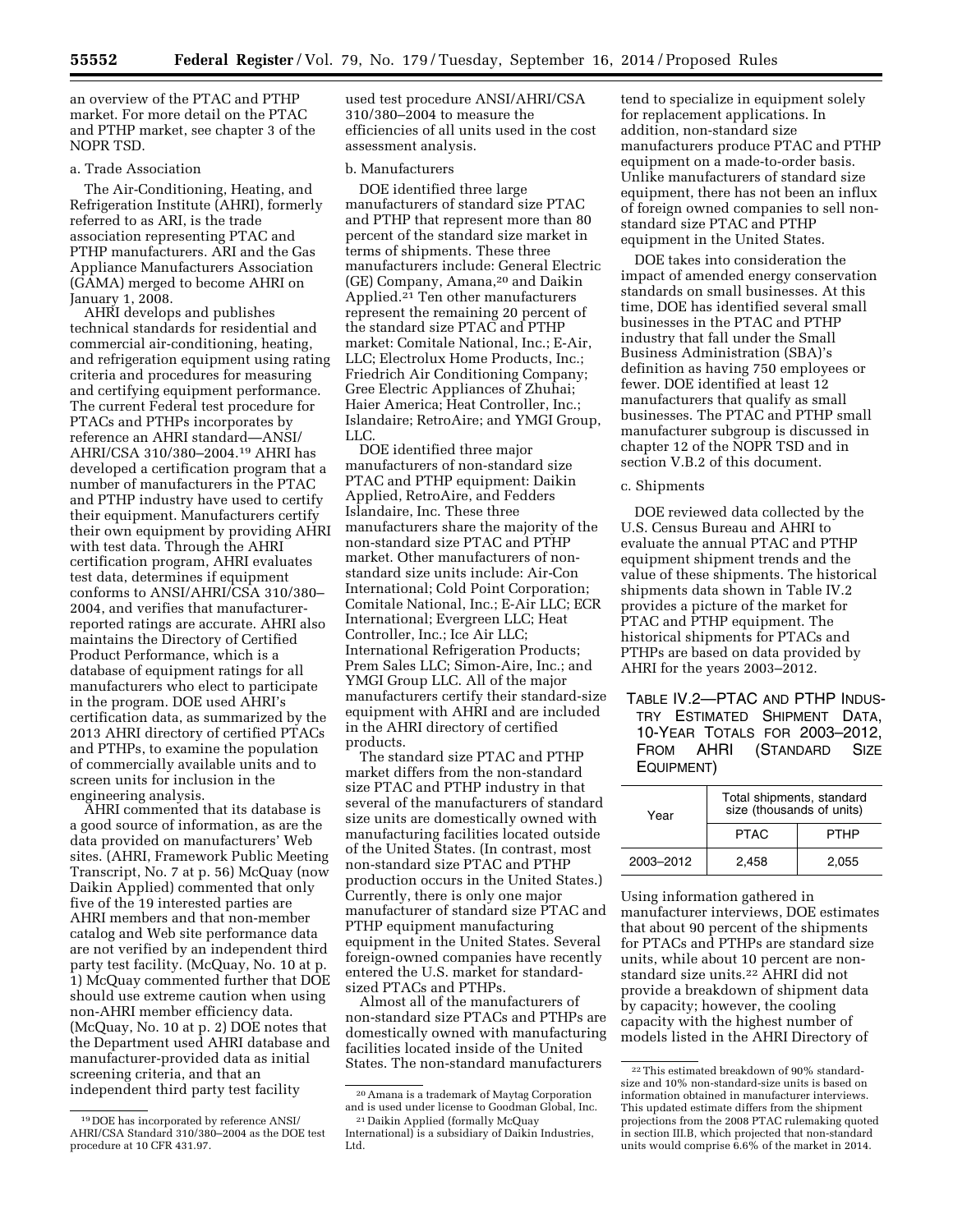Certified Product Performance is 9,000 Btu/h.

#### 4. Technology Assessment

In the technology assessment, DOE uses information about existing and past technology options and prototype designs to help identify technologies that manufacturers could use to improve the efficiency of PTACs and PTHPs. This assessment provides the technical background and structure on which DOE bases its screening and engineering analyses. In surveying PTAC and PTHP technology options, DOE considered a wide assortment of equipment literature, information derived from the teardown analysis, information derived from the stakeholder interviews, and the previous DOE energy conservation standards rulemaking for airconditioning products and equipment.

Table IV.3 presents the technology options that DOE identified in the Framework Document.23

## TABLE IV.3—FRAMEWORK DOCUMENT TECHNOLOGY OPTIONS

#### Compressor Improvements:

- Scroll Compressors
- Variable-speed Compressors
- Higher Efficiency Compressors Complex Control Boards (fan motor control-
- lers, digital ''energy management'' control interfaces, heat pump controllers)
- Condenser and evaporator fan and fan motor improvements:
	- Higher Efficiency Fan Motors
	- Clutched Fan Motors (allows PTACs with a single motor to reduce power input in recirculation mode by disengaging the condenser fan)
- Microchannel Heat Exchangers
- Increased Heat Exchanger Area
- Hydrophobic Material Treatment of Heat Exchangers (can improve repelling condensed water on evaporator coil)
- Re-circuiting Heat Exchanger Coils
- Improved Air Flow and Fan Design
- Heat Pipes (enhances the evaporator coil dehumidification performance)
- Corrosion Protection (helps prevent corrosion of coils and the resulting degradation of performance)

#### Thermostatic Expansion Valve

The framework document sought comment from interested parties on the technologies listed in Table IV.3, as well as other options that DOE had not listed. Several parties commented on the list of technologies. ASAP inquired whether microgroove heat exchangers are being considered as a potential technology. (ASAP, Framework Public Meeting

Transcript, No. 7 at p. 42) DOE interpreted ASAP's comment to reference all heat exchangers with rifled interior tube walls. Goodman commented that DOE should add alternative refrigerants (such as HCFC– 32), which could have single-digit improvement in efficiency. (Goodman, No. 13 at p. 3)

AHRI, Goodman, and SCS commented that proprietary designs should not be considered in establishing energy efficiency standards. (AHRI, Framework Public Meeting Transcript, No. 7 at p. 61) (Goodman, No. 13 at p. 5) (SCS, Framework Public Meeting Transcript, No. 7 at p. 61) As noted in the framework document, DOE will not consider efficiency levels that can only be reached using proprietary designs. 78 FR 12252 (February 22, 2013). Although DOE does consider technologies that are proprietary, it does not consider efficiency levels that can only be reached through the use of proprietary technologies, which could allow a single manufacturer to monopolize the market (any such technologies are eliminated during the engineering analysis). DOE only considers efficiency levels achieved through the use of proprietary designs in the engineering analysis if they are not part of a unique path to achieve that efficiency level (*i.e.,*  if there are other non-proprietary technologies capable of achieving the same efficiency). DOE believes the proposed standards for the equipment covered in this rulemaking would not mandate the use of any proprietary technologies, and that all manufacturers would be able to achieve the proposed levels through the use of nonproprietary designs.

Table IV.4 lists all of the potential technology options considered, including options listed in the Framework Document and options suggested in stakeholder comments, for improving energy efficiency of PTACs and PTHPs.

TABLE IV.4—POTENTIAL TECHNOLOGY OPTIONS FOR IMPROVING ENERGY EFFICIENCY OF PTACS AND PTHPS

Compressor Improvements:

- Scroll Compressors
- Variable-speed Compressors • Higher Efficiency Compressors
- Complex Control Boards

Condenser and evaporator fan and fan motor improvements:

- Higher Efficiency Fan Motors
- Clutched Motor Fans
- Microchannel Heat Exchangers

Rifled Interior Heat Exchanger Tube Walls Increased Heat Exchanger Area

Hydrophobic Material Treatment of Heat Exchangers

## TABLE IV.4—POTENTIAL TECHNOLOGY OPTIONS FOR IMPROVING ENERGY EFFICIENCY OF PTACS AND PTHPS—Continued

Re-circuiting Heat Exchanger Coils Improved Air Flow and Fan Design Heat Pipes Corrosion Protection Thermostatic Expansion Valve Alternate Refrigerants (such as HCFC–32)

#### *B. Screening Analysis*

After DOE identified the technologies that might improve the energy efficiency of PTACs and PTHPs, DOE conducted a screening analysis. The purpose of the screening analysis is to evaluate the technologies that improve equipment efficiency to determine which technologies to consider further and which to screen out. DOE applied the following four screening criteria to determine which technologies are unsuitable for further consideration in the rulemaking (10 CFR part 430, subpart C, appendix A at 4(a)(4) and 5(b)):

1. *Technological feasibility.* DOE will consider technologies incorporated in commercial equipment or in working prototypes to be technologically feasible.

2. *Practicability to manufacture, install, and service.* If mass production and reliable installation and servicing of a technology in commercial equipment could be achieved on the scale necessary to serve the relevant market at the time the standard comes into effect, then DOE will consider that technology practicable to manufacture, install, and service.

3. *Adverse impacts on product utility or product availability.* If DOE determines a technology would have a significant adverse impact on the utility of the equipment to significant subgroups of customers, or would result in the unavailability of any covered equipment type with performance characteristics (including reliability), features, sizes, capacities, and volumes that are substantially the same as equipment generally available in the United States at the time, it will not consider this technology further.

4. *Adverse impacts on health or safety.* If DOE determines that a technology will have significant adverse impacts on health or safety, it will not consider this technology further. (10 CFR part 430, subpart C, appendix A, 4(a)(4) and 5(b))

Technologies that pass through the screening analysis are referred to as ''design options'' in the engineering analysis. These four screening criteria do not include the propriety status of

<sup>23</sup>See DOE's discussion of technology options identified in the rulemaking framework document, available at: *[http://www.regulations.gov/](http://www.regulations.gov/#!documentDetail;D=EERE-2012-BT-STD-0029-0002) [#!documentDetail;D=EERE-2012-BT-STD-0029-0002](http://www.regulations.gov/#!documentDetail;D=EERE-2012-BT-STD-0029-0002)*  (Section 3.3).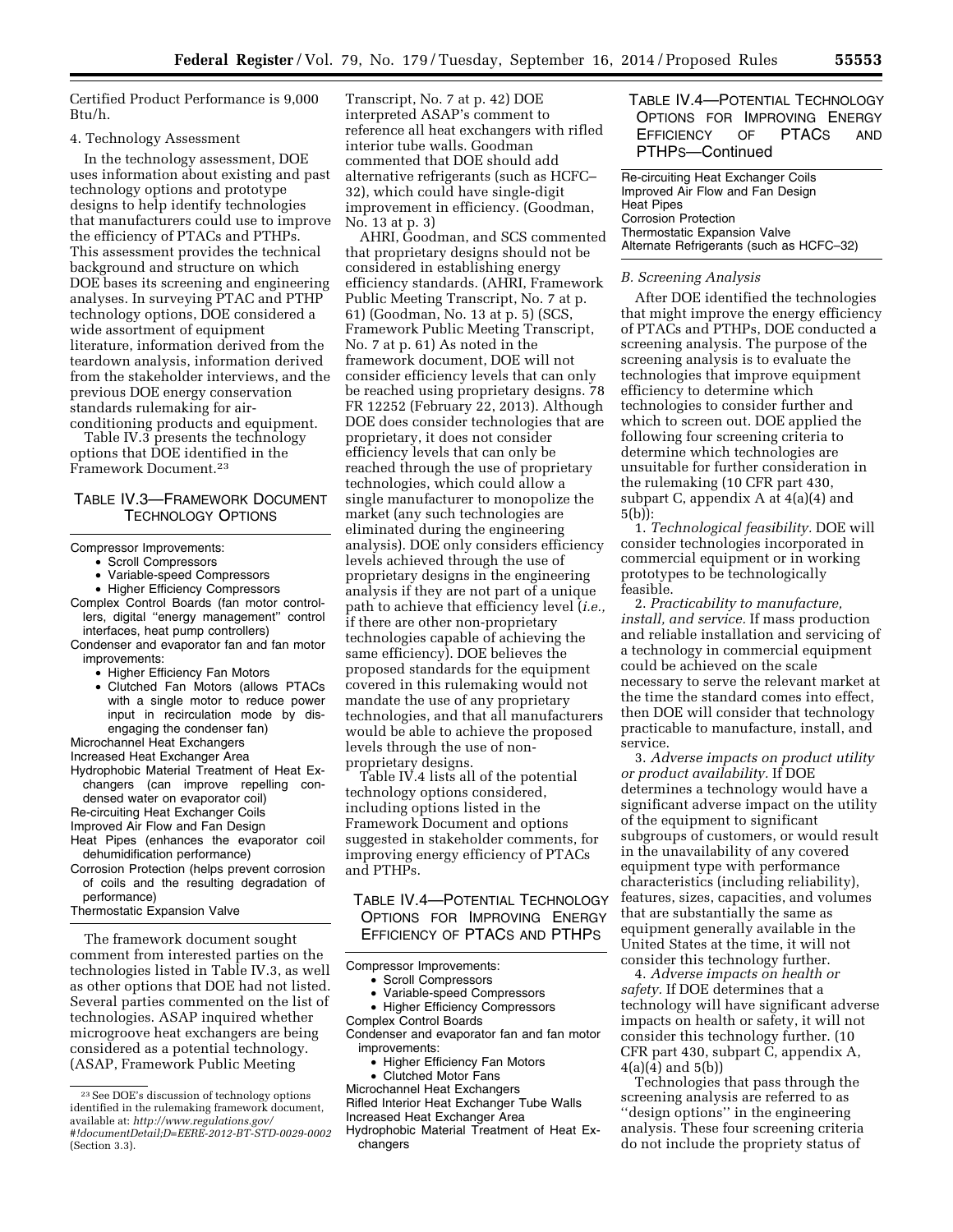design options. As noted previously, DOE will only consider efficiency levels achieved through the use of proprietary designs in the engineering analysis if they are not part of a unique path to achieve that efficiency level.

Details of the screening analysis are in chapter 4 of the NOPR TSD. In view of the above factors, DOE screened out the following design options:

#### Scroll Compressors

Scroll compressors use two interleaved scrolls (with one scroll fixed and one scroll orbiting without rotating) to compress refrigerant, and may operate at higher efficiencies than the rotary compressors typically used in PTAC and PTHP applications. Goodman commented that presently scroll compressors are only available for equipment with capacity over 1.5 tons refrigeration and the largest model of PTAC or PTHP has capacity of 1.25 tons refrigeration. (Goodman, No. 13 at p. 4)

Though scroll compressors are less common in the capacity range associated with PTAC and PTHP equipment (6,000 to 15,000 Btu/h), several companies manufacture scroll compressors from 9,000 Btu/h and up. However, DOE is not aware of scroll compressor models at these lower capacities that would fit in a PTAC cabinet and that are more efficient than the same capacity of rotary compressor. The rotary compressors found in reverse engineering of PTACs and PTHPs in the 15,000 Btu/h class had efficiency ratings from 9.8 to 10.6 EER. By comparison, scroll compressors of similar capacity are rated from 7.2 EER to 11.0 EER, but most are too tall to fit in a 16″ PTAC cabinet.

As a result, DOE does not believe at this time that the use of scroll compressors would improve the efficiency of PTAC and PTHP units, given the size and capacity constraints of these units. For this reason, DOE did not consider scroll compressors further in the NOPR analyses.

#### Heat Pipes

Under humid ambient conditions, using heat pipes to pre-treat the entering air from the conditioned space can improve the evaporator heat exchanger performance. Heat pipes increase the latent cooling capacity (i.e., moisture removal) of an air-conditioner. They do this by transferring heat from the air entering the evaporator to the air leaving the evaporator. This allows the evaporator air exit temperature to be significantly lower. Since the maximum possible moisture content of air increases with increasing temperature, this also means that the reduced-

temperature air at the evaporator exit would have lower moisture content. The temperature of the air is then warmed by the post-evaporator portion of the heat pipe. Heat pipes generally shift some of the cooling capacity of the product from reduction of air temperature to reduction of humidity, but do not increase the cooling capacity of an evaporator. They impose additional pressure drop that the indoor fan must overcome, thus they do not improve EER of the equipment. Therefore, DOE screened out heat pipes as a design option for improving the energy efficiency of PTACs and PTHPs.

## Alternate Refrigerants

Nearly all PTAC and PTHP equipment is designed with R–410A as the refrigerant. The Environmental Protection Agency's (EPA's) Significant New Alternatives Policy (SNAP) Program evaluates and regulates substitutes for the ozone-depleting chemicals (such as air conditioning refrigerants) that are being phased out under the stratospheric ozone protection provisions of the Clean Air Act (CAA) (42 U.S.C. 7401 et seq.). The EPA's SNAP Program currently lists 23 acceptable alternatives for refrigerant used in the Household and Light Commercial Air Conditioning class of equipment (which includes PTAC and PTHP equipment). On July 9, 2014, the EPA issued a notice of proposed rulemaking proposing to list three flammable refrigerants as new acceptable substitutes, subject to use conditions, for refrigerant in the Household and Light Commercial Air Conditioning class of equipment. 79 FR 38811 (July 9, 2014)

Table IV.5 presents the list of potential substitute refrigerants (including refrigerants that are already approved and refrigerants that are proposed for approval) for use in new production in the Household and Light Commercial Air Conditioning class of equipment (which includes PTAC and PTHP equipment). DOE is not aware of any SNAP-approved refrigerants, or any refrigerants that have been proposed for SNAP approval, that are known to enable better efficiency than R–410A for PTAC and PTHP equipment.24 Hence, DOE did not consider alternate refrigerants for further analysis.

TABLE IV.5—POTENTIAL SUBSTITUTES FOR HCFCS IN NEW HOUSEHOLD AND LIGHT COMMERCIAL AIR CONDI-TIONING EQUIPMENT

#### **Substitutes Approved by EPA SNAP Program**

HFC–134a. ISCEON–59, NU–22, R–417A. R–410A. R–410B. R–407C. R–507, R–507A. Ammonia Absorption. Evaporative Cooling. Desiccant Cooling. R–404A. R–125/134a/600a. RS–44. R–421A. R–422D. R–424A. R–125/290/134a/600a. R–422C. R–422B. KDD5, R–438A. R–434A. R–407A. R–437A. R–407F. **Substitutes Proposed by EPA SNAP Program in NOPR issued July 9, 2014**  HFC–32. Propane (R–290). R–441A.

DOE is aware of initial research with drop-in applications (where an alternate refrigerant replaces the existing refrigerant in a system that is optimized for the existing refrigerant) using R–32 in place of R–410A in a residential ducted split-system application. Initial research shows that, in this application, R–32 had a higher capacity and similar efficiency as R–410A, but its discharge temperatures and pressures were significantly higher.25 This suggests that R–32 might show efficiency comparable to R–410A in PTAC and PTHP applications, and the research is inconclusive regarding whether R–32 will reduce energy use and/or by how much.

DOE is not aware of test results from the use of alternate refrigerants in PTAC- or PTHP-specific applications that have been optimized for alternate refrigerants. DOE requests feedback on the efficacy of alternative refrigerants in PTAC and PTHP equipment. This is identified as issue 1 in section VII.E, ''Issues on Which DOE Seeks Comment.''

<sup>24</sup>Additional information regarding EPA's SNAP Program is available online at: *[http://www.epa.gov/](http://www.epa.gov/ozone/snap/)  [ozone/snap/.](http://www.epa.gov/ozone/snap/)* 

<sup>25</sup>This research was published in the journal *ASHRAE* Transactions, at: Biswas, Auvi; Barve, Atharva; Cremaschi, Lorenzo (2013). ''An Experimental Study of the Performance of New Low Global Warming Potential (LGWP) Refrigerants at Extreme High Temperature Ambient Conditions in Residential AC Ducted Split Systems,'' *ASHRAE Transactions. 119*(1), special section p1.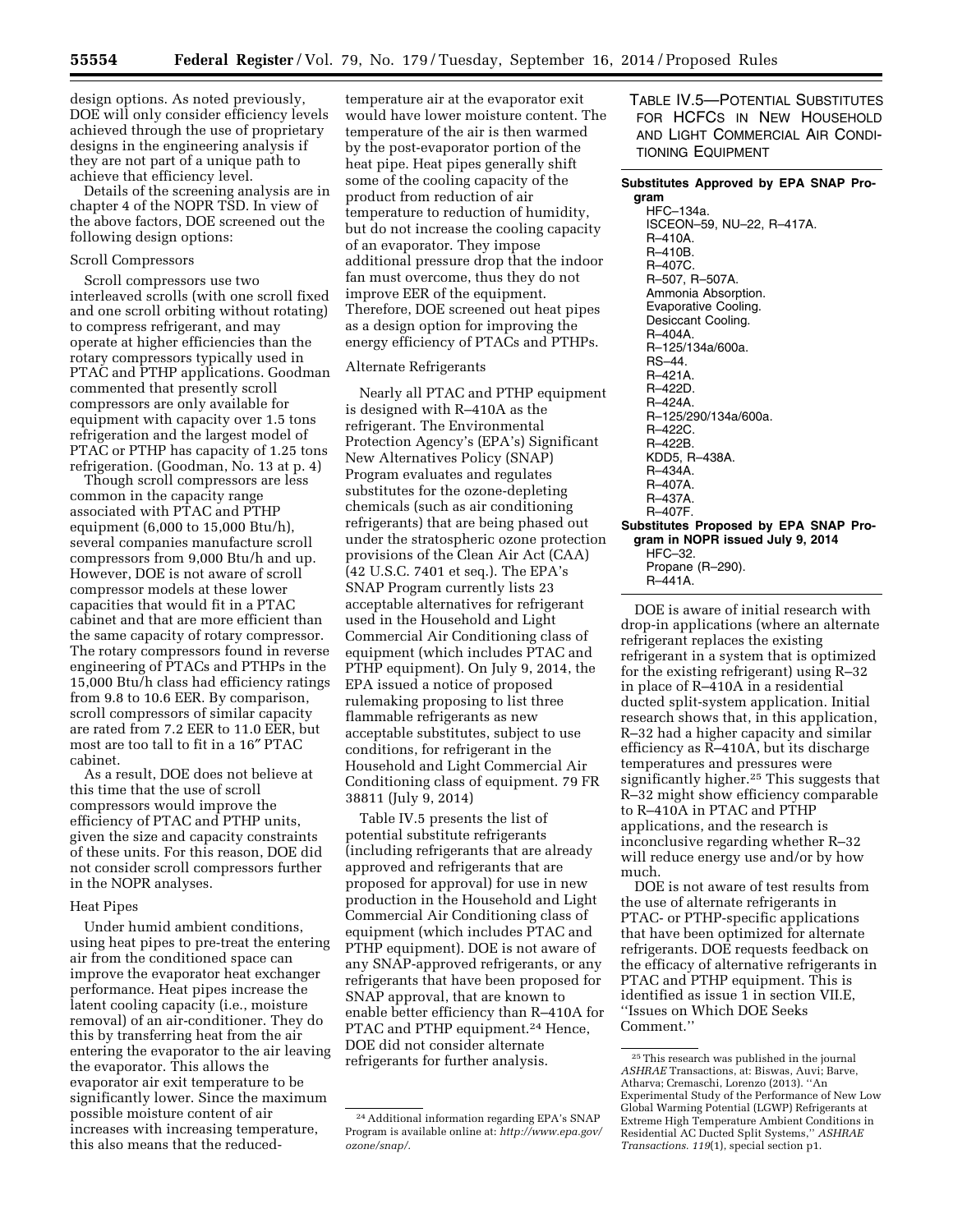Other Technologies Not Considered in the Engineering Analysis

Typically, energy-saving technologies that pass the screening analysis are evaluated in the engineering analysis. However, some technologies are not included in the analysis for other reasons, including: (1) Available data suggest that the efficiency benefits of the technology are negligible; (2) data are not available to evaluate the energy efficiency characteristics of the technology; or (3) the test procedure and EER or COP metric would not measure the energy impact of these technologies. Accordingly, DOE eliminated the following technologies from consideration in the engineering analysis based upon these three additional considerations:

- (1) Re-circuiting heat exchanger coils;
- (2) Rifled interior tube walls;
- (3) Microchannel heat exchangers;
- (4) Variable speed compressors;
- (5) Complex control boards;
- (6) Corrosion protection;

(7) Hydrophobic material treatment of heat exchangers;

(8) Clutched motor fans; and

(9) Thermostatic expansion valves. Of these technologies, numbers 1 and 2 are used in baseline products, so no additional energy savings would be expected from their use. Information indicating efficiency improvement potential in PTACs and PTHPs is not available for technology number 3; DOE is not aware of substantiated performance data for PTAC operation with microchannels. Any potential energy savings of technologies 4 through 9 cannot be measured with the established energy use metrics (EER and COP) because those technologies are associated with part-load performance or long-term performance, which is not captured in the EER or COP metrics used for rating PTACs and PTHPs. AHRI commented that PTACs and PTHPs are generally operated at full load most of the time and that it is not common practice in the field to operate the units at part load. (AHRI, Framework Public Meeting Transcript, No. 7 at p. 36). DOE believes that the existing EER (full load) metric accurately reflects equipment efficiency during the year, and the PTAC test procedure revisions in progress at DOE are not expected to incorporate metrics that would account for part-load performance.

Further details of these eliminations are provided below.

#### Re-circuiting Heat Exchanger Coils

Manufacturers of PTAC and PTHP heat exchangers may improve the heat transfer efficiency across the heat

exchanger by rearranging the refrigerant's path through the various tubes inside the heat exchanger. Manufacturers can rearrange the refrigerant path by ''re-circuiting'' the heat exchanger, either by splitting the refrigerant path into new circuits or rerouting the existing circuits. One objective of re-circuiting is to optimally pair air and refrigerant at every location in the heat exchanger. Goodman commented that PTACs are a very mature industry and that engineers have already optimized the number of circuits for heat transfer. (Goodman, No. 13 at p. 4) DOE agrees with Goodman's comment and has eliminated heat exchanger re-circuiting as a potential avenue for efficiency improvement.

#### Rifled Interior Tube Walls

Heat exchangers using rifled interior tube walls (also known as ''microgrooves'') to enhance energy efficiency by improving heat transfer across the heat exchanger. With this technology, the internal face of heat exchanger tubes is rifled with small grooves that increase the interior surface area of the tube and induce turbulence in the refrigerant flow. Goodman commented that microgroove technology is currently being used in baseline products today. (Goodman, Framework Public Meeting Transcript, No. 7 at p. 43) Having observed that microgroove technology was used in the majority of baseline units disassembled in the engineering analysis, DOE agrees with Goodman's comment and has eliminated microgroove technology as a potential avenue for efficiency improvement.

#### Microchannel Heat Exchangers

Microchannel heat exchangers in air conditioning applications are heat exchangers in which refrigerant fluid flows in confinements with typical hydraulic diameter of less than one millimeter. Microchannels may improve unit efficiency by improving the efficiency of heat transfer between refrigerant and air across the heat exchanger. Currently, microchannel heat exchangers are in the development stage for applications in PTACs and PTHPs. Goodman commented that microchannel heat exchangers are not proven for consistent, field installed product performance in PTACs and PTHPs. (Goodman, No. 13 at p. 4) ASAP and ACEEE commented that a 2011 scouting report by ENERGY STAR identified microchannel heat exchangers as technology option for improving efficiency. (ASAP and ACEEE, No. 14 at p. 2) DOE notes that the engineering analysis was based on

efficiency levels and, because units with microchannels are not commercially available, DOE cannot estimate the increase manufacturing costs associated with whatever efficiency gains such units may offer.

ASAP and ACEEE also commented that Zess, Inc. Industries indicates that it is developing an integrated microchannel refrigeration system for applications in PTAC units as high as 15 EER. (ASAP and ACEEE, No. 14 at p. 2) DOE does not have information regarding these prototype tests that would allow assessment of the efficiency improvements associated with the specific microchannel technology and/or the costs associated with its implementation in a unit that achieves 15 EER.

#### Complex Control Boards

Digital energy management control interfaces can reduce annual energy consumption of PTACs or PTHPs by optimizing the operation of the equipment under varying operating conditions. For example, they may allow operation managers in hotels to remotely turn off or change temperature set points of units throughout a building. Goodman commented that it offers controls that turn equipment off when the conditioned room is vacant. (Goodman, Framework Public Meeting Transcript, No. 7 at p. 103) Although this technology can reduce peak energy demand and also reduce overall energy consumption throughout the year, it does not increase the EER under the ARI 310/380–2004 test procedure because of the steady state test conditions.

Ebm-papst commented that some electronic motor speed controllers can cause structure-borne noise, and that a better controller could potentially avoid the need for sound attenuation, which would in turn free up the air path for increased air-side efficiency. (Ebmpapst, No. 8 at p. 1) DOE notes that sound attenuation between the outdoor and indoor sides of the unit is typically put in place to isolate noise originating from the compressor and from airflow across the outdoor heat exchanger. DOE acknowledges that well-designed motor controls can reduce motor noise at low frequencies, but DOE expresses doubt that this noise reduction would decrease the need to insulate against sound transmission from the compressor and outdoor heat exchanger. Goodman commented that complex control boards do not help steady state performance. (Goodman, No. 13 at p. 4) For the reasons noted above, DOE did not consider this technology in the engineering analysis.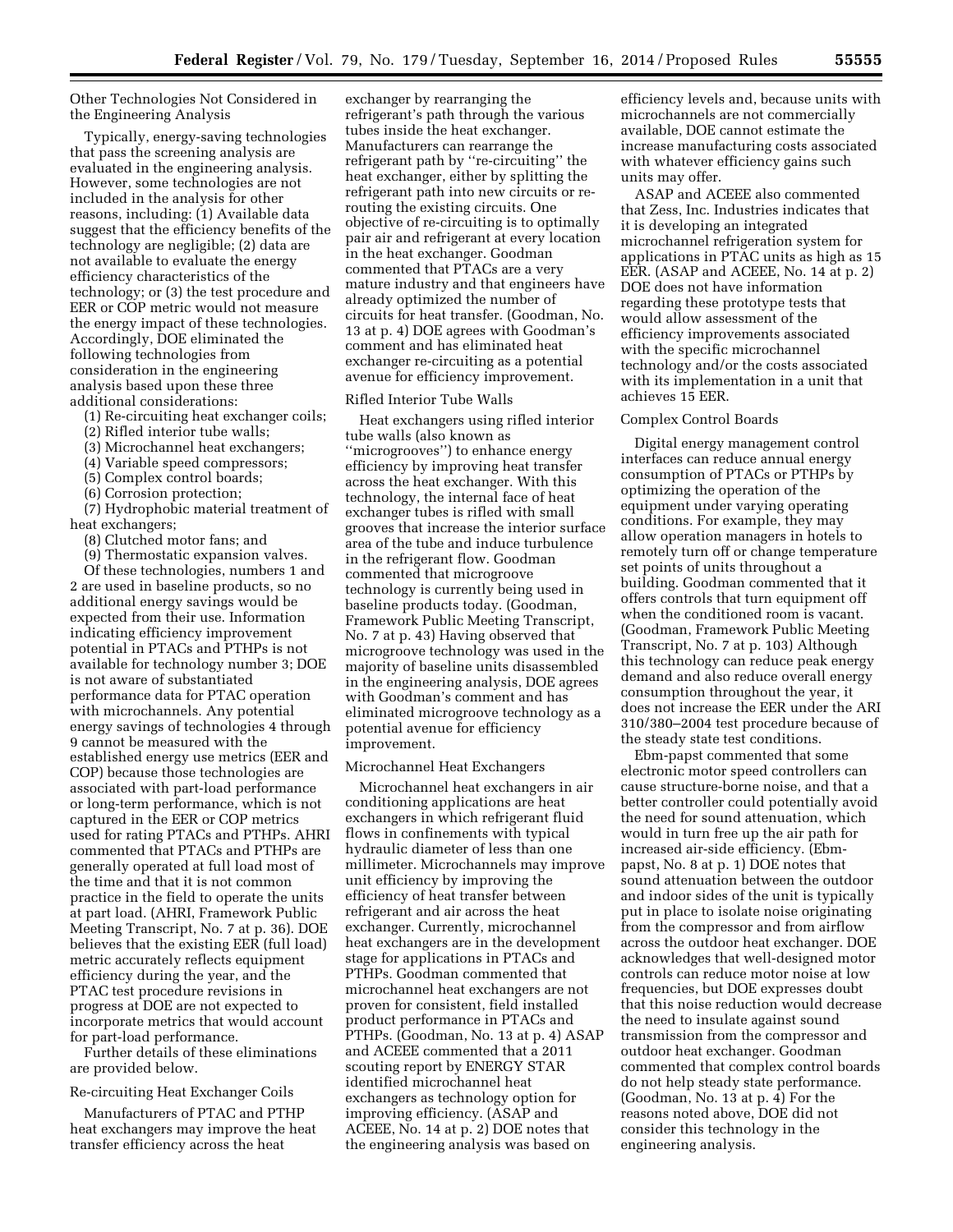#### Corrosion Protection

Corrosion protection materials used in PTACs and PTHPs also protect the equipment and prolong its use when it is exposed to chemically harsh operating conditions. Goodman commented that corrosion protection has a negative impact on steady state operation to some degree, but that corrosion protection may help improve the overall unit performance over several years of operation. (Goodman, No. 13 at p. 4) Although it is beneficial for the unit to be corrosion protected, corrosion protection does not improve the EER as measured by the test procedure. Therefore, DOE did not consider this technology in the engineering analysis.

Hydrophobic Material Treatment of Heat Exchangers

Material treatment of heat exchangers (also known as ''plasma treatment'') allows the condensate that forms on the fins to be repelled and drained faster than on non-treated heat exchangers. Hydrophobic treatments are used to reduce mineral build up and corrosion on heat exchanger fins, to improve longterm performance of the unit. Although enhanced long term performance is beneficial, this treatment is not shown to improve the EER as per the test procedure.

#### Thermostatic Expansion Valves

Goodman commented that thermal expansion valves (TXVs) help with seasonal performance but not steady state performance. (Goodman, No. 13 at p. 4) DOE notes that TXVs would not improve the energy efficiency of PTACs or PTHPs, because there is only one condition for which the fixed-orifice expansion device can be optimized. DOE has insufficient information to know whether testing at multiple conditions would make sufficient efficiency improvement to justify the increased test time.

After screening out or otherwise removing from consideration most of the technologies, the technologies that DOE identified for consideration in the engineering analysis are included in Table IV.6. See chapter 3 of the TSD for additional detail on the technology assessment and the technologies analyzed.

## TABLE IV.6—DESIGN OPTIONS RETAINED FOR ENGINEERING ANALYSIS

Compressor Improvements:

TABLE IV.6—DESIGN OPTIONS RE-TAINED FOR ENGINEERING ANAL-YSIS—Continued

#### Increased Heat Exchanger Area. Improved Air Flow and Fan Design.

These remaining technology options from Table IV.6 are briefly described below.

#### Higher Efficiency Compressors

Manufacturers can improve the energy efficiency of PTAC and PTHP units by incorporating more efficient components, such as high efficiency compressors, into their designs. Goodman commented that it is not aware of any compressors currently available or in development by its suppliers that are significantly more efficient than what it is are using now. (Goodman, No. 13 at p. 4) In private interviews, other manufacturers indicated that they are already using the most efficient compressor that meets their other design specifications (such as size and noise). DOE observed in reverse engineering analysis that PTAC and PTHP manufacturers use several different compressor models with a wide range of efficiency ratings.

#### Higher Efficiency Fan Motors

Manufacturers of baseline PTACs and PTHPs use permanent split capacitor (PSC) fan motors due to their modest cost, compact design, and durability. More efficient PSC motor designs applicable to PTACs and PTHPs are an ongoing industry challenge, and there been no substantial gain in efficiency in recent years. PSC manufacturers can improve efficiency by increasing the surface area of rotors, although the overall size of the PSC motor would increase in that case. PTACs and PTHPs have size constraints that do not allow an increase in motor size to a level which would have a significant impact on energy efficiency. DOE believes any further gains in PSC fan motor efficiency will be difficult to achieve, and has thus eliminated improvement of PSC fan motors as a potential avenue for efficiency improvement.

Besides PSC-based fan motors, PTAC and PTHP original equipment manufacturers (OEMs) can choose to implement permanent magnet (PM) motors. Such motors typically offer higher efficiencies than PSC-based fan motors, but these improvements come with increased costs for the motor unit

and control hardware. Several manufacturers use DC motors in their higher-efficiency PTAC and PTHP models.

#### Increased Heat Exchanger Area

Manufacturers of PTACs and PTHPs increase unit efficiency by increasing heat exchanger size, either through elongating the face of the heat exchanger or increasing the number of heat exchanger tube rows. Goodman commented that PTACs (as predominantly a replacement product) are constrained by the dimensions of the equipment that they are replacing. (Goodman, No. 13 at p. 4) Because of these constraints on unit size, there are limits to the efficiency gains that may be had by increasing heat exchanger size. At least one manufacturer has incorporated bent heat exchanger coils to increase the heat exchanger face area while remaining inside the standard size unit constraints.

## Improved Air Flow and Fan Design

Manufacturers of PTACs and PTHPs currently use several techniques to shape and direct airflow inside PTAC and PTHP units. Ebm-papst commented that DOE should consider ''optimization of air path to minimize airflow impedance'' as a technology option. Ebm-papst also commented that fine tuning the fan blade design should be considered as a technology option. Ebmpapst further commented that DOE should look into optimization of the fan selection such that the peak fan efficiency is close to the performance demands of the PTAC and enhances the air path in the unit. DOE accepts that manufacturers may improve unit efficiency by selecting appropriate fan and motor combinations. (Ebm-papst, No. 8 at p. 1)

#### *C. Engineering Analysis*

The engineering analysis establishes the relationship between an increase in energy efficiency of the equipment and the increase in manufacturer selling price (MSP) associated with that efficiency level. This relationship serves as the basis for cost-benefit calculations for individual customers, manufacturers, and the nation. In determining the cost-efficiency relationship, DOE estimates the increase in manufacturer cost associated with increasing the efficiency of equipment above the baseline up to the maximum technologically feasible (''max-tech'') efficiency level for each equipment class.

<sup>•</sup> Higher Efficiency Compressors. 26 Condenser and evaporator fan and fan motor improvements:

<sup>•</sup> Higher Efficiency Fan Motors.

<sup>26</sup>Currently, all PTAC and PTHP manufacturers incorporate rotary compressors into their equipment designs. DOE is referring to rotary compressors throughout this document unless specifically noted.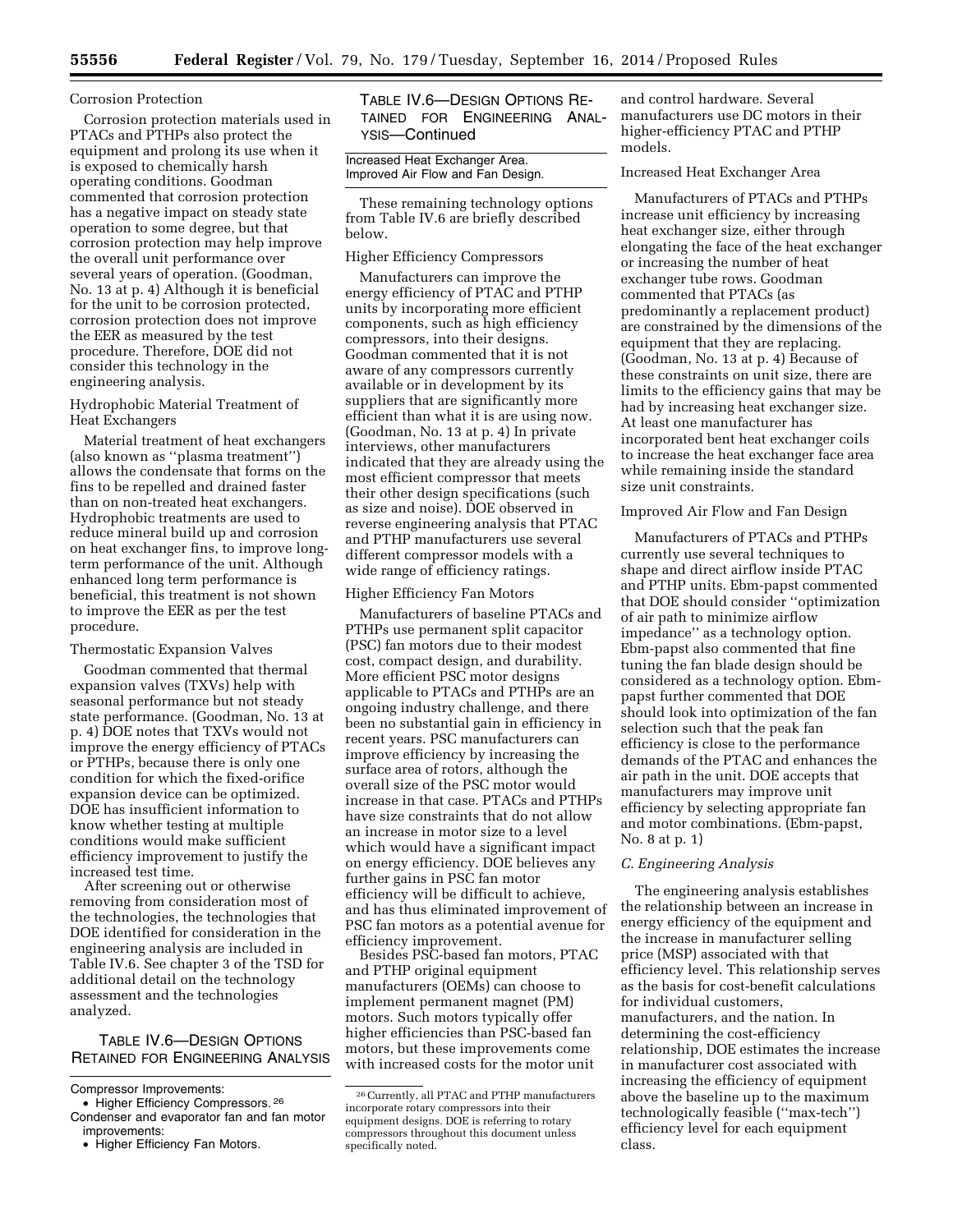## 1. Methodology

DOE has identified three basic methods for developing cost-efficiency curves: (1) The design-option approach, which provides the incremental costs of adding design options to a baseline model that will improve its efficiency (*i.e.,* lower its energy use); (2) the efficiency-level approach, which provides the incremental costs of moving to higher energy efficiency levels, without regard to the particular design option(s) used to achieve such increases; and (3) the reverseengineering (or cost-assessment) approach, which provides ''bottom-up'' manufacturing cost assessments for achieving various levels of increased efficiency, based on teardown analyses (or physical teardowns) providing detailed data on costs for parts and material, labor, shipping/packaging, and investment for models that operate at particular efficiency levels.

In the framework document, DOE proposed using an efficiency-level approach combined with a costassessment approach to determine the cost-efficiency relationship, and requested comments on this approach. 78 FR 12252 (February 22, 2013). Goodman commented that the process for DOE to calculate manufacturer costs is adequate, but that the cost analysis from previous rulemakings tended to be on the low side (even for a large manufacturer), and that aggressively low cost estimates could impact small businesses. (Goodman, No. 13 at p. 5) To gather information on the particular and unique costs that small businesses face, DOE interviewed a number of small business manufacturers of PTACs and PTHPs. In these interviews, DOE asked questions regarding the component costs, manufacturing costs, and cost of conversion to manufacturing PTAC and PTHP equipment with higher efficiency. Data collected from these interviews with small businesses were used in the engineering analysis and subsequent cost-benefit calculations.

In the absence of recommended alternative approaches, DOE conducted this engineering analysis for PTACs and PTHPs using a combination of the efficiency level and cost-assessment approaches. More specifically, DOE identified the efficiency levels for the analysis based on the range of rated efficiencies of PTAC and PTHP equipment in the AHRI database. DOE selected PTAC and PTHP equipment that was representative of the market at different efficiency levels, then purchased, tested, and reverse engineered the selected equipment. DOE used the cost-assessment approach to

determine the manufacturing production costs for PTAC and PTHP equipment across a range of efficiencies from the baseline to max-tech efficiency levels.

Where feasible, DOE selected models for reverse engineering with low and high efficiencies from a given manufacturer, at both representative cooling capacity levels and for both PTACs and PTHPs. The methodology used to perform reverse engineering analysis and derive the cost-efficiency relationship is described in chapter 5 of the TSD.

#### 2. Equipment Classes Analyzed

DOE developed its engineering analysis for the six equipment classes associated with standard-size PTACs and PTHPs listed in Table IV.1. As discussed in section III.B of this NOPR, DOE did not consider amending energy efficiency standards for non-standard size equipment classes because of their low and declining market share and because of a lack of adequate information to analyze these units.

For PTACs and PTHPs, DOE focused its analysis on high-shipment-volume cooling capacities spanning the range of available equipment. Based on manufacturer interviews,27 DOE found that the majority of shipments are in the classes with cooling capacity between 7,000 Btu/h to 15,000 Btu/h (see chapter 3 of the TSD for more details on the shipments data). In the framework document, DOE indicated that it would analyze units at the representative capacity of 9,000 Btu/h, and requested comments on this approach. 78 FR 12252 (February 22, 2013). Goodman commented that a 15,000 Btu/h model should be included in the comparison, specifically because 15,000 Btu/h is the largest typical capacity for PTAC and PTHP equipment, and which is spaceconstrained by its standard dimensions. (Goodman, No. 13 at p. 5) Hence, DOE conducted analysis for two representative cooling capacities: 9,000 Btu/h and 15,000 Btu/h. The 9,000 Btu/ h cooling capacity represents the greatest number of models available on the market,28 while the 15,000 Btu/h cooling capacity represents the greater technical hurdles for efficiency improvement, considering the size

constraints of standard-size PTACs and PTHPs.

The selection of two cooling capacities for analysis, at 9,000 Btu/h and 15,000 Btu/h, allowed DOE to investigate the slope of the energy efficiency capacity relationship. For the purposes of conducting the analyses, DOE believes that the results from the two representative cooling capacities can be extrapolated to the entire range of cooling capacities for each equipment class. DOE developed the cost-efficiency curves based on these representative cooling capacities of standard-size units. For the PTAC and PTHP equipment classes with a cooling capacity greater than or equal to 7,000 Btu/h and less than or equal to 15,000 Btu/h, the energy efficiency equation characterizes the relationship between the EER of the equipment and cooling capacity (i.e., EER is a function of the cooling capacity of the equipment) in which EER decreases as capacity increases. For all cooling capacities less than 7,000 Btu/ h and all cooling capacities greater than 15,000 Btu/h, the EER is calculated based on the energy efficiency equation for 7,000 Btu/h or 15,000 Btu/h, respectively.

#### 3. Cost Model

DOE developed a manufacturing cost model to estimate the manufacturing production cost (MPC) of PTACs and PTHPs. The cost model is a spreadsheet model that converts the materials and components in the bills of materials (BOMs) for PTAC and PTHP equipment into dollar values based on the price of materials, average labor rates associated with fabrication and assembling, and the cost of overhead and depreciation, as determined based on manufacturer interviews and DOE expertise. To convert the information in the BOMs into dollar values, DOE collected information on labor rates, tooling costs, raw material prices, and other factors. For purchased parts, the cost model estimates the purchase price based on volume-variable price quotations and detailed discussions with manufacturers and component suppliers. For fabricated parts, the prices of raw metal materials (*e.g.,* tube, sheet metal) are estimates on the basis of five-year averages (from 2006 to 2011). The cost of transforming the intermediate materials into finished parts is estimated based on current industry pricing. Further details on the manufacturing cost analysis are provided in chapter 5 of the TSD.

Developing the cost model involved disassembling various PTACs and PTHPs, analyzing the materials and manufacturing processes, and estimating the costs of purchased

<sup>27</sup> DOE conducted interviews with high- and lowvolume PTAC and PTHP manufacturers, and collected information regarding shipments of PTACs and PTHPs at different cooling capacity levels.

<sup>28</sup> DOE found the cooling capacity of 9,000 Btu/ h to have the highest number of models available based on data in the 2013 AHRI Directory and the ACEEE database of equipment.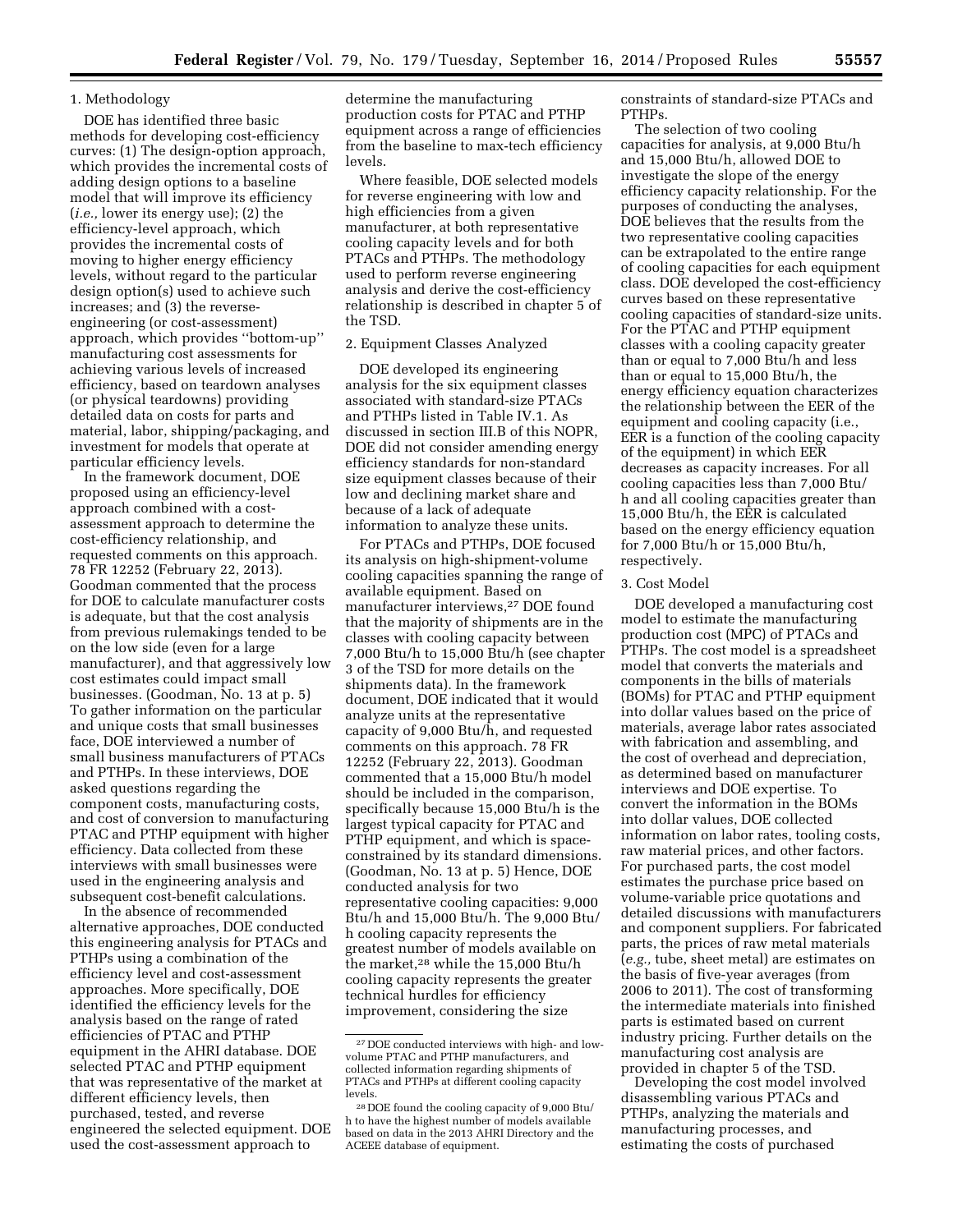components. In addition to disassembling various PTACs and PTHPs, manufacturers provided DOE supplemental component cost data for various PTAC and PTHP equipment. DOE reported the MPCs in aggregated form to maintain confidentiality of sensitive component data. DOE obtained input from stakeholders on the MPC estimates and assumptions to confirm accuracy. DOE used the cost model for all of the representative cooling capacities within the PTAC and PTHP equipment classes. Chapter 5 of the TSD provides details and assumptions of the cost model.

#### 4. Baseline Efficiency Level

The engineering analysis estimates the incremental costs for equipment with efficiency levels above the baseline in each equipment class. For the purpose of the engineering analysis, DOE used the engineering baseline EER as the starting point to build the cost efficiency curves. As discussed in section III.A, ANSI/ASHRAE/IES Standard 90.1–2013 was issued in the course of this rulemaking, and this revised Standard 90.1-2013 amended standard levels for PTACs, raising standards by 1.8% above the Federal

minimum energy conservation standards for PTACs. DOE is obligated either to adopt those standards developed by ASHRAE or to adopt levels more stringent than the ASHRAE levels if there is clear and convincing evidence in support of doing so. (42 U.S.C.  $6313(a)(6)(A)$ . For the purposes of calculating energy savings over the ANSI/ASHRAE/IES standard, DOE identified the ANSI/ASHRAE/IES Standard 90.1–2013 as the baseline efficiency level.29

The baseline efficiency levels for each equipment class are presented below in Table IV.7.

## TABLE IV.7—BASELINE EFFICIENCY LEVELS

| Equipment type | Equipment class | Baseline efficiency equation                     | Cooling capacity                                                            | Baseline<br>efficiency<br>level |
|----------------|-----------------|--------------------------------------------------|-----------------------------------------------------------------------------|---------------------------------|
|                |                 | $EER = 14.0 - (0.300 \times Cap \frac{1}{1000})$ | 9,000 Btu/h    11.3 EER                                                     |                                 |
|                |                 |                                                  | 15,000 Btu/h    9.5 EER<br>9,000 Btu/h  11.3 EER<br>15,000 Btu/h    9.5 EER |                                 |

† Cap means cooling capacity in Btu/h at 95 °F outdoor dry-bulb temperature.

#### 5. Incremental Efficiency Levels

DOE examined performance data of standard size PTACs and PTHPs published in the AHRI Directory of Certified Product Performance (AHRI Directory) and on manufacturers' Web sites in order to select efficiency levels for consideration in the rulemaking. AHRI commented that its database is a good source of information as well as data from manufacturers' Web sites. (AHRI, Framework Public Meeting Transcript, No. 7 at p. 56) McQuay commented that Web site performance data are not verified by an independent third party test facility. (McQuay, No. 10 at p. 1) DOE used Web site-published data as an initial screening mechanism to select units for reverse engineering; a third party test facility verified the actual performance of the units selected for analysis.

In the framework document, DOE proposed to analyze levels for standard size PTACs that are 4%, 8%, 12%, 16%, and 20% more efficient than the amended PTAC standards that became effective on October 8, 2012. Goodman commented that the proposed increment of 4% for standard size PTACs is too large because PTAC equipment is spaceconstrained, and Goodman's opinion, 2% or 3% increments would be more

reasonable. (Goodman, No. 13 at p. 5) DOE acknowledges Goodman's comment, but believes that an increment of 4% is appropriate to maintain a manageable number of efficiency levels spanning the range of efficiency from the 2012 PTAC standard to the max-tech level of 20% above the 2012 PTAC standard.

After extensive unit testing, DOE revised the maximum technology level from 20% above 2012 PTAC standard stated in the framework document down to 18% above the 2012 PTAC standard.30 The maximum efficiency level, at 18% above the standards that became effective on October 8, 2012, coincides with the maximum efficiency level observed in the market for standard size PTACs and PTHPs. DOE has independent test data to verify that one PTHP unit demonstrated a cooling efficiency at this ''max tech'' level. Although the rated efficiencies of PTACs without reverse cycle heating extend only up to the 16% efficiency level, DOE expects that such equipment should be able to attain the same cooling mode efficiencies as PTHPs.

DOE analyzed levels for standard size PTACs that are 1.8%, 4%, 8%, 12%, 16%, and 18% more efficient than the amended PTAC standards that became

effective on October 8, 2012. AHRI commented that there is an addendum to ANSI/ASHRAE/IES Standard 90.1– 2010 which amends the efficiency standards for standard size PTACs. (AHRI, No. 11 at p. 4) Separately, AHRI commented that the amended efficiency level should be included in DOE's analysis. (AHRI, Framework Public Meeting Transcript, No. 7 at p. 101) Since DOE received these comments, this addendum prescribing new efficiency standards for standard-size PTACs was integrated into ANSI/ ASHRAE/IES Standard 90.1–2013. DOE selected the first efficiency level of 1.8% to align with the amended ANSI/ ASHRAE/IES Standard 90.1–2013 efficiency level for PTACs. Each of the remaining levels is represented by a percentage increase above the EER value of the PTAC standards that became effective on October 8, 2012.

For the heating efficiency of PTHPs, DOE did not develop a cost-efficiency curve separately to represent the cost of improving COP. Rather, DOE correlated the COP associated with each efficiency level with the efficiency level's EER based on COP and EER ratings from the AHRI database. DOE established a representative curve based on this data to obtain a relationship for COP in terms

<sup>29</sup> DOE's estimates of potential energy savings from an amended energy conservation standard are further discussed in section IV.H.

<sup>30</sup> DOE announced in the framework document for this rulemaking that it planned to consider the

maximum efficiency level equal to 20% above the 2012 PTAC standard, because DOE observed a unit rated at that level in the 2013 AHRI Directory of Certified Product Performance. 78 FR 12252. Since issuing the framework document, DOE has acquired and tested many units rated at high efficiency

levels. Having completed these observations, DOE believes that a the highest performing standard size PTAC or PTHP unit on the market can achieve an efficiency of 18% above the 2012 PTAC cooling standard.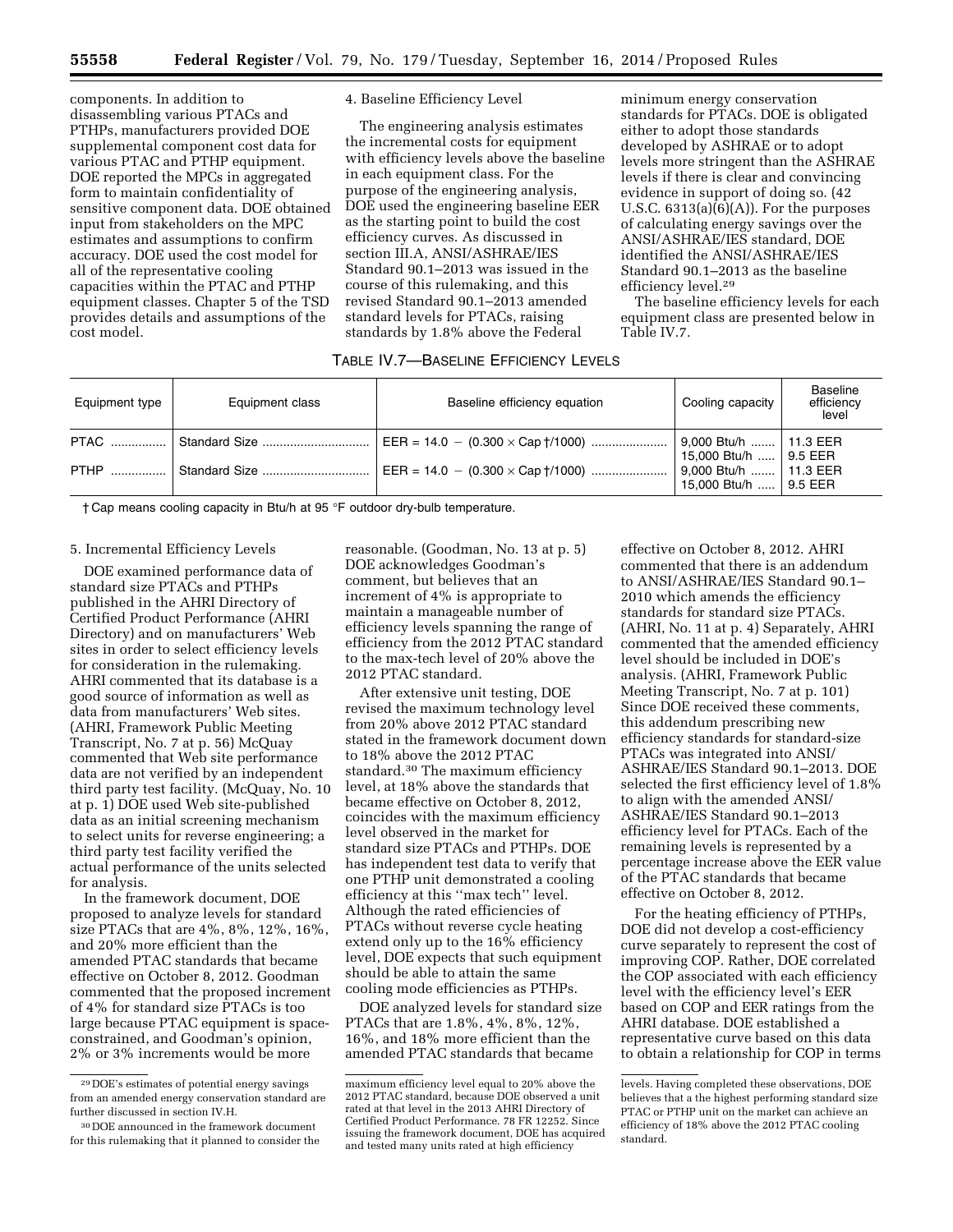of EER. DOE used this relationship to select COP values corresponding to each efficiency level. This approach takes into consideration the fact that a PTHP's EER and COP are related and cannot be independently analyzed, while basing the analysis on a representative average relationship between the two efficiency metrics. To determine the typical relationship between EER and COP, DOE examined the entire database of rated equipment and determined a relationship based on the EER and COP

ratings of the collective body of certified PTAC and PTHP equipment.

PG&E, SCGC, SDG&E, and SCE commented that DOE should use caution in drawing conclusions based on a relationship between EER and COP ratings, as this may decrease overall efficiency of the unit. Their joint comment states that, depending on the climate zone and operating cycle of a given unit, there may be instances where trading off COP for higher EER results in greater operating efficiency overall. (PG&E, SCGC, SDG&E, SCE, No. 12 at p. 3) DOE did not observe any instances of standard size equipment manufacturers producing different PTHP models for different climate zones. DOE notes that regional standards are not being considered in this rulemaking.

The efficiency levels for each equipment class that DOE considered for the NOPR analyses are presented in Table IV.8. The percentages associated with efficiency levels (ELs) indicate the percentage above the current Federal standard for PTACs.

#### TABLE IV.8—INCREMENTAL EFFICIENCY LEVELS FOR STANDARD SIZE PTACS AND PTHPS

|                  |                                                     |                                                            |                                                                                                                    | Efficiency levels (percentages relative to 2012 PTAC ECS)                                                            |                                                                                                                     |                                                                                                                    |                                                                                                                     |                                                                                                                           |
|------------------|-----------------------------------------------------|------------------------------------------------------------|--------------------------------------------------------------------------------------------------------------------|----------------------------------------------------------------------------------------------------------------------|---------------------------------------------------------------------------------------------------------------------|--------------------------------------------------------------------------------------------------------------------|---------------------------------------------------------------------------------------------------------------------|---------------------------------------------------------------------------------------------------------------------------|
| Equipment type   | Cooling<br>capacity                                 | Current federal<br>PTAC ECS <sup>*</sup>                   | EL1,<br>baseline,<br>$1.8\%$ **                                                                                    | EL2, 4%                                                                                                              | EL3, 8%                                                                                                             | EL4, 12%                                                                                                           | EL5, 16%                                                                                                            | EL6, 18%<br>(MaxTech)                                                                                                     |
| PTAC             | All, EER<br>9,000 Btu/h<br>15.000 Btu/h             | $13.8 - (0.300 \times$<br>$Cap+$ ).<br>11.1 EER<br>9.3 EER | $14.0 - (0.300 \times$<br>Cap †).<br>11.3 EER<br>9.5 EER                                                           | 14.4 - $(0.312 \times$<br>$Cap+$ ).<br>11.5 EER<br>9.7 EER                                                           | 14.9 - $(0.324 \times$<br>Cap †).<br>12.0 EER<br>10.0 EER                                                           | $15.5 - (0.336 \times$<br>Cap†).<br>12.4 EER<br>10.4 EER                                                           | 16.0 $-$ (0.348 $\times$ )<br>Cap †).<br>12.9 EER<br>10.8 EER                                                       | $16.3 - (0.354 \times$<br>$Cap+$ ).<br>13.1 EER.<br>11.0 EER.                                                             |
| Equipment type   | Cooling<br>capacity                                 |                                                            | Baseline,<br>$1.8\%$ **                                                                                            | EL1, 4%                                                                                                              | EL2, 8%                                                                                                             | EL3, 12%                                                                                                           | EL4, 16%                                                                                                            | EL5, 18%<br>(MaxTech)                                                                                                     |
| <b>PTHP</b><br>. | All, EER<br>All. COP<br>9,000 Btu/h<br>15.000 Btu/h |                                                            | $14.0 - (0.300 \times$<br>Cap †).<br>$3.7 - (0.052 \times$<br>Cap +).<br>11.3 EER<br>3.2 COP<br>9.5 EER<br>2.9 COP | 14.4 - $(0.312 \times$<br>$Cap+$ ).<br>$3.8 - (0.058 \times$<br>Cap +).<br>11.5 EER<br>3.3 COP<br>9.7 EER<br>2.9 COP | $14.9 - (0.324 \times$<br>Cap †).<br>$4.0 - (0.064 \times$<br>Cap †).<br>12.0 EER<br>3.4 COP<br>10.0 EER<br>3.0 COP | $15.5 - (0.336 \times$<br>Cap†).<br>$4.1 - (0.068 \times$<br>Cap †).<br>12.4 EER<br>3.5 COP<br>10.4 EER<br>3.1 COP | $16.0 - (0.348 \times$<br>Cap †).<br>$4.2 - (0.070 \times$<br>Cap †).<br>12.9 EER<br>3.6 COP<br>10.8 EER<br>3.2 COP | $16.3 - (0.354 \times$<br>Cap †).<br>$4.3 - (0.073 \times$<br>$Cap+$ ).<br>13.1 EER.<br>3.6 COP.<br>11.0 EER.<br>3.2 COP. |

\* This level represents the current Federal minimum for PTAC equipment.

t This level represents the ANSI/ASHRAE/IES Standard 90.1–2013 minimum for PTAC and PTHP equipment. This level is used as the Baseline for PTAC and \*\*\* This level is used as the Baseline for PTAC and \*\*\* This level is us level is also termed EL1, and is compared to current Federal ECS in the energy savings analysis in section V.B.3.a.<br>†Cap means cooling capacity in thousand Btu/h at 95 °F outdoor dry-bulb temperature.

ASAP commented that DOE should evaluate at least one level higher than the current market max efficient unit to arrive a true max-tech unit. (ASAP, Framework Public Meeting Transcript, No. 7 at p. 56–57) Separately, ASAP and ACEEE stated that DOE must capture the ''true max-tech level,'' which they claim would be higher that what is currently represented by the market. (ASAP and ACEEE, No. 14 at p. 3) DOE acknowledges the comments from ASAP and ACEEE and confirms that this analysis tested the most efficient standard size PTAC and PTHP units available. These units include all of the efficiency-improving design options listed in the screening analysis (increased heat exchanger area, high efficiency compressors, and high efficiency fan motors). DOE does not believe it is feasible to include efficiency levels higher than this, as achieving efficiency levels higher than max tech would depend upon design options that have not been demonstrated in the market for PTACs and PTHPs.

#### 6. Equipment Testing and Reverse Engineering

As discussed above, for the engineering analysis, DOE specifically analyzed representative capacities of 9,000 Btu/h and 15,000 Btu/h to develop incremental cost-efficiency relationships. DOE selected twenty different models representing PTAC and PTHP equipment types at 9,000 Btu/h and 15,000 Btu/h capacities. DOE selected the models as a representative sample of the market at different efficiency levels.DOE based the selection of units for testing and reverse engineering on the efficiency data available in the AHRI certification database. Details of the key features of the tested units are presented in chapter 5 of the NOPR TSD.

DOE conducted testing on each unit according to the DOE test procedure outlined at 10 CFR 431.96, which incorporates by reference AHRI Standard 310/380–2004 (which itself incorporates ASHRAE Standard 16 and ASHRAE Standard 58). DOE then

conducted physical teardowns on each test unit to develop a manufacturing cost model and to evaluate key design features (e.g., improved heat exchangers, compressors, fans/fan motors).

#### 7. Cost-Efficiency Results

The results of the engineering analysis are reported as a set of cost-efficiency data (or ''curves'') in the form of MPC (in dollars) versus EER, which form the basis for other analyses in the NOPR. DOE created cost-efficiency curves for the two representative cooling capacities within the two standard-size equipment classes of PTACs and PTHPs, as discussed in section IV.C.3, above. DOE developed the incremental costefficiency results shown in Table IV.9 for each representative cooling capacity. These cost results are incremented from a baseline efficiency level equivalent to the ANSI/ASHRAE/IES Standard 90.1– 2013. Details of the cost-efficiency analysis are presented in chapter 5 of the NOPR TSD.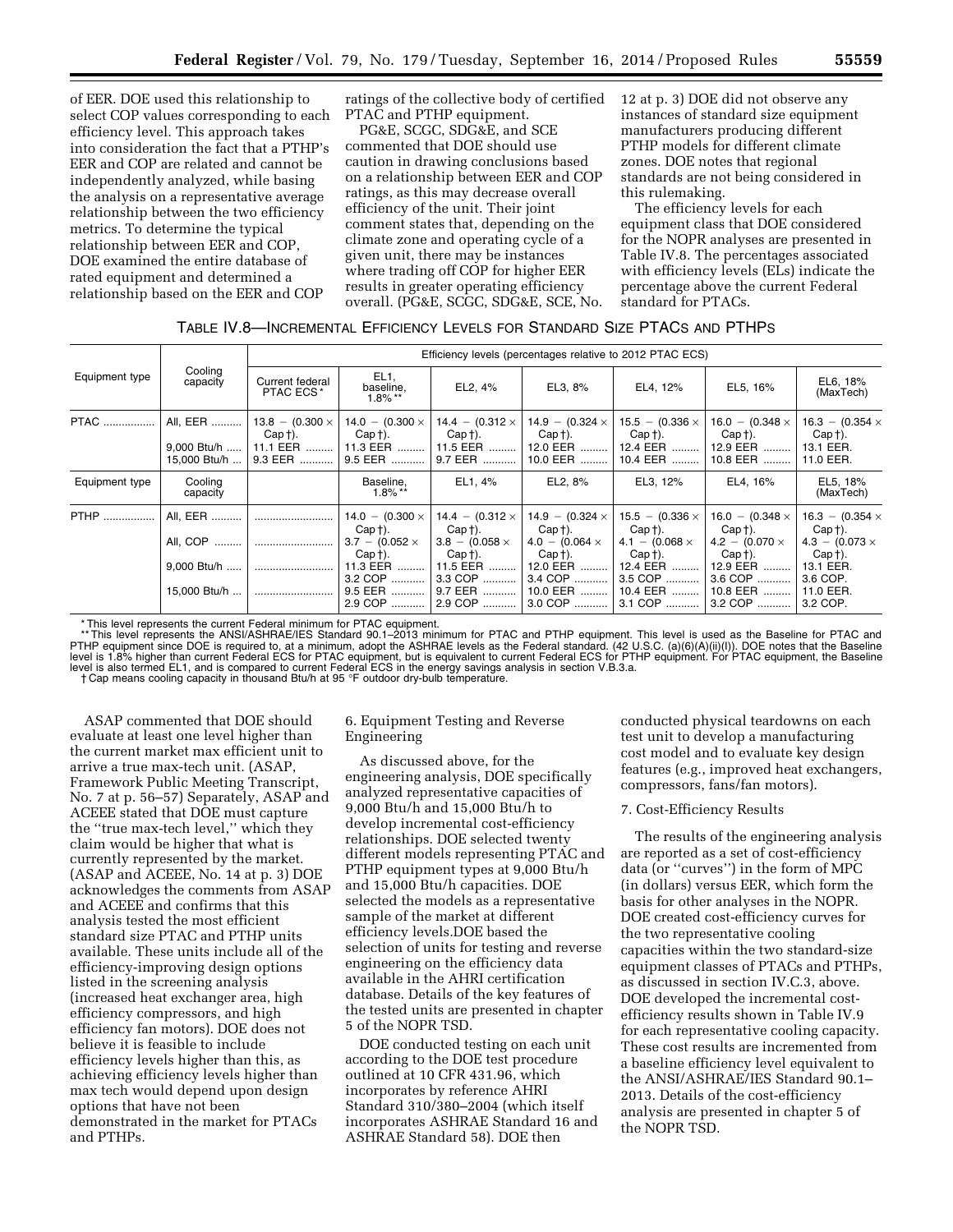| TABLE IV.9—INCREMENTAL MANUFACTURING PRODUCTION COSTS (MPC) FOR STANDARD SIZE PTACS AND PTHPS |  |  |
|-----------------------------------------------------------------------------------------------|--|--|
|-----------------------------------------------------------------------------------------------|--|--|

|                |                             | <b>Efficiency levels</b>     |                 |                  |                  |                  |                  |
|----------------|-----------------------------|------------------------------|-----------------|------------------|------------------|------------------|------------------|
| Equipment type | Cooling capacity            | EL <sub>1</sub><br>baseline* | EL <sub>2</sub> | EL <sub>3</sub>  | EL <sub>4</sub>  | EL <sub>5</sub>  | EL6              |
| PTAC           | 9,000 Btu/h<br>15,000 Btu/h | \$0.00<br>0.00               | \$4.44<br>4.26  | \$13.08<br>15.93 | \$22.41<br>30.97 | \$32.45<br>49.38 | \$37.73<br>59.86 |
|                |                             | Baseline*                    | EL <sub>1</sub> | EL <sub>2</sub>  | EL <sub>3</sub>  | EL <sub>4</sub>  | EL <sub>5</sub>  |
| <b>PTHP</b>    | 9,000 Btu/h<br>15,000 Btu/h | \$0.00<br>0.00               | \$4.44<br>4.26  | \$13.08<br>15.93 | \$22.41<br>30.97 | \$32.45<br>49.38 | \$37.73<br>59.86 |

\* This level represents the ANSI/ASHRAE/IES Standard 90.1–2013 minimum for PTAC and PTHP equipment. This level is used as the Baseline since DOE is required to, at a minimum, adopt the ASHRAE levels as the Federal standard. (42 U.S.C. (a)(6)(A)(ii)(I)). DOE notes that the Baseline level is 1.8% higher than current Federal ECS for PTAC equipment, but is equivalent to current Federal ECS for PTHP equipment. For PTAC equipment, the Baseline level is also termed EL1.

#### *D. Markups To Determine Equipment Price*

The markups analysis develops appropriate markups in the distribution chain to convert the estimates of manufacturer selling price (MSP) derived in the engineering analysis to customer prices. (''Customer'' refers to purchasers of the equipment being regulated.) DOE calculates overall baseline and incremental markups based on the equipment markups at each step in the distribution chain. The incremental markup relates the change in the manufacturer sales price of higher efficiency models (the incremental cost increase) to the change in the customer price.

DOE developed supply chain markups in the form of multipliers that represent increases above MSP and include distribution costs. DOE applied these markups to the MSPs it developed in the engineering analysis, and then added sales taxes to arrive at the equipment prices for baseline and higher efficiency equipment. See chapter 6 of the TSD for additional details on markups.

In the 2008 Final Rule, DOE identified four distribution channels for PTACs and PTHPs, as shown in Table IV.10, to describe how the equipment passes from the manufacturer to the customer. 73 FR 58772. In the new construction market, the manufacturer sells the equipment directly to the customer through a national account. In the

replacement market, the manufacturer sells to a wholesaler, who sells to a mechanical contractor, who in turn sells the equipment to the customer or end user. In the third distribution channel, used in both the new construction and replacement markets, the manufacturer sells the equipment to a wholesaler. The wholesaler sells the equipment to a mechanical contractor, who sells it to a general contractor, who in turn sells the equipment to the customer or end user. In the fourth distribution channel, also used in both the new construction and replacement markets, the manufacturer sells the equipment to a wholesaler, who directly sells to the purchaser. DOE used these same distribution channels for the NOPR.

## TABLE IV.10—DISTRIBUTION CHANNELS FOR PTAC AND PTHP EQUIPMENT

| Channel 1                                      | Channel 2    | Channel 3             | Channel 4                                                                            |
|------------------------------------------------|--------------|-----------------------|--------------------------------------------------------------------------------------|
| Manufacturer (through national ac-<br>counts). | Manufacturer | Mechanical Contractor | Manufacturer.<br>Wholesaler.<br><b>Mechanical Contractor.</b><br>General Contractor. |
| Customer                                       | Customer     | Customer              | Customer.                                                                            |

In the 2008 Final Rule, DOE also estimated percentages of the total sales in the new construction and replacement markets for each of the four distribution channels, as shown in Table IV.11. Commenting on the framework document, Goodman stated that the distribution channels from the

2008 rulemaking are still applicable today. (Goodman, No. 13 at p. 5) Accordingly, DOE used the same shares of the market for the NOPR. However, DOE updated the distribution of equipment to the new construction and replacement markets by using the ratio of projected new construction

shipments to total shipments in the compliance year for PTAC equipment. DOE requests comment regarding the selected channels and distribution of shipments through the channels. This is identified as issue 2 in section VII.E, ''Issues on Which DOE Seeks Comment.''

TABLE IV.11—SHARE OF MARKET BY DISTRIBUTION CHANNEL FOR PTAC AND PTHP EQUIPMENT

| Distribution channel | New construction<br>percent | Replacement<br>percent |
|----------------------|-----------------------------|------------------------|
|                      | 30<br>38<br>32              | 25<br>60               |
|                      | 100                         | 100                    |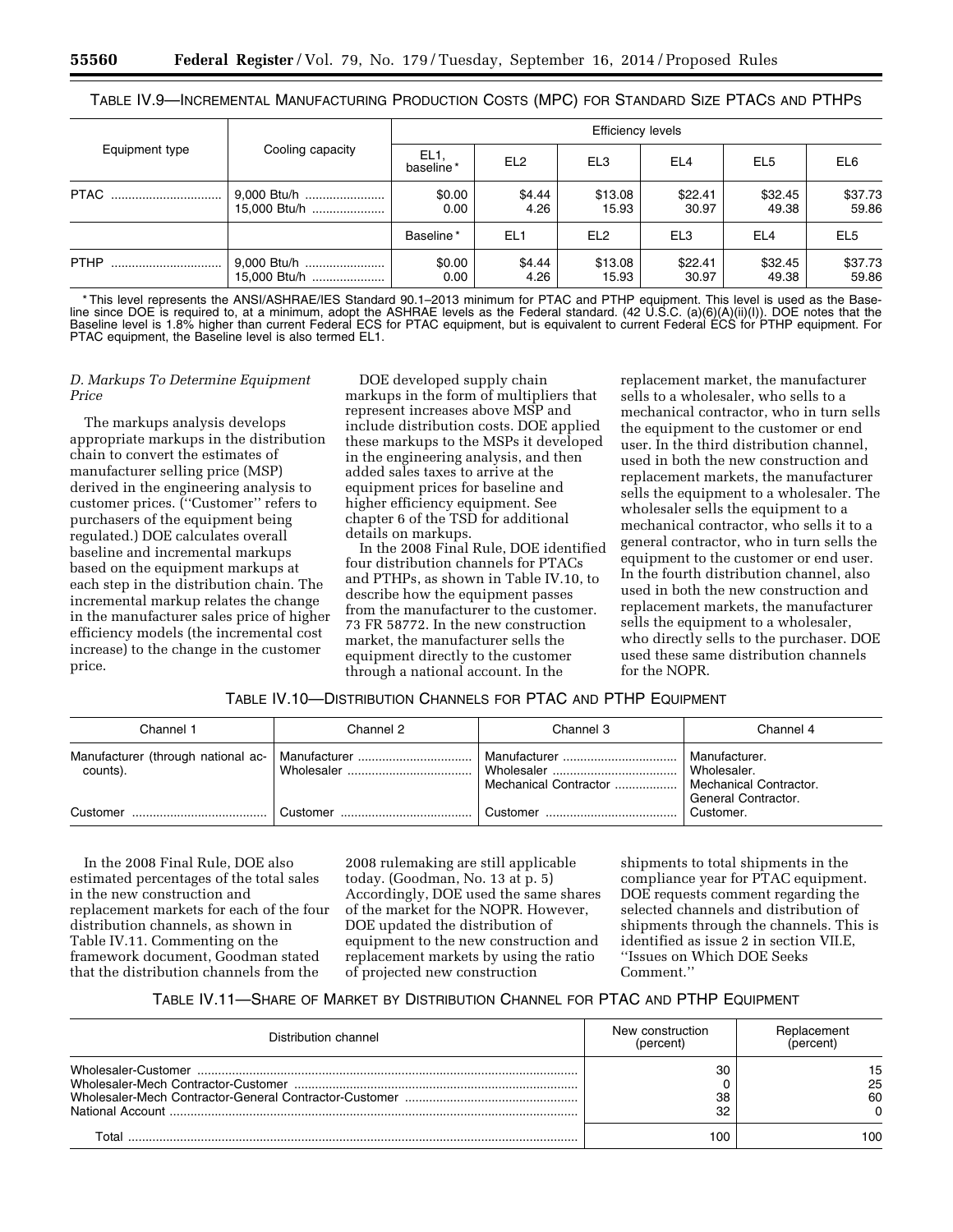For each of the steps in the distribution channels presented above, DOE estimated a baseline markup and an incremental markup. DOE defines a baseline markup as a multiplier that converts the MSP of equipment with baseline efficiency to the customer purchase price for that equipment. An incremental markup is defined as the multiplier to convert the incremental increase in MSP of higher efficiency equipment to the incremental customer purchase price for that equipment. Both baseline and incremental markups are independent of the efficiency levels of the PTACs and PTHPs.

DOE developed the markups for each step of the distribution channels based on available financial data. DOE utilized updated versions of the following data sources: (1) The Heating, Air Conditioning & Refrigeration Distributors International *2012 Profit Report* 31 to develop wholesaler markups; (2) the Air Conditioning Contractors of America's (ACCA) *2005 Financial Analysis for the HVACR Contracting Industry* 32 and U.S. Census Bureau economic data 33 to develop mechanical contractor markups; and (3) U.S. Census Bureau economic data for the commercial and institutional building construction industry to develop general contractor markups.34 DOE estimated an average markup for sales through national accounts to be one-half of the markup for the wholesaler-to-customer distribution channel. DOE determined this markup for national accounts on an assumption that the resulting national account equipment price must fall somewhere between the MSP (i.e., a markup of 1.0) and the customer price under a typical chain of distribution (i.e., a markup of wholesaler, mechanical contractor, or general contractor).

The overall markup is the product of all the markups (baseline or incremental markups) for the different steps within a distribution channel. Replacement channels include sales taxes, which were calculated based on State sales tax

data reported by the Sales Tax Clearinghouse.

#### *E. Energy Use Analysis*

The energy use analysis provides estimates of the annual unit energy consumption (UEC) of PTAC and PTHP equipment at the considered equipment classes and efficiency levels. The annual UECs are used in subsequent analyses including the LCC, PBP, and National Energy Savings (NES).

Stakeholders commented on the data sources for UEC data. AHRI stated that the methodology used by the ASHRAE 90.1 Committee to estimate energy savings was satisfactory and should be used in this rulemaking. (AHRI, No. 7 at p. 69) Goodman, however, commented that it does not have significant concerns with the energy use analysis performed in the 2008 rulemaking. (Goodman, No. 13 at p. 5) Since the inputs, software, and methodology of the energy use analysis in the 2008 rulemaking was vetted among the stakeholders and there were no comments on the deficiency of the same, DOE used the results of the whole-building simulation performed in the 2008 rulemaking for the source of UEC data. However, DOE wishes to address certain stakeholder concerns, as described below.

AHRI commented that new requirements for minimum air filter effectiveness finalized in 2013 for ASHRAE Standard 62.1 would increase pressure drop and increase fan power. (AHRI, No. 11 at p. 4) Goodman echoed AHRI's concern. (Goodman, No. 13 at p. 6) In response, DOE notes that a simulation- and field-based study found that the extent of the impact on energy consumption due to the change in filter effectiveness at the levels finalized is less than 1%.35 DOE does not expect such an improvement to impact outputs significantly enough to warrant a change to the value of the filter pressure drop.

To estimate the UEC for each equipment class of PTAC and PTHP, DOE began with the cooling UECs for PTACs and the combined cooling and heating UECs for PTHPs utilized in the 2008 standards rulemaking. 73 FR 58772. The cooling and heating UECs for PTHPs were split, assuming equal cooling energy use for PTACs and PTHPs. In addition, DOE adjusted the base-year UECs to account for changes in climate (i.e., heating degree-days and cooling degree-days) between 2008 and 2013, based on a typical meteorological year (TMY) hourly weather data set

(referred to as TMY2) and an updated TMY3 data set.

Where identical efficiency levels and cooling capacities were available, DOE used the cooling or heating UEC directly from the previous rulemaking. For additional efficiency levels, DOE scaled the cooling UECs based on interpolations between EERs and scaled the heating UECs based on interpolations between COPs, both at a constant cooling capacity. Likewise, for additional cooling capacities, DOE scaled the UECs based on interpolations between cooling capacities at a constant EER.

For the LCC and PBP analyses, UECs were determined for the representative cooling capacities of 9,000 Btu/h and 15,000 Btu/h for which cost-efficiency curves were provided, as discussed in section IV.C.7. For the NES, UECs were determined for the cooling capacities of 7,000 Btu/h, 9,000 Btu/h, and 15,000 Btu/h for which aggregate shipments were provided by AHRI, as highlighted in section IV.G. National UEC estimates for PTACs and PTHPs for the LCC and PBP analyses, and the NES, are described in detail in chapter 8 of the TSD.

## *F. Life Cycle Cost and Payback Period Analyses*

The purpose of the LCC and PBP analysis is to analyze the effects of potential amended energy conservation standards on customers of PTAC and PTHP equipment by determining how a potential amended standard affects their operating expenses (usually decreased) and their total installed costs (usually increased).

The LCC is the total customer expense over the life of the equipment, consisting of equipment and installation costs plus operating costs over the lifetime of the equipment (expenses for energy use, maintenance, and repair). DOE discounts future operating costs to the time of purchase using customer discount rates. The PBP is the estimated amount of time (in years) it takes customers to recover the increased total installed cost (including equipment and installation costs) of a more efficient type of equipment through lower operating costs. DOE calculates the PBP by dividing the change in total installed cost (normally higher) due to a standard by the change in annual operating cost (normally lower) that results from the standard.

For any given efficiency level, DOE analyzed these impacts for PTAC and PTHP equipment starting in the compliance years as set for in section V.B.1.a by calculating the change in customers' LCCs likely to result from

 $\mathrm{^{31}}$  ''2012 Profit Report,'' Heating Air Conditioning & Refrigeration Distributors International. February 2012. Available online at: *[www.hardinet.org/Profit-](http://www.hardinet.org/Profit-Report)[Report.](http://www.hardinet.org/Profit-Report)* 

<sup>32</sup> ''2005 Financial Analysis for the HVACR Contracting Industry,'' Air Conditioning Contractors of America. 2005.

<sup>33</sup> ''Plumbing, Heating, and Air-Conditioning Contractors. Sector 23: 238220. Construction: Industry Series, Preliminary Detailed Statistics for Establishments, 2007,'' U.S. Census Bureau. 2007.

<sup>34</sup> ''2007 Economic Census, Construction Industry Series and Wholesale Trade Subject Series,'' U.S. Census Bureau. Available online at *[https://](https://www.census.gov/newsroom/releases/archives/construction_industries/2009-07-27_economic_census.html) [www.census.gov/newsroom/releases/archives/](https://www.census.gov/newsroom/releases/archives/construction_industries/2009-07-27_economic_census.html) construction*\_*[industries/2009–07–27](https://www.census.gov/newsroom/releases/archives/construction_industries/2009-07-27_economic_census.html)*\_*economic*\_ *[census.html.](https://www.census.gov/newsroom/releases/archives/construction_industries/2009-07-27_economic_census.html)* 

<sup>35</sup>Walker, I.S., et al., ''System Effects of High Efficiency Filters in Homes,'' Lawrence Berkeley National Laboratory, LBNL–6144E, 2013.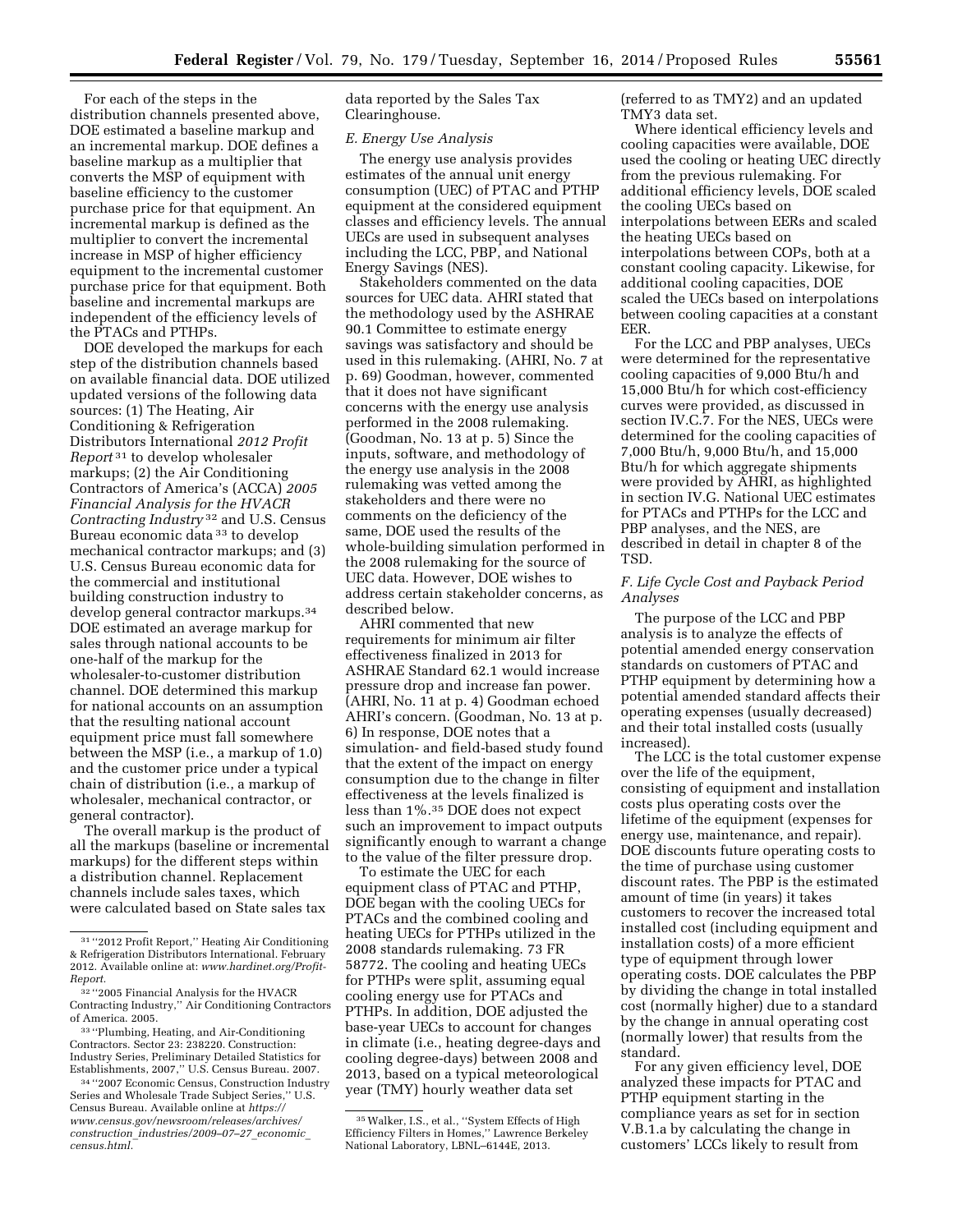higher efficiency levels compared with the ASHRAE baseline efficiency levels for the PTAC and PTHP equipment classes discussed in the engineering analysis.

DOE conducted the LCC and PBP analyses for the PTAC and PTHP equipment classes using a spreadsheet model developed in Microsoft Excel. When combined with Crystal Ball (a commercially available software program), the LCC and PBP model generates a Monte Carlo simulation to perform the analyses by incorporating uncertainty and variability considerations in certain of the key parameters as discussed below. Inputs to the LCC and PBP analysis are categorized as: (1) Inputs for establishing the total installed cost and (2) inputs for calculating the operating expense. Results of the LCC and PBP analyses were applied to other equipment classes through linear scaling of the results by the cooling capacity of the equipment class.

The following sections contain brief discussions of comments on the inputs and key assumptions of DOE's LCC and PBP analysis and explain how DOE took these comments into consideration. They are also described in detail in chapter 8 of the NOPR TSD.

1. Equipment and Installation Costs

The equipment costs faced by purchasers of PTAC and PTHP equipment are derived from the MSPs estimated in the engineering analysis and the overall markups estimated in the markups analysis.

To develop an equipment price trend for the NOPR, DOE derived an inflationadjusted index of the producer price index (PPI) for ''all other miscellaneous refrigeration and air-conditioning equipment'' from 1990–2013.36 Although the inflation-adjusted index shows a declining trend from 1990 to 2004, data since 2008 have shown a flatto-slightly rising trend. Given the uncertainty as to which of the trends will prevail in coming years, DOE chose to apply a constant price trend (2013 levels) for each efficiency level in each equipment class for the NOPR.

For installation costs, DOE used a specific cost from RS Means 37 for PTACs and PTHPs and linearly scaled the cost according to the cooling capacities of the equipment classes.

## 2. Unit Energy Consumption

The calculation of annual per-unit energy consumption at each considered efficiency level and capacity is described in section IV.E.

## 3. Electricity Prices and Electricity Price Trends

DOE determined electricity prices for PTAC and PTHP users based on tariffs from a representative sample of electric utilities. 69 FR 45481–82. Since airconditioning loads are strongly peakcoincident, regional marginal prices were developed from the tariff data and then scaled to approximate 2013 prices. This approach calculates energy expenses based on actual commercial building marginal electricity prices that customers are paying.38

The Commercial Buildings Energy Consumption Survey completed in 1992 (CBECS 1992) and in 1995 (CBECS 1995) provides monthly electricity consumption and demand for a large sample of buildings. DOE used these values to help develop usage patterns associated with various building types. Using these monthly values in conjunction with the tariff data, DOE calculated monthly electricity bills for each building. The average price of electricity is defined as the total electricity bill divided by total electricity consumption. From this average price, the marginal price for electricity consumption was determined by applying a 5 percent decrement to the average CBECS consumption data and recalculating the electricity bill. Using building location and the prices derived from the above method, a marginal price was determined for each region of the U.S.

The tariff-based prices were updated to 2013 using the commercial electricity price index published in the *AEO*  (editions 2009 through 2012). An examination of data published by the Edison Electric Institute 39 indicates that the rate of increase of marginal and average prices is not significantly different, so the same factor was used for both pricing estimates. DOE projected future electricity prices using trends in average U.S. commercial electricity price from *AEO 2013.*40

Goodman commented on the need to consider the impact of peak loads on various parts of the analyses. (Goodman, No. 13 at p. 5) DOE is aware that cooling loads are peaking loads, which may be subject to demand charges. DOE's tariffbased electricity prices reflect demand charges.

For further discussion of electricity prices, see chapter 8 of the NOPR TSD.

## 4. Repair Costs

Repair costs are associated with repairing or replacing components that have failed. The cost of the material and labor in each incident is covered by extended warranties, which are service contracts that can be purchased, and the repair cost can be estimated from annualization of a contract's total price. DOE utilized manufacturer- and vendorprovider extended warranty price data to estimate annual repair costs. DOE assumed that any routine or minor repairs are included in the annualized maintenance costs. Repair costs were linearly scaled by cooling capacity to apply to all equipment classes.

Goodman commented that repair costs are dependent on the specific type of equipment. (Goodman, No. 7 at p. 77) The price data were disaggregated by equipment category, enabling determination of specific repair costs for PTACs and PTHPs.

Goodman also commented that repair costs are typically higher for more efficient products. (Goodman, No. 7 at p. 77) DOE incorporated the cost of a major repair as a means of estimating repair costs by efficiency level. This resulted in repair costs that vary in direct proportion with the price of the equipment, which is a reasonable proxy for efficiency.

#### 5. Maintenance Costs

Maintenance costs are costs associated with general maintenance of the equipment (e.g., checking and maintaining refrigerant charge levels and cleaning heat-exchanger coils). Goodman commented that maintenance costs would depend on the specific type of equipment. (Goodman, No. 7 at p. 77) For PTACs, DOE utilized estimates of annual maintenance cost from the previous rulemaking; the values were adjusted to current material and labor rates. For PTHPs, DOE scaled the adjusted estimate of PTAC maintenance costs with the ratio of PTHP to PTAC annualized maintenance costs from RS Means data.41 Since maintenance tasks do not change with efficiency level,

<sup>36</sup> ''Producer Price Indexes,'' Bureau of Labor Statistics (BLS). 2014. Available online at *[www.bls.gov/ppi/](http://www.bls.gov/ppi/)*.

<sup>37</sup>RS Means Company, Inc. *RS Means Mechanical Cost Data 2013.* 2013. Kingston, MA.

<sup>38</sup>Coughlin, K., C. Bolduc, R. Van Buskirk, G. Rosenquist and J.E. McMahon, ''Tariff-based Analysis of Commercial Building Electricity Prices.'' Lawrence Berkeley National Laboratory. LBNL–55551. 2008.

<sup>39</sup> ''EEI Typical Bills and Average Rates Report (bi-annual, 2007–2012),'' Edison Electric Institute, Washington, DC 2012.

<sup>40</sup> ''Annual Energy Outlook 2013,'' U.S. Energy Information Administration. May, 2013. Available online at *[http://www.eia.gov/forecasts/archive/](http://www.eia.gov/forecasts/archive/aeo13/index.cfm) [aeo13/index.cfm.](http://www.eia.gov/forecasts/archive/aeo13/index.cfm)* 

<sup>41</sup>RS Means Company, Inc. *RSMeans Online.*  (Last accessed March 26, 2013.) *[http://](http://www.rsmeansonline.com) [www.rsmeansonline.com](http://www.rsmeansonline.com)*.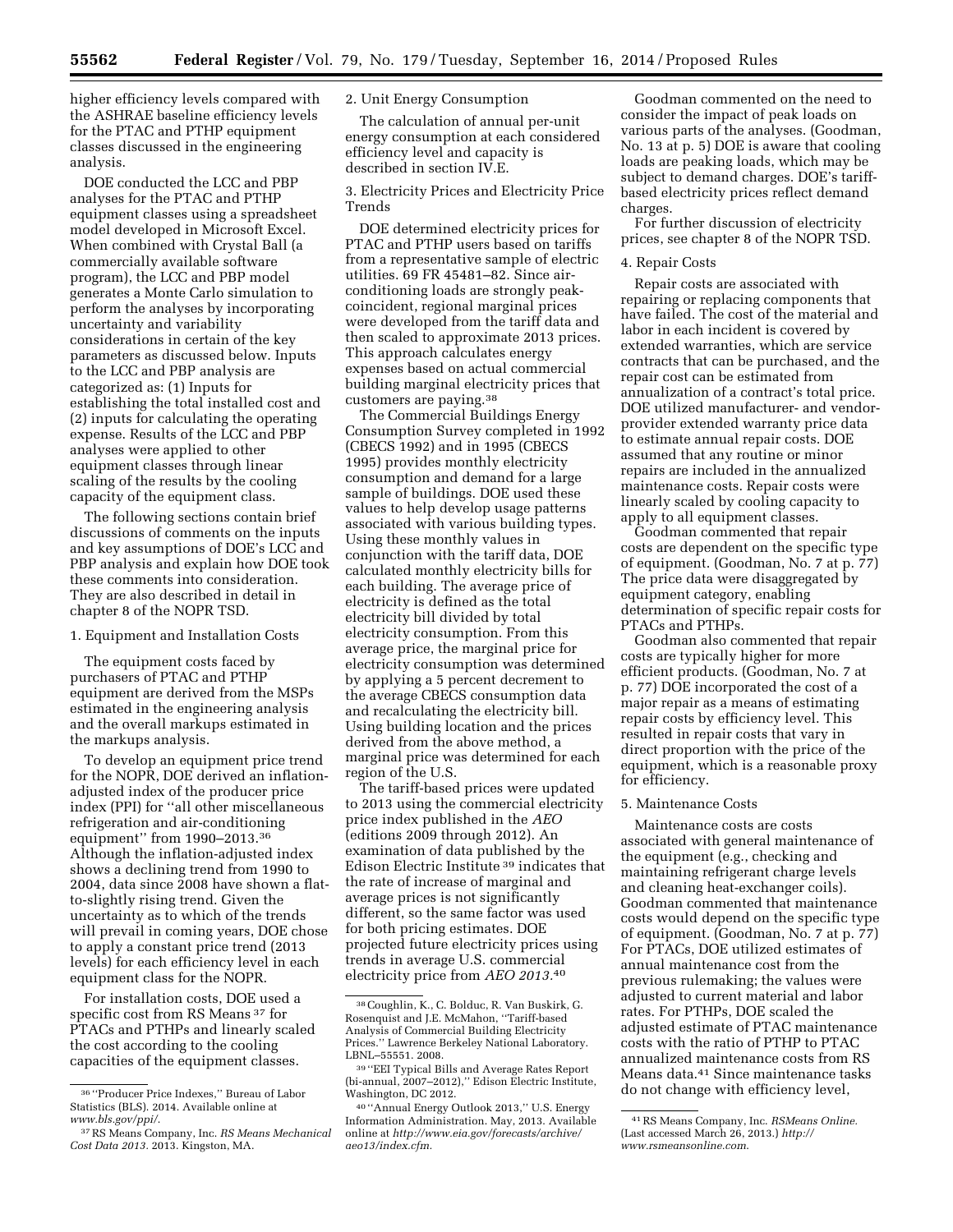DOE does not expect maintenance costs to scale with efficiency level. Maintenance costs were linearly scaled by cooling capacity to apply to all equipment classes.

#### 6. Lifetime

Equipment lifetime is the age at which the equipment is retired from service. In the 2008 Final Rule, DOE used a median equipment lifetime of 10 years and a maximum lifetime of 20 years based on a retirement function. 73 FR 58772, 58789 (October 7, 2008). In the framework document, DOE stated its intention to use the same median and maximum equipment lifetime in the present rulemaking. AHRI noted in a comment it submitted prior to the publication of the October 7, 2008 Final Rule that the 11-year payback period from the previous rulemaking was longer than the actual life of the equipment, indicating that the value of the lifetime statistics in the present rulemaking too may be greater than the years of actual operation. (AHRI, No. 11 at p. 3) Likewise, Ice Air commented that the lifespan for PTACs and PTHPs with refrigerant-to-air heat transfer technology commonly purchased for commercial use should be 6–7 years based on its conversations with major hotel chains, and the lifespan for hydronic PTACs is 12–20+ years. (Ice Air, No. 9 at p. 1) SCS similarly commented that while equipment may last 20 years, equipment often will be replaced en masse, such as in hotels where a set of equipment is replaced if failures begin to occur often. (SCS, No. 7 at p. 81)

Since DOE accounted for the vintage of each unit in addition to the average

age of the stock, the retirement function was updated to allow the vintage of each unit as an input. Thereby, DOE updated the shape and scale factors so that the retirement function can be used to track individual failures for determination of replacement shipments. The details of utilizing the retirement function can be found in chapter 9 of the NOPR TSD.

Additionally, DOE acknowledges that there is some uncertainty regarding the lifetime of PTAC and PTHP equipment, but in the absence of data to substantiate the statements by the stakeholders, it chose to retain the median equipment lifetime of 10 years with a maximum lifetime of 20 years for this NOPR. DOE will consider any data that may be provided in its preparation of the final rule.

#### 7. Discount Rate

The discount rate is the rate at which future expenditures are discounted to estimate their present value. The cost of capital commonly is used to estimate the present value of cash flows to be derived from a typical company project or investment. Most companies use both debt and equity capital to fund investments, so the cost of capital is the weighted-average cost to the firm of equity and debt financing. DOE uses the capital asset pricing model (CAPM) to calculate the equity capital component, and financial data sources to calculate the cost of debt financing.

DOE estimated the cost of capital of companies that purchase PTAC and PTHP equipment. The types of companies that DOE used are large hotel/motel chains, independent hotel/ motel, assisted living/health care, and

small office. More details regarding DOE's estimates of customer discount rates are provided in chapter 8 of the NOPR TSD.

SCS suggested that in determining discount rates DOE should focus on franchise owners who are purchasing the equipment. (SCS, No. 7 at p. 81) DOE believes that franchise owners would generally fall into the company categories listed above.

#### 8. Base Case Efficiency Distribution

For the LCC analysis, DOE analyzes the considered efficiency levels relative to a base case (i.e., the case without amended energy efficiency standards). This analysis requires an estimate of the distribution of equipment efficiencies in the base case (i.e., what customers would have purchased in the compliance year in the absence of amended standards). DOE refers to this distribution of equipment energy efficiencies as the base case efficiency distribution.

DOE reviewed the AHRI certified products directory 42 for relevant equipment classes to determine the distribution of efficiency levels for commercially-available models within each equipment class analyzed in this NOPR. DOE bundled the efficiency levels into efficiency ranges and determined the percentage of models within each range. To estimate the change between the present and the compliance year, DOE applied a slightly increasing efficiency trend, as explained in section IV.H.

The distribution of efficiencies in the base case for each equipment class can be found in Table IV.12 and Table IV.13 below.

TABLE IV.12—BASE CASE EFFICIENCY MARKET SHARES FOR PACKAGED TERMINAL AIR CONDITIONING EQUIPMENT (2019)

|                | PTAC <12,000 Btu/h cooling capacity |              | PTAC $\geq$ 12,000 Btu/h cooling capacity |
|----------------|-------------------------------------|--------------|-------------------------------------------|
| EER            | Market share<br>(percent)           | EER          | Market share<br>(percent)                 |
| $11.1 - 11.29$ | 0.0                                 | $9.3 - 9.49$ | 0.0                                       |
| $11.3 - 11.49$ | 43.6                                | $9.5 - 9.69$ | 25.8                                      |
| $11.5 - 11.99$ | 24.3                                | $9.7 - 9.99$ | 34.8                                      |
| 12.0-12.39     | 29.5                                | 10.0-10.39   | 34.7                                      |
| 12.4-12.89     | 2.1                                 | 10.4-10.79   | 2.7                                       |
| 12.9-13.09     | 0.5                                 | 10.8-10.99   | 1.4                                       |
| $\geq 13.1$    | 0.0                                 | ≥11.0        | 0.7                                       |

<sup>42</sup>See *[www.ahridirectory.org/ahriDirectory/](http://www.ahridirectory.org/ahriDirectory/pages/home.aspx) [pages/home.aspx.](http://www.ahridirectory.org/ahriDirectory/pages/home.aspx)*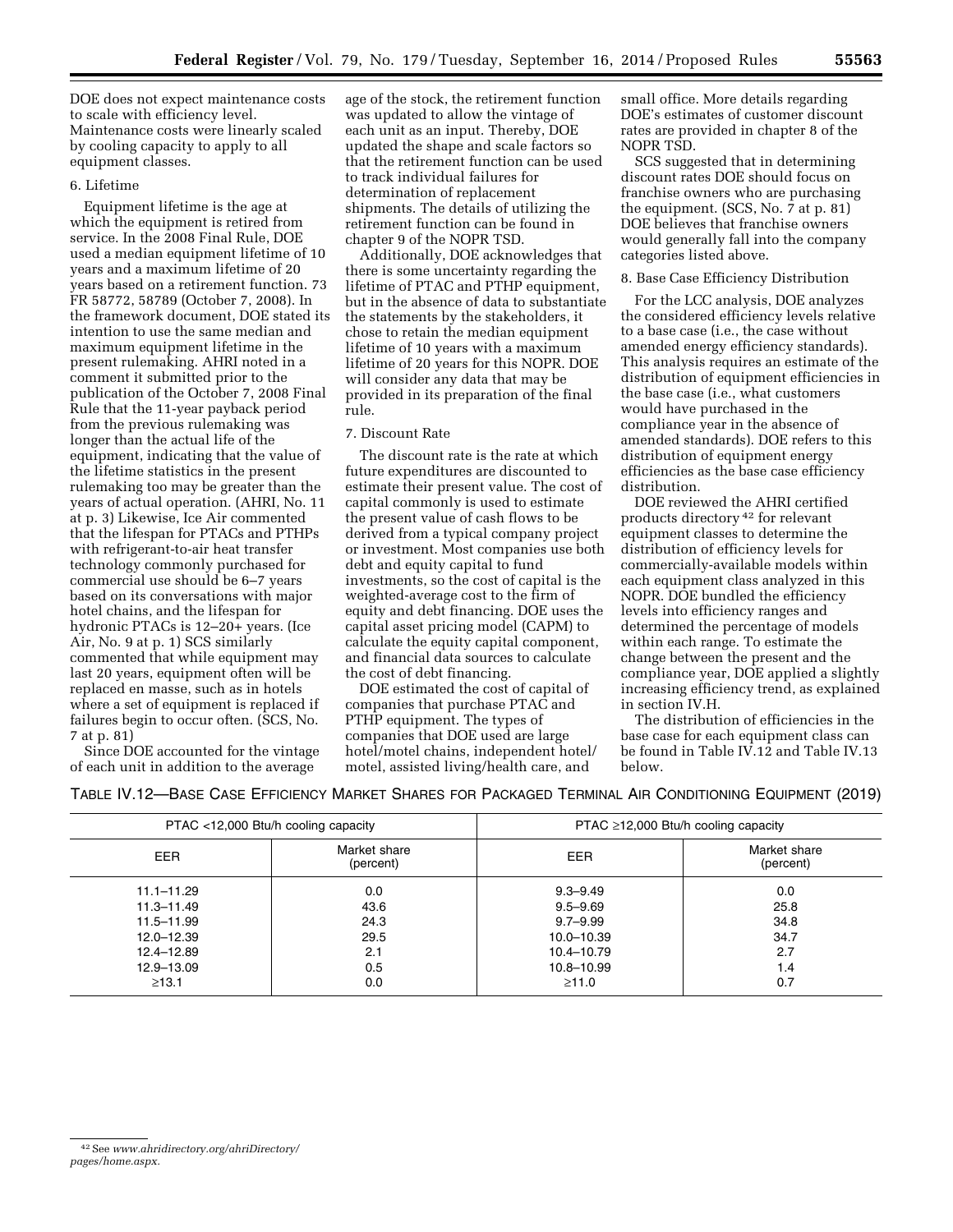TABLE IV.13—BASE CASE EFFICIENCY MARKET SHARES FOR PACKAGED TERMINAL HEAT PUMP EQUIPMENT (2019)

| PTHP <12,000 Btu/h cooling capacity |                           | PTHP $\geq$ 12,000 Btu/h cooling capacity |                           |  |
|-------------------------------------|---------------------------|-------------------------------------------|---------------------------|--|
| EER                                 | Market share<br>(percent) | EER                                       | Market share<br>(percent) |  |
| $11.3 - 11.49$                      | 48.5                      | $9.5 - 9.69$                              | 58.2                      |  |
| 11.5-11.99                          | 8.9                       | $9.7 - 9.99$                              | 0.0                       |  |
| 12.0-12.39                          | 30.2                      | 10.0-10.39                                | 32.5                      |  |
| 12.4-12.89                          | 12.4                      | 10.4-10.79                                | 7.9                       |  |
| 12.9-13.09                          | 0.0                       | 10.8-10.99                                | 1.4                       |  |
| $\geq 13.1$                         | 0.0                       | ≥11.0                                     | 0.0                       |  |

#### 9. Payback Period Inputs

The payback period is the amount of time it takes the customer to recover the additional installed cost of more efficient equipment, compared to baseline equipment, through energy cost savings. Payback periods are expressed in years. Payback periods that exceed the life of the equipment mean that the increased total installed cost is not recovered in reduced operating expenses.

The inputs to the PBP calculation are the increase in the total installed cost of the equipment to the customer for each efficiency level and the annual operating cost savings for each efficiency level. The PBP calculation uses the same inputs as the LCC analysis, except that discount rates are not needed.

10. Rebuttable-Presumption Payback Period

EPCA establishes a rebuttable presumption that a standard is economically justified if the Secretary finds that the additional cost to the customer of purchasing a product complying with an energy conservation standard level will be less than three times the value of the energy (and, as applicable, water) savings during the first year that the customer will receive as a result of the standard, as calculated under the test procedure in place for that standard. (42 U.S.C. 6295(o)(2)(B)(iii) and 42 U.S.C. 6316(a)) For each considered efficiency level, DOE determines the value of the first year's energy savings by calculating the quantity of those savings in accordance with the applicable DOE test procedure, and multiplying that amount by the average energy price forecast for the year in which compliance with the amended standards would be required.

## *G. Shipments Analysis*

DOE uses projections of equipment shipments for PTACs and PTHPs together to calculate equipment stock over the course of the analysis period, which in turn is used to determine the

impacts of amended standards on national energy savings, net present value, and future manufacturer cash flows. DOE developed shipment projections based on historical data and an analysis of key market drivers for each product. Historical shipments data are used to build up an equipment stock and also to calibrate the shipments model. Based off the equipment stock and calibrated model, DOE calculated shipments intended for new construction and replacement applications. The sum of new construction and replacement shipments is the total shipments.

DOE determined the distribution of total shipments among the equipment classes using shipments data by equipment class provided by AHRI for the previous PTAC and PTHP rulemaking. 73 FR 58772.

New construction shipments were calculated using projected new construction floor space of healthcare, lodging, and small office buildings from *AEO 2013* and historical PTAC and PTHP saturation in new buildings, which was calculated by dividing historical shipments by historical new construction floor space. Due to unrepresentative market conditions during the financial crisis of 2008–2010, DOE used historical data from its previous analysis to determine the value for the PTAC and PTHP saturation that was used for each year of the analysis period. DOE then projected shipments based on the product of the historical saturation and AEO's projected floor space.

Replacement shipments equal the number of units that fail in a given year. DOE used a retirement function in the form of a Weibull distribution with inputs based on lifetime values from the LCC analysis to estimate the number of units of a given age that fail in each year. When a unit fails, it is removed from the stock and a new unit is replaced in its stead. Replacement shipments account for the largest portion of total shipments.

McQuay commented that non-AHRI PTAC manufacturers are not subject to

report their shipment information, and this missing portion of the market should be calculated. (McQuay, No. 10 at p. 1) DOE is not aware of any data that would allow it to account for shipments by non-AHRI PTAC manufacturers. The Department also believes that such shipments represent a small fraction of total shipments. DOE requests comment regarding and data supporting the expected number of shipments that are unreported. This is identified as issue 3 in section VII.E, ''Issues on Which DOE Seeks Comment.''

Goodman commented that if the annual payback period is not in the low single digits, customers will be more likely to repair equipment rather than replace it with a higher efficiency product. (Goodman, No. 13 at p. 6) DOE recognizes that for any inoperable equipment, there exists a decision to repair or to replace. Given that repair generally would involve a new compressor, which is costly, and could also entail a new coil, DOE believes that equipment replacement would be more financially appealing than a major repair to most decision makers. Thus, for the NOPR DOE used the same shipments projections for the base case (assuming no amended standards) and each standards case.

The details of the shipments analysis can be found in chapter 9 of the NOPR TSD.

## *H. National Impact Analysis—National Energy Savings and Net Present Value Analyses*

The purpose of the NIA is to estimate aggregate impacts of potential energy conservation standards from a national perspective, rather than from the customer perspective represented by the LCC and PBP analysis. Impacts that DOE reports include the national energy savings (NES) from potential standards, the net present value (NPV) of the total commercial customer costs, and the savings that are expected to result from amended standards at specific efficiency levels.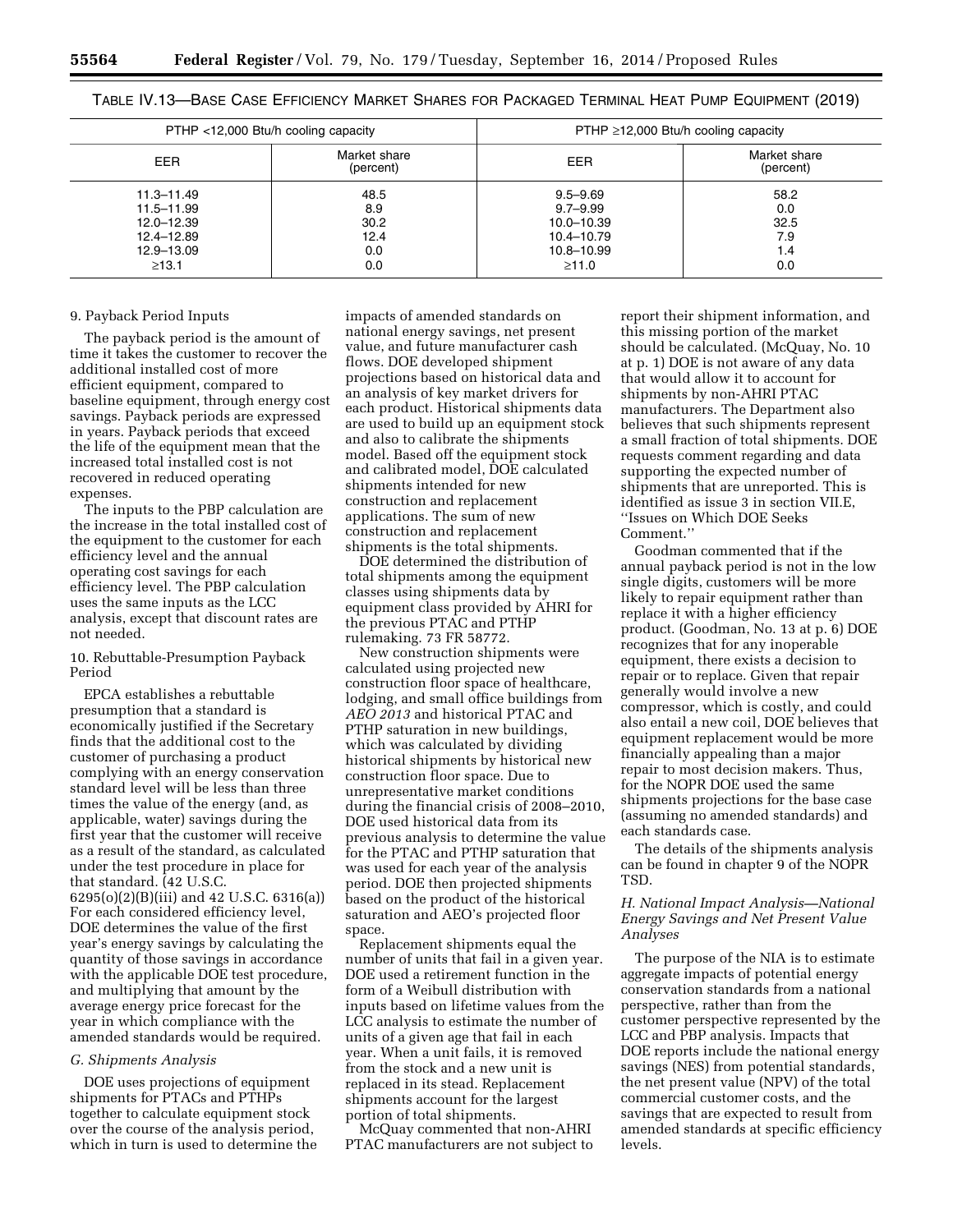To make the analysis more accessible and transparent to all interested parties, DOE used a spreadsheet model to calculate the energy savings and the national commercial customer costs and savings from each TSL.<sup>43</sup> The NIA calculations are based on the annual energy consumption and total installed cost data from the energy use analysis and the LCC analysis. In the NIA, DOE forecasted the lifetime energy savings, energy cost savings, equipment costs, and NPV of commercial customer benefits for each equipment class over the lifetime of equipment sold from 2019 through 2048.

For the NIA, DOE considered the following equipment classes for which DOE received shipments data:

• PTAC: <7,000 Btu/h cooling capacity, ≥7000 and ≤15000 Btu/h cooling capacity, and ≥15000 Btu/h cooling capacity; and

• PTHP: <7,000 Btu/h cooling capacity, ≥7000 and ≤15000 Btu/h cooling capacity, and ≥15000 Btu/h cooling capacity.

To develop the NES, DOE calculates annual energy consumption for the base case and the standards cases. DOE calculates the annual energy consumption using per-unit annual energy use data multiplied by projected shipments. DOE calculated energy savings in each year relative to a base case, defined as DOE adoption of the

efficiency levels specified by ANSI/ ASHRAE/IES Standard 90.1–2013. DOE also calculated energy savings from adopting efficiency levels specified by ANSI/ASHRAE/IES Standard 90.1–2013 compared to the EPCA base case.

To develop the national NPV of customer benefits from potential energy conservation standards, DOE calculates annual energy expenditures and annual equipment expenditures for the base case and the standards cases. DOE calculated such customer benefits in each year relative to the base case (ANSI/ASHRAE/IES Standard 90.1– 2013). DOE calculates annual energy expenditures from annual energy consumption by incorporating forecasted energy prices, using shipment projections and average energy efficiency projections. DOE calculates annual equipment expenditures by multiplying the price per unit times the projected shipments. The aggregate difference each year between energy bill savings and increased equipment expenditures is the net savings or net costs.

Given the uncertainty about future equipment prices, DOE chose to apply a constant price trend (2013 levels) for each efficiency level in each equipment class.

A key component of the NIA is the equipment energy efficiency forecasted over time for the base case and for each

of the standards cases. To estimate a base-case efficiency trend, DOE started with the base-case efficiency distribution described in section IV.F.8. For the equipment classes that were not covered in the LCC analysis, DOE used the same source (*i.e.,* the AHRI Directory of Certified Product Performance) to estimate the base-case efficiency distribution. Then, DOE applied the trend from 2012 to 2035 that was used in the commercial unitary air conditioner Advance Notice of Proposed Rulemaking (ANOPR), which estimated an increase of approximately 1 EER every 35 years.44 69 FR 45460 (July 29, 2004). DOE used this same trend in the standards-case scenarios, when seeking to ascertain the impact of amended standards. DOE, however, assumed for PTACs that a gradual replacement of equipment at the Federal minimum with equipment at the ASHRAE minimum occurs over 10 years after the first year of expected compliance. DOE requests comment regarding and data supporting the selected efficiency trend. This is identified as issue 4 in section VII.E, ''Issues on Which DOE Seeks Comment.''

The base case efficiency distributions in 2019 for the considered PTAC and PTHP equipment classes can be found in Table IV.14 and Table IV.15.

TABLE IV.14—BASE CASE EFFICIENCY MARKET SHARES IN 2019 FOR PACKAGED TERMINAL AIR CONDITIONING EQUIPMENT

| PTAC <7000 Btu/h cooling capacity                    |                           | PTAC ≥7000 to ≤15000 Btu/h cooling capacity          |                           | PTAC $\geq$ 15000 Btu/h cooling capacity          |                           |
|------------------------------------------------------|---------------------------|------------------------------------------------------|---------------------------|---------------------------------------------------|---------------------------|
| <b>EER</b>                                           | Market share<br>(percent) | EER                                                  | Market share<br>(percent) | EER                                               | Market share<br>(percent) |
| 11.7<br>11.9<br>12.2<br>12.6<br>13.1<br>13.6<br>13.8 | 63<br>37                  | 11.1<br>11.3<br>11.5<br>12.0<br>12.4<br>12.9<br>13.1 | 38<br>29<br>29            | 9.3<br>9.5<br>9.7<br>10.0<br>10.4<br>10.8<br>11.0 | 65<br>18                  |

TABLE IV.15—BASE CASE EFFICIENCY MARKET SHARES IN 2019 FOR PACKAGED TERMINAL HEAT PUMP EQUIPMENT

| PTHP <7000 Btu/h cooling capacity            |                           | PTHP $\geq$ 7000 to $\leq$ 15000 Btu/h cooling capacity |                           | PTHP $\geq$ 15000 Btu/h cooling capacity   |                           |
|----------------------------------------------|---------------------------|---------------------------------------------------------|---------------------------|--------------------------------------------|---------------------------|
| EER.                                         | Market share<br>(percent) | EER                                                     | Market share<br>(percent) | EER                                        | Market share<br>(percent) |
| 11.9<br>12.2<br>12.6<br>13.1<br>13.6<br>13.8 | 85<br>15                  | 11.3<br>11.5<br>12.0<br>12.4<br>12.9<br>13.1            | 64<br>26<br>10            | 9.5<br>9.7<br>10.0<br>10.4<br>10.8<br>11.0 | 74<br>26                  |

43 DOE's use of spreadsheet models provides interested parties with access to the models within a familiar context. In addition, the TSD and other documentation that DOE provides during the

rulemaking help explain the models and how to use them, and interested parties can review DOE's analyses by changing various input quantities within the spreadsheet.

44See DOE's technical support document underlying DOE's July 29, 2004 ANOPR. (Available at: *[http://www.regulations.gov/](http://www.regulations.gov/#!documentDetail;D=EERE-2006-STD-0103-0078)*

*[#!documentDetail;D=EERE-2006-STD-0103-0078](http://www.regulations.gov/#!documentDetail;D=EERE-2006-STD-0103-0078)*.)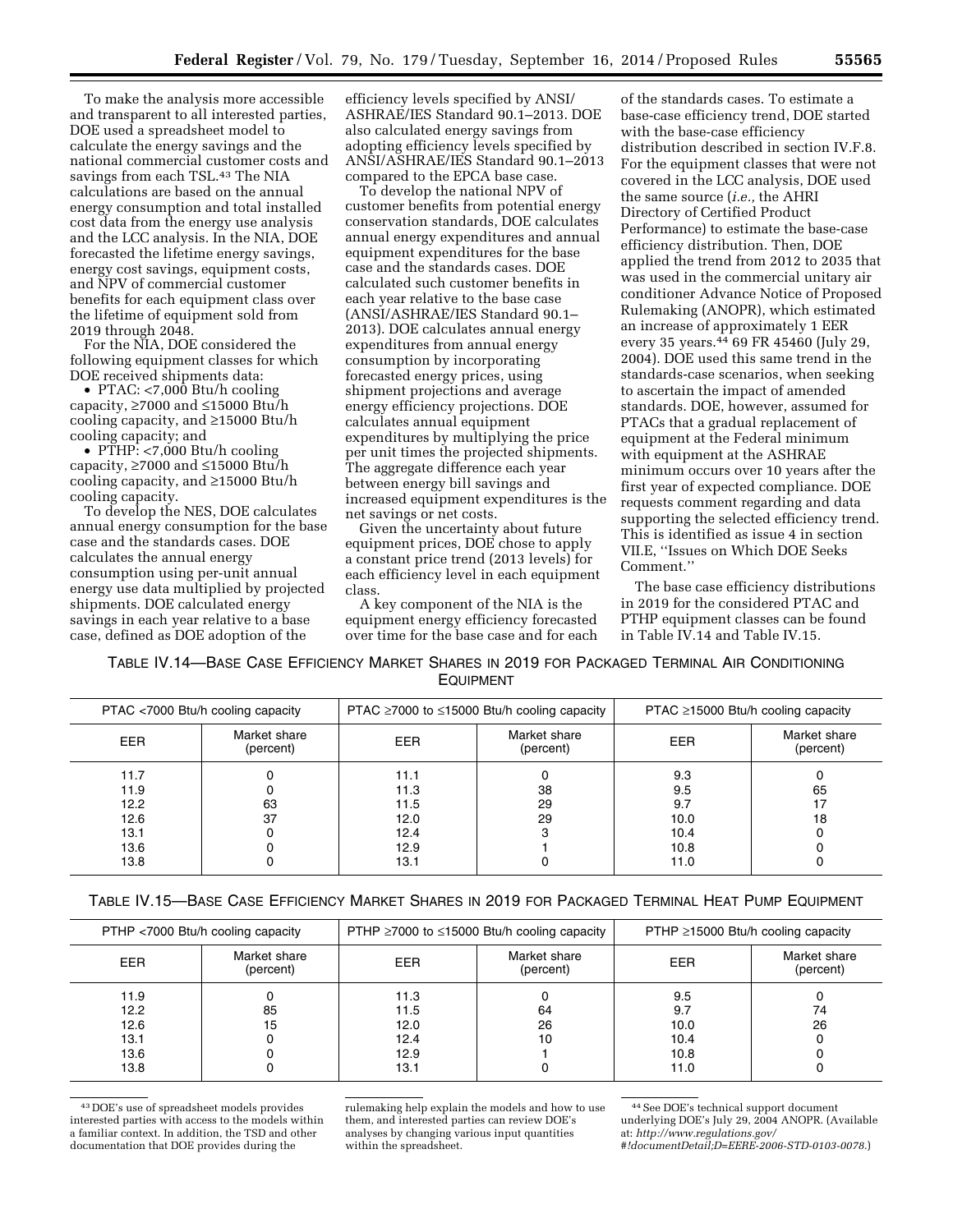To estimate the impact that amended energy conservation standards may have in the first year of compliance, DOE uses a ''roll-up'' scenario in its standards rulemakings. Under the ''rollup'' scenario, DOE assumes equipment efficiencies in the base case that do not meet the new or amended standard level under consideration would ''roll up'' to meet that standard level, and equipment shipments at efficiencies above the standard level under consideration would not be affected. Tables showing the distribution of efficiencies in the base case and the standards cases for each equipment class can be found in chapter 10 of the NOPR TSD.

Using the distribution of efficiencies in the base case and in the standards cases for each equipment class analyzed in the NOPR, DOE calculated marketweighted average efficiency values. The market-weighted average efficiency value represents the average efficiency of the total units shipped at a specified amended standard level. The marketweighted average efficiency values for the base case and the standards cases for each efficiency level analyzed within the equipment classes is provided in chapter 10 of the NOPR TSD.

DOE converted the site electricity consumption and savings to primary energy (power sector energy consumption) using annual conversion factors derived from the *AEO 2013*  version of the National Energy Modeling System (NEMS). Cumulative energy savings are the sum of the NES for each year in which equipment shipped during 2019 to 2048 continues to operate.

DOE has historically presented NES in terms of primary energy savings. On August 18, 2011, DOE published a final statement of policy in the **Federal Register** announcing its intention to use full-fuel-cycle (FFC) measures of energy use and greenhouse gas and other emissions in the national impact analyses and emissions analyses included in future energy conservation standards rulemakings. 76 FR 51281. After evaluating the approaches discussed in the August 18, 2011 document, DOE published a statement of amended policy in the **Federal Register** in which DOE explained its determination that NEMS is the most appropriate tool for its FFC analysis and its intention to use NEMS for that purpose. 77 FR 49701 (August 17, 2012). Therefore, DOE used the NEMS model to conduct the FFC analysis. The approach used for this NOPR, and the FFC multipliers that were applied, are described in appendix 10–B of the NOPR TSD.

#### *I. Customer Subgroup Analysis*

In analyzing the potential impacts of new or amended standards on commercial customers, DOE evaluates impacts on identifiable groups (*i.e.,*  subgroups) of customers that may be disproportionately affected by a national standard. AHRI stated that hotels and motels would be viable candidates for user subgroups. (AHRI, No. 7 at p. 91) For the NOPR, DOE evaluated impacts on a subgroup consisting of independently-operating lodging businesses using the LCC and PBP spreadsheet model. To the extent possible, it utilized inputs appropriate for this subgroup.

The commercial customer subgroup analysis is discussed in detail in chapter 11 of the NOPR TSD.

## *J. Manufacturer Impact Analysis*

#### 1. Overview

DOE performed an MIA to estimate the financial impact of amended energy conservation standards on manufacturers of PTACs and PTHPs, and to calculate the potential impact of such standards on employment and manufacturing capacity. The MIA has both quantitative and qualitative aspects. The quantitative part of the MIA primarily relies on the Government Regulatory Impact Model (GRIM), an industry cash-flow model with inputs specific to this rulemaking. The key GRIM inputs are data on the industry cost structure, equipment costs, shipments, and assumptions about markups and conversion expenditures. The key output is the industry net present value (INPV). Different sets of assumptions (markup scenarios) will produce different results. The qualitative part of the MIA addresses factors such as product characteristics, impacts on particular subgroups of firms, and important market and product trends. The complete MIA is outlined in chapter 13 of the NOPR TSD.

DOE conducted the MIA for this rulemaking in three phases. In Phase 1 of the MIA, DOE conducted structured, detailed interviews with a representative cross-section of manufacturers and prepared a profile of the PTAC and PTHP industry. During manufacturer interviews, DOE discussed engineering, manufacturing, procurement, and financial topics to identify key issues or concerns and to inform and validate assumptions used in the GRIM. See section IV.J.2 for a description of the key issues manufacturers raised during the interviews.

DOE used information obtained during these interviews to prepare a profile of the PTAC and PTHP industry, including a manufacturer cost analysis. Drawing on financial analysis performed as part of the 2008 energy conservation standard for PTACs and PTHPs, as well as feedback obtained from manufacturers, DOE derived financial inputs for the GRIM (*e.g.,*  sales, general, and administration (SG&A) expenses; research and development (R&D) expenses; and tax rates). DOE also used public sources of information, including company SEC 10–K filings,45 corporate annual reports, the U.S. Census Bureau's Economic Census,46 and Hoover's reports,47 to develop the industry profile.

In Phase 2 of the MIA, DOE prepared an industry cash-flow analysis to quantify the potential impacts of an amended energy conservation standard on manufacturers of PTACs and PTHPs. In general, energy conservation standards can affect manufacturer cash flow in three distinct ways: (1) Create a need for increased investment; (2) raise production costs per unit; and (3) alter revenue due to higher per-unit prices and possible changes in sales volumes. To quantify these impacts, DOE used the GRIM to perform a cash-flow analysis for the PTAC and PTHP industry using financial values derived during Phase 1.

In Phase 3 of the MIA, DOE evaluated subgroups of manufacturers that may be disproportionately impacted by amended energy conservation standards or that may not be represented accurately by the average cost assumptions used to develop the industry cash-flow analysis. For example, small manufacturers, niche players, or manufacturers exhibiting a cost structure that largely differs from the industry average could be more negatively affected. DOE identified two subgroups for separate impact analyses: (1) Manufacturers with production assets; and (2) small businesses.

DOE initially identified 22 companies that sell PTAC and PTHP equipment in the U.S. Most U.S. companies, however, do not own production assets; rather, they import and distribute PTACs and PTHPs manufactured overseas, primarily in China. DOE identified a

47Hoovers, Inc. *Company Profiles.* Various Companies. *<http://www.hoovers.com>*.

<sup>45</sup>U.S. Securities and Exchange Commission. *Annual 10–K Reports.* Various Years. *[http://](http://www.sec.gov) [www.sec.gov](http://www.sec.gov)*.

<sup>46</sup> ''Annual Survey of Manufacturers: General Statistics: Statistics for Industry Groups and Industries.'' U.S. Census Bureau. 2014. Available at: *[http://factfinder2.census.gov/faces/nav/jsf/pages/](http://factfinder2.census.gov/faces/nav/jsf/pages/searchresults.xhtml?refresh=t) [searchresults.xhtml?refresh=t](http://factfinder2.census.gov/faces/nav/jsf/pages/searchresults.xhtml?refresh=t)*.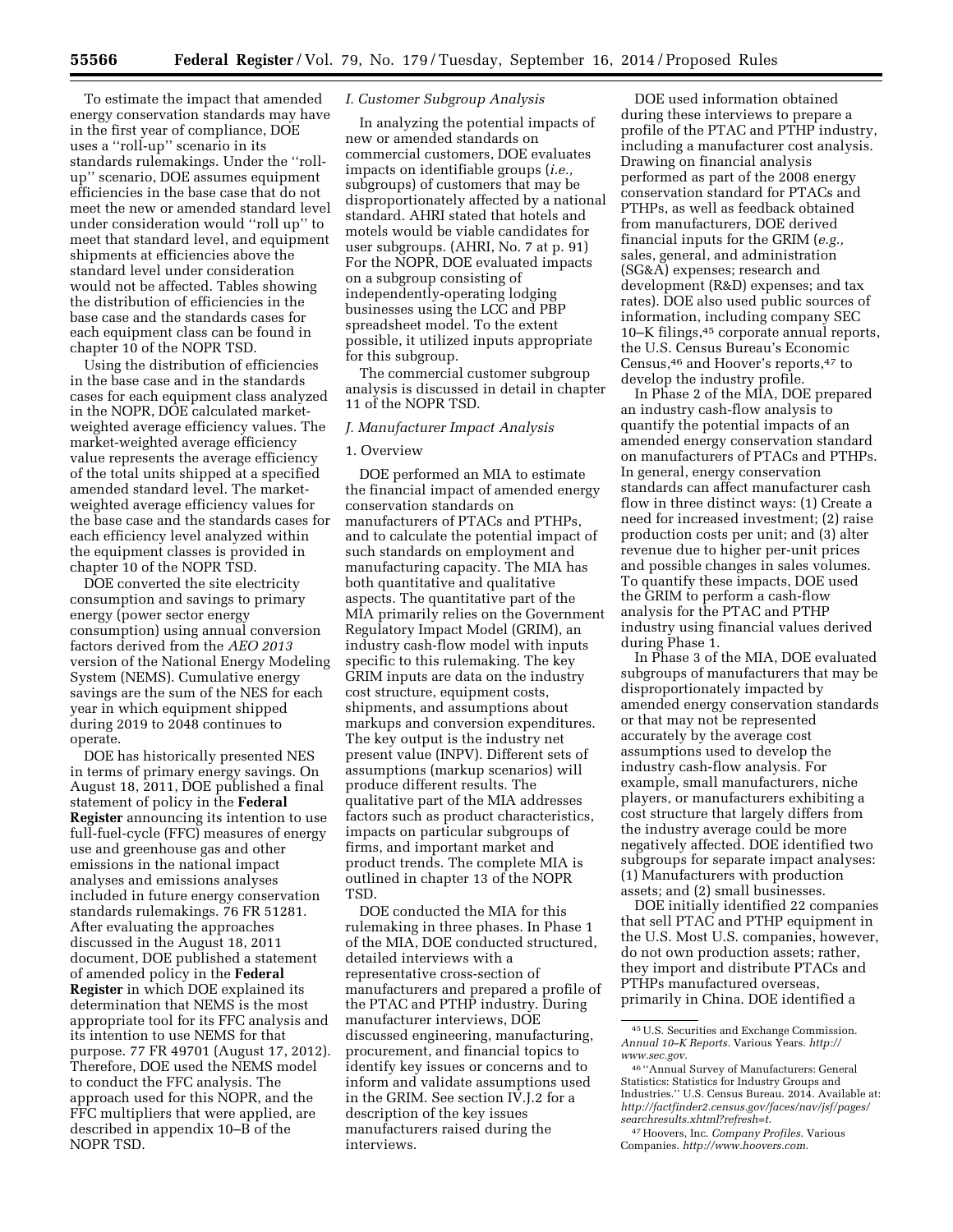subgroup of three manufacturers that own production assets. Together, these three manufacturers account for approximately 80 percent of the domestic PTAC and PTHP market. Because manufacturers with production assets will incur different costs to comply with amended energy conservation standards compared to their competitors who do not own production assets, DOE conducted a separate subgroup analysis to evaluate the potential impacts of amended energy conservation standards on manufacturers with production assets. The subgroup analysis of PTAC and PTHP manufacturers with production assets is discussed in chapter 12 of the NOPR TSD and in section VI.B of this document.

For the small businesses subgroup analysis, DOE applied the small business size standards published by the Small Business Administration (SBA) to determine whether a company is considered a small business. 65 FR 30836, 30848 (May 15, 2000), as amended at 65 FR 53533, 53544 (Sept. 5, 2000) and codified at 13 CFR part 121. To be categorized as a small business under North American Industry Classification System (NAICS) code 333415, ''Air-Conditioning and Warm Air Heating Equipment and Commercial and Industrial Refrigeration Equipment Manufacturing,'' a PTAC and PTHP manufacturer and its affiliates may employ a maximum of 750 employees. The 750-employee threshold includes all employees in a business's parent company and any other subsidiaries. Based on this classification, DOE identified at least 12 manufacturers that qualify as small businesses. The PTAC and PTHP small manufacturer subgroup is discussed in chapter 12 of the NOPR TSD and in section V.B.2 of this document.

## 2. Government Regulatory Impact Model

DOE uses the GRIM to quantify the changes in cash flow due to amended standards that result in a higher or lower industry value. The GRIM analysis uses a standard, annual cashflow analysis that incorporates manufacturer costs, markups, shipments, and industry financial information as inputs. The GRIM models changes in costs, distribution of shipments, investments, and manufacturer margins that could result from an amended energy conservation standard. The GRIM spreadsheet uses the inputs to arrive at a series of annual cash flows, beginning in 2014 (the base year of the analysis) and continuing to 2048. DOE calculated INPVs by summing the stream of annual

discounted cash flows during this period. For PTAC and PTHP manufacturers, DOE used a real discount rate of 8.5 percent, which was derived from industry financials and then modified according to feedback received during manufacturer interviews.

The GRIM calculates cash flows using standard accounting principles and compares changes in INPV between a base case and each standards case. The difference in INPV between the base case and a standards case represents the financial impact of the amended energy conservation standard on manufacturers. As discussed previously, DOE collected this information on the critical GRIM inputs from a number of sources, including publicly available data and interviews with a number of manufacturers (described in the next section). The GRIM results are shown in section V.B.2. Additional details about the GRIM, the discount rate, and other financial parameters can be found in chapter 12 of the NOPR TSD.

a. Government Regulatory Impact Model Key Inputs

#### Manufacturer Production Costs

Manufacturing more efficient equipment is typically more expensive than manufacturing baseline equipment due to the use of more complex components, which are typically more costly than baseline components. The changes in the manufacturer production costs (MPCs) of the analyzed equipment can affect the revenues, gross margins, and cash flow of the industry, making these equipment cost data key GRIM inputs for DOE's analysis.

In the MIA, DOE used the MPCs for each considered efficiency level calculated in the engineering analysis, as described in section IV.C and further detailed in chapter 5 of the NOPR TSD. In addition, DOE used information from its teardown analysis, described in chapter 5 of the TSD, to disaggregate the MPCs into material, labor, and overhead costs. To calculate the MPCs for equipment above the baseline, DOE added the incremental material, labor, and overhead costs from the engineering cost-efficiency curves to the baseline MPCs. These cost breakdowns and equipment markups were validated and revised with manufacturers during manufacturer interviews.

#### Shipments Forecasts

The GRIM estimates manufacturer revenues based on total unit shipment forecasts and the distribution of these values by efficiency level. Changes in sales volumes and efficiency mix over

time can significantly affect manufacturer finances. For this analysis, the GRIM uses the NIA's annual shipment forecasts derived from the shipments analysis from 2014 (the base year) to 2048 (the end year of the analysis period). See section IV.G. above and chapter 10 of the NOPR TSD for additional details.

#### Product and Capital Conversion Costs

An amended energy conservation standard would cause manufacturers to incur one-time conversion costs to bring their production facilities and equipment designs into compliance. DOE evaluated the level of conversionrelated expenditures that would be needed to comply with each considered efficiency level in each equipment class. For the MIA, DOE classified these conversion costs into two major groups: (1) Product conversion costs; and (2) capital conversion costs. Product conversion costs are one-time investments in research, development, testing, marketing, and other noncapitalized costs necessary to make equipment designs comply with the amended energy conservation standard. Capital conversion costs are one-time investments in property, plant, and equipment necessary to adapt or change existing production facilities such that new compliant equipment designs can be fabricated and assembled.

To evaluate the level of capital conversion expenditures manufacturers would likely incur to comply with amended energy conservation standards, DOE used manufacturer interviews to gather data on the anticipated level of capital investment that would be required at each efficiency level. DOE validated manufacturer comments through estimates of capital expenditure requirements derived from the product teardown analysis and engineering analysis described in chapter 5 of the TSD.

DOE assessed the product conversion costs at each considered efficiency level by integrating data from quantitative and qualitative sources. DOE considered market-share-weighted feedback regarding the potential costs of each efficiency level from multiple manufacturers to estimate product conversion costs and validated those numbers against engineering estimates of redesign efforts.

In general, DOE assumes that all conversion-related investments occur between the year of publication of the final rule and the year by which manufacturers must comply with the new standard. The conversion cost figures used in the GRIM can be found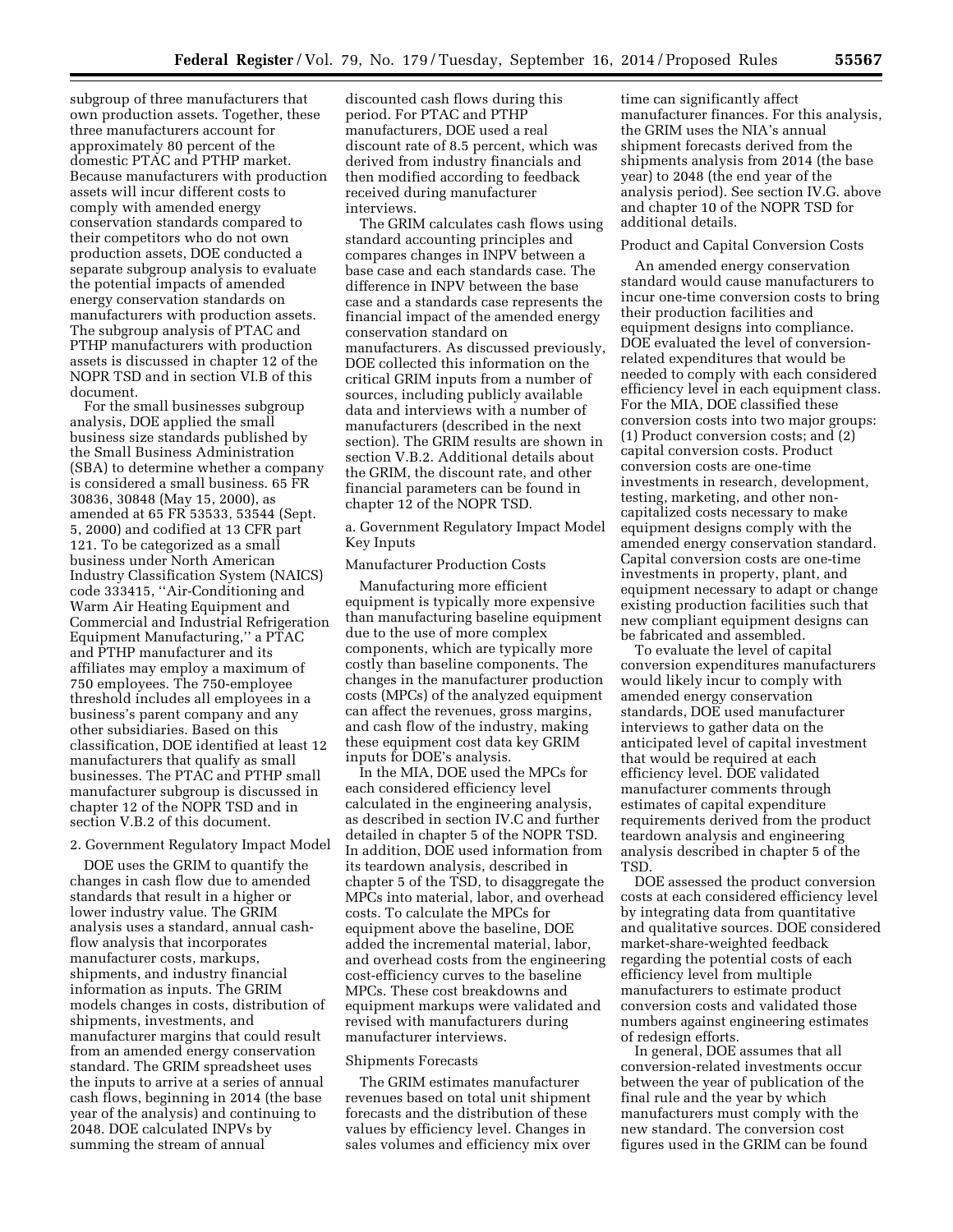in section V.B.2 of this document. For additional information on the estimated product and capital conversion costs, see chapter 13 of the NOPR TSD.

b. Government Regulatory Impact Model Scenarios

#### Markup Scenarios

Manufacturer selling prices (MSPs) include direct manufacturing production costs (*i.e.,* labor, materials, and overhead estimated in DOE's MPCs) and all non-production costs (*i.e.,*  SG&A, R&D, and interest), along with profit. To calculate the MSPs in the GRIM, DOE applied non-production cost markups to the MPCs estimated in the engineering analysis for each equipment class and efficiency level. Modifying these markups in the standards case yields different sets of impacts on manufacturers. For the MIA, DOE modeled two standards-case markup scenarios to represent the uncertainty regarding the potential impacts on prices and profitability for manufacturers following the implementation of amended energy conservation standards: (1) A preservation of gross margin percentage markup scenario; and (2) a preservation of per unit operating profit markup scenario. These scenarios lead to different markup values that, when applied to the inputted MPCs, result in varying revenue and cash flow impacts.

Under the preservation of gross margin percentage scenario, DOE applied a single uniform ''gross margin percentage'' markup across all efficiency levels, which assumes that manufacturers would be able to maintain the same amount of profit as a percentage of revenues at all efficiency levels within an equipment class. As production costs increase with efficiency, this scenario implies that the absolute dollar markup will increase as well. Based on publicly-available financial information for manufacturers of PTACs and PTHPs as well as comments from manufacturer interviews, DOE assumed the average non-production cost markup—which includes SG&A expenses, R&D expenses, interest, and profit—to be 1.27 for all PTAC and PTHP equipment classes.

Because this markup scenario assumes that manufacturers would be able to maintain their gross margin percentage markups as production costs increase in response to an amended energy conservation standard, it represents a high bound to industry profitability.

In the preservation of per unit operating profit scenario, manufacturer

markups are set so that operating profit one year after the compliance date of the amended energy conservation standard is the same as in the base case on a per unit basis. Under this scenario, as the costs of production increase under an amended standards case, manufacturers are generally required to reduce their markups to a level that maintains basecase operating profit per unit. The implicit assumption behind this markup scenario is that the industry can only maintain its operating profit in absolute dollars per unit after compliance with the new standard is required. Therefore, operating margin in percentage terms is reduced between the base case and standards case. DOE adjusted the manufacturer markups in the GRIM at each TSL to yield approximately the same earnings before interest and taxes in the standards case as in the base case. This markup scenario represents a low bound to industry profitability under an amended energy conservation standard.

#### c. Manufacturer Interviews

As part of the MIA, DOE discussed the potential impacts of amended energy conservation standards with manufacturers of PTACs and PTHPs. DOE interviewed manufacturers representing approximately 90 percent of the market by revenue. Information gathered during these interviews enabled DOE to tailor the GRIM to reflect the unique financial characteristics of the industry.

In interviews, DOE asked manufacturers to describe their major concerns regarding this rulemaking. The following section highlights manufacturer concerns that helped to shape DOE's understanding of potential impacts of an amended standard on the industry. Manufacturer interviews are conducted under non-disclosure agreements (NDAs), so DOE does not document these discussions in the same way that it does public comments in the comment summaries and DOE's responses throughout the rest of this document.

#### d. Size Constraints

Manufacturers expressed concern regarding their ability to maintain the physical dimensions of PTACs and PTHPs while meeting amended energy conservation standards. PTACs and PTHPs are inherently space-constrained equipment. Their value proposition rests in large part on the ability of units to fit into existing wall openings of fixed dimensions: In the case of standard-size equipment impacted by this rulemaking, this means a wall opening of 16″ x 42″. Manufacturers indicated that increasing the efficiency of units given these size

constraints poses a significant technical challenge. Specifically, as units become more efficient, they tend to grow in size. Efficiency gains are often achieved by incorporating more efficient system components, including compressors and heat exchangers. Manufacturers noted that as these components become more efficient, they tend to become larger. Yet expanding the size of PTACs and PTHPs to accommodate larger, more efficient components is not an option, as manufacturers must continue to deliver products built to pre-existing dimensions.

Manufacturers also indicated that increasing efficiency without altering product dimensions poses a greater technical challenge for higher-capacity models than for lower-capacity models. For example, redesigning a 15,000 Btu/ hour PTAC—the highest capacity offered by many manufacturers—would be more difficult than redesigning a 7,000 Btu/hour model. Some manufacturers stated this could lead them to stop producing their highestcapacity PTAC and PTHP models under an amended standard.

#### e. Impact on Manufacturer Profitability

Manufacturers also stated that amended energy conservation standards could place downward pressure on profits. Manufacturers noted that consumers typically are unwilling to pay a premium for efficiency and instead purchase PTACs and PTHPs largely on a first-cost basis. Accordingly, manufacturers do not anticipate being able to pass all additional costs of manufacturing more efficient products onto consumers and would expect to see some decline in profitability as a result.

Additionally, manufacturers indicated that higher production and purchase costs could impact profitability by reducing demand for PTACs and PTHPs. Specifically, manufacturers anticipate that higher purchase costs will lead greater numbers of consumers to repair rather than replace existing units. In addition, manufacturers stated higher costs could lead to product switching, as consumers turn to alternative HVAC systems. Presently, the market for PTACs and PTHPs is predominantly a replacement market: Approximately 80 percent of sales go toward replacement compared to 20 percent for new construction. Manufacturers indicated that higher costs could drive the new construction market to seek alternatives. The potential for market contraction in this manner could further impact profitability.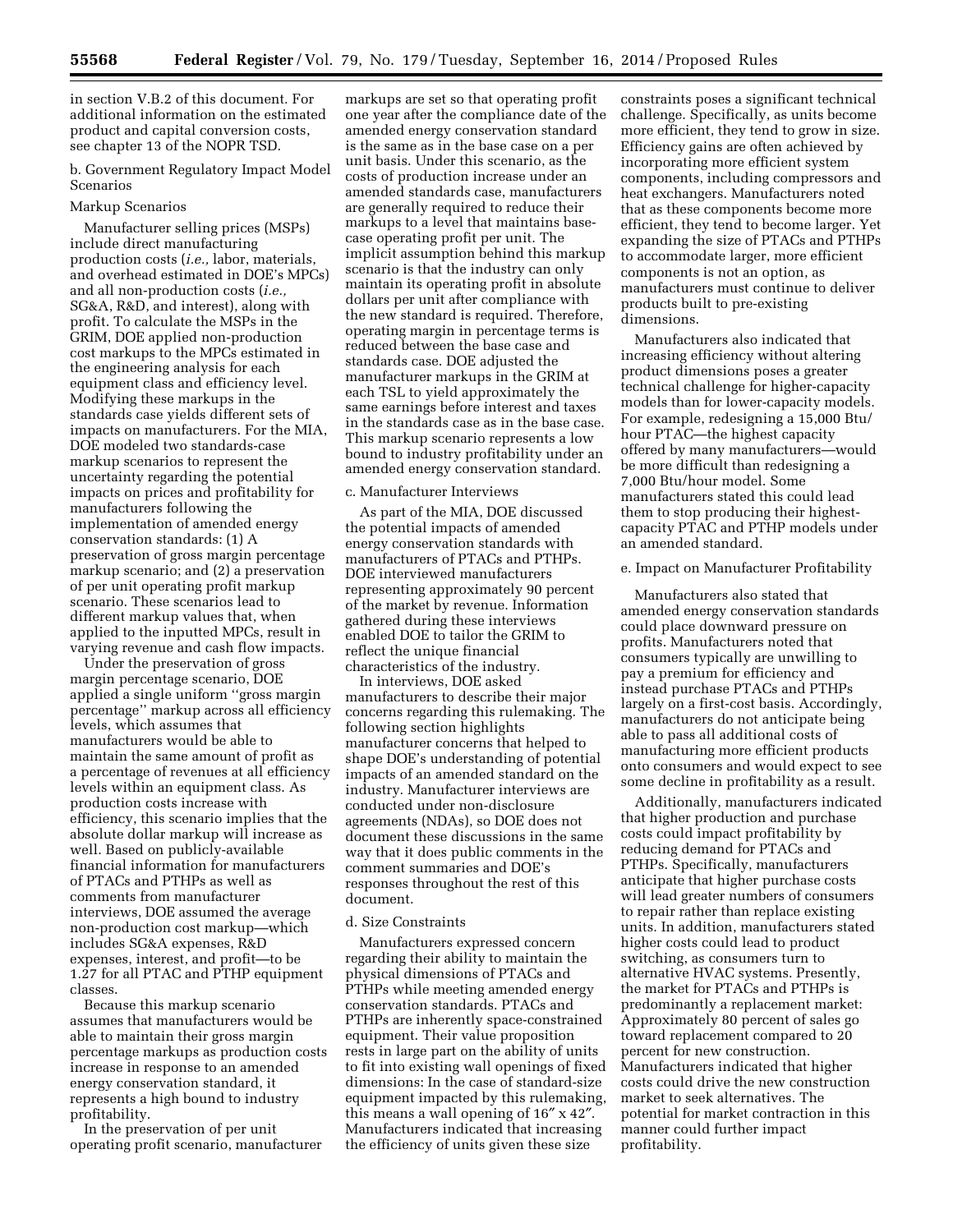## f. Impact on Consumer Utility

Manufacturers stated that amended energy conservation standards could make it difficult to meet consumer needs effectively. Three primary concerns arose in this regard: Concerns surrounding noise; concerns surrounding humidity control; and concerns surrounding loss of specific product lines.

#### Noise

Several manufacturers stated that there is a tradeoff between higher efficiency in PTACs and PTHPs and noise levels. Design changes that improve the efficiency of airflow systems (e.g., by increasing fan speed) tend to make units noisier. This is especially true among higher capacity models. Because PTACs and PTHPs are widely used in the lodging sector, where noise is a significant consideration, design changes that result in noisier equipment are not a viable option to increase system efficiency.

#### Humidity Control

Several manufacturers also indicated that as units become more efficient, they tend to raise concerns surrounding humidity control and mold growth. One manufacturer indicated it has received more customer complaints about humidity levels since 2012, when the 2008 energy conservation standard for PTACs and PTHPs took effect. Another manufacturer noted it has designed a PTAC model with a built-in dehumidification function to better control humidity and prevent mold growth, but this reduces the overall system EER, making it more difficult to comply with amended standards.

#### Loss of Product Lines

In addition, multiple manufacturers stated that certain models may become unavailable in the face of amended energy conservation standards. Within the standard-size market, the difficulty of redesigning higher capacity models (e.g., 15,000 Btu/hour) while maintaining the existing package size could drive manufacturers to discontinue those models, leaving lower-capacity models (e.g., 12,000 Btu/ hour) as the maximum capacity offered.

#### 3. Discussion of Comments

#### Impact of Other Rulemakings

AHRI commented that manufacturers of PTACs and PTHPs may be impacted by other product rulemakings. (AHRI, Framework Public Meeting at p. 93) In response, DOE has performed an analysis of cumulative regulatory burden (CRB) in section V.B.2 of the

NOPR document. The CRB analysis includes only completed regulations that take effect within three years of the effective date of the current final rulemaking. Rulemakings addressed include those for: Residential Boilers (78 FR 675, January 4, 2013), Residential Furnaces (76 FR 37408, June 27, 2011) (76 FR 67037, October 31, 2011), Residential Central Air Conditioners and Heat Pumps (76 FR 37408, June 27, 2011) (76 FR 67037, October 31, 2011), Gas Fired and Electric Storage Water Heaters (75 FR 20112, April 16, 2010), Electric Motors (79 FR 30933, May 29, 2014), Walk-in Coolers and Freezers (79 FR 32049, June 3, 2014), Furnace Fans (79 FR 38129, July 3, 2014), Compressors (79 FR 25377, August 5, 2014), and Commercial and Industrial Fans and Blowers. (78 FR 7306, February 1, 2013).

#### Alternate Refrigerants

Goodman commented that DOE should look into the impacts of alternate refrigerants on manufacturers as well as users in terms of total energy consumption. (Goodman, Framework Public Meeting at p. 94) Nearly all PTAC and PTHP equipment is designed with R–410A as the refrigerant. DOE is not aware of any regulations or pending regulations that would impact manufacturers' ability to continue using the refrigerant R–410A in PTAC and PTHP equipment.

The U.S. EPA SNAP Program evaluates and regulates substitutes for ozone-depleting chemicals (such as air conditioning refrigerants) that are being phased out under the stratospheric ozone protection provisions of the CAA. On July 9, 2014, the EPA Administrator signed a notice of proposed rulemaking document that changes the listing status for certain substitutes under the SNAP Program.48 This proposal changes the status of several refrigerants used in automotive air conditioning and in food refrigeration systems. However, the proposal does not include delisting R– 410A, nor does it mention that EPA may consider any future delisting of R–410A for use in air conditioning applications.

DOE notes that the use of alternate refrigerants by manufacturers of PTACs and PTHPs would not be required as a direct result of this proposed rule. Furthermore, there is no requirement (nor any proposal to adopt

requirements) mandating the use of alternate refrigerants at this time. Hence, alternate refrigerants were not considered in this analysis.

#### Non-Standard Size Equipment

AHRI commented that some manufacturers of non-standard size PTACs and PTHPs would be considered small businesses. (AHRI, Framework Public Meeting at p. 94) DOE has not proposed amended standards for nonstandard size PTAC and PTHP equipment in this document. As a result, impacts on manufacturers that exclusively produce non-standard size PTACs and PTHPs are not analyzed. Impacts on small manufacturers that produce standard size PTACs and PTHPs are analyzed in section VI.B, Review Under the Regulatory Flexibility Act.

#### *K. Emissions Analysis*

In the emissions analysis, DOE estimated the reduction in power sector emissions of carbon dioxide  $(CO<sub>2</sub>)$ , nitrogen oxides  $(NO<sub>X</sub>)$ , sulfur dioxide  $(SO<sub>2</sub>)$ , and mercury  $(Hg)$  from potential energy conservation standards for PTAC and PTHP equipment. In addition, DOE estimates emissions impacts in production activities (extracting, processing, and transporting fuels) that provide the energy inputs to power plants. These are referred to as ''upstream'' emissions. Together, these emissions account for the full-fuel-cycle (FFC). In accordance with DOE's FFC Statement of Policy (76 FR 51282 (August 18, 2011)), the FFC analysis includes impacts on emissions of methane (CH<sub>4</sub>) and nitrous oxide (N<sub>2</sub>O), both of which are recognized as greenhouse gases.

DOE primarily conducted the emissions analysis using emissions factors for  $CO<sub>2</sub>$  and most of the other gases derived from data in EIA's *AEO*  2013. Combustion emissions of CH<sub>4</sub> and N2O were estimated using emissions intensity factors published by the Environmental Protection Agency (EPA), GHG Emissions Factors Hub.49 DOE developed separate emissions factors for power sector emissions and upstream emissions. The method that DOE used to derive emissions factors is described in chapter 13 of the NOPR TSD.

For CH4 and N2O, DOE calculated emissions reduction in tons and also in terms of units of carbon dioxide equivalent  $(CO<sub>2</sub>eq)$ . Gases are converted to  $CO<sub>2</sub>$ eq by multiplying by the gas'

<sup>48</sup>The NOPR document for SNAP listing status changes has not yet published in the **Federal Register**. Proposed changes to air conditioning refrigerants status are listed in pp. 132–34 of a prepublication version of the document, available from the EPA at: *[http://www.epa.gov/ozone/downloads/](http://www.epa.gov/ozone/downloads/SAN_5750_SNAP_Status_Change_Rule_NPRM_signature_version-signed_7-9-2014.pdf) SAN*\_*5750*\_*SNAP*\_*Status*\_*[Change](http://www.epa.gov/ozone/downloads/SAN_5750_SNAP_Status_Change_Rule_NPRM_signature_version-signed_7-9-2014.pdf)*\_*Rule*\_*NPRM*\_ *signature*\_*[version-signed](http://www.epa.gov/ozone/downloads/SAN_5750_SNAP_Status_Change_Rule_NPRM_signature_version-signed_7-9-2014.pdf)*\_*7-9-2014.pdf.* 

<sup>49</sup> ''GHG Emissions Factors Hub,'' U.S. Environmental Protection Agency. 2014. Available online at *[http://www.epa.gov/climateleadership/](http://www.epa.gov/climateleadership/inventory/ghg-emissions.html) [inventory/ghg-emissions.html.](http://www.epa.gov/climateleadership/inventory/ghg-emissions.html)*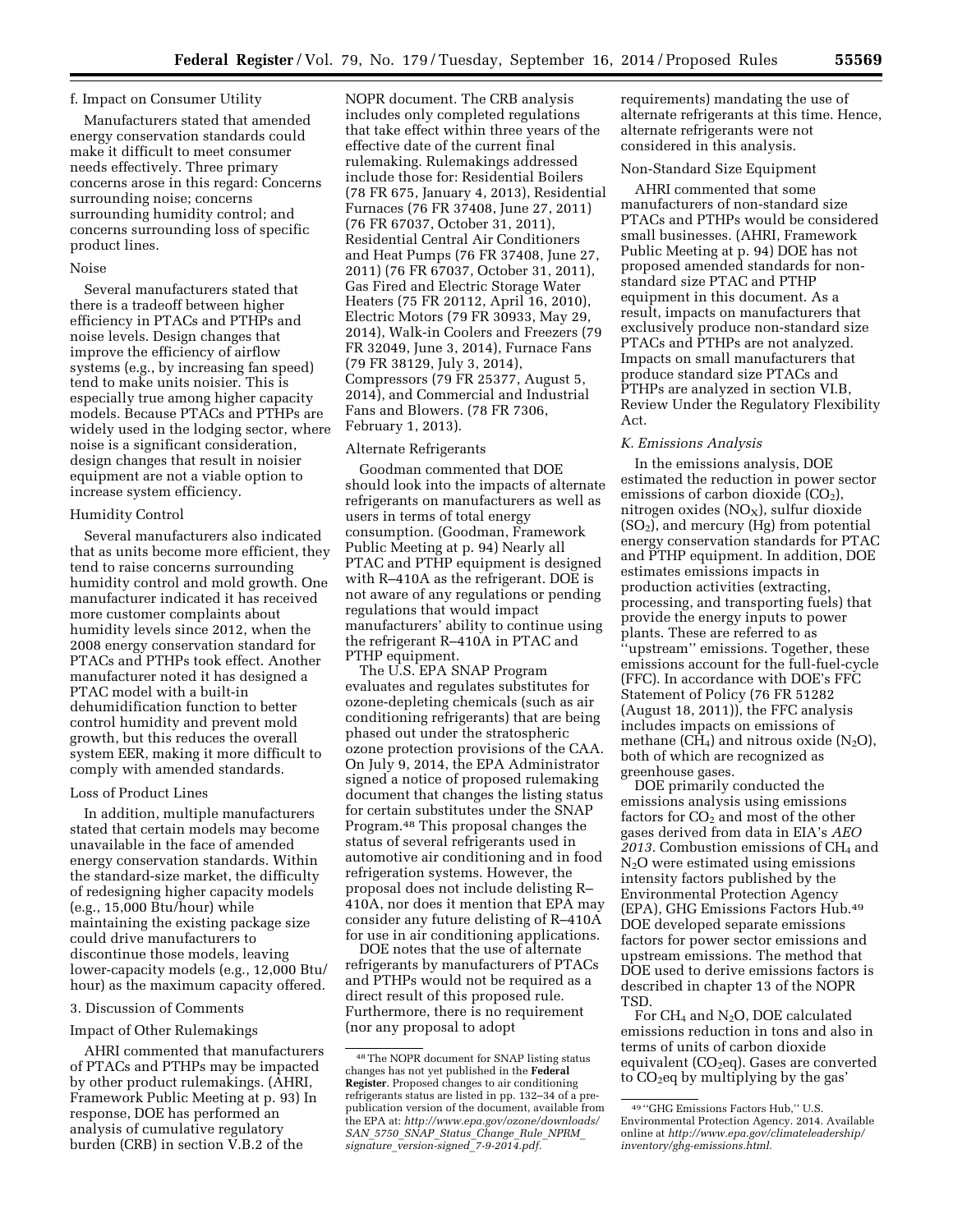global warming potential (GWP) over a 100-year time horizon. Based on the Fifth Assessment Report of the Intergovernmental Panel on Climate Change,50 DOE used GWP values of 28 for  $CH_4$  and 265 for  $N_2O$ .

EIA prepares the *Annual Energy Outlook* using the NEMS. Each annual version of NEMS incorporates the projected impacts of existing air quality regulations on emissions. *AEO 2013*  generally represents current legislation and environmental regulations, including recent government actions, for which implementing regulations were available as of December 31, 2012.

SO2 emissions from affected electric generating units (EGUs) are subject to nationwide and regional emissions capand-trade programs. Title IV of the Clean Air Act sets an annual emissions cap on  $SO<sub>2</sub>$  for affected EGUs in the 48 contiguous States and the District of Columbia (DC).  $SO<sub>2</sub>$  emissions from 28 eastern states and DC were also limited under the Clean Air Interstate Rule (CAIR; 70 FR 25162 (May 12, 2005)), which created an allowance-based trading program that operates along with the Title IV program. CAIR was remanded to the EPA by the U.S. Court of Appeals for the District of Columbia Circuit but it remained in effect. In 2011 EPA issued a replacement for CAIR, the Cross-State Air Pollution Rule (CSAPR). 76 FR 48208 (August 8, 2011). On August 21, 2012, the D.C. Circuit issued a decision to vacate CSAPR.51 The court ordered EPA to continue administering CAIR. The emissions factors used for this NOPR, which are based on *AEO 2013,* assume that CAIR remains a binding regulation through 2040.52

The attainment of emissions caps is typically flexible among EGUs and is

51See *EME Homer City Generation, LP* v. *EPA,*  696 F.3d 7, 38 (D.C. Cir. 2012).

52On April 29, 2014, the U.S. Supreme Court reversed the judgment of the D.C. Circuit and remanded the case for further proceedings consistent with the Supreme Court's opinion. The Supreme Court held in part that EPA's methodology for quantifying emissions that must be eliminated in certain states due to their impacts in other downwind states was based on a permissible, workable, and equitable interpretation of the Clean Air Act provision that provides statutory authority for CSAPR. See *EPA* v. *EME Homer City Generation,*  No 12–1182, slip op. at 32 (U.S. April 29, 2014). Because DOE is using emissions factors based on AEO 2013 for this NOPR, the analysis assumes that CAIR, not CSAPR, is the regulation in force. The difference between CAIR and CSAPR is not relevant for the purpose of DOE's analysis of  $SO<sub>2</sub>$  emissions.

enforced through the use of emissions allowances and tradable permits. Under existing EPA regulations, any excess SO2 emissions allowances resulting from the lower electricity demand caused by the adoption of an efficiency standard could be used to permit offsetting increases in  $SO<sub>2</sub>$  emissions by any regulated EGU. In past rulemakings, DOE recognized that there was uncertainty about the effects of efficiency standards on  $SO<sub>2</sub>$  emissions covered by the existing cap-and-trade system, but it concluded that negligible reductions in power sector  $SO<sub>2</sub>$ emissions would occur as a result of standards.

Beginning in 2016, however, SO2 emissions will fall as a result of the Mercury and Air Toxics Standards (MATS) for power plants, which were announced by EPA on December 21, 2011. 77 FR 9304 (February 16, 2012). In the final MATS rule, EPA established a standard for hydrogen chloride as a surrogate for acid gas hazardous air pollutants (HAP), and also established a standard for  $SO<sub>2</sub>$  (a non-HAP acid gas) as an alternative equivalent surrogate standard for acid gas HAP. The same controls are used to reduce HAP and non-HAP acid gas; thus,  $SO<sub>2</sub>$  emissions will be reduced as a result of the control technologies installed on coal-fired power plants to comply with the MATS requirements for acid gas. *AEO 2013*  assumes that, in order to continue operating, coal plants must have either flue gas desulfurization or dry sorbent injection systems installed by 2016. Both technologies, which are used to reduce acid gas emissions, also reduce SO2 emissions. Under the MATS, emissions will be far below the cap established by CAIR, so it is unlikely that excess  $SO<sub>2</sub>$  emissions allowances resulting from the lower electricity demand would be needed or used to permit offsetting increases in SO<sub>2</sub> emissions by any regulated EGU. Therefore, DOE believes that efficiency standards will reduce  $SO<sub>2</sub>$  emissions in 2016 and beyond.

CAIR established a cap on  $NO<sub>x</sub>$ emissions in 28 eastern States and the District of Columbia. Energy conservation standards are expected to have little effect on  $NO<sub>x</sub>$  emissions in those States covered by CAIR because  $excess NO<sub>x</sub>$  emissions allowances resulting from the lower electricity demand could be used to permit offsetting increases in  $NO<sub>x</sub>$  emissions. However, standards would be expected to reduce  $NO<sub>X</sub>$  emissions in the States not affected by the caps, so DOE estimated  $NO<sub>X</sub>$  emissions reductions from the standards considered in this NOPR for these States.

The MATS limit mercury emissions from power plants, but they do not include emissions caps and, as such, DOE's energy conservation standards would likely reduce Hg emissions. DOE estimated mercury emissions reduction using emissions factors based on *AEO 2013,* which incorporates the MATS.

## *L. Monetizing Carbon Dioxide and Other Emissions Impacts*

As part of the development of this proposed rule, DOE considered the estimated monetary benefits from the reduced emissions of  $CO<sub>2</sub>$  and  $NO<sub>x</sub>$  that are expected to result from each of the TSLs considered. In order to make this calculation similar to the calculation of the NPV of customer benefit, DOE considered the reduced emissions expected to result over the lifetime of equipment shipped in the forecast period for each TSL. This section summarizes the basis for the monetary values used for each of these emissions and presents the values considered in this rulemaking.

For this NOPR, DOE is relying on a set of values for the social cost of carbon (SCC) that was developed by an interagency process. A summary of the basis for these values is provided below, and a more detailed description of the methodologies used is provided as an appendix to chapter 14 of the NOPR TSD.

#### 1. Social Cost of Carbon

The SCC is an estimate of the monetized damages associated with an incremental increase in carbon emissions in a given year. It is intended to include (but is not limited to) changes in net agricultural productivity, human health, property damages from increased flood risk, and the value of ecosystem services. Estimates of the SCC are provided in dollars per metric ton of carbon dioxide. A domestic SCC value is meant to reflect the value of damages in the United States resulting from a unit change in carbon dioxide emissions, while a global SCC value is meant to reflect the value of damages worldwide.

Under section 1(b)(6) of Executive Order 12866, ''Regulatory Planning and Review,'' 58 FR 51735 (October 4, 1993), agencies must, to the extent permitted by law, assess both the costs and the benefits of the intended regulation and, recognizing that some costs and benefits are difficult to quantify, propose or adopt a regulation only upon a reasoned determination that the benefits of the intended regulation justify its costs. The purpose of the SCC estimates presented here is to allow agencies to incorporate the monetized social benefits of

<sup>50</sup> IPCC, 2013: *Climate Change 2013: The Physical Science Basis. Contribution of Working Group I to the Fifth Assessment Report of the Intergovernmental Panel on Climate Change*  [Stocker, T.F., D. Qin, G.-K. Plattner, M. Tignor, S.K. Allen, J. Boschung, A. Nauels, Y. Xia, V. Bex and P.M. Midgley (eds.)]. Cambridge University Press, Cambridge, United Kingdom and New York, NY, USA. Chapter 8.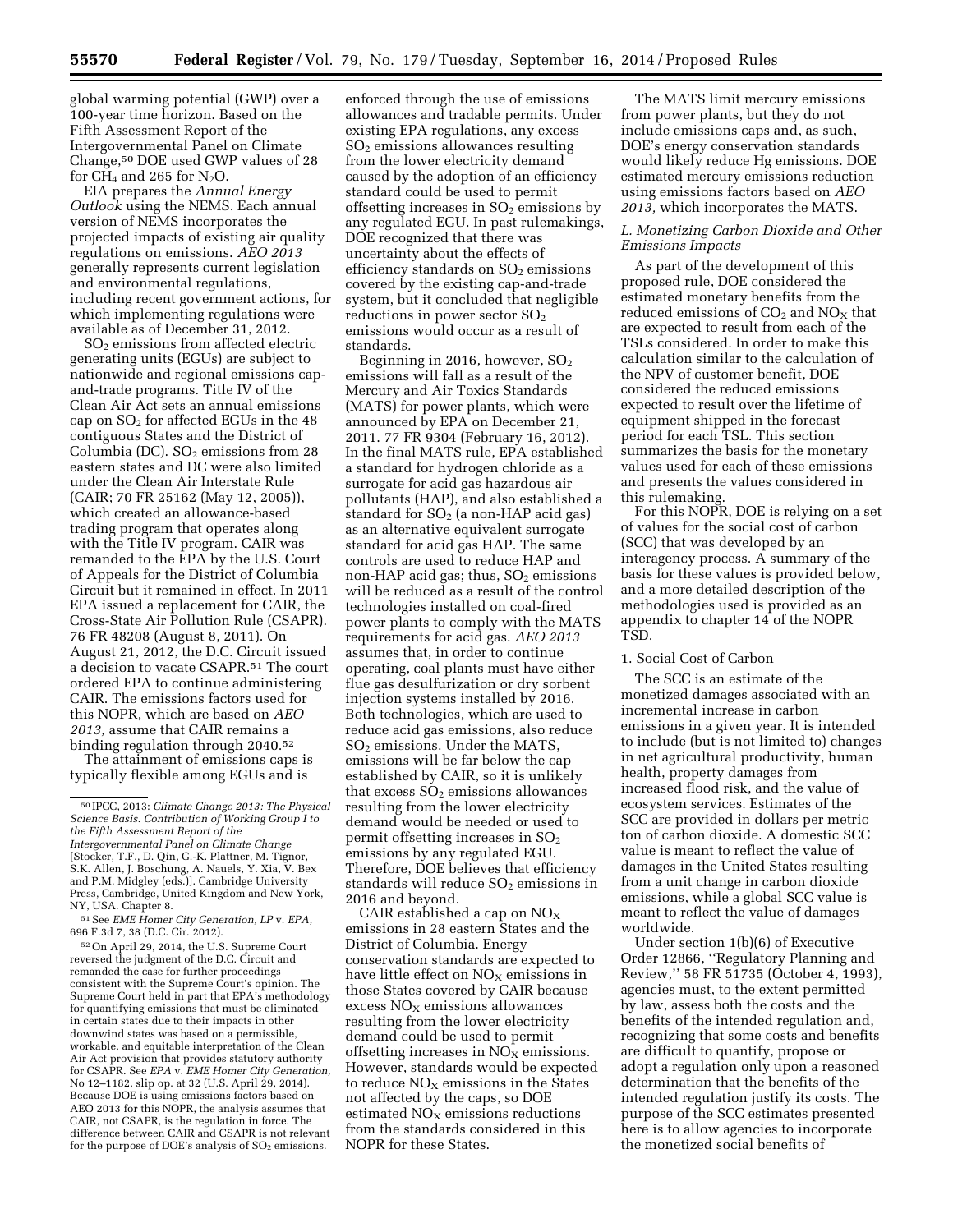$reducing CO<sub>2</sub> emissions into cost$ benefit analyses of regulatory actions. The estimates are presented with an acknowledgement of the many uncertainties involved and with a clear understanding that they should be updated over time to reflect increasing knowledge of the science and economics of climate impacts.

As part of the interagency process that developed the SCC estimates, technical experts from numerous agencies met on a regular basis to consider public comments, explore the technical literature in relevant fields, and discuss key model inputs and assumptions. The main objective of this process was to develop a range of SCC values using a defensible set of input assumptions grounded in the existing scientific and economic literatures. In this way, key uncertainties and model differences transparently and consistently inform the range of SCC estimates used in the rulemaking process.

a. Monetizing Carbon Dioxide Emissions

When attempting to assess the incremental economic impacts of carbon dioxide emissions, the analyst faces a number of challenges. A report from the National Research Council<sup>53</sup> points out that any assessment will suffer from uncertainty, speculation, and lack of information about (1) future emissions of GHGs, (2) the effects of past and future emissions on the climate system, (3) the impact of changes in climate on the physical and biological environment, and (4) the translation of these environmental impacts into economic damages. As a result, any effort to quantify and monetize the harms associated with climate change will raise questions of science, economics, and ethics and should be viewed as provisional.

Despite the limits of both quantification and monetization, SCC estimates can be useful in estimating the social benefits of reducing  $CO<sub>2</sub>$ emissions. The agency can estimate the benefits from reduced (or costs from increased) emissions in any future year by multiplying the change in emissions in that year by the SCC values appropriate for that year. The net present value of the benefits can then be calculated by multiplying each of these future benefits by an appropriate

discount factor and summing across all affected years.

It is important to emphasize that the interagency process is committed to updating these estimates as the science and economic understanding of climate change and its impacts on society improves over time. In the meantime, the interagency group will continue to explore the issues raised by this analysis and consider public comments as part of the ongoing interagency process.

b. Development of Social Cost of Carbon Values

In 2009, an interagency process was initiated to offer a preliminary assessment of how best to quantify the benefits from reducing carbon dioxide emissions. To ensure consistency in how benefits are evaluated across Federal agencies, the Administration sought to develop a transparent and defensible method, specifically designed for the rulemaking process, to quantify avoided climate change damages from reduced  $CO<sub>2</sub>$  emissions. The interagency group did not undertake any original analysis. Instead, it combined SCC estimates from the existing literature to use as interim values until a more comprehensive analysis could be conducted. The outcome of the preliminary assessment by the interagency group was a set of five interim values: Global SCC estimates for 2007 (in 2006\$) of \$55, \$33, \$19, \$10, and \$5 per metric ton of CO2. These interim values represented the first sustained interagency effort within the U.S. government to develop an SCC for use in regulatory analysis. The results of this preliminary effort were presented in several proposed and final rules.

c. Current Approach and Key Assumptions

After the release of the interim values, the interagency group reconvened on a regular basis to generate improved SCC estimates. Specifically, the group considered public comments and further explored the technical literature in relevant fields. The interagency group relied on three integrated assessment models commonly used to estimate the SCC: The Climate Framework for Uncertainty, Negotiation and Distribution (FUND), Dynamic Integrated Climate Economy (DICE), and Policy Analysis of the Greenhouse Effect (PAGE) models. These models are frequently cited in the peer-reviewed

literature and were used in the last assessment of the Intergovernmental Panel on Climate Change (IPCC). Each model was given equal weight in the SCC values that were developed.

Each model takes a slightly different approach to model how changes in emissions result in changes in economic damages. A key objective of the interagency process was to enable a consistent exploration of the three models, while respecting the different approaches to quantifying damages taken by the key modelers in the field. An extensive review of the literature was conducted to select three sets of input parameters for these models: Climate sensitivity, socio-economic and emissions trajectories, and discount rates. A probability distribution for climate sensitivity was specified as an input into all three models. In addition, the interagency group used a range of scenarios for the socio-economic parameters and a range of values for the discount rate. All other model features were left unchanged, relying on the model developers' best estimates and judgments.

The interagency group selected four sets of SCC values for use in regulatory analyses. Three sets of values are based on the average SCC from the three IAMs, at discount rates of 2.5, 3, and 5 percent. The fourth set, which represents the 95th percentile SCC estimate across all three models at a 3-percent discount rate, was included to represent higher than expected impacts from temperature change further out in the tails of the SCC distribution. The values grow in real terms over time. Additionally, the interagency group determined that a range of values from 7 percent to 23 percent should be used to adjust the global SCC to calculate domestic effects,54 although preference is given to consideration of the global benefits of reducing CO<sub>2</sub> emissions. Table IV.16 presents the values in the 2010 interagency group report,55 which is reproduced in appendix 14A of the NOPR TSD.

<sup>53</sup>National Research Council. *Hidden Costs of Energy: Unpriced Consequences of Energy Production and Use.* 2009. National Academies Press: Washington, DC.

<sup>54</sup> It is recognized that this calculation for domestic values is approximate, provisional, and highly speculative. There is no *a priori* reason why domestic benefits should be a constant fraction of net global damages over time.

<sup>55</sup> ''Social Cost of Carbon for Regulatory Impact Analysis Under Executive Order 12866,'' Interagency Working Group on Social Cost of Carbon, United States Government, February 2010. Available online at *[www.whitehouse.gov/sites/](http://www.whitehouse.gov/sites/default/files/omb/inforeg/for-agencies/Social-Cost-of-Carbon-for-RIA.pdf) [default/files/omb/inforeg/for-agencies/Social-Cost](http://www.whitehouse.gov/sites/default/files/omb/inforeg/for-agencies/Social-Cost-of-Carbon-for-RIA.pdf)[of-Carbon-for-RIA.pdf.](http://www.whitehouse.gov/sites/default/files/omb/inforeg/for-agencies/Social-Cost-of-Carbon-for-RIA.pdf)*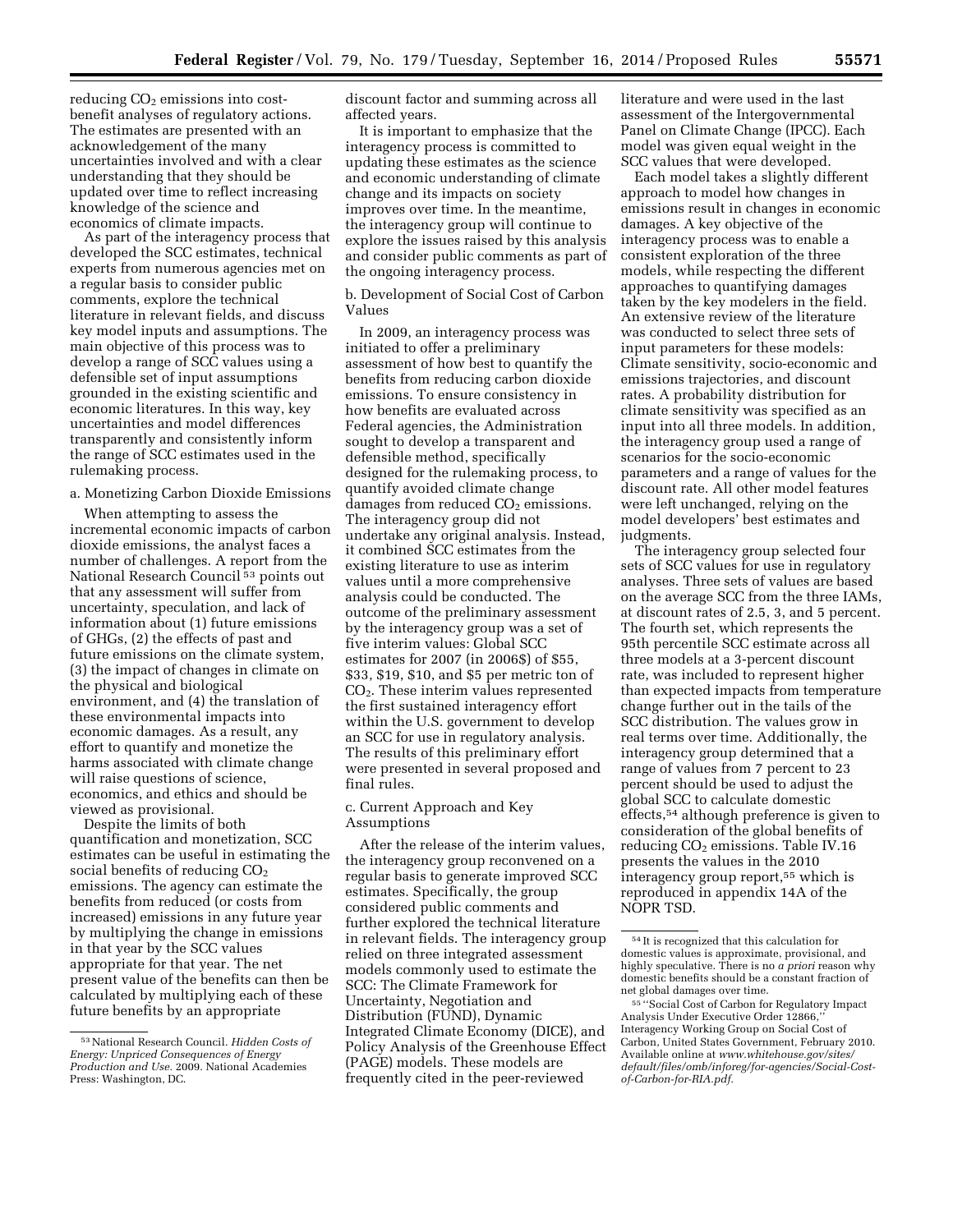## TABLE IV.16—ANNUAL SCC VALUES FROM 2010 INTERAGENCY REPORT, 2010–2050 [In 2007 dollars per metric ton  $CO<sub>2</sub>$ ]

|      | Discount rate |         |         |                 |  |  |
|------|---------------|---------|---------|-----------------|--|--|
| Year | 5%            | 3%      | 2.5%    | 3%              |  |  |
|      | Average       | Average | Average | 95th percentile |  |  |
| 2010 | 4.7           | 21.4    | 35.1    | 64.9            |  |  |
| 2015 | 5.7           | 23.8    | 38.4    | 72.8            |  |  |
| 2020 | 6.8           | 26.3    | 41.7    | 80.7            |  |  |
| 2025 | 8.2           | 29.6    | 45.9    | 90.4            |  |  |
| 2030 | 9.7           | 32.8    | 50.0    | 100.0           |  |  |
| 2035 |               | 36.0    | 54.2    | 109.7           |  |  |
| 2040 | 12.7          | 39.2    | 58.4    | 119.3           |  |  |
| 2045 | 14.2          | 42.1    | 61.7    | 127.8           |  |  |
| 2050 | 15.7          | 44.9    | 65.0    | 136.2           |  |  |

The SCC values used for this document were generated using the most recent versions of the three integrated assessment models that have been published in the peer-reviewed literature. Table IV.17 shows the updated sets of SCC estimates from the

2013 interagency update 56 in five-year increments from 2010 to 2050. The full set of annual SCC estimates between 2010 and 2050 is reported in appendix 14B of the NOPR TSD. The central value that emerges is the average SCC across models at 3-percent discount rate.

However, for purposes of capturing the uncertainties involved in regulatory impact analysis, the interagency group emphasizes the importance of including all four sets of SCC values.

|  | TABLE IV.17-ANNUAL SCC VALUES FROM 2013 INTERAGENCY UPDATE, 2010-2050 |  |
|--|-----------------------------------------------------------------------|--|
|--|-----------------------------------------------------------------------|--|

[In 2007 dollars per metric ton  $CO<sub>2</sub>$ ]

|      | Discount rate |         |         |                 |  |  |
|------|---------------|---------|---------|-----------------|--|--|
| Year | 5%            | 3%      | 2.5%    | 3%              |  |  |
|      | Average       | Average | Average | 95th percentile |  |  |
| 2010 |               | 32      | 51      | 89              |  |  |
| 2015 |               | 37      | 57      | 109             |  |  |
| 2020 | 12            | 43      | 64      | 128             |  |  |
| 2025 | ،4            | 47      | 69      | 143             |  |  |
| 2030 | 16            | 52      | 75      | 159             |  |  |
| 2035 | 19            | 56      | 80      | 175             |  |  |
| 2040 | 21            | 61      | 86      | 191             |  |  |
| 2045 | 24            | 66      | 92      | 206             |  |  |
| 2050 | 26            | 71      | 97      | 220             |  |  |

It is important to recognize that a number of key uncertainties remain, and that current SCC estimates should be treated as provisional and revisable since they will evolve with improved scientific and economic understanding. The interagency group also recognizes that the existing models are imperfect and incomplete. The National Research Council report mentioned above points out that there is tension between the goal of producing quantified estimates of the economic damages from an incremental ton of carbon and the limits of existing efforts to model these effects. There are a number of analytic challenges that are being addressed by the research community, including research programs housed in many of

the Federal agencies participating in the interagency process to estimate the SCC. The interagency group intends to periodically review and reconsider those estimates to reflect increasing knowledge of the science and economics of climate impacts, as well as improvements in modeling.

In summary, in considering the potential global benefits resulting from reduced  $CO<sub>2</sub>$  emissions resulting from this proposed rule, DOE used the values from the 2013 interagency report, adjusted to 2013\$ using the Gross Domestic Product price deflator. For each of the four SCC cases specified, the values used for emissions in 2015 were \$12.0, \$40.4, \$62.2, and \$119 per metric ton avoided (values expressed in 2013\$). DOE derived values after 2050

using the relevant growth rates for the 2040–2050 period in the interagency update.

DOE multiplied the  $CO<sub>2</sub>$  emissions reduction estimated for each year by the SCC value for that year in each of the four cases. To calculate a present value of the stream of monetary values, DOE discounted the values in each of the four cases using the specific discount rate that had been used to obtain the SCC values in each case.

## 2. Valuation of Other Emissions Reductions

As noted above, DOE has taken into account how amended energy conservation standards would reduce site  $NO<sub>x</sub>$  emissions nationwide and increase power sector  $NO<sub>x</sub>$  emissions in

<sup>56</sup>*Technical Update of the Social Cost of Carbon for Regulatory Impact Analysis Under Executive Order 12866.* Interagency Working Group on Social

Cost of Carbon, United States Government, May 2013; revised November 2013. Available online at *[www.whitehouse.gov/sites/default/files/omb/assets/](http://www.whitehouse.gov/sites/default/files/omb/assets/inforeg/technical-update-social-cost-of-carbon-for-regulator-impact-analysis.pdf)*

*[inforeg/technical-update-social-cost-of-carbon-for](http://www.whitehouse.gov/sites/default/files/omb/assets/inforeg/technical-update-social-cost-of-carbon-for-regulator-impact-analysis.pdf)[regulator-impact-analysis.pdf.](http://www.whitehouse.gov/sites/default/files/omb/assets/inforeg/technical-update-social-cost-of-carbon-for-regulator-impact-analysis.pdf)*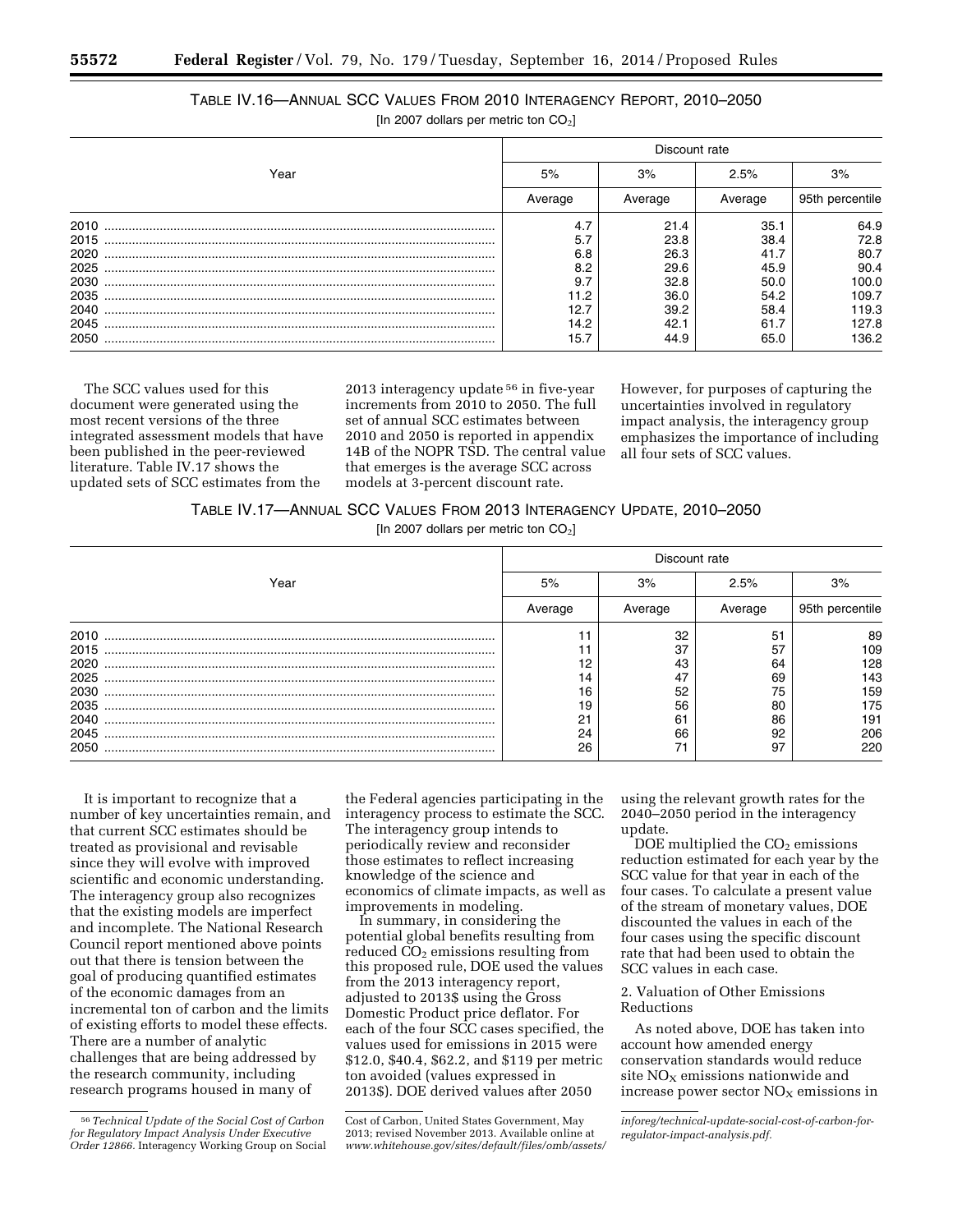those 22 States not affected by the CAIR. DOE estimated the monetized value of net  $NO<sub>x</sub>$  emissions reductions resulting from each of the TSLs considered for the NOPR based on estimates found in the relevant scientific literature. Estimates of monetary value for reducing  $NO<sub>X</sub>$ from stationary sources range from \$476 to \$4,889 per ton in 2013\$.57 DOE calculated monetary benefits using a medium value for  $NO<sub>X</sub>$  emissions of \$2,683 per short ton (in 2013\$), and real discount rates of 3 percent and 7 percent.

DOE is evaluating appropriate monetization of avoided  $SO<sub>2</sub>$  and Hg emissions in energy conservation standards rulemakings. It has not included monetization in the current analysis.

#### *M. Utility Impact Analysis*

The utility impact analysis estimates several effects on the power generation industry that would result from the adoption of new or amended energy conservation standards. In the utility impact analysis, DOE analyzes the changes in installed electricity capacity and generation that would result for each trial standard level. The utility impact analysis uses a variant of NEMS,58 which is a public domain, multi-sectored, partial equilibrium model of the U.S. energy sector. DOE uses a variant of this model, referred to as NEMS–BT,59 to account for selected utility impacts of new or amended energy conservation standards. DOE's analysis consists of a comparison between model results for the most recent *AEO* Reference Case and for cases in which energy use is decremented to reflect the impact of potential standards. The energy savings inputs associated with each TSL come from the NIA. Chapter 15 of the NOPR TSD describes the utility impact analysis in further detail.

#### *N. Employment Impact Analysis*

Employment impacts from new or amended energy conservation standards

<sup>58</sup> For more information on NEMS, refer to the U.S. Department of Energy, Energy Information Administration documentation. A useful summary is *National Energy Modeling System: An Overview* 

 $^{59}\rm{DOE/EIA}$  approves use of the name NEMS to describe only an official version of the model without any modification to code or data. Because this analysis entails some minor code modifications and the model is run under various policy scenarios that are variations on DOE/EIA assumptions, DOE refers to it by the name ''NEMS–BT'' (''BT'' is DOE's Building Technologies Program, under whose aegis this work has been performed).

include direct and indirect impacts. Direct employment impacts are any changes in the number of employees of manufacturers of the equipment subject to standards; the MIA addresses those impacts. Indirect employment impacts are changes in national employment that occur due to the shift in expenditures and capital investment caused by the purchase and operation of more-efficient equipment. Indirect employment impacts from standards consist of the jobs created or eliminated in the national economy, other than in the manufacturing sector being regulated, due to: (1) Reduced spending by end users on energy; (2) reduced spending on new energy supply by the utility industry; (3) increased customer spending on the purchase of new equipment; and (4) the effects of those three factors throughout the economy.

One method for assessing the possible effects on the demand for labor of such shifts in economic activity is to compare sector employment statistics developed by the Labor Department's Bureau of Labor Statistics (BLS). BLS regularly publishes its estimates of the number of jobs per million dollars of economic activity in different sectors of the economy, as well as the jobs created elsewhere in the economy by this same economic activity. Data from BLS indicate that expenditures in the utility sector generally create fewer jobs (both directly and indirectly) than expenditures in other sectors of the economy.60 There are many reasons for these differences, including wage differences and the fact that the utility sector is more capital-intensive and less labor-intensive than other sectors. Energy conservation standards have the effect of reducing customer utility bills. Because reduced customer expenditures for energy likely lead to increased expenditures in other sectors of the economy, the general effect of efficiency standards is to shift economic activity from a less labor-intensive sector (*i.e.,*  the utility sector) to more laborintensive sectors (*e.g.,* the retail and service sectors). Thus, based on the BLS data alone, DOE believes net national employment may increase because of shifts in economic activity resulting from amended standards for PTACs and PTHPs.

For the standard levels considered in this NOPR, DOE estimated indirect national employment impacts using an input/output model of the U.S. economy called Impact of Sector Energy

Technologies, Version 3.1.1 (ImSET).61 ImSET is a special-purpose version of the ''U.S. Benchmark National Input-Output'' (I–O) model, which was designed to estimate the national employment and income effects of energy-saving technologies. The ImSET software includes a computer-based I–O model having structural coefficients that characterize economic flows among the 187 sectors. ImSET's national economic I–O structure is based on a 2002 U.S. benchmark table, specially aggregated to the 187 sectors most relevant to industrial, commercial, and residential building energy use. DOE notes that ImSET is not a general equilibrium forecasting model, and understands the uncertainties involved in projecting employment impacts, especially changes in the later years of the analysis. Because ImSET does not incorporate price changes, the employment effects predicted by ImSET may over-estimate actual job impacts over the long run. For the NOPR, DOE used ImSET only to estimate short-term (through 2023) employment impacts.

For more details on the employment impact analysis, see chapter 16 of the NOPR TSD.

## **V. Analytical Results**

#### *A. Trial Standard Levels*

At the NOPR stage, DOE develops trial standard levels (TSLs) for consideration. TSLs are formed by grouping different efficiency levels, which are potential standard levels for each equipment class. DOE analyzed the benefits and burdens of the TSLs developed.

In this proposed rule, DOE considers six efficiency levels for PTACs and five efficiency levels for PTHPs. DOE groups the efficiency levels into trial standard levels to determine the impact the selected trial standard level has on individual equipment classes. DOE may choose to promulgate equal or unequal efficiency levels, and, in the proposed rule, DOE bases its decision to group efficiency levels based on which is most economically justifiable. In the case of unequal efficiency levels, PTHP efficiency levels set higher than those of PTACs leads not only to additional national energy cost savings but also equipment switching from PTHPs to a less expensive PTAC with electric resistance strip heating, which consumes 190 to 280 percent more

<sup>57</sup> ''2006 Report to Congress on the Costs and Benefits of Federal Regulations and Unfunded Mandates on State, Local, and Tribal Entities,'' U.S. Office of Management and Budget, Office of<br>Information and Regulatory Affairs. 2006.

<sup>60</sup>See Bureau of Economic Analysis, ''Regional Multipliers: A Handbook for the Regional Input-Output Modeling System (RIMS II),'' U.S. Department of Commerce (1992).

<sup>61</sup>Scott, M.J., O.V. Livingston, P.J. Balducci, J.M. Roop, and R.W. Schultz. *ImSET 3.1: Impact of Sector Energy Technologies.* 2009. Pacific Northwest National Laboratory, Richland, WA. Report No. PNNL–18412. *[www.pnl.gov/main/](http://www.pnl.gov/main/publications/external/technical_reports/PNNL-18412.pdf)  [publications/external/technical](http://www.pnl.gov/main/publications/external/technical_reports/PNNL-18412.pdf)*\_*reports/PNNL-[18412.pdf](http://www.pnl.gov/main/publications/external/technical_reports/PNNL-18412.pdf)*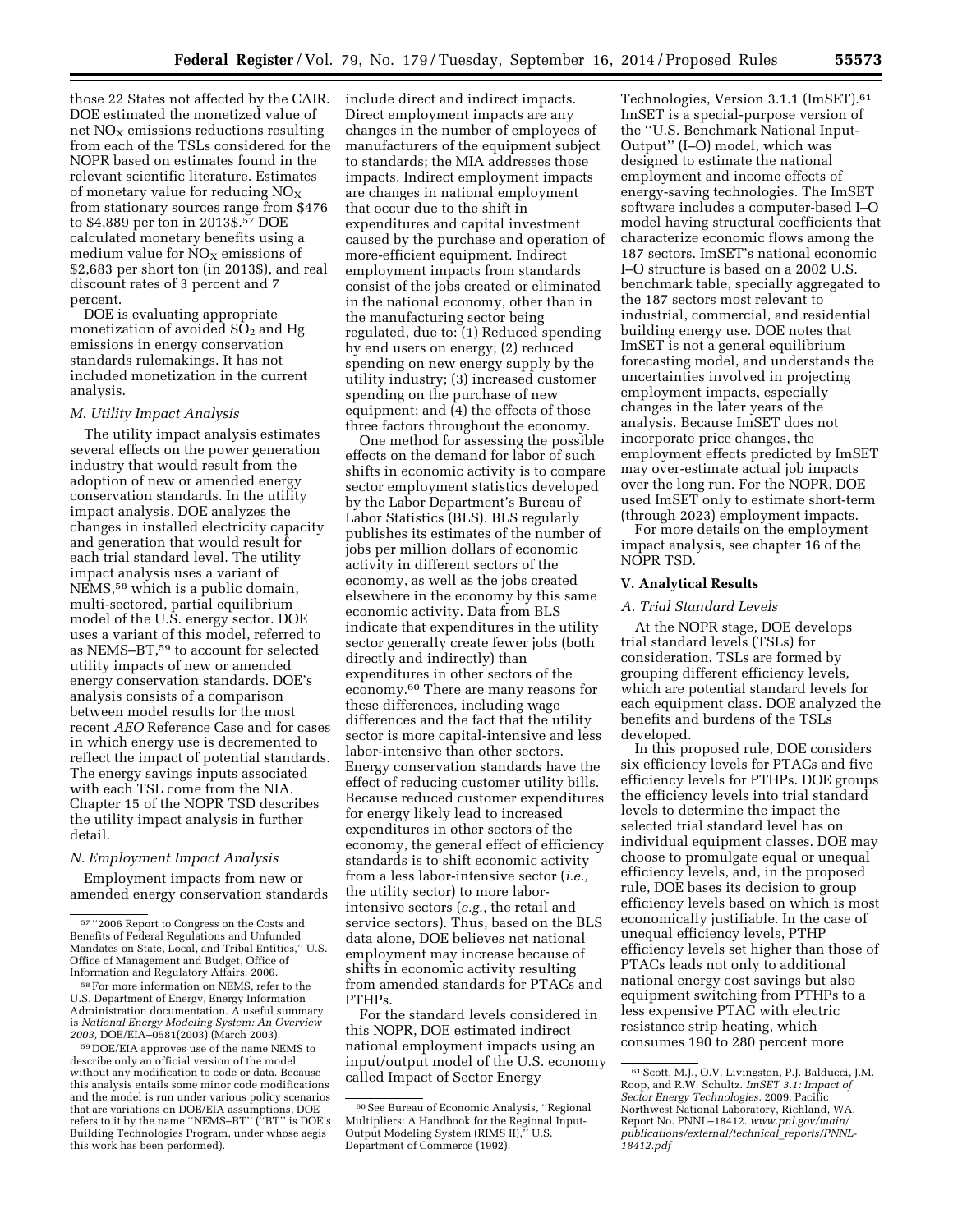energy than PTHPs for the same amount of heating. The national energy cost savings from unequal efficiency levels are negated by the energy costs from more electric resistance strip heating if 2.8 percent or more of total customers switch. Given that PTHPs cost approximately 10 percent more in terms of total installed price compared to PTACs, DOE expects negative energy cost savings from unequal efficiency levels. DOE does not find the grouping

of unequal efficiency levels economically justifiable and therefore groups PTAC and PTHP efficiency levels such that they are equalized for the five TSLs it examined.

Table V.1 presents the baseline efficiency level and the efficiency level of each TSL analyzed for standard size PTACs and PTHPs subject to this proposed rule. The baseline efficiency levels correspond to the efficiency levels specified by the energy efficiency

equations in ANSI/ASHRAE/IES Standard 90.1–2013 for PTACs and PTHPs. 10 CFR 431.97(c). The TSL 1, 2, 3, 4 efficiency levels represent matched pairs of efficiency levels at 4%, 8%, 12%, and 16% above the current Federal energy conservation standards for PTACs. TSL 5 is the maximum technologically feasible (''max tech'') level for each class of equipment as discussed in section IV.C.5.

| TABLE V.1-STANDARD SIZE PTACS AND PTHPS BASELINE EFFICIENCY LEVELS AND TSLS |  |
|-----------------------------------------------------------------------------|--|
|-----------------------------------------------------------------------------|--|

|                                                                                                                                        |                                                          | Baseline (ANSI/<br>ASHRAE/IES<br>Standard 90.1-<br>$2013$ <sup>*</sup> | TSL <sub>1</sub>                         | TSL <sub>2</sub>                           | TSL <sub>3</sub>                           | TSL <sub>4</sub>                           | TSL <sub>5</sub><br>Max-Tech               |
|----------------------------------------------------------------------------------------------------------------------------------------|----------------------------------------------------------|------------------------------------------------------------------------|------------------------------------------|--------------------------------------------|--------------------------------------------|--------------------------------------------|--------------------------------------------|
| PTAC efficiency level                                                                                                                  |                                                          | EL <sub>1</sub>                                                        | EL <sub>2</sub>                          | EL <sub>3</sub>                            | EL <sub>4</sub>                            | EL <sub>5</sub>                            | EL6                                        |
| PTHP efficiency level                                                                                                                  |                                                          | <b>Current Federal</b><br><b>ECS</b>                                   | EL <sub>1</sub>                          | EL <sub>2</sub>                            | EL <sub>3</sub>                            | EL <sub>4</sub>                            | EL <sub>5</sub>                            |
| Equipment class (cooling capacity)                                                                                                     | Efficiency<br>metric                                     |                                                                        |                                          |                                            |                                            |                                            |                                            |
| Standard Size PTAC 9,000 Btu/h<br>Standard Size PTAC 15,000 Btu/h<br>Standard Size PTHP 9,000 Btu/h<br>Standard Size PTHP 15,000 Btu/h | EER<br>EER<br>EER<br>COP<br><b>EER</b><br><b>COP</b><br> | 11.3<br>9.5<br>11.3<br>3.2<br>9.5<br>2.9                               | 11.5<br>9.7<br>11.5<br>3.3<br>9.7<br>2.9 | 12.0<br>10.0<br>12.0<br>3.4<br>10.0<br>3.0 | 12.4<br>10.4<br>12.4<br>3.5<br>10.4<br>3.1 | 12.9<br>10.8<br>12.9<br>3.6<br>10.8<br>3.2 | 13.1<br>11.0<br>13.1<br>3.6<br>11.0<br>3.2 |

\* This level represents the ANSI/ASHRAE/IES Standard 90.1–2013 minimum for PTAC and PTHP equipment. This level is used as the Baseline since DOE is required to, at a minimum, adopt the ASHRAE levels as the Federal standard. (42 U.S.C. (a)(6)(A)(ii)(I)). DOE notes that the Baseline level is 1.8% higher than current Federal ECS for PTAC equipment, but is equivalent to current Federal ECS for PTHP equipment. For PTAC equipment, the Baseline level is also termed EL1.

As stated in the engineering analysis (see chapter 5 of the NOPR TSD), current Federal energy conservation standards and the efficiency levels specified by ANSI/ASHRAE/IES Standard 90.1–2013 for PTACs and PTHPs are a function of the equipment's cooling capacity. Both the Federal energy conservation standards and the efficiency standards in ANSI/ASHRAE/ IES Standard 90.1–2013 are based on

equations to calculate the efficiency levels for PTACs and PTHPs with a cooling capacity greater than or equal to 7,000 Btu/h and less than or equal to 15,000 Btu/h for each equipment class. To derive the standards (i.e., efficiency level as a function of cooling capacity), DOE plotted the representative cooling capacities and the corresponding efficiency levels for each TSL. DOE then calculated the equation of the line

passing through the EER values for 9,000 Btu/h and 15,000 Btu/h for standard size PTACs and PTHPs. More details describing how DOE determined the energy efficiency equations for each TSL are found in chapter 9 of the TSD. Table V.2 and Table V.3 identify the energy efficiency equations for each TSL for standard size PTACs and PTHPs.

## TABLE V.2—ENERGY-EFFICIENCY EQUATIONS (EER AS A FUNCTION OF COOLING CAPACITY) BY TSL FOR STANDARD SIZE PTACS

| Standard size** PTACs | Energy efficiency equation*                                                                                                                                                                                                                                                                                |
|-----------------------|------------------------------------------------------------------------------------------------------------------------------------------------------------------------------------------------------------------------------------------------------------------------------------------------------------|
| TSI 1<br>TSI.3        | $EER = 14.0 - (0.300 \times Cap \dagger/1000)$<br>$EER = 14.4 - (0.312 \times Cap \dagger/1000)$<br>EER = $14.9 - (0.324 \times Cap \frac{1}{1000})$<br>EER = $15.5 - (0.336 \times Cap \dagger/1000)$<br>$EER = 16.0 - (0.348 \times Cap \dagger/1000)$<br>EER = $16.3 - (0.354 \times Cap \dagger/1000)$ |

\* For equipment rated according to the DOE test procedure, all EER values must be rated at 95 °F outdoor dry-bulb temperature for air-cooled products and evaporatively-cooled products and at 85 °F entering water temperature for water cooled products.

\*Standard size refers to PTAC or PTHP equipment with wall sleeve dimensions greater than or equal to 16 inches high, or greater than or equal to 42 inches wide.

This level represents the ANSI/ASHRAE/IES Standard 90.1–2013 minimum for PTAC and PTHP equipment. This level is used as the Baseline since DOE is required to, at a minimum, adopt the ASHRAE levels as the Federal standard. (42 U.S.C. (a)(6)(A)(ii)(I)).

† Cap means cooling capacity in Btu/h at 95 °F outdoor dry-bulb temperature.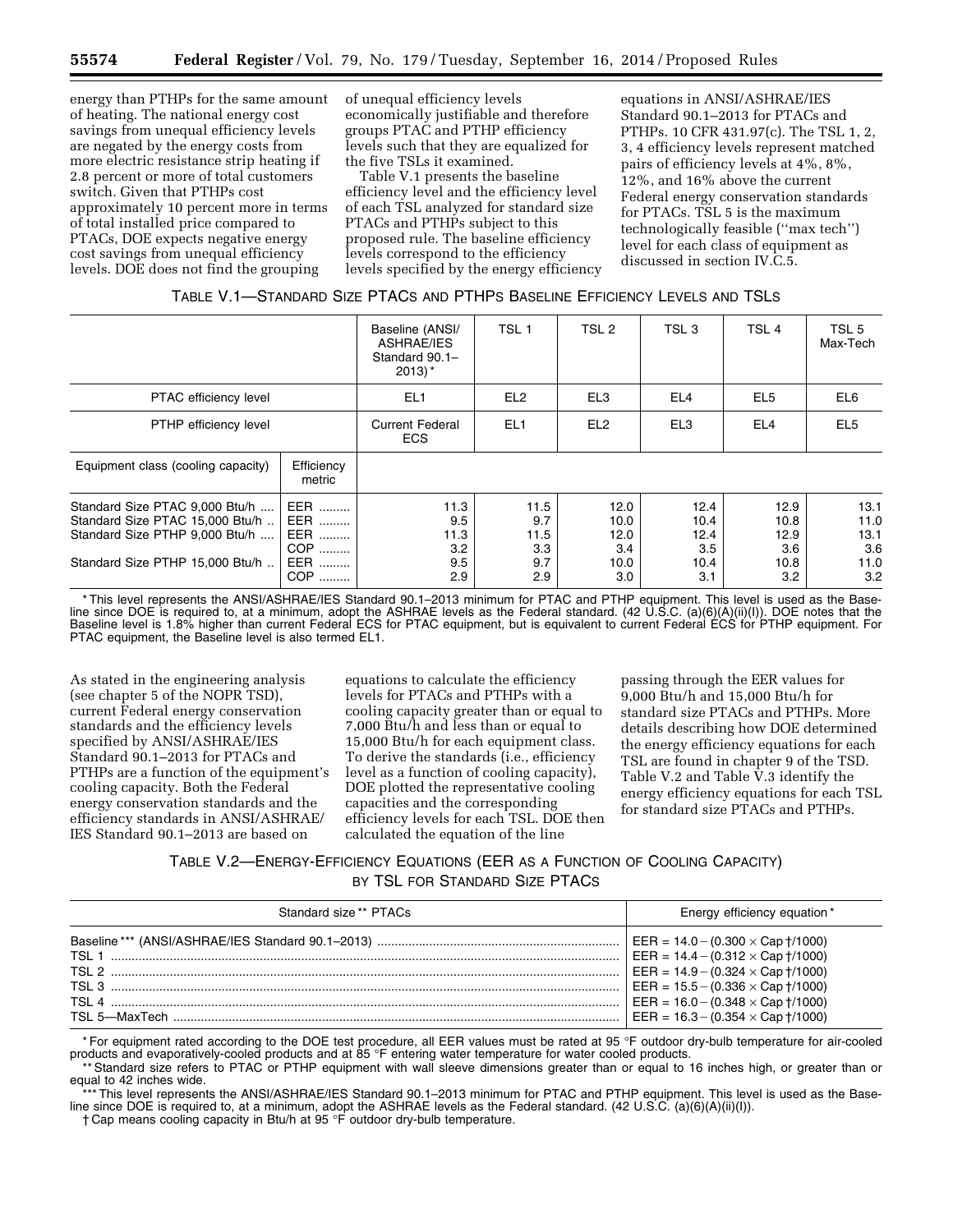TABLE V.3—ENERGY-EFFICIENCY EQUATIONS (EER AS A FUNCTION OF COOLING CAPACITY) BY TSL FOR STANDARD SIZE **PTHPS** 

| Standard size ** PTHPs | Energy efficiency equation*                                                                                                                                                                                                                                                                                                                                                                                                                                                                     |
|------------------------|-------------------------------------------------------------------------------------------------------------------------------------------------------------------------------------------------------------------------------------------------------------------------------------------------------------------------------------------------------------------------------------------------------------------------------------------------------------------------------------------------|
|                        | $EER = 14.0 - (0.300 \times Cap + (1000))$<br>$COP = 3.7 - (0.052 \times Cap \frac{1}{1000})$<br>EER = $14.4 - (0.312 \times Cap + (1000))$<br>$COP = 3.8 - (0.058 \times Cap + (1000))$<br>EER = $14.9 - (0.324 \times Cap \frac{1}{1000})$<br>$COP = 4.0 - (0.064 \times Cap + (1000))$<br>$EER = 15.5 - (0.336 \times Cap \frac{1}{1000})$<br>$COP = 4.1 - (0.068 \times Cap \dagger/1000)$<br>$EER = 16.0 - (0.348 \times Cap \frac{1}{1000})$<br>$COP = 4.2 - (0.070 \times Cap + (1000))$ |
|                        | EER = $16.3 - (0.354 \times Cap \dagger/1000)$<br>$COP = 4.3 - (0.073 \times Cap + (1000))$                                                                                                                                                                                                                                                                                                                                                                                                     |

\* For equipment rated according to the DOE test procedure, all EER values must be rated at 95 °F outdoor dry-bulb temperature for air-cooled products and evaporatively-cooled products and at 85 °F entering water temperature for water cooled products. All COP values must be rated at 47 °F outdoor dry-bulb temperature for air-cooled products, and at 70 °F entering water temperature for water-source heat pumps.<br>\*\*Standard size refers to PTAC or PTHP equipment with wall sleeve dimensions greater than or

equal to 42 inches wide.

\*\*\* This level represents the ANSI/ASHRAE/IES Standard 90.1–2013 minimum for PTAC and PTHP equipment. This level is used as the Baseline since DOE is required to, at a minimum, adopt the ASHRAE levels as the Federal standard. (42 U.S.C. (a)(6)(A)(ii)(I)).

† Cap means cooling capacity in Btu/h at 95 °F outdoor dry-bulb temperature.

For PTACs and PTHPs with cooling capacity less than 7,000 Btu/h, DOE determined the EERs using a cooling capacity of 7,000 Btu/h in the efficiency-capacity equations. For PTACs and PTHPs with a cooling capacity greater than 15,000 Btu/h cooling capacity, DOE determined the EERs using a cooling capacity of 15,000 Btu/h in the efficiency-capacity equations. This is the same method established in the Energy Policy Act of 1992 and provided in ANSI/ASHRAE/ IES Standard 90.1–2013 for calculating the EER and COP of equipment with cooling capacities smaller than 7,000 Btu/h and larger than 15,000 Btu/h. (42 U.S.C. 6313(a)(3)(A))

#### *B. Economic Justification and Energy Savings*

As discussed in section II.A, EPCA provides seven factors to be evaluated in determining whether a more stringent standard for PTACs and PTHPs is economically justified. (42 U.S.C.

6313(a)(6)(B)(ii)) The following sections generally discuss how DOE has addressed each of those factors in this rulemaking.

1. Economic Impacts on Commercial Customers

DOE analyzed the economic impacts on PTAC and PTHP equipment customers by looking at the effects amended standards would have on the LCC and PBP. DOE also examined the impacts of potential standards on customer subgroups. These analyses are discussed below.

a. Life-Cycle Cost and Payback Period

To evaluate the net economic impact of potential amended energy conservation standards on customers of PTAC and PTHP equipment, DOE conducted LCC and PBP analyses for each TSL. In general, higher-efficiency equipment would affect consumers in two ways: (1) Purchase price would increase, and (2) annual operating costs

would decrease. Inputs used for calculating the LCC and PBP include total installed costs (*i.e.,* product price plus installation costs), and operating costs (*i.e.,* annual energy savings, energy prices, energy price trends, repair costs, and maintenance costs). The LCC calculation also uses product lifetime and a discount rate. Chapter 8 of the NOPR TSD provides detailed information on the LCC and PBP analyses.

Table V.4 through Table V.7 show the LCC and PBP results for all efficiency levels considered for PTAC and PTHP equipment less than 12,000 Btu/h cooling capacity and greater than and equal to 12,000 Btu/h cooling capacity. In the first of each pair of tables, the simple payback is measured relative to the baseline product. In the second tables, the LCC savings are measured relative to the base-case efficiency distribution in the compliance year (see section IV.F.8 of this document).

TABLE V.4—AVERAGE LCC AND PBP RESULTS FOR STANDARD SIZE EQUIPMENT <12,000 Btu/h COOLING CAPACITY [9,000 Btu/h cooling capacity]

|                          |                  | Average costs<br>$(2013\$ |                                   |                               |            | Simple             | Average             |
|--------------------------|------------------|---------------------------|-----------------------------------|-------------------------------|------------|--------------------|---------------------|
| TSL                      | Efficiency level | Installed cost            | First year's<br>operating<br>cost | Lifetime<br>operating<br>cost | <b>LCC</b> | payback<br>(years) | lifetime<br>(years) |
|                          |                  | \$1,491                   | \$194                             | \$1,411                       | \$2,902    | 6.6                | 10                  |
| $\mathbf{2}^{\circ}$<br> |                  | 1,508                     | 192                               | 1,395                         | 2,903      | 7.3                |                     |
|                          |                  | 1,527                     | 189                               | 1,379                         | 2,906      | 7.8                |                     |
|                          |                  | 1,547                     | 187                               | 1,363                         | 2,910      | 8.2                |                     |
|                          |                  | ,557                      | 186                               | 1,356                         | 2,913      | 8.3                |                     |

**Note:** The results for each TSL are calculated assuming that all consumers use products with that efficiency level. The PBP is measured relative to the baseline product.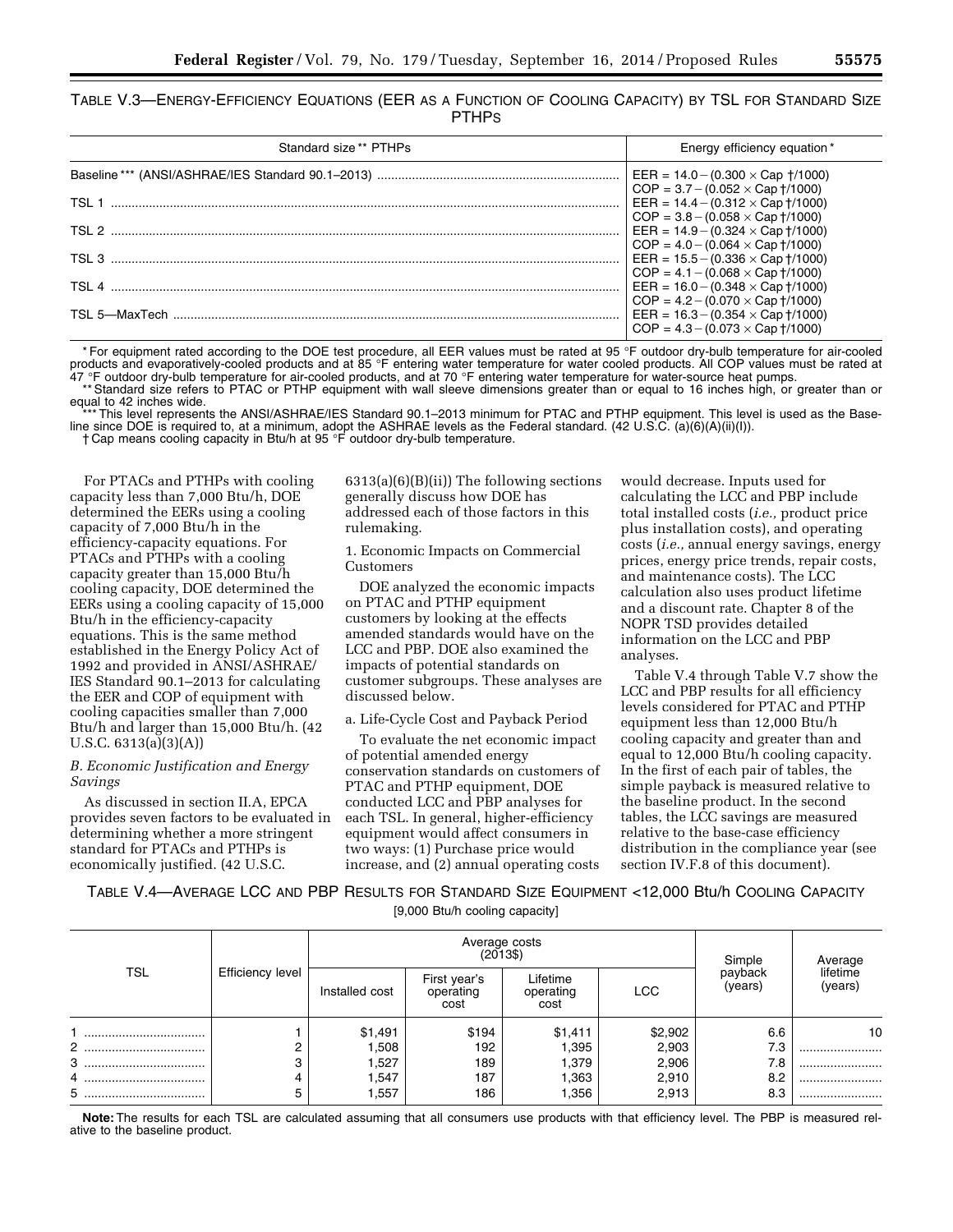## TABLE V.5—LCC SAVINGS RELATIVE TO THE BASE CASE EFFICIENCY DISTRIBUTION FOR STANDARD SIZE EQUIPMENT <12,000 Btu/h COOLING CAPACITY

[9,000 Btu/h cooling capacity]

|                |                  | Life-cycle cost savings                               |                                |  |
|----------------|------------------|-------------------------------------------------------|--------------------------------|--|
| TSL            | Efficiency level | % of<br>Consumers<br>that experi-<br>ence<br>net cost | Average<br>savings<br>(2013\$) |  |
|                |                  | 20                                                    | \$1.23                         |  |
| $\overline{2}$ |                  | 37                                                    | 0.40                           |  |
| З              | C                | 62                                                    | (2.31)                         |  |
|                |                  | 70                                                    | (6.66)                         |  |
|                |                  | 73                                                    | (9.45)                         |  |

\* Parentheses indicate negative values.

\*\* The calculation includes households with zero LCC savings (no impact).

## TABLE V.6—AVERAGE LCC AND PBP RESULTS FOR STANDARD SIZE EQUIPMENT ≥12,000 Btu/h COOLING CAPACITY [9,000 Btu/h cooling capacity]

| TSL                      | <b>Efficiency level</b> |                | Average costs<br>$(2013\$      | Simple                     | Average<br>lifetime |                    |         |
|--------------------------|-------------------------|----------------|--------------------------------|----------------------------|---------------------|--------------------|---------|
|                          |                         | Installed cost | First year's<br>operating cost | Lifetime<br>operating cost | <b>LCC</b>          | payback<br>(years) | (years) |
|                          |                         | \$1,744        | \$252                          | \$1,832                    | \$3,575             | 7.8                | 10      |
| $\mathbf{2}^{\circ}$<br> |                         | 1,767          | 249                            | 1,812                      | 3,579               | 8.6                |         |
| 3<br>                    |                         | 1,797          | 246                            | 1,793                      | 3,590               | 9.8                |         |
|                          |                         | 1,833          | 244                            | 1,776                      | 3,609               | 11.1               |         |
| 5                        |                         | 1,854          | 243                            | 1,767                      | 3,621               | 11.7               |         |

**Note:** The results for each TSL are calculated assuming that all consumers use products with that efficiency level. The PBP is measured relative to the baseline product.

## TABLE V.7—SAVINGS RELATIVE TO THE BASE CASE EFFICIENCY DISTRIBUTION FOR STANDARD SIZE EQUIPMENT ≥12,000 Btu/h COOLING CAPACITY

[15,000 Btu/h Cooling Capacity]

|     |                  | Life-cycle cost savings                            |                                |  |
|-----|------------------|----------------------------------------------------|--------------------------------|--|
| TSL | Efficiency level | % of<br>Consumers<br>that experi-<br>ence net cost | Average<br>savings<br>(2013\$) |  |
|     |                  | 23                                                 | \$0.01                         |  |
| 2   |                  | 42                                                 | (2.11)                         |  |
| 3   | ◠                |                                                    | 12.64)                         |  |
| 4   |                  | 87                                                 | (31.18)                        |  |
| 5   |                  | 91                                                 | 43.49)                         |  |

\* Parentheses indicate negative values.

\*\* The calculation includes households with zero LCC savings (no impact).

For PTACs and PTHPs with a cooling capacity less than 7,000 Btu/h, DOE established the proposed energy conservation standards using a cooling capacity of 7,000 Btu/h in the proposed efficiency-capacity equation. DOE believes the LCC and PBP impacts for equipment in this category will be similar to the impacts of the 9,000 Btu/ h units because the MSP and usage characteristics are in a similar range. Similarly, for PTACs and PTHPs with a cooling capacity greater than 15,000

Btu/h, DOE established the proposed energy conservation standards using a cooling capacity of 15,000 Btu/h in the proposed efficiency-capacity equation. DOE believes the impacts for equipment in this category will be similar to units with a cooling capacity of 15,000 Btu/ h. More details explaining how DOE developed the proposed energy efficiency equations based on the analysis results for the representative cooling capacities are provided in section V.A of this document.

#### b. Customer Sub-Group Analysis

Using the LCC spreadsheet model, DOE determined the impact of the TSLs on the small businesses customer subgroup. Table V.8 shows the mean LCC savings from proposed energy conservation standards, and Table V.9 shows the median payback period (in years) for this subgroup. More detailed discussion on the LCC subgroup analysis and results can be found in chapter 12 of the TSD.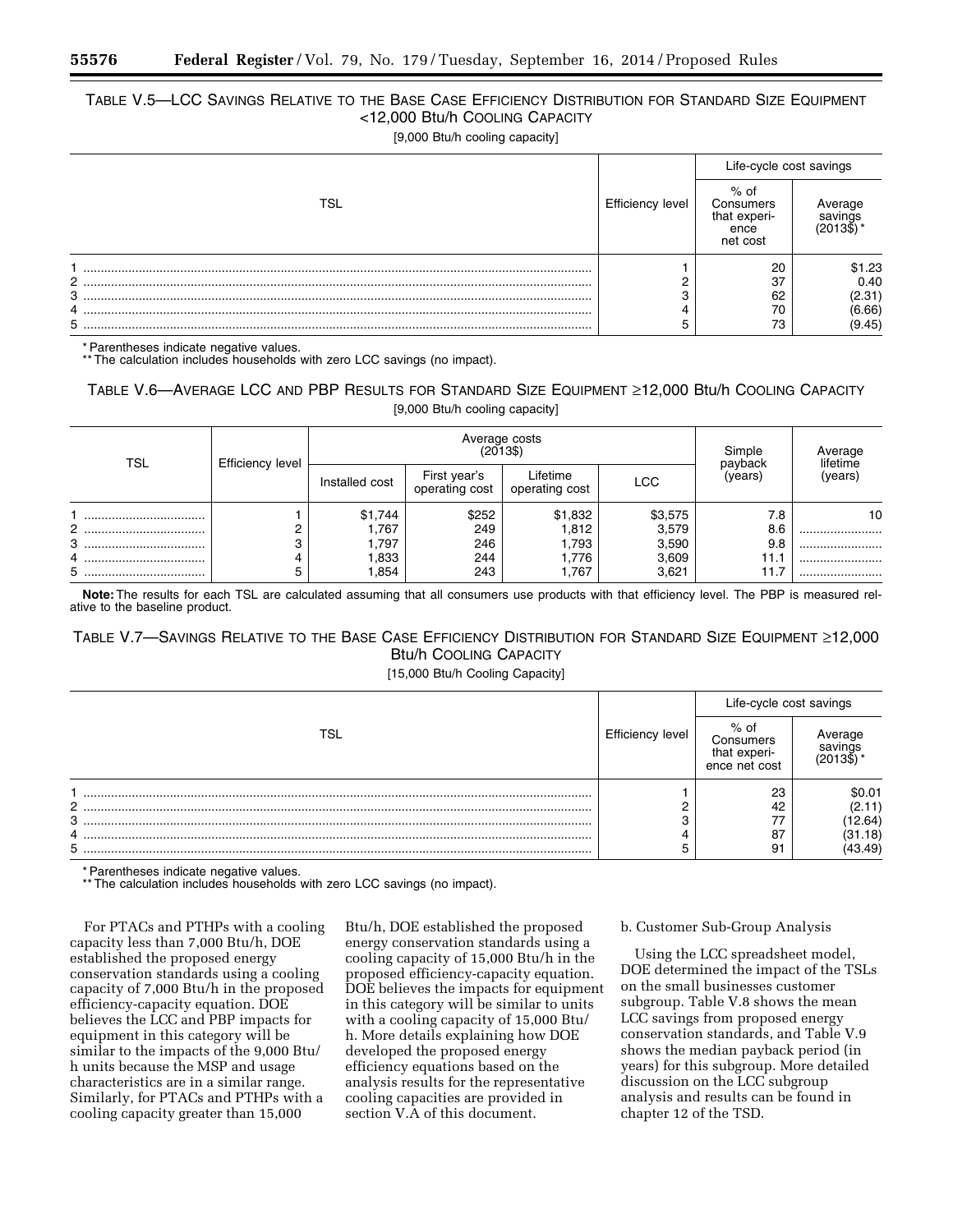TABLE V.8—MEAN LIFE-CYCLE COST SAVINGS FOR PTAC AND PTHP EQUIPMENT PURCHASED BY LCC SUB-GROUPS [2013\$]

| Equipment class<br>(cooling capacity) | TSL <sup>-</sup> | TSL2     | TSL3     | TSL4      | TSL <sub>5</sub> |
|---------------------------------------|------------------|----------|----------|-----------|------------------|
|                                       | \$0.81           | (\$0.85) | (\$4.73) | (\$10.32) | (\$13.73)        |
|                                       | (0.27)           | (3.34)   | (15.24)  | (35.16)   | (48.14)          |

\* Parentheses indicate negative values.

**Note:** The LCC savings for each TSL are calculated relative to the base case efficiency distribution. The calculation includes households with zero LCC savings (no impact).

TABLE V.9—MEDIAN PAYBACK PERIOD FOR PTAC AND PTHP EQUIPMENT PURCHASED BY LCC SUB-GROUPS

[Years]

| Equipment class<br>(cooling capacity) | TSL <sub>1</sub> | TSL <sub>2</sub> | TSL3 | TSL4 | TSL <sub>5</sub> |
|---------------------------------------|------------------|------------------|------|------|------------------|
|                                       | 8.4              | 8.0              | 8.9  | 9.5  | 9.7              |
|                                       |                  | 9.9              | 12.4 | 14.7 | 15.9             |

**Note:** The median payback period is calculated only for affected establishments. Establishments with no impact have an undefined payback period, and are therefore not included in calculating the median PBP.

For PTACs and PTHPs with a cooling capacity less than 7,000 Btu/h, DOE believes that the LCC and PBP impacts for equipment in this category will be similar to the impacts of the 9,000 Btu/ h units because the MSP and usage characteristics are in a similar range. Similarly, for PTACs and PTHPs with a cooling capacity greater than 15,000 Btu/h, DOE believes the impacts will be similar to units with a cooling capacity of 15,000 Btu/h. See chapter 5 of the TSD for how DOE selected the representative capacities that were analyzed.

c. Rebuttable Presumption Payback

As discussed in section IV.F.10, EPCA establishes a rebuttable presumption that an energy conservation standard is economically justified if the increased purchase cost for equipment that meets the standard is less than three times the value of the first-year energy savings resulting from the standard. DOE calculated a rebuttable-presumption PBP for each TSL to determine whether DOE could presume that a standard at that level is economically justified.

DOE based the calculations on average usage profiles. As a result, DOE calculated a single rebuttablepresumption payback value, and not a distribution of PBPs, for each TSL.

Table V.10 shows the rebuttablepresumption PBPs for the considered TSLs. The rebuttable presumption is fulfilled in those cases where the PBP is three years or less. However, DOE routinely conducts an economic analysis that considers the full range of impacts to the customer, manufacturer, Nation, and environment, as required by EPCA. The results of that analysis serve as the basis for DOE to evaluate definitively the economic justification for a potential standard level (thereby supporting or rebutting the results of any three-year PBP analysis). Section V.C addresses how DOE considered the range of impacts to select this proposed standards.

## TABLE V.10—REBUTTABLE-PRESUMPTION PAYBACK PERIOD (YEARS) FOR PTAC OR PTHP EQUIPMENT

| Trial standard level |             |            |             |             |  |  |  |
|----------------------|-------------|------------|-------------|-------------|--|--|--|
|                      |             |            |             |             |  |  |  |
| 6.6<br>7.8           | ن. ا<br>8.6 | 7.8<br>9.8 | 8.2<br>11.1 | 8.3<br>11.7 |  |  |  |

#### 2. Economic Impacts on Manufacturers

DOE performed a manufacturer impact analysis (MIA) to estimate the impact of amended energy conservation standards on PTAC and PTHP manufacturers. The following section describes the expected impacts on manufacturers at each considered TSL. Chapter 13 of the TSD explains the analysis in further detail.

a. Industry Cash Flow Analysis Results

Table V.11 depicts the estimated financial impacts (represented by changes in industry net present value, or INPV) of amended energy

conservation standards on manufacturers of PTACs and PTHPs, as well as the conversion costs that DOE expects manufacturers would incur for all equipment classes at each TSL.

As discussed in section IV.J.2, DOE modeled two different markup scenarios to evaluate the range of cash flow impacts on the PTAC and PTHP industry: (1) The preservation of gross margin percentage markup scenario; and (2) the preservation of per unit operating profit markup scenario.

To assess the less severe end of the range of potential impacts, DOE modeled a preservation of gross margin

percentage markup scenario, in which a uniform ''gross margin percentage'' markup is applied across all potential efficiency levels. In this scenario, DOE assumed that a manufacturer's absolute dollar markup would increase as production costs increase in the standards case.

To assess the more severe end of the range of potential impacts, DOE modeled the preservation of per unit operating profit markup scenario, which reflects manufacturer concerns surrounding their inability to maintain margins as manufacturing production costs increase to meet more stringent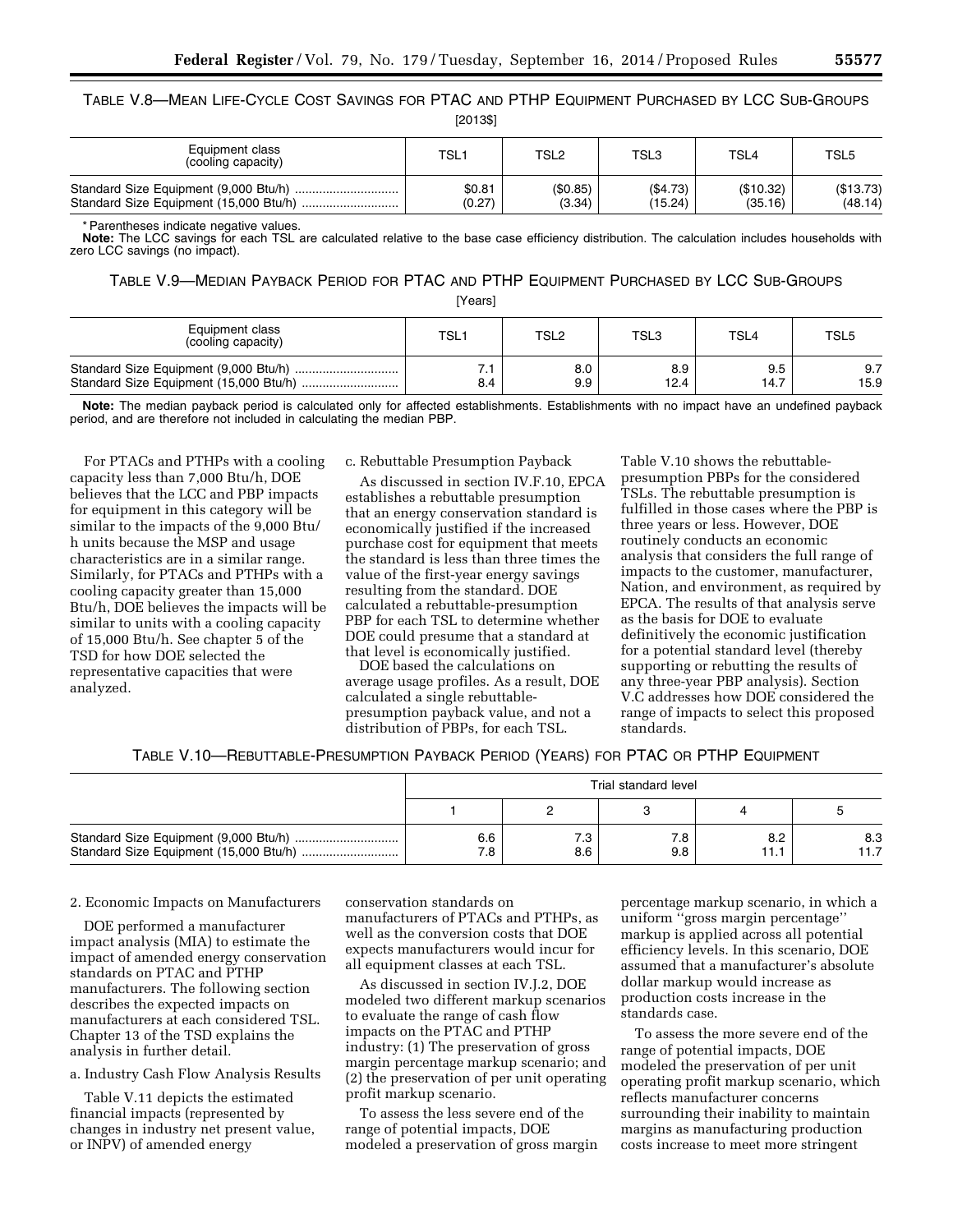efficiency levels. In this scenario, as manufacturers make the necessary investments required to convert their facilities to produce new standardscompliant products and incur higher costs of goods sold, their percentage markup decreases. Operating profit does not change in absolute dollars but decreases as a percentage of revenue.

Each of the modeled scenarios results in a unique set of cash flows and corresponding industry values at each TSL. In the following discussion, the INPV results refer to the difference in

industry value between the base case and each standards case that result from the sum of discounted cash flows from the base year 2014 through 2048, the end of the analysis period. To provide perspective on the short-run cash flow impact, DOE includes in the discussion of the results a comparison of free cash flow between the base case and the standards case at each TSL in the year before amended standards would take effect. This figure provides an understanding of the magnitude of the required conversion costs relative to the

cash flow generated by the industry in the base case.

The table below presents a range of results reflecting both the preservation of gross margin percentage markup scenario and the preservation of perunit operating profit markup scenario. As noted, the preservation of operating profit scenario accounts for the more severe impacts presented. Estimated conversion costs and free cash flow in the year prior to the effective date of amended standards do not vary with markup scenario.

|  | TABLE V.11—MANUFACTURER IMPACT ANALYSIS RESULTS FOR PTACS AND PTHPS* |
|--|----------------------------------------------------------------------|
|--|----------------------------------------------------------------------|

|                                       | Base                   |      | Trial standard level |                                                                                                                                                                                                                             |  |  |              |  |  |  |  |
|---------------------------------------|------------------------|------|----------------------|-----------------------------------------------------------------------------------------------------------------------------------------------------------------------------------------------------------------------------|--|--|--------------|--|--|--|--|
|                                       | Units                  | case |                      |                                                                                                                                                                                                                             |  |  | 5            |  |  |  |  |
| <b>INPV</b>                           | 2013\$M                |      |                      | .58.5   57.1 to 57.4    57.7 to 58.8    55.4 to 57.5    55.0 to 58.5    51.8 to 55.9                                                                                                                                        |  |  |              |  |  |  |  |
| Change in INPV                        | 2013\$M <sup>∣</sup>   |      |                      |                                                                                                                                                                                                                             |  |  |              |  |  |  |  |
|                                       | % Change               |      |                      | $\ldots$ (2.4) to (1.9) $\ldots$ (1.3) to 0.5 $\ldots$ (5.3) to (1.6) $\ldots$ (5.9) to 0.0 $\ldots$ (11.4) to (4.4).                                                                                                       |  |  |              |  |  |  |  |
| <b>Product Conver-</b><br>sion Costs. | 2013\$M                |      |                      | $\ldots \ldots \ldots \ldots \mid 2.2 \ldots \ldots \ldots \ldots \ldots \mid 4.7 \ldots \ldots \ldots \ldots \ldots \mid 7.2 \ldots \ldots \ldots \ldots \ldots \ldots \mid 8.5 \ldots \ldots \ldots \ldots \ldots \ldots$ |  |  | $\pm$ 13.5.  |  |  |  |  |
| Capital Conversion<br>Costs.          | 2013\$M                |      |                      |                                                                                                                                                                                                                             |  |  | $\vert 7.4.$ |  |  |  |  |
| <b>Total Conversion</b><br>Costs.     | 2013\$M                |      |                      |                                                                                                                                                                                                                             |  |  | $\pm 20.9.$  |  |  |  |  |
| Free Cash Flow                        | 2013\$M  I<br>% Change |      |                      |                                                                                                                                                                                                                             |  |  |              |  |  |  |  |

\* Parentheses indicate negative values.

TSL 1 represents a 4 percent increase above current federal minimum efficiency standards for PTACs. At TSL 1, DOE estimates the impacts on INPV to range from  $- $1.4$  million to  $- $1.1$ million, or a change of  $-2.4$  percent to  $-1.9$  percent. Industry free cash flow is estimated to decrease by \$1.7 million, or a change of 43.5 percent compared to the base-case value of \$3.8 million in the year before the compliance date (2018).

DOE estimates that in the year of compliance (2019), 51 percent of all PTAC and PTHP shipments in the base case would already meet or exceed the standard levels at TSL 1. The capital and product conversion costs required to bring the balance of shipments into compliance with amended standards drive the negative INPV results at this level. DOE estimates industry conversion costs of \$4.5 million at TSL 1.

TSL 2 represents an 8 percent increase above current federal minimum efficiency standards for PTACs. At TSL 2, DOE estimates impacts on INPV to range from  $-$  \$0.7 million to \$0.3 million, or a change in INPV of  $-1.3$ percent to 0.5 percent. At this level, industry free cash flow is estimated to decrease by \$2.7 million, or a change of 69.9 percent compared to the base-case

value of \$3.8 million in the year before the compliance date (2018).

The INPV impacts at TSL 2 are slightly less severe than those at TSL 1 due to the interplay of conversion costs, manufacturer selling prices, and shipments. DOE estimates that in the year of compliance (2019), 37 percent of all PTAC and PTHP base case shipments would meet efficiency levels at TSL 2 or higher. DOE expects conversion costs required to bring the balance of shipments into compliance would increase to \$7.6 million, reflecting the need for additional motor and control changes as well as a more significant R&D and testing burden. However, an anticipated increase in per-unit purchase price at this level combined with steady shipments could dampen the effects of conversion costs on INPV.

TSL 3 represents a 12 percent increase above current federal minimum efficiency standards for PTACs. At TSL 3, DOE estimates impacts on INPV to range from  $-$  \$3.1 million to  $-$  \$0.9 million, or a change in INPV of  $-5.3$ percent to  $-1.6$  percent. At this level, industry free cash flow is estimated to decrease by \$5.3 million, or a change of 138.6 percent compared to the base-case value of \$3.8 million in the year before the compliance date (2018).

DOE estimates that in the year of compliance (2019), only 6 percent of all

PTAC and PTHP base case shipments would already meet efficiency levels at TSL 3 or higher. DOE also estimates conversion costs would nearly double relative to conversion costs at TSL 2, increasing to \$14.3 million. Anticipated conversion costs at this level include investing in new tooling and redesigning equipment to incorporate additional coils and/or formed coils.

TSL 4 represents a 16 percent increase above current federal minimum efficiency standards for PTACs. At TSL 4, DOE estimates impacts on INPV to range from  $-$  \$3.5 million to \$0.0 million, or a change in INPV of  $-5.9$ percent to 0.0 percent. At this level, industry free cash flow is estimated to decrease by \$5.7 million, or a change of 148.2 percent compared to the base-case value of \$3.8 million in the year before the compliance date (2018).

DOE estimates that in the year of compliance (2019), less than 1 percent of all PTAC and PTHP base case shipments would already meet efficiency levels at TSL 4 or higher. Conversion costs required to bring nearly 100 percent of equipment into compliance would increase to an estimated \$15.6 million. At this level, however, DOE does not anticipate capital conversion costs beyond those required at TSL 3. Rather, equipment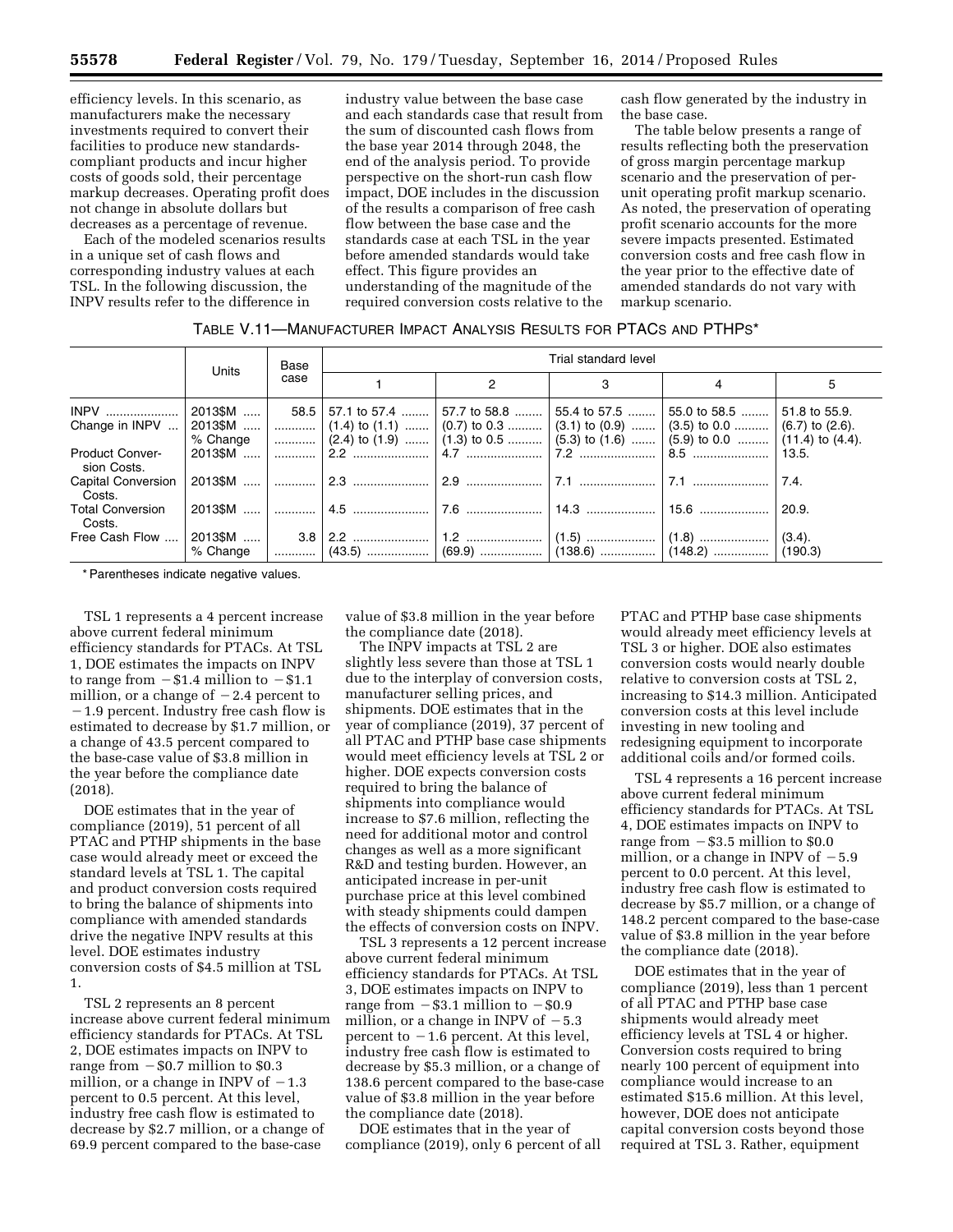conversion costs account for the full increase.

TSL 5 represents the use of max-tech design options for each equipment class. At this level, DOE estimates impacts on INPV to range from  $-$  \$6.7 million to  $-$ \$2.6 million, or a change in INPV of  $-11.4$  percent to  $-4.4$  percent. Industry free cash flow is estimated to decrease by \$7.3 million, or a change of 190.3 percent compared to the base-case value of \$3.8 million in the year before the compliance date (2018).

DOE estimates that in the year of compliance (2019), less than 1 percent of all PTAC and PTHP base case shipments would already meet efficiency levels at TSL 5. At this level, conversion costs required to bring nearly 100 percent of equipment into compliance would increase to an estimated \$20.9 million.

At all TSLs, INPV impacts could prove more severe if consumer demand falls in the face of higher per-unit purchase prices.

DOE requests feedback on the expected total conversion costs for the industry at the evaluated TSLs. This is identified as issue 5 in section VII.E, ''Issues on Which DOE Seeks Comment.''

b. Direct Impacts on Employment

To quantitatively assess the potential impacts of amended energy conservation standards on direct employment, DOE used the GRIM to estimate the domestic labor

expenditures and number of direct employees in the base case and at each TSL from 2014 through 2048. DOE used statistical data from the U.S. Census Bureau's 2011 Annual Survey of Manufacturers,62 the results of the engineering analysis, and interviews with manufacturers to determine the inputs necessary to calculate industrywide labor expenditures and domestic direct employment levels. Labor expenditures related to producing the equipment are a function of the labor intensity of producing the equipment, the sales volume, and an assumption that wages remain fixed in real terms over time. The total labor expenditures in each year are calculated by multiplying the MPCs by the labor percentage of MPCs. DOE estimates that 50 percent of PTAC and PTHP units are produced domestically.

The total labor expenditures in the GRIM were then converted to domestic production employment levels by dividing production labor expenditures by the annual payment per production worker (production worker hours times the labor rate found in the U.S. Census Bureau's 2011 Annual Survey of Manufacturers). The production worker estimates in this section only cover workers up to the line-supervisor level who are directly involved in fabricating and assembling a product within an OEM facility. Workers performing services that are closely associated with production operations, such as materials handling tasks using forklifts, are also

included as production labor. DOE's estimates only account for production workers who manufacture the specific products covered by this rulemaking.

To estimate an upper bound to employment change, DOE assumes all domestic manufacturers would choose to continue producing products in the U.S. and would not move production to foreign countries. To estimate a lower bound to employment, DOE estimates the maximum portion of the industry that would choose to leave the industry or relocate production overseas rather than make the necessary conversions at domestic production facilities. A complete description of the assumptions used to generate these upper and lower bounds can be found in chapter 12 of the NOPR TSD.

As noted above, DOE estimates that 50 percent of PTAC and PTHP units sold in the United States are manufactured domestically. In the absence of amended energy conservation standards, DOE estimates that the PTAC and PTHP industry would employ 170 domestic production workers in 2019.

Table V.12 below shows the range of impacts of potential amended energy conservation standards on U.S. production workers of PTACs and PTHPs. The potential changes to direct employment presented suggest that the PTAC and PTHP industry could experience anything from a slight gain in domestic direct employment to a loss of all domestic direct employment.

TABLE V.12—POTENTIAL CHANGES IN THE TOTAL NUMBER OF STANDARD SIZE PTAC AND PTHP PRODUCTION WORKERS IN 2019

|                                                          | Trial standard level* |  |                                                                                               |  |  |  |  |  |
|----------------------------------------------------------|-----------------------|--|-----------------------------------------------------------------------------------------------|--|--|--|--|--|
|                                                          | Base<br>case†         |  |                                                                                               |  |  |  |  |  |
| Potential Changes in Domestic Production Workers in 2019 |                       |  | $^{+}$ (170) to 4 $^{-}$ (170) to 10 $^{+}$ (170) to 17 $^{+}$ (170) to 22 $^{+}$ (170) to 24 |  |  |  |  |  |

\* Parentheses indicate negative values.

† Base case assumes 170 domestic production workers in the PTAC and PTHP industry in 2019.

The upper end of the range estimates the maximum increase in the number of production workers in the PTAC and PTHP industry after implementation of an amended energy conservation standard. It assumes manufacturers would continue to produce the same scope of covered equipment within the United States and would require some additional labor to produce more efficient equipment.

The lower end of the range represents the maximum decrease in total number

of U.S. production workers that could result from an amended energy conservation standard. Throughout interviews, manufacturers stated their concerns about increasing offshore competition entering the market. If the cost of complying with amended standards significantly erodes the profitability of domestic manufacturers relative to their competitors who manufacture and/or import PTACs and PTHPs from overseas, manufacturers with domestic production could decide

to exit the PTAC and PTHP market and/ or shift their production facilities offshore. The lower bound of direct employment impacts therefore assumes domestic production of PTACs and PTHPs ceases, as domestic manufacturers either exit the market or shift production overseas in search of reduced manufacturing costs.

This conclusion is independent of any conclusions regarding indirect employment impacts in the broader

<sup>62</sup> ''Annual Survey of Manufacturers: General Statistics: Statistics for Industry Groups and

Industries,'' U.S. Census Bureau, 2011. Available at *[www.census.gov/manufacturing/asm/index.html.](http://www.census.gov/manufacturing/asm/index.html)*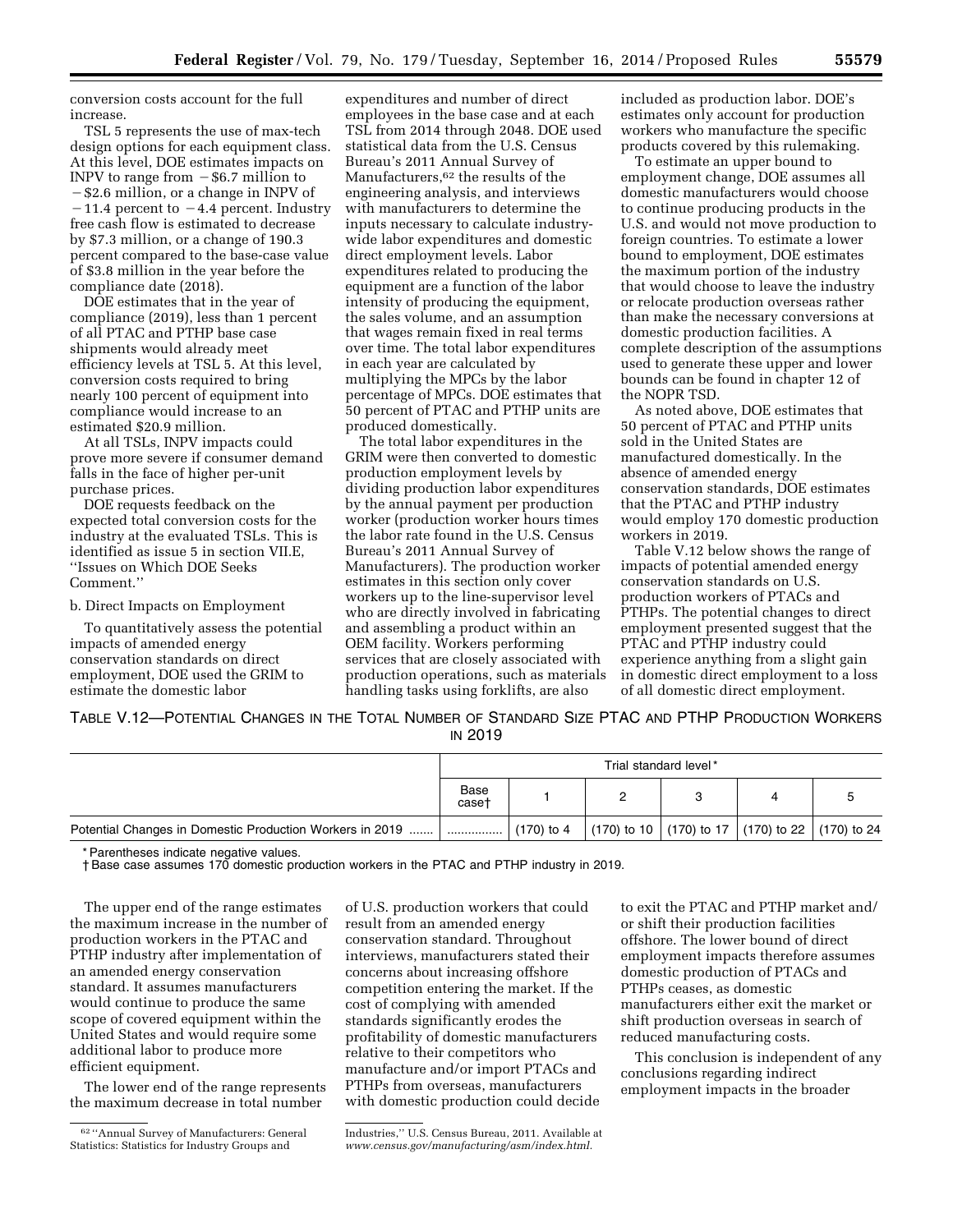United States economy, which are documented in chapter 15 of the TSD.

DOE requests comments on the total annual direct employment levels in the industry for PTAC production. This is identified as issue 6 in section VII.E, ''Issues on Which DOE Seeks Comment.''

## c. Impacts on Manufacturing Capacity

According to PTAC and PTHP manufacturers interviewed, amended energy conservation standards will not significantly constrain manufacturing production capacity. Among manufacturers with production assets, some indicated that more stringent energy conservation standards could reduce sales volumes, thereby resulting in excess capacity. Among importers and distributors, amended energy conservation standards would not likely impact capacity. Accordingly, DOE believes manufacturers will be able to maintain production capacity levels sufficient to meet market demand under the proposed levels.

d. Impacts on Subgroups of Manufacturers

As discussed above, using average cost assumptions to develop an industry cash flow estimate is not adequate for assessing differential impacts among subgroups of manufacturers. Small manufacturers, niche players, or manufacturers exhibiting a cost structure that differs largely from the industry average could be affected

differently. DOE used the results of the industry characterization to group manufacturers exhibiting similar characteristics. Specifically, DOE identified two subgroups of manufacturers for separate impact analyses: Manufacturers with production assets and small business manufacturers.

DOE initially identified 22 companies that sell PTAC and PTHP equipment in the U.S. Among U.S. companies, few own production assets; rather, they import and distribute PTACs and PTHPs manufactured overseas, primarily in China. DOE identified a subgroup of three manufacturers that own production assets. These manufacturers own tooling or production assets either in the U.S. or in foreign countries. Together, these three manufacturers account for approximately 80 percent of the domestic PTAC and PTHP market. Because manufacturers with production assets will incur different conversion costs to comply with amended energy conservation standards compared to their competitors who do not own production assets, DOE conducted a separate analysis to evaluate the impact of an amended standard on the subgroup of manufacturers with production assets.

As with the overall industry analysis, DOE modeled two different markup scenarios to evaluate the range of cash flow impacts on manufacturers with production assets: (1) The preservation of gross margin percentage markup

scenario; and (2) the preservation of per unit operating profit markup scenario. See Section IV.J.2 for a complete description of markup scenarios.

Each of the modeled scenarios results in a unique set of cash flows and corresponding INPV values at each TSL. In the following discussion, the INPV results refer to the difference in value of manufacturers with production assets between the base case and standards cases as represented by the sum of discounted cash flows from the base year 2014 through 2048, the end of the analysis period. To provide perspective on the short-run cash flow impact, DOE includes in the discussion of results a comparison of free cash flow between the base case and the standards case at each TSL in the year before amended standards would take effect. This figure provides an understanding of the magnitude of the required conversion costs relative to the cash flow generated by manufacturers with production assets in the base case.

The table below presents a range of results reflecting both the preservation of gross margin percentage markup scenario and the preservation of per unit operating profit markup scenario. As discussed in section IV.J.B, the preservation of operating profit scenario accounts for the more severe impacts presented. Estimated conversion costs and free cash flow in the year prior to the effective date of amended standards do not vary with markup scenario.

TABLE V.13—MANUFACTURER IMPACT ANALYSIS RESULTS FOR THE SUBGROUP OF PTAC AND PTHP MANUFACTURERS WITH PRODUCTION ASSETS

|                                       |          | Base | Trial standard level* |                                        |  |                                                                                     |         |  |  |  |
|---------------------------------------|----------|------|-----------------------|----------------------------------------|--|-------------------------------------------------------------------------------------|---------|--|--|--|
|                                       | Units    | case |                       | 2                                      |  |                                                                                     | 5       |  |  |  |
| $INPV$                                | 2013\$M  |      |                       |                                        |  | 46.8 45.5 to 45.8 …… 45.7 to 46.5 …… 43.0 to 44.7 …… 42.6 to 45.3 …… 39.4 to 42.7   |         |  |  |  |
| Change in INPV                        | 2013\$M  | . 1  |                       | $(1.3)$ to $(1.0)$ $(1.1)$ to $(0.3)$  |  | $(3.8)$ to $(2.1)$ $(4.2)$ to $(1.5)$ $(7.3)$ to $(4.1)$                            |         |  |  |  |
|                                       | % Change | . 1  |                       | $(2.7)$ to $(2.2)$ $ (2.3)$ to $(0.5)$ |  | $(8.2)$ to $(4.5)$ $(9.0)$ to $(3.1)$ $(15.7)$ to $(8.7)$                           |         |  |  |  |
| <b>Product Conver-</b><br>sion Costs. | 2013\$M  | . 1  |                       |                                        |  |                                                                                     | -12.7   |  |  |  |
| <b>Capital Conversion</b><br>Costs.   |          |      |                       |                                        |  | 2013\$M ……   …………   2.3 ……………………   2.9 ……………………   7.1 ……………………   7.1 ……………………   7.4 |         |  |  |  |
| <b>Total Conversion</b><br>Costs.     |          |      |                       |                                        |  |                                                                                     | 20.1    |  |  |  |
| Free Cash Flow                        | 2013\$M  |      |                       |                                        |  |                                                                                     | (4.0)   |  |  |  |
|                                       | % Change |      |                       |                                        |  |                                                                                     | (230.1) |  |  |  |

\* Parentheses indicate negative values.

As the results above demonstrate, manufacturers with production assets will experience financial impacts more negative than those facing the industry as a whole, discussed earlier in section V.B.2. These differential impacts derive primarily from the conversion costs manufacturers with production assets will incur in order to comply with an

amended standard. In particular, manufacturers with production assets will face capital conversion costs not shared by their competitors who import and distribute PTACs and PTHPs and do not require tooling investments. In interviews, manufacturers with production assets indicated that more stringent standards could require

significant investment in new tooling to support new coil designs. In addition, manufacturers with production assets would face product conversion costs in the form of design engineering, product development, testing, certification, marketing, and related costs.

At the standard proposed in this document, DOE estimates the PTAC and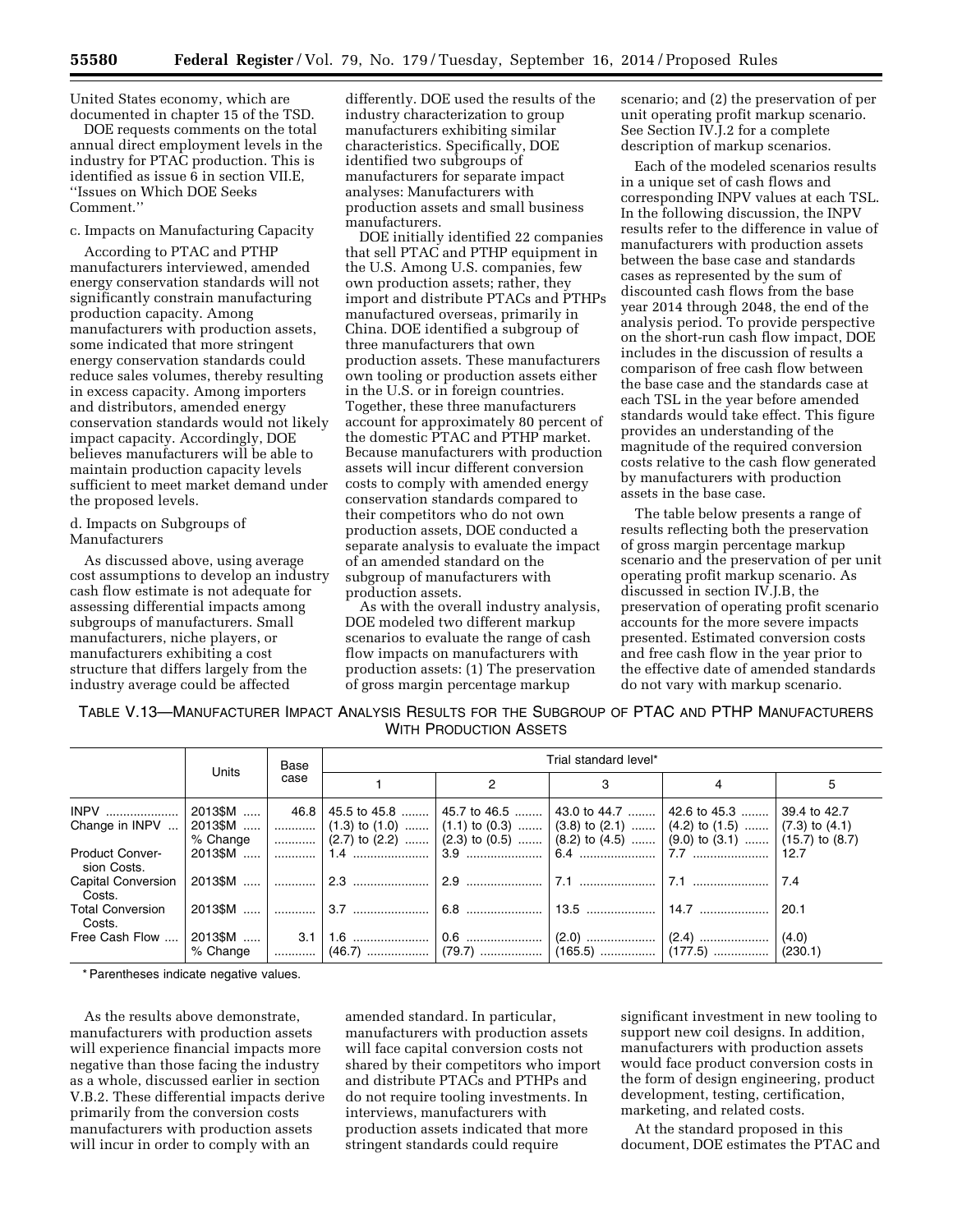PTHP industry as a whole would face \$7.6 million in conversion costs; of this, the subgroup of manufacturers with production assets would incur \$6.8 million in conversion costs, or 89 percent of the industry total. At this level, manufacturers with production assets would also face an estimated loss in INPV of up to 2.3 percent compared to 1.3 percent for the industry as a whole.

For the small business subgroup analysis, DOE applied the small business size standards published by the Small Business Administration (SBA) to determine whether a company is considered a small business. 65 FR 30836, 30848 (May 15, 2000), as amended at 65 FR 53533, 53544 (Sept. 5, 2000) and codified at 13 CFR part 121. To be categorized as a small business under North American Industry Classification System (NAICS) code 333415, ''Air-Conditioning and Warm Air Heating Equipment and

Commercial and Industrial Refrigeration Equipment Manufacturing,'' a PTAC and PTHP manufacturer and its affiliates may employ a maximum of 750 employees. The 750-employee threshold includes all employees in a business's parent company and any other subsidiaries. Based on this classification, DOE identified at least 12 manufacturers that qualify as small businesses. The PTAC and PTHP small business subgroup analysis is discussed in chapter 12 of the NOPR TSD and in section VI.B of this document.

#### e. Cumulative Regulatory Burden

While any one regulation may not impose a significant burden on manufacturers, the combined effects of several impending regulations may have serious consequences for some manufacturers, groups of manufacturers, or an entire industry. Assessing the impact of a single regulation may overlook this cumulative regulatory burden. Multiple regulations affecting

the same manufacturer can strain profits and can lead companies to abandon product lines or markets with lower expected future returns than competing products. For these reasons, DOE conducts an analysis of cumulative regulatory burden as part of its rulemakings pertaining to appliance efficiency.

For the cumulative regulatory burden analysis, DOE looks at other regulations that could affect PTAC and PTHP manufacturers that will take effect approximately three years before or after the 2019 compliance date of amended energy conservation standards for standard-sized PTACs and PTHPs. In interviews, manufacturers cited federal regulations on equipment other than PTACs and PTHPs that contribute to their cumulative regulatory burden. The compliance years and expected industry conversion costs of relevant amended energy conservation standards are indicated in the table below:

| TABLE V.14—COMPLIANCE DATES AND EXPECTED CONVERSION EXPENSES OF FEDERAL ENERGY CONSERVATION |
|---------------------------------------------------------------------------------------------|
| STANDARDS AFFECTING PTAC AND PTHP MANUFACTURERS                                             |

| Federal energy conservation standards                                                                                                                                                                                                                                                                 | Approximate<br>compliance<br>date                                                                                            | Estimated total<br>industry conver-<br>sion expense                                                                                                                                         |
|-------------------------------------------------------------------------------------------------------------------------------------------------------------------------------------------------------------------------------------------------------------------------------------------------------|------------------------------------------------------------------------------------------------------------------------------|---------------------------------------------------------------------------------------------------------------------------------------------------------------------------------------------|
| 2011 Room Air Conditioners 76 FR 22454 (April 21, 2011); 76 FR 52854 (August 24, 2011)<br>2011 Residential Furnaces 76 FR 37408 (June 27, 2011); 76 FR 67037 (Oct. 31, 2011)<br>2011 Residential Central Air Conditioners and Heat Pumps 76 FR 37408 (June 27, 2011); 76 FR 67037<br>(Oct. 31, 2011). | 2014<br>2015<br>2015<br>2015<br>2015<br>2018<br>2018<br>2018<br>2019<br>2019<br>2019<br>2019<br>2020<br>2021<br>2022<br>2022 | \$171M (2009\$)<br>\$88M (2006\$)*<br>\$2.5M (2009\$)**<br>\$26.0M (2009\$)**<br>\$95.4M (2009\$)<br>TBD<br>TRD<br>TBD<br>\$40.6M (2013\$)<br>TBD<br>TBD<br>TBD<br>TBD<br>TBD<br>TBD<br>TBD |
| Room Air Conditioners***                                                                                                                                                                                                                                                                              | 2022                                                                                                                         | TBD                                                                                                                                                                                         |

\* Conversion expenses for manufacturers of oil-fired furnaces and gas-fired and oil-fired boilers associated with the November 2007 final rule for residential furnaces and boilers are excluded from this figure. The 2011 direct final rule for residential furnaces sets a higher standard and earlier compliance date for oil-fired furnaces than the 2007 final rule. As a result, manufacturers will be required to design to the 2011 direct final rule standard. The conversion costs associated with the 2011 direct final rule are listed separately in this table. EISA 2007 legislated more stringent standards and earlier compliance dates for residential boilers than were required by the November 2007 final rule. As a result, gas-fired and oil-fired boiler manufacturers were required to design to the EISA 2007 standard beginning in 2012. The conversion costs listed for residential gas-fired and oil-fired boilers in the November 2007 residential furnaces and boilers final rule analysis are not included in this figure.

Estimated industry conversion expense and approximate compliance date reflect a court-ordered April 24, 2014 remand of the residential non-weatherized and mobile home gas furnaces standards set in the 2011 Energy Conservation Standards for Residential Furnaces and Residential Central Air Conditioners and Heat Pumps. The costs associated with this rule reflect implementation of the amended standards for the remaining furnace product classes (*i.e.,* oil-fired furnaces).

\*\*\* The final rule for this energy conservation standard has not been published. The compliance date and analysis of conversion costs have not been finalized at this time. (If a value is provided for total industry conversion expense, this value represents an estimate from the NOPR.)

Additionally, manufacturers cited increasing ENERGY STAR<sup>63</sup> standards

for room air conditioners and ductless heating and cooling systems as a source of regulatory burden. In response, DOE

does not consider ENERGY STAR in its presentation of cumulative regulatory burden, because ENERGY STAR is a voluntary program and is not Federally mandated.

<sup>63</sup>ENERGY STAR is a U.S. EPA voluntary program designed to identify and promote energyefficient products to reduce greenhouse gas

emissions. For more information on the ENERGY STAR program, please visit *[www.energystar.gov.](http://www.energystar.gov)*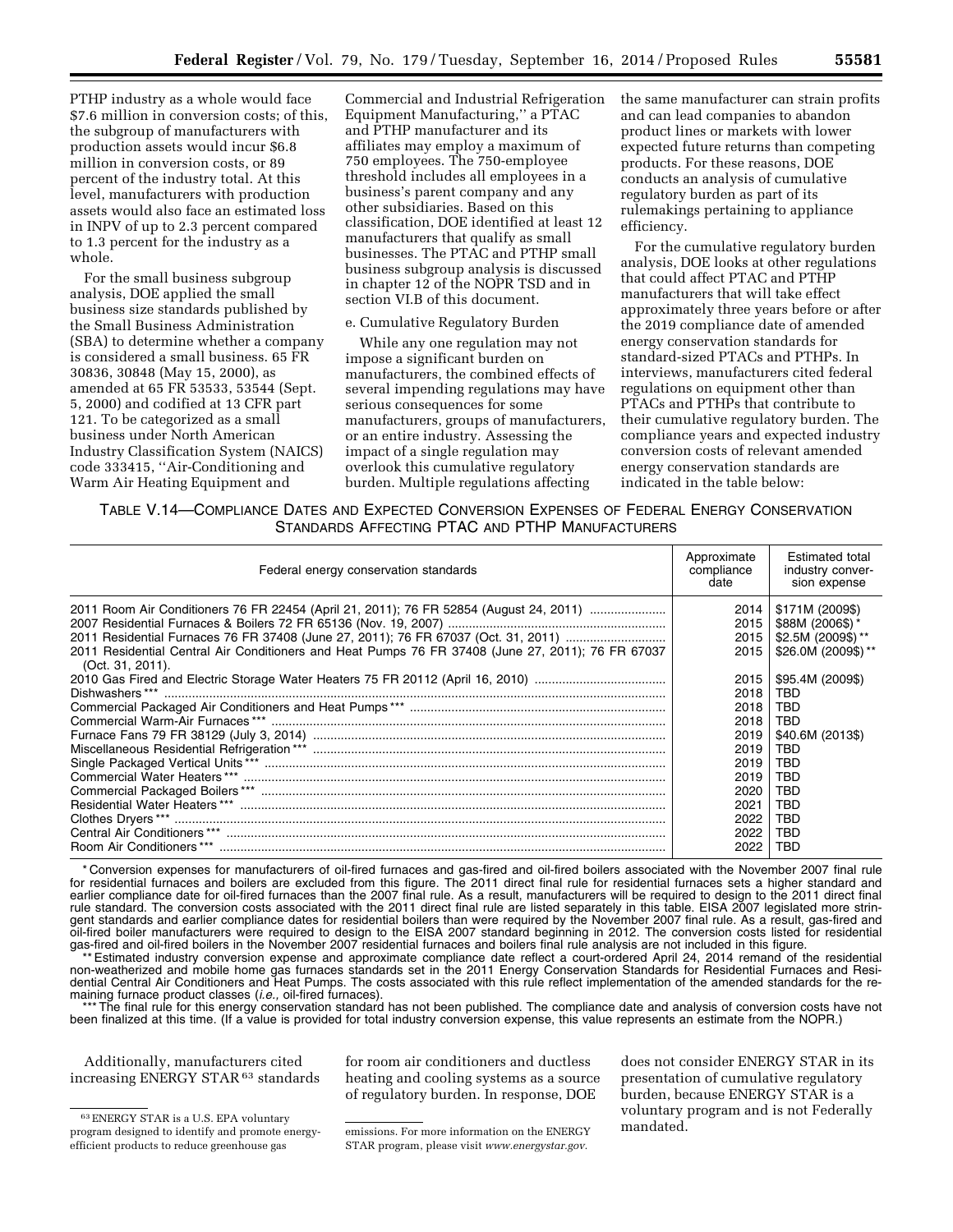## 3. National Impact Analysis

a. Amount and Significance of Energy Savings

For each TSL, DOE projected energy savings for PTAC and PTHP equipment purchased in the 30-year period that begins in the year of anticipated compliance with amended standards (2019–2048). The savings are measured over the entire lifetime of equipment

purchased in the 30-year period. DOE quantified the energy savings attributable to each TSL as the difference in energy consumption between each standards case and the base case. DOE also determined energy savings for PTAC equipment with the ANSI/ASHRAE/IES Standard 90.1–2013 minimum efficiency level by comparing with the energy consumption of PTAC

equipment meeting the Federal minimum efficiency level. Table V.15 shows the estimated primary energy savings for all the equipment classes of PTACs and PTHPs at each of the TSLs, and Table V.16 presents the estimated full-fuel-cycle energy savings for each TSL. The approach for estimating national energy savings is further described in section IV.H.

## TABLE V.15—CUMULATIVE PRIMARY ENERGY SAVINGS FOR PTACS AND PTHPS

[Units sold from 2019 to 2048]

|                                                                                                                       | ASHRAE<br>Standard<br>$90.1 - 2013*$ |                         |                         | Trial standard level<br>(quads) |                         |                         |
|-----------------------------------------------------------------------------------------------------------------------|--------------------------------------|-------------------------|-------------------------|---------------------------------|-------------------------|-------------------------|
|                                                                                                                       |                                      |                         |                         |                                 | 4                       | 5                       |
| Standard Size Equipment, 7,000 Btu/h<br>Standard Size Equipment, 9,000 Btu/h<br>Standard Size Equipment, 15,000 Btu/h | 0.000<br>0.000<br>0.001              | 0.000<br>0.013<br>0.002 | 0.003<br>0.050<br>0.005 | 0.005<br>0.100<br>0.010         | 0.006<br>0.129<br>0.012 | 0.006<br>0.132<br>0.013 |
| Total all classes                                                                                                     | 0.001                                | 0.015                   | 0.058                   | 0.116                           | 0.148                   | 0.152                   |

\* Energy savings determined from comparing PTAC energy consumption at the ANSI/ASHRAE/IES Standard 90.1–2013 efficiency level to that at the Federal minimum efficiency level.

TABLE V.16—CUMULATIVE FULL-FUEL-CYCLE ENERGY SAVINGS FOR PTACS AND PTHPS

[Units sold from 2019 to 2048]

|                                                                                                                       | ASHRAE<br>Standard<br>$90.1 - 2013*$ |                         |                         | Trial standard level<br>(quads) |                         |                         |
|-----------------------------------------------------------------------------------------------------------------------|--------------------------------------|-------------------------|-------------------------|---------------------------------|-------------------------|-------------------------|
|                                                                                                                       |                                      |                         | 2                       | з                               | 4                       | ა                       |
| Standard Size Equipment, 7,000 Btu/h<br>Standard Size Equipment, 9,000 Btu/h<br>Standard Size Equipment, 15,000 Btu/h | 0.000<br>0.000<br>0.001              | 0.000<br>0.013<br>0.002 | 0.003<br>0.051<br>0.005 | 0.005<br>0.102<br>0.010         | 0.006<br>0.131<br>0.013 | 0.007<br>0.134<br>0.014 |
|                                                                                                                       | 0.001                                | 0.015                   | 0.059                   | 0.118                           | 0.150                   | 0.155                   |

\* Energy savings determined from comparing PTAC energy consumption at the ANSI/ASHRAE/IES Standard 90.1–2013 efficiency level to that at the Federal minimum efficiency level.

The results indicate that each TSL that is more stringent than the corresponding level in ANSI/ASHRAE/ IES Standard 90.1–2013 results in additional energy savings. The primary national energy savings from adopting the ANSI/ASHRAE/IES Standard 90.1– 2013 minimum for PTACs saves 0.079 thousandths of a quad over the Federal minimum.

OMB Circular A–4 64 requires agencies to present analytical results, including separate schedules of the monetized benefits and costs that show the type and timing of benefits and costs. Circular A–4 also directs agencies to consider the variability of key elements underlying the estimates of benefits and costs. For this rulemaking, DOE also undertook a sensitivity analysis using nine rather than 30 years of equipment shipments. The choice of a nine-year period is a proxy for the timeline in EPCA for the review of certain energy conservation standards and potential revision of and compliance with such revised standards.<sup>65</sup> The review timeframe

established in EPCA is generally not synchronized with the equipment lifetime, equipment manufacturing cycles, or other factors specific to PTACs and PTHPs. Thus, such results are presented for informational purposes only and are not indicative of any change in DOE's analytical methodology. The NES results based on a 9-year analytical period are presented in Table V.17. The impacts are counted over the lifetime of PTAC and PTHP equipment purchased in 2019–2027.

<sup>64</sup> ''Circular A–4: Regulatory Analysis,'' U.S. Office of Management and Budget, September, 2003. Available at: *[www.whitehouse.gov/omb/](http://www.whitehouse.gov/omb/circulars_a004_a-4/) [circulars](http://www.whitehouse.gov/omb/circulars_a004_a-4/)*\_*a004*\_*a-4/.* 

<sup>65</sup>EPCA requires DOE to review its standards at least once every 6 years, and requires, for certain

equipment, a 3-year period after any new standard is promulgated before compliance is required, except that in no case may any new standards be required within 6 years of the compliance date of the previous standards.  $(42 \text{ U.S.C. } 6313(a)(6)(C)(i))$ While adding a 6-year review to the 3-year

compliance period adds up to 9 years, DOE notes that it may undertake reviews at any time within the 6 year period and that the 3-year compliance date may yield to the 6-year backstop.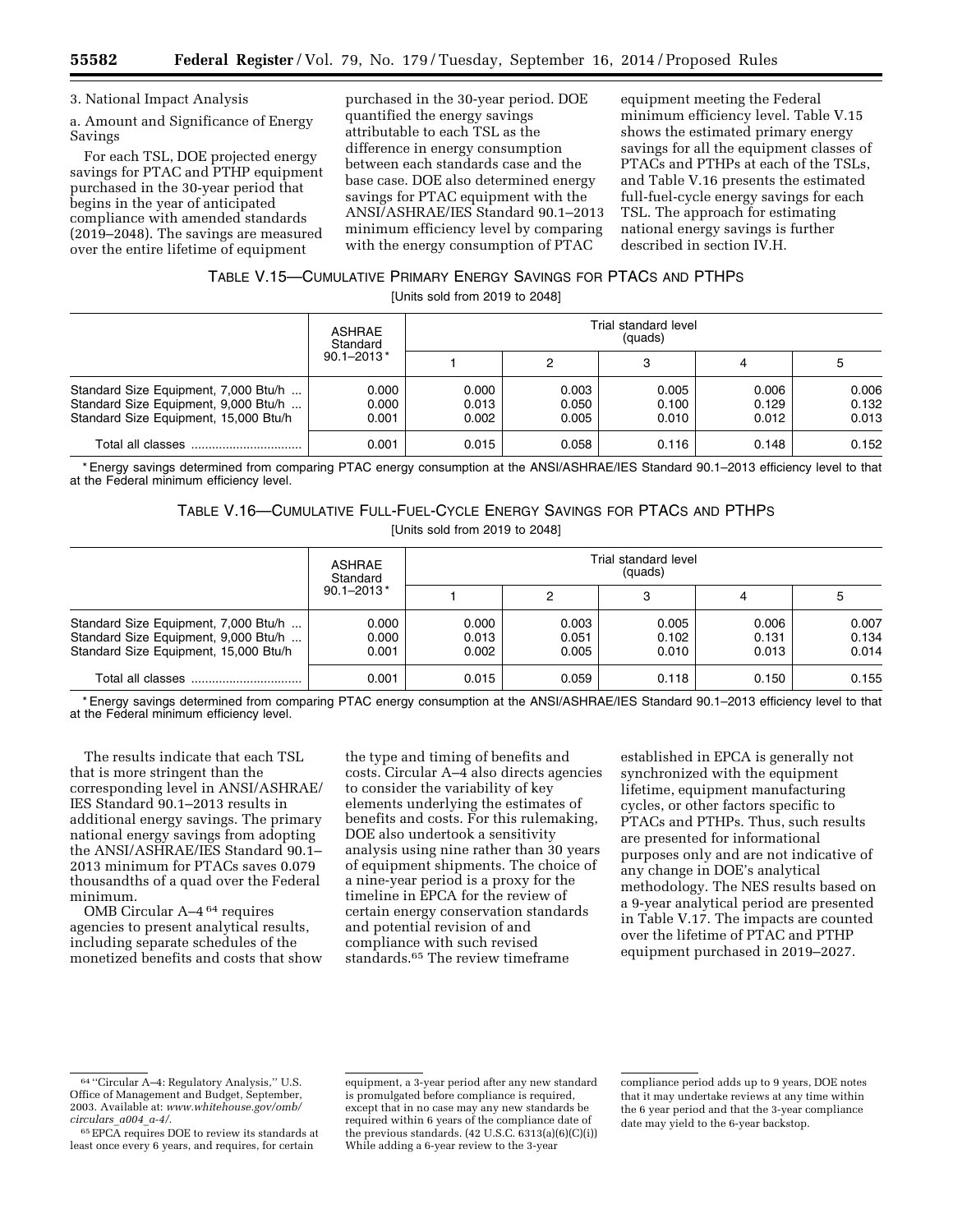TABLE V.17—CUMULATIVE PRIMARY ENERGY SAVINGS FOR PTAC AND PTHP EQUIPMENT TRIAL STANDARD LEVELS FOR UNITS SOLD IN 2019–2027

| Equipment class                                                                                                       | ASHRAE<br>Standard      | Trial standard level<br>(quads) |                         |                         |                         |                         |  |  |
|-----------------------------------------------------------------------------------------------------------------------|-------------------------|---------------------------------|-------------------------|-------------------------|-------------------------|-------------------------|--|--|
|                                                                                                                       | $90.1 - 2013*$          |                                 | 2                       |                         | 4                       | 5                       |  |  |
| Standard Size Equipment, 7,000 Btu/h<br>Standard Size Equipment, 9,000 Btu/h<br>Standard Size Equipment, 15,000 Btu/h | 0.000<br>0.000<br>0.000 | 0.000<br>0.005<br>0.000         | 0.000<br>0.014<br>0.002 | 0.002<br>0.028<br>0.004 | 0.002<br>0.044<br>0.005 | 0.002<br>0.047<br>0.005 |  |  |
|                                                                                                                       | 0.000                   | 0.005                           | 0.017                   | 0.033                   | 0.050                   | 0.055                   |  |  |

\* Energy savings determined from comparing PTAC energy consumption at the ANSI/ASHRAE/IES Standard 90.1–2013 efficiency level to that at the Federal minimum efficiency level.

b. Net Present Value of Customer Costs and Benefits

DOE estimated the cumulative NPV of the total costs and savings for customers that would result from the TSLs considered for PTAC and PTHP equipment. In accordance with OMB's guidelines on regulatory analysis,<sup>66</sup> DOE calculated the NPV using both a 7 percent and a 3-percent real discount rate. The 7-percent rate is an estimate of the average before-tax rate of return on

private capital in the U.S. economy, and reflects the returns on real estate and small business capital as well as corporate capital. This discount rate approximates the opportunity cost of capital in the private sector (OMB analysis has found the average rate of return on capital to be near this rate). The 3-percent rate reflects the potential effects of standards on private consumption (*e.g.,* through higher prices for equipment and reduced purchases of energy). This rate represents the rate at

which society discounts future consumption flows to their present value. It can be approximated by the real rate of return on long-term government debt (*i.e.,* yield on United States Treasury notes), which has averaged about 3 percent for the past 30 years.

Table V.18 shows the customer NPV results for each TSL considered for PTAC and PTHP equipment. In each case, the impacts cover the lifetime of equipment purchased in 2019–2048.

TABLE V.18—NET PRESENT VALUE OF CUSTOMER BENEFITS FOR PACKAGED TERMINAL AIR CONDITIONING AND HEAT PUMP EQUIPMENT TRIAL STANDARD LEVELS FOR UNITS SOLD IN 2019–2048

| Product class | Discount rate | Trial standard level*<br>(millions 2013\$) |                        |                        |                        |                        |  |  |
|---------------|---------------|--------------------------------------------|------------------------|------------------------|------------------------|------------------------|--|--|
|               | (percent)     |                                            | ŋ                      |                        |                        | 5                      |  |  |
|               |               | 0.7<br>22.3<br>1.0                         | 1.8<br>65.9<br>1.2     | 2.4<br>113.8<br>(2.4)  | 2.2<br>134.6<br>(6.7)  | 2.1<br>136.4<br>(7.6)  |  |  |
|               |               | 23.9                                       | 69.0                   | 113.8                  | 130.2                  | 131.0                  |  |  |
|               |               | 0.1<br>6.3<br>                             | (0.2)<br>12.3<br>(1.5) | (1.2)<br>14.5<br>(5.4) | (2.2)<br>10.5<br>(9.5) | (2.5)<br>9.0<br>(10.4) |  |  |
|               |               | 6.5                                        | 10.7                   | 7.9                    | (1.1)                  | (3.8)                  |  |  |

\* Parentheses indicate negative values. **Note:** Values of 0.0 represent a non-zero NPV that cannot be displayed due to rounding. Numbers may not sum to total due to rounding.

The NPV results based on the aforementioned nine-year analytical period are presented in Table V.19. The impacts are counted over the lifetime of

equipment purchased in 2019–2027. As mentioned previously, this information is presented for informational purposes only and is not indicative of any change in DOE's analytical methodology or decision criteria.

## TABLE V.19—NET PRESENT VALUE OF CUSTOMER BENEFITS FOR PACKAGED TERMINAL AIR CONDITIONING AND HEATING EQUIPMENT TRIAL STANDARD LEVELS FOR UNITS SOLD IN 2019–2027

| Product class | Discount rate<br>(percent) | Trial standard level*<br>$(millions 2013\$ |             |             |             |             |  |
|---------------|----------------------------|--------------------------------------------|-------------|-------------|-------------|-------------|--|
|               |                            |                                            |             |             |             |             |  |
|               |                            | 0.2<br>10.5                                | 0.7<br>24.2 | 0.6<br>39.0 | 0.4<br>49.9 | 0.3<br>51.8 |  |

66 ''OMB Circular A–4, section E,'' U.S. Office of Management and Budget, September, 2003.

Available online at *[http://www.whitehouse.gov/](http://www.whitehouse.gov/omb/circulars_a004_a-4) [omb/circulars](http://www.whitehouse.gov/omb/circulars_a004_a-4)*\_*a004*\_*a-4.*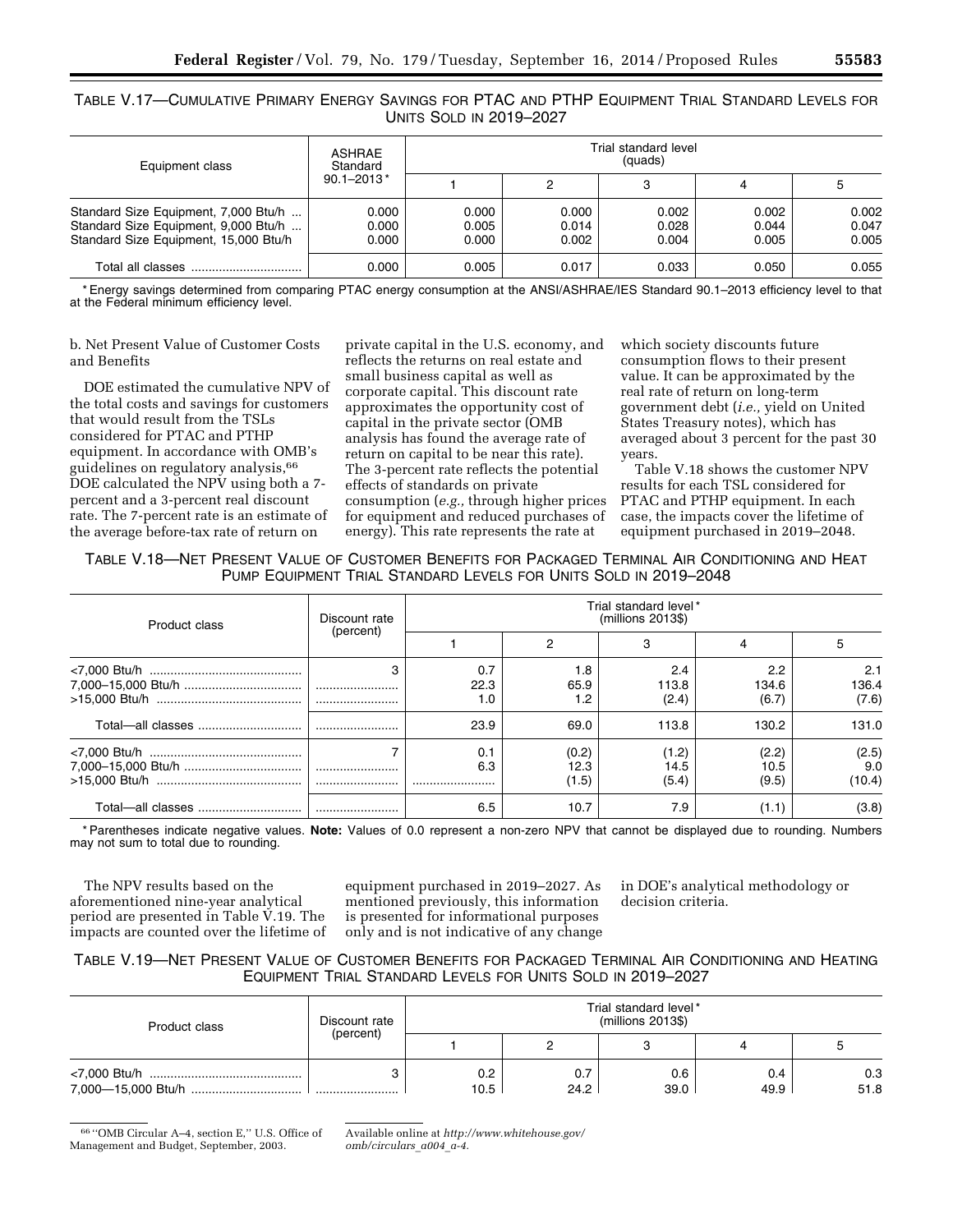TABLE V.19—NET PRESENT VALUE OF CUSTOMER BENEFITS FOR PACKAGED TERMINAL AIR CONDITIONING AND HEATING EQUIPMENT TRIAL STANDARD LEVELS FOR UNITS SOLD IN 2019–2027—Continued

| Product class | Discount rate | Trial standard level*<br>$(millions 2013\$ |                  |                       |                       |                       |  |  |
|---------------|---------------|--------------------------------------------|------------------|-----------------------|-----------------------|-----------------------|--|--|
|               | (percent)     |                                            |                  |                       |                       |                       |  |  |
|               |               | 0.5                                        | 1.2              | 0.2                   | (2.6)                 | (3.5)                 |  |  |
|               |               | 11.2                                       | 26.0             | 39.8                  | 47.8                  | 48.6                  |  |  |
|               | <br>          | 0.1<br>4.3<br>                             | <br>6.7<br>(0.4) | (0.7)<br>6.8<br>(2.1) | (1.4)<br>3.5<br>(5.1) | (1.6)<br>2.0<br>(6.0) |  |  |
|               |               | 4.4                                        | 6.2              | 4.0                   | (2.9)                 | (5.6)                 |  |  |

Parentheses indicate negative values.

**Note:** Values of 0.0 represent a non-zero NPV that cannot be displayed due to rounding. Numbers may not sum to total due to rounding.

#### c. Indirect Impacts on Employment

DOE expects amended energy conservation standards for PTAC and PTHP equipment to reduce energy costs for equipment owners, and the resulting net savings to be redirected to other forms of economic activity. Those shifts in spending and economic activity could affect the demand for labor. As described in section IV.N, DOE used an input/output model of the U.S. economy to estimate indirect employment impacts of the TSLs that DOE considered in this rulemaking. DOE understands that there are uncertainties involved in projecting employment impacts, especially changes in the later years of the analysis. Therefore, DOE generated results for near-term time frames, where these uncertainties are reduced.

The results suggest that the proposed standards are likely to have negligible impact on the net demand for labor in the economy. The net change in jobs is so small that it would be imperceptible in national labor statistics and might be offset by other, unanticipated effects on employment. Chapter 16 of the NOPR TSD presents detailed results.

4. Impact on Utility or Performance of Equipment

In performing the engineering analysis, DOE considered efficiency

levels that may be achieved using design options that would not lessen the utility or performance of the individual classes of equipment. (42 U.S.C. 6316(a); 42 U.S.C. 6295(o)(2)(B)(i)(IV)) As presented in section III.C of this document, DOE concluded that the efficiency levels proposed for standard size equipment in this document are technologically feasible and would not reduce the utility or performance of PTACs and PTHPs. PTAC and PTHP manufacturers currently offer equipment that meet or exceed the proposed standard levels.

#### 5. Impact of Any Lessening of Competition

DOE considers any lessening of competition that is likely to result from amended standards. The Attorney General determines the impact, if any, of any lessening of competition likely to result from a proposed standard, and transmits such determination to the Secretary, together with an analysis of the nature and extent of such impact.

To assist the Attorney General in making such determination, DOE will provide the Department of Justice (DOJ) with copies of this NOPR and the TSD for review. DOE will consider DOJ's comments on the proposed rule in preparing the final rule, and DOE will

publish and respond to DOJ's comments in that document.

6. Need of the Nation To Conserve Energy

Enhanced energy efficiency, where economically justified, improves the Nation's energy security, strengthens the economy, and reduces the environmental impacts or costs of energy production. Reduced electricity demand due to energy conservation standards is also likely to reduce the cost of maintaining the reliability of the electricity system, particularly during peak-load periods. As a measure of this reduced demand, chapter 15 of the TSD presents the estimated reduction in generating capacity for the TSLs that DOE considered in this rulemaking.

The expected energy savings from amended PTAC and PTHP standards could also produce environmental benefits in the form of reduced emissions of air pollutants and greenhouse gases associated with electricity production. Table V.20 provides DOE's estimate of cumulative emissions reductions projected to result from the TSLs considered in this rulemaking. DOE reports annual emissions reductions for each TSL in chapter 13 of the NOPR TSD.

## TABLE V.20—SUMMARY OF EMISSIONS REDUCTIONS FOR PTAC AND PTHP

[Units sold from 2019 to 2048]

|                               | Trial standard level |      |       |       |       |  |  |  |  |
|-------------------------------|----------------------|------|-------|-------|-------|--|--|--|--|
|                               |                      |      |       |       |       |  |  |  |  |
| <b>Power Sector Emissions</b> |                      |      |       |       |       |  |  |  |  |
|                               | 1.06                 | 4.15 | 8.23  | 10.52 | 10.81 |  |  |  |  |
|                               | 2.46                 | 9.70 | 19.22 | 24.07 | 24.60 |  |  |  |  |
|                               | 0.48                 | 1.90 | 3.76  | 4.63  | 4.69  |  |  |  |  |
|                               | 0.00                 | 0.01 | 0.02  | 0.03  | 0.03  |  |  |  |  |
|                               | 0.02                 | 0.07 | 0.14  | 0.17  | 0.17  |  |  |  |  |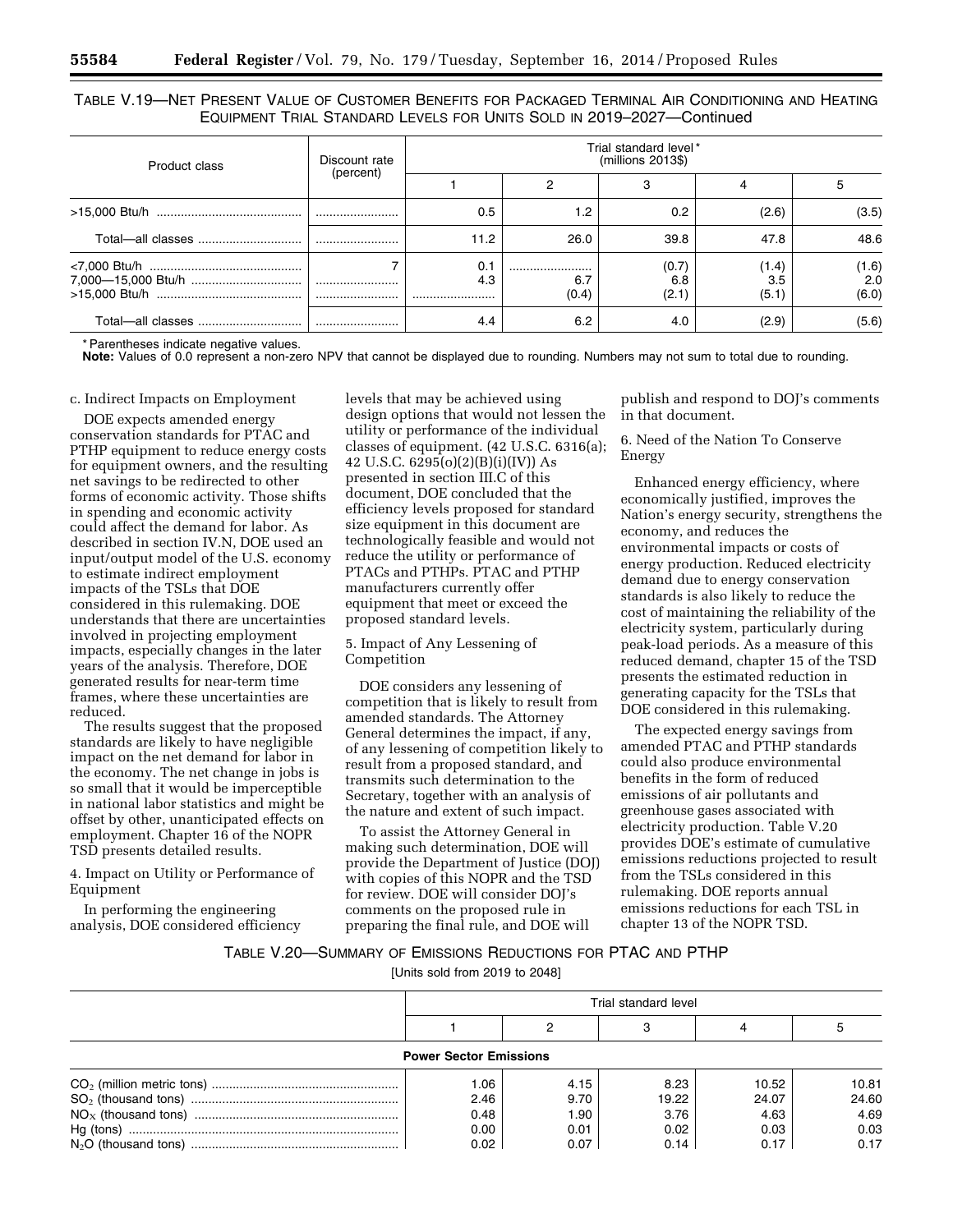## TABLE V.20—SUMMARY OF EMISSIONS REDUCTIONS FOR PTAC AND PTHP—Continued

[Units sold from 2019 to 2048]

| Trial standard level                                 |                                                        |                                                         |                                                           |                                                           |  |
|------------------------------------------------------|--------------------------------------------------------|---------------------------------------------------------|-----------------------------------------------------------|-----------------------------------------------------------|--|
|                                                      | 2                                                      | 3                                                       | 4                                                         | 5                                                         |  |
| 0.10                                                 | 0.39                                                   | 0.77                                                    | 0.98                                                      | 1.01                                                      |  |
| <b>Upstream Emissions</b>                            |                                                        |                                                         |                                                           |                                                           |  |
| 0.05<br>0.01                                         | 0.18<br>0.04                                           | 0.36<br>0.08                                            | 0.47<br>0.10                                              | 0.48<br>0.10                                              |  |
| 0.65<br>0.00<br>0.00<br>3.92                         | 2.53<br>0.00<br>0.00<br>15.36                          | 5.02<br>0.00<br>0.00<br>30.51                           | 6.43<br>0.00<br>0.00<br>39.10                             | 6.62<br>0.00<br>0.00<br>40.22                             |  |
| <b>Total FFC Emissions</b>                           |                                                        |                                                         |                                                           |                                                           |  |
| 1.10<br>2.47<br>1.12<br>0.00<br>0.02<br>5.43<br>4.02 | 4.33<br>9.74<br>4.42<br>0.01<br>0.07<br>21.37<br>15.75 | 8.60<br>19.30<br>8.78<br>0.02<br>0.14<br>42.19<br>31.28 | 10.98<br>24.17<br>11.06<br>0.03<br>0.18<br>52.32<br>40.08 | 11.29<br>24.70<br>11.31<br>0.03<br>0.18<br>53.53<br>41.22 |  |
| 100.53                                               | 393.72                                                 | 782.02                                                  | 1001.97                                                   | 1030.54                                                   |  |

 $*CO<sub>2</sub>$ eq is the quantity of  $CO<sub>2</sub>$  that would have the same global warming potential (GWP) as the subject emission.

As part of the analysis for this rule, DOE estimated monetary benefits likely to result from the reduced emissions of CO2 and NOX that DOE estimated for each of the TSLs considered. As discussed in section IV.L.1, DOE used the most recent values for the SCC developed by an interagency process. The four sets of SCC values resulting from that process (expressed in 2013\$) are represented by \$12.0/metric ton (the average value from a distribution that uses a 5-percent discount rate), \$40.5/

metric ton (the average value from a distribution that uses a 3-percent discount rate), \$62.4/metric ton (the average value from a distribution that uses a 2.5-percent discount rate), and \$119/metric ton (the 95th-percentile value from a distribution that uses a 3 percent discount rate). These values correspond to the value of emission reductions in 2015; the values for later years are higher due to increasing damages as the projected magnitude of climate change increases.

Table V.21 presents the global value of CO<sub>2</sub> emissions reductions at each TSL. For each of the four cases, DOE calculated a present value of the stream of annual values using the same discount rate as was used in the studies upon which the dollar-per-ton values are based. DOE calculated domestic values as a range from 7 percent to 23 percent of the global values, and these results are presented in chapter 14 of the NOPR TSD.

| TABLE V.21—ESTIMATES OF GLOBAL PRESENT VALUE OF CO <sub>2</sub> EMISSIONS REDUCTION UNDER PACKAGED TERMINAL AIR |  |
|-----------------------------------------------------------------------------------------------------------------|--|
| CONDITIONING AND HEAT PUMP EQUIPMENT TRIAL STANDARD LEVELS                                                      |  |

|     | Social cost of carbon case*<br>(million 2013\$) |                               |                                 |                                       |  |  |  |
|-----|-------------------------------------------------|-------------------------------|---------------------------------|---------------------------------------|--|--|--|
| TSL | 5% discount rate,<br>average*                   | 3% discount rate,<br>average* | 2.5% discount rate,<br>average* | 3% discount rate,<br>95th percentile* |  |  |  |
|     | <b>Power Sector Emissions</b>                   |                               |                                 |                                       |  |  |  |
|     | 6.90                                            | 32.60                         | 52.04                           | 101.01                                |  |  |  |
|     | 26.86                                           | 127.30                        | 203.32                          | 394.56                                |  |  |  |
|     | 53.64                                           | 253.57                        | 404.84                          | 786.02                                |  |  |  |
|     | 70.70                                           | 329.56                        | 524.84                          | 1021.08                               |  |  |  |
|     | 73.17                                           | 339.99                        | 541.12                          | 1053.04                               |  |  |  |
|     | <b>Upstream Emissions</b>                       |                               |                                 |                                       |  |  |  |
|     | 0.31                                            | 1.45                          | 2.31                            | 4.49                                  |  |  |  |
|     | 1.20                                            | 5.66                          | 9.03                            | 17.53                                 |  |  |  |
|     | 2.39                                            | 11.27                         | 17.98                           | 34.93                                 |  |  |  |
|     | 3.16                                            | 14.70                         | 23.40                           | 45.54                                 |  |  |  |
|     | 3.28                                            | 15.18                         | 24.15                           | 47.01                                 |  |  |  |
|     | <b>Total FFC Emissions</b>                      |                               |                                 |                                       |  |  |  |
|     | 7.21                                            | 34.05                         | 54.35                           | 105.50                                |  |  |  |
|     | 28.06                                           | 132.95                        | 212.35                          | 412.08                                |  |  |  |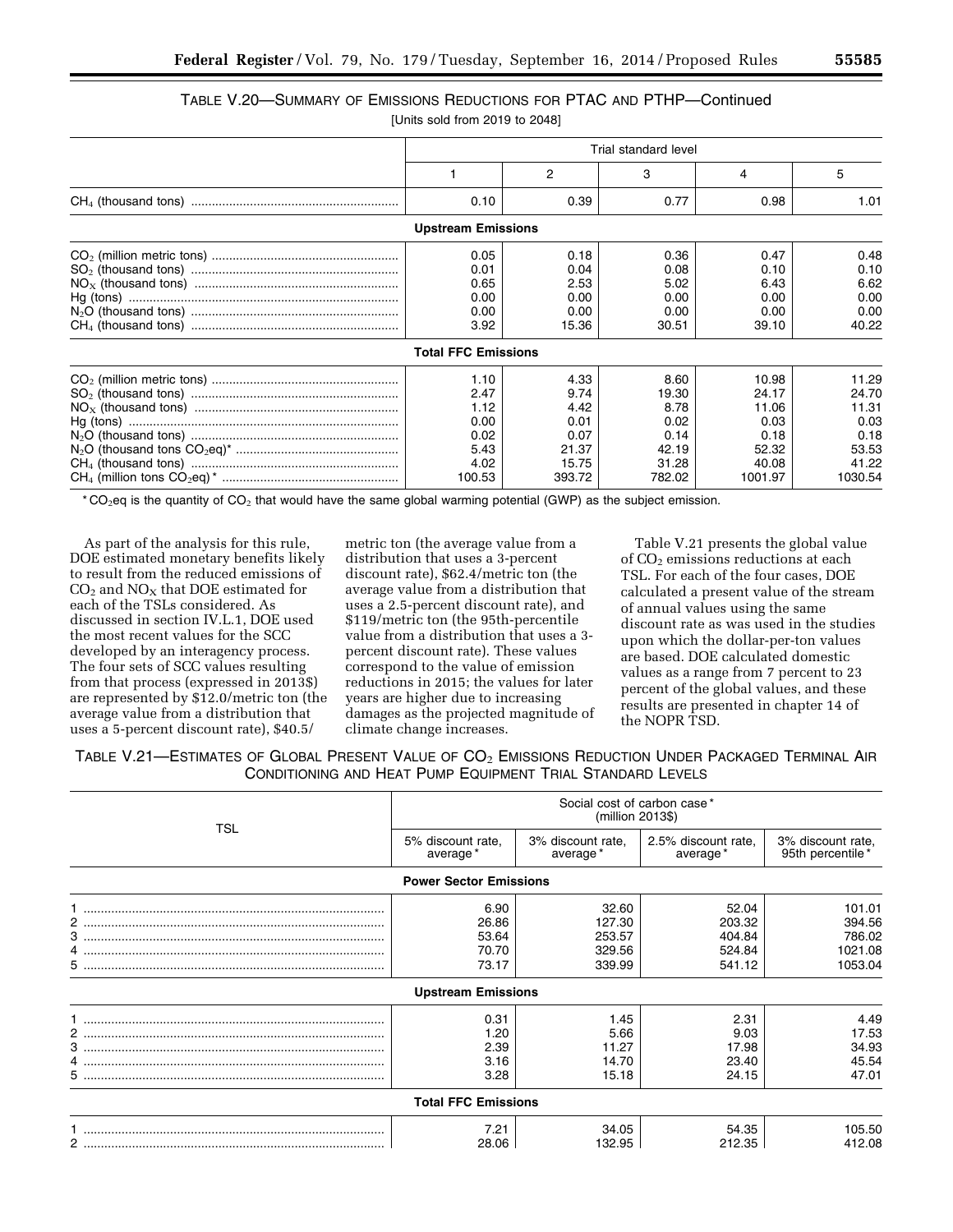TABLE V.21—ESTIMATES OF GLOBAL PRESENT VALUE OF CO<sub>2</sub> EMISSIONS REDUCTION UNDER PACKAGED TERMINAL AIR CONDITIONING AND HEAT PUMP EQUIPMENT TRIAL STANDARD LEVELS—Continued

| TSL | Social cost of carbon case*<br>(million 2013\$) |                   |                     |                   |  |  |  |
|-----|-------------------------------------------------|-------------------|---------------------|-------------------|--|--|--|
|     | 5% discount rate,                               | 3% discount rate, | 2.5% discount rate, | 3% discount rate, |  |  |  |
|     | average*                                        | average*          | average*            | 95th percentile*  |  |  |  |
| 3   | 56.03                                           | 264.84            | 422.82              | 820.95            |  |  |  |
| 5   | 73.86                                           | 344.26            | 548.24              | 1066.62           |  |  |  |
|     | 76.45                                           | 355.18            | 565.28              | 1100.06           |  |  |  |

\* For each of the four cases, the corresponding SCC value for emissions in 2015 is \$12.0, \$40.5, \$62.4, and \$119 per metric ton (2013\$).

DOE is well aware that scientific and economic knowledge about the contribution of  $CO<sub>2</sub>$  and other greenhouse gas (GHG) emissions to changes in the future global climate and the potential resulting damages to the world economy continues to evolve rapidly. Thus, any value placed on reducing  $CO<sub>2</sub>$  emissions in this rulemaking is subject to change. DOE, together with other Federal agencies, will continue to review various methodologies for estimating the

monetary value of reductions in  $CO<sub>2</sub>$ and other GHG emissions. This ongoing review will consider the comments on this subject that are part of the public record for this and other rulemakings, as well as other methodological assumptions and issues. However, consistent with DOE's legal obligations, and taking into account the uncertainty involved with this particular issue, DOE has included in this proposed rule the most recent values and analyses resulting from the interagency process.

DOE also estimated the cumulative monetary value of the economic benefits associated with  $NO<sub>x</sub>$  emissions reductions anticipated to result from amended standards for PTACs and PTHPs. The dollar-per-ton values that DOE used are discussed in section IV.L.1. Table V.22 presents the cumulative present values for each TSL calculated using seven-percent and three-percent discount rates.

## TABLE V.22—ESTIMATES OF PRESENT VALUE OF  $NO<sub>X</sub>$  EMISSIONS REDUCTION UNDER PACKAGED TERMINAL AIR CONDITIONING AND HEAT PUMP EQUIPMENT TRIAL STANDARD LEVELS

|                                           | Million 2013\$                          |                                      |  |
|-------------------------------------------|-----------------------------------------|--------------------------------------|--|
| TSL                                       | 3% discount rate                        | 7% discount rate                     |  |
| <b>Power Sector Emissions</b>             |                                         |                                      |  |
| 2<br>5.                                   | 0.56<br>2.20<br>4.39<br>5.57<br>5.67    | 0.21<br>0.81<br>1.62<br>2.13<br>2.18 |  |
| <b>Upstream Emissions</b>                 |                                         |                                      |  |
| 2<br>3<br>4<br><b>Total FFC Emissions</b> | 0.83<br>3.23<br>6.46<br>8.59<br>8.92    | 0.36<br>1.39<br>2.80<br>3.89<br>4.09 |  |
| 3                                         | 1.39<br>5.43<br>10.85<br>14.16<br>14.59 | 0.57<br>2.20<br>4.42<br>6.02<br>6.27 |  |

7. Summary of National Economic Impacts

The NPV of the monetized benefits associated with emissions reductions can be viewed as a complement to the NPV of the customer savings calculated

for each TSL considered in this rulemaking. Table V.23. presents the NPV values that result from adding the estimates of the potential economic benefits resulting from reduced  $CO<sub>2</sub>$  and  $NO<sub>x</sub>$  emissions in each of four valuation scenarios to the NPV of customer

savings calculated for each TSL considered in this rulemaking, at both a seven-percent and three-percent discount rate. The CO<sub>2</sub> values used in the columns of each table correspond to the four sets of SCC values discussed above.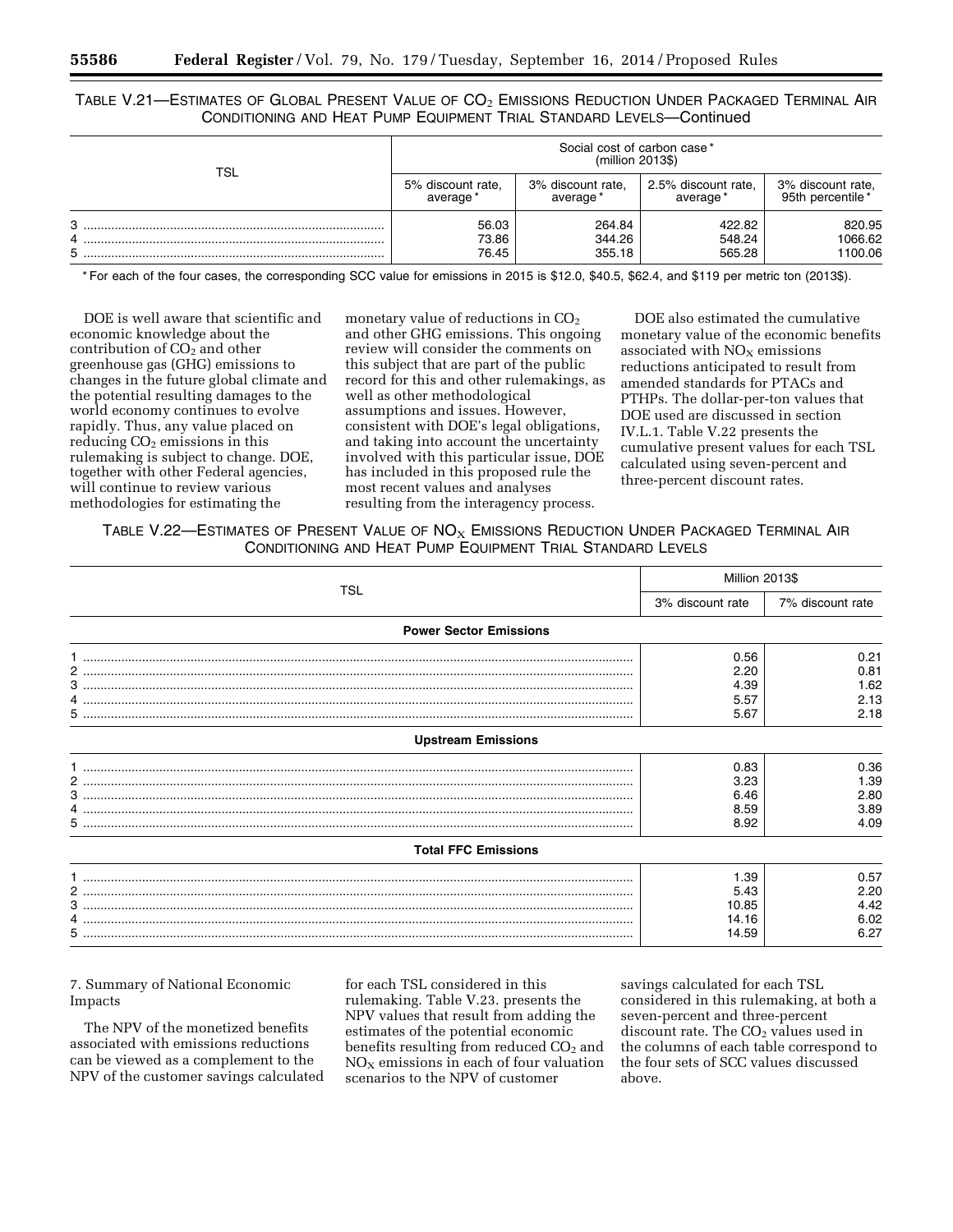## TABLE V.23—NET PRESENT VALUE OF CUSTOMER SAVINGS COMBINED WITH PRESENT VALUE OF MONETIZED BENEFITS FROM  $CO<sub>2</sub>$  and  $NO<sub>X</sub>$  Emissions Reductions

|            | Customer NPV at 3% discount rate added with:<br>(million 2013\$) |                                |                    |                    |  |  |  |
|------------|------------------------------------------------------------------|--------------------------------|--------------------|--------------------|--|--|--|
| <b>TSL</b> | SCC case \$12.0/                                                 | SCC case \$40.5/               | SCC case \$62.4/   | SCC case \$119/    |  |  |  |
|            | metric ton $CO2^*$                                               | metric ton $CO2*$              | metric ton $CO2^*$ | metric ton $CO2$ * |  |  |  |
|            | and medium value                                                 | and medium value               | and medium value   | and medium value   |  |  |  |
|            | for $NO_x$                                                       | for $NO_{x}$                   | for $NO_x$         | for $NO_x$         |  |  |  |
| 2          | 32.5                                                             | 59.4                           | 79.7               | 130.8              |  |  |  |
|            | 102.5                                                            | 207.3                          | 286.7              | 486.5              |  |  |  |
|            | 180.6                                                            | 389.4                          | 547.4              | 945.5              |  |  |  |
|            | 218.2                                                            | 488.6                          | 692.6              | 1211.0             |  |  |  |
|            | 222.1                                                            | 500.8                          | 710.9              | 1245.7             |  |  |  |
|            | Customer NPV at 7% discount rate added with:<br>$(million 2013\$ |                                |                    |                    |  |  |  |
| <b>TSL</b> | SCC case \$12.0/                                                 | SCC case \$40.5/               | SCC case \$62.4/   | SCC case \$119/    |  |  |  |
|            | metric ton $CO2^*$                                               | metric ton $CO_2$ <sup>*</sup> | metric ton $CO2*$  | metric ton $CO2$ * |  |  |  |
|            | and medium value                                                 | and medium value               | and medium value   | and medium value   |  |  |  |
|            | for $NO_x$                                                       | for $NO_{x}$                   | for $NO_x$         | for $NO_x$         |  |  |  |
|            | 14.3                                                             | 41.1                           | 61.4               | 112.6              |  |  |  |
|            | 41.0                                                             | 145.9                          | 225.2              | 425.0              |  |  |  |
|            | 68.3                                                             | 277.1                          | 435.1              | 833.3              |  |  |  |
|            | 78.7                                                             | 349.1                          | 553.1              | 1071.5             |  |  |  |
|            | 78.9                                                             | 357.6                          | 567.7              | 1102.5             |  |  |  |

\* These label values represent the global SCC in 2015, in 2013\$.

Although adding the value of customer savings to the values of emission reductions provides a valuable perspective, two issues should be considered. First, the national operating cost savings are domestic U.S. customer monetary savings that occur as a result of market transactions, while the value of CO2 reductions is based on a global value. Second, the assessments of operating cost savings and the SCC are performed with different methods that use different time frames for analysis. The national operating cost savings is measured for the lifetime of equipment shipped in 2019–2048. The SCC values, on the other hand, reflect the present value of future climate-related impacts resulting from the emission of one metric ton of  $CO<sub>2</sub>$  in each year. These impacts continue well beyond 2100.

#### 8. Other Factors

The Secretary of Energy, in determining whether a standard is economically justified, may consider any other factors that he/she deems to be relevant. (42 U.S.C. 6316 (a); 42 U.S.C. 6295(o)(2)(B)(i)(VI)) No other factors were considered in this analysis.

#### *C. Proposed Standard*

EPCA, at 42 U.S.C.  $6313(a)(6)(A)(ii)(II)$ , specifies that, for any commercial and industrial equipment addressed in section 342(a)(6)(A)(i) of EPCA, 42 U.S.C. 6313(a), DOE may prescribe an energy conservation standard more stringent than the level for such equipment in ANSI/ASHRAE/IES Standard 90.1, as amended, only if ''clear and convincing evidence'' shows that a more stringent standard ''would result in significant additional conservation of energy and is technologically feasible and economically justified.'' (42 U.S.C. 6313(a)(6)(A)(ii)(II))

In selecting the proposed energy conservation standards for PTACs and PTHPs for consideration in this notice of proposed rulemaking, DOE started by examining the maximum technologically feasible levels, and determined whether those levels were economically justified. Upon finding the maximum technologically feasible levels not to be justified, DOE analyzed the next lower TSL to determine whether that level was economically justified. DOE repeated this procedure until it reached the highest efficiency level that is technologically feasible,

economically justified and saves a significant amount of energy.

To aid the reader as DOE discusses the benefits and/or burdens of each TSL, tables in this section summarize the quantitative analytical results for each TSL, based on the assumptions and methodology discussed herein. The efficiency levels contained in each TSL are described in section V.A. In addition to the quantitative results presented in the tables, DOE also considers other burdens and benefits that affect economic justification. These include the impacts on identifiable subgroups of customers that may be disproportionately affected by a national standard (see section V.B.1.b), and impacts on employment. DOE discusses the impacts on employment in PTAC and PTHP manufacturing in section V.B.2, and discusses the indirect employment impacts in section V.B.3.c.

1. Benefits and Burdens of Trial Standard Levels Considered for Packaged Terminal Air Conditioners and Packaged Terminal Heat Pumps

Table V.24 and Table V.25 summarize the quantitative impacts estimated for each TSL for packaged terminal air conditioners and packaged terminal heat pumps.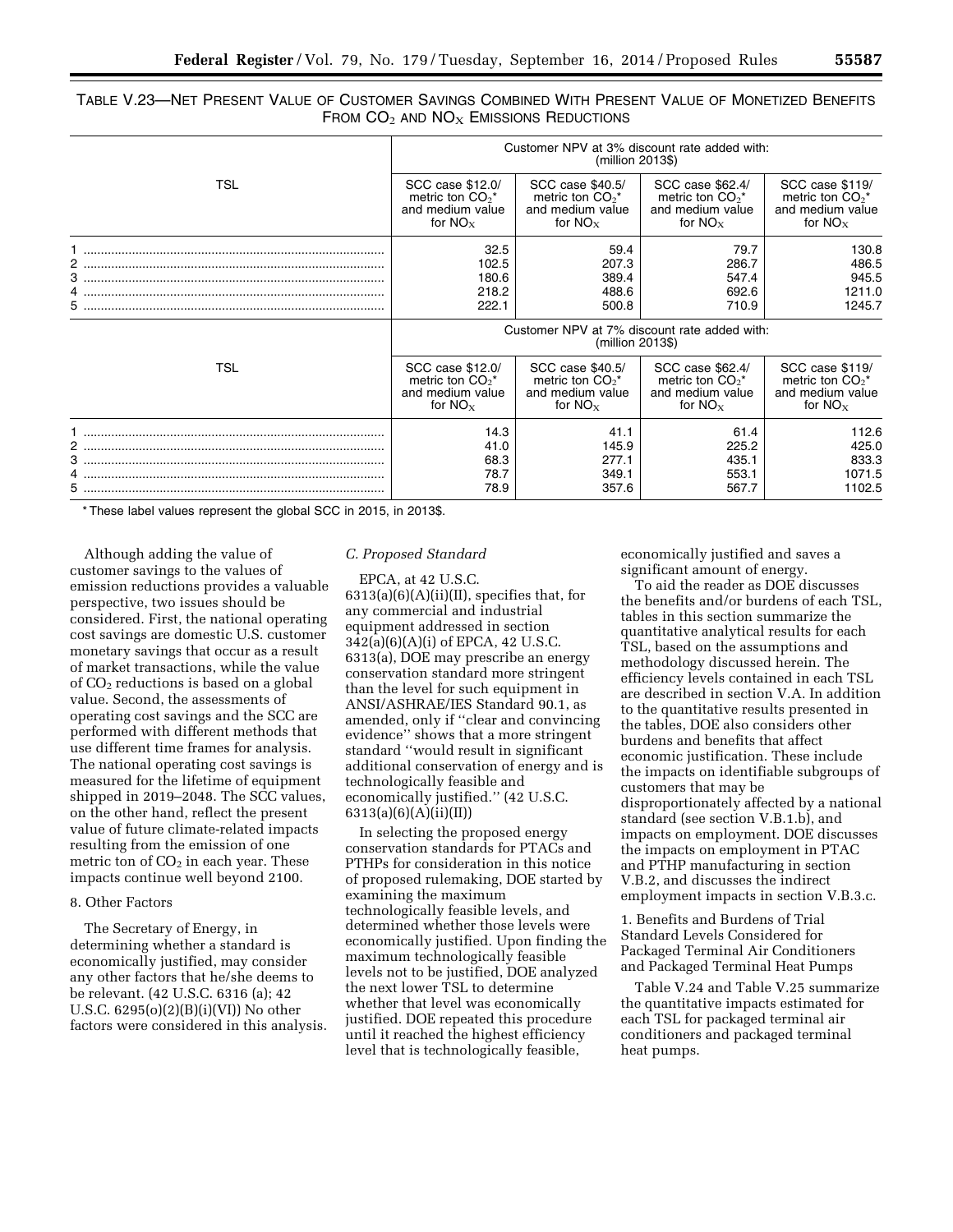## TABLE V.24—SUMMARY OF ANALYTICAL RESULTS FOR PACKAGED TERMINAL AIR CONDITIONING AND HEAT PUMP EQUIPMENT: NATIONAL IMPACTS

| Category                                    | TSL <sub>1</sub> | TSL 2                                                       | TSL <sub>3</sub> | TSL <sub>4</sub>          | TSL 5                                                                |  |  |  |
|---------------------------------------------|------------------|-------------------------------------------------------------|------------------|---------------------------|----------------------------------------------------------------------|--|--|--|
| <b>National FFC Energy Savings quads</b>    |                  |                                                             |                  |                           |                                                                      |  |  |  |
|                                             |                  |                                                             |                  |                           | 0.155                                                                |  |  |  |
| NPV of Customer Benefits *** 2013\$ million |                  |                                                             |                  |                           |                                                                      |  |  |  |
|                                             |                  | 23.9    69.0    113.8    130.2                              |                  |                           | 131.0<br>(3.8)                                                       |  |  |  |
|                                             |                  | <b>Cumulative Emissions Reduction (Total FFC Emissions)</b> |                  |                           |                                                                      |  |  |  |
|                                             |                  |                                                             |                  | $0.03$<br>$0.18$<br>40.08 | 11.29<br>24.70<br>11.31<br>0.03<br>0.18<br>53.53<br>41.22<br>1030.54 |  |  |  |

## **Value of Emissions Reduction (Total FFC Emissions)**

| NO <sub>x</sub> —3% discount rate <i>2013\$ million ……………</i> …   1.39 ………………   5.43 ………………   10.85 ………………   14.16 ……………   14.59 |  |  |  |
|----------------------------------------------------------------------------------------------------------------------------------|--|--|--|
|                                                                                                                                  |  |  |  |

\* CO<sub>2</sub>eq is the quantity of CO<sub>2</sub> that would have the same global warming potential (GWP) as the subject emission.

\*\* Range of the economic value of CO<sub>2</sub> reductions is based on estimates of the global benefit of reduced CO<sub>2</sub> emissions.<br>\*\*\* Parentheses indicate negative values.

## TABLE V.25—SUMMARY OF ANALYTICAL RESULTS FOR PACKAGED TERMINAL AIR CONDITIONING AND HEAT PUMP EQUIPMENT: MANUFACTURER AND CUSTOMER IMPACTS

| Category                                                                      | TSL <sub>1</sub>                         | TSL <sub>2</sub>                      | TSL <sub>3</sub>    | TSL <sub>4</sub>                                    | TSL <sub>5</sub>                          |  |  |  |
|-------------------------------------------------------------------------------|------------------------------------------|---------------------------------------|---------------------|-----------------------------------------------------|-------------------------------------------|--|--|--|
| Industry Impacts ***                                                          |                                          |                                       |                     |                                                     |                                           |  |  |  |
| Change in Industry NPV (2013\$M)                                              | $(1.4)$ to $(1.1)$<br>$(2.4)$ to $(1.9)$ | $(0.7)$ to 0.3<br>$(1.3)$ to 0.5      | $(3.1)$ to $(0.9)$  | $(3.5)$ to 0.0<br>$(5.3)$ to $(1.6)$ $(5.9)$ to 0.0 | $(6.7)$ to $(2.6)$<br>$(11.4)$ to $(4.4)$ |  |  |  |
|                                                                               |                                          | Customer Mean LCC Savings *** 2013\$  |                     |                                                     |                                           |  |  |  |
| Standard Size Equipment, 9,000 Btu/h<br>Standard Size Equipment, 15,000 Btu/h | $1.23$                                   | $0.40$                                | $(2.31)$            | $(6.66)$                                            | (9.45)<br>(43.48)<br>(11.89)              |  |  |  |
|                                                                               |                                          | Customer Median PBP years             |                     |                                                     |                                           |  |  |  |
| Standard Size Equipment, 9,000 Btu/h<br>Standard Size Equipment, 15,000 Btu/h | 7.2                                      | 8.2                                   |                     | 14.8<br>$9.9$                                       | 9.8<br>15.9<br>10.2                       |  |  |  |
|                                                                               |                                          | Standard Size Equipment 9,000 Btu/h** |                     |                                                     |                                           |  |  |  |
|                                                                               | $20\%$                                   | $37\%$<br>$37\%$<br>$27\%$            | 63%<br>7%<br>31%    | 71%<br>0%<br>29%                                    | 73%<br>$0\%$<br>27%                       |  |  |  |
| Standard Size Equipment 15,000 Btu/h**                                        |                                          |                                       |                     |                                                     |                                           |  |  |  |
|                                                                               | 23%<br>61%<br>$17\%$                     | $42\%$<br>41%<br>$17\%$               | 77%<br>7%<br>$16\%$ | 87%<br>2%<br>$10\%$                                 | 91%<br>$1\%$<br>9%                        |  |  |  |
|                                                                               |                                          | <b>Weighted Average**</b>             |                     |                                                     |                                           |  |  |  |
| Custamore with Not Cost %                                                     | 200                                      | 270/                                  | 00 <sup>2</sup>     | 700/                                                | 710/                                      |  |  |  |

#### Customers with Net Cost *%* ................................. 20% .................. 37% .................. 63% .................. 72% .................. 74% Customers with No Impact *%* ............................... 54% .................. 37% .................. 7% .................... 0% .................... 0% Customers with Net Benefit *%* .............................. 26% .................. 26% .................. 30% .................. 28% .................. 26%

\* Weighted by shares of each equipment class in total projected shipments in 2019.

\*\* Rounding may cause some items to not total 100 percent.

\*\*\* Parentheses indicate negative values.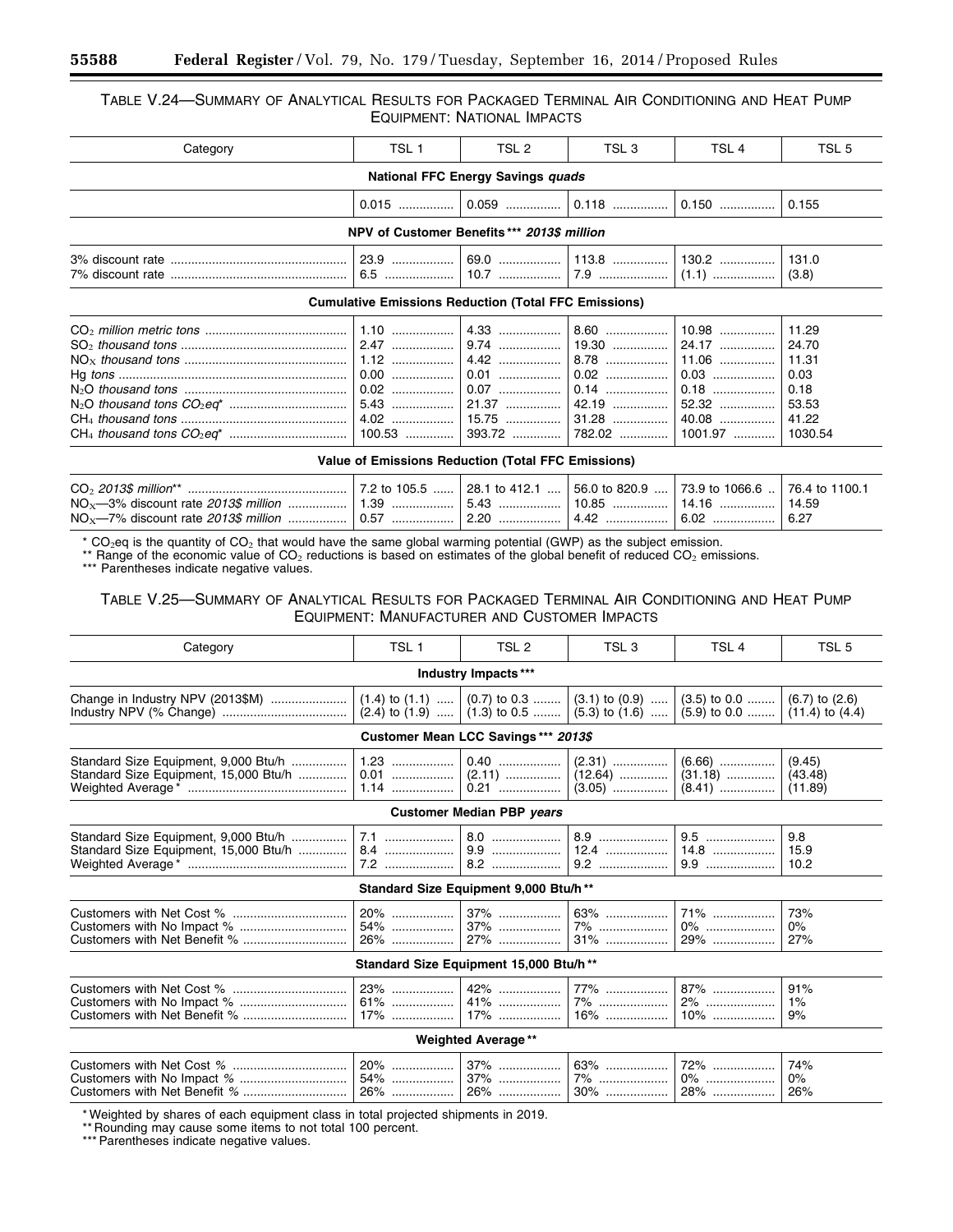First, DOE considered TSL 5, the most efficient level (max tech), which would save an estimated total of 0.155 quads of energy, an amount DOE considers significant. TSL 5 has an estimated NPV of customer cost of \$3.8 million using a 7 percent discount rate, and an estimated NPV of customer savings of \$131.0 million using a 3 percent discount rate.

The cumulative emissions reductions at TSL 5 are 11.29 million metric tons of  $CO<sub>2</sub>$ , 11.31 thousand tons of  $NO<sub>X</sub>$ , 24.70 thousand tons of  $SO<sub>2</sub>$ , 41.22 thousand tons of  $CH<sub>4</sub>$ , and 0.03 tons of Hg. The estimated monetary value of the  $CO<sub>2</sub>$  emissions reductions at TSL 5 ranges from \$76.4 million to \$1,100.1 million.

At TSL 5, DOE projects that the average PTAC customer or PTHP customer will experience an increase in LCC. Purchasers are projected to lose on average \$11.89 over the life of the equipment. DOE estimates LCC increases for 74 percent of customers that purchase a standard size PTAC or PTHP. The median payback period for a standard size PTAC or PTHP at TSL 5 is projected to be longer than the mean lifetime of the equipment.

At TSL 5, the projected change in INPV ranges from a decrease of \$6.7 million to a decrease of \$2.6 million. If the more severe range of impacts is reached, TSL 5 could result in a net loss of up to 11.4 percent of INPV for manufacturers. Currently, there is only one equipment line being manufactured at TSL 5 efficiency levels, and the equipment is a PTHP. DOE believes that PTAC and PTHP manufacturers will be able to design and produce equipment at TSL 5, based on the existence of a unit that achieves TSL 5 levels without the use of proprietary technologies.

In view of the foregoing, DOE concludes that, at TSL 5 for PTACs and PTHPs, the benefits of energy savings and emissions reductions would be outweighed by the potential multimillion dollar negative net economic cost to the Nation, the economic burden on customers, and the large capital conversion costs that could result in a reduction in INPV for manufacturers. Consequently, DOE has concluded that TSL 5 is not economically justified.

Next, DOE considered TSL 4, which would save an estimated total of 0.150 quads of energy, an amount DOE considers significant. TSL 4 has an estimated NPV of customer cost of \$1.1 million using a 7 percent discount rate, and an estimated NPV of customer savings of \$130.2 million using a 3 percent discount rate.

The cumulative emissions reductions at TSL 4 are 10.98 million metric tons

of  $CO<sub>2</sub>$ , 11.06 thousand tons of  $NO<sub>X</sub>$ , 24.17 thousand tons of  $SO<sub>2</sub>$ , 40.08 thousand tons of  $CH<sub>4</sub>$  and 0.03 tons of Hg. The estimated monetary value of the CO2 emissions reductions at TSL 4 ranges from \$73.9 million to \$1066.6 million.

At TSL 4, DOE projects that the average PTAC customer or PTHP customer will experience an increase in LCC. Purchasers are projected to lose on average \$8.41 over the life of the equipment. DOE estimates LCC increases for 72 percent of customers that purchase a standard size PTAC or PTHP. The median payback period for a standard size PTAC or PTHP at TSL 4 is projected to be shorter than the mean lifetime of the equipment.

At TSL 4, the projected change in INPV ranges from a decrease of \$3.5 million to a decrease of \$0.0 million. If the lower bound of the range of impacts is reached, TSL 4 could result in a net loss of up to 5.9 percent of INPV for manufacturers.

After carefully considering the analysis and weighing the benefits and burdens of TSL 4, the Secretary has tentatively concluded that at TSL 4, the benefits of energy savings and emissions reductions would be outweighed by the potential multi-million dollar negative net economic cost to the Nation, the economic burden on customers, and the large capital conversion costs that could result in a reduction in INPV for manufacturers.

Next, DOE considered TSL 3, which would save an estimated total of 0.118 quads of energy, an amount DOE considers significant. TSL 3 has an estimated NPV of customer savings of \$7.9 million using a 7 percent discount rate, and \$113.8 million using a 3 percent discount rate.

The cumulative emissions reductions at TSL 3 are 8.60 million metric tons of  $CO<sub>2</sub>$ , 8.78 thousand tons of  $NO<sub>X</sub>$ , 19.30 thousand tons of  $SO<sub>2</sub>$ , 31.28 thousand tons of CH4, 0.02 tons of Hg. The estimated monetary value of the  $CO<sub>2</sub>$ emissions reductions at TSL 3 ranges from \$56.0 million to \$820.9 million.

At TSL 3, DOE projects that the average PTAC customer or PTHP customer will experience an increase in LCC. Purchasers are projected to lose on average \$3.05 over the life of the product. DOE estimates LCC increases for 63 percent of customers that purchase a standard size PTAC or PTHP. The median payback period for a standard size PTAC or PTHP at TSL 3 is projected to be shorter than the mean lifetime of the equipment.

At TSL 3, the projected change in INPV ranges from a decrease of \$3.1 million to a decrease of \$0.9 million. If

the lower bound of the range of impacts is reached, TSL 3 could result in a net loss of up to 5.3 percent of INPV for manufacturers.

After carefully considering the analysis and weighing the benefits and burdens of TSL 3, the Secretary has tentatively concluded that at TSL 3, the benefits of energy savings, emissions reductions, and net economic savings to the Nation would be outweighed by the potential economic burden on the majority of customers of PTAC and PTHP equipment and the capital conversion costs that could result in a reduction in INPV for manufacturers.

Next, DOE considered TSL 2, which would save an estimated total of 0.059 quads of energy, an amount DOE considers significant. TSL 2 has an estimated NPV of customer savings of \$10.7 million using a 7 percent discount rate, and \$69.0 million using a 3 percent discount rate.

The cumulative emissions reductions at TSL 2 are 4.33 million metric tons of  $CO<sub>2</sub>$ , 4.42 thousand tons of  $NO<sub>X</sub>$ , 9.74 thousand tons of  $SO<sub>2</sub>$ , 15.75 thousand tons of CH4, and 0.01 tons of Hg. The estimated monetary value of the  $CO<sub>2</sub>$ emissions reductions at TSL 2 ranges from \$28.1 million to \$412.1 million.

At TSL 2, DOE projects that the average PTAC or PTHP customer will experience an decrease in LCC. Purchasers are projected to save on average \$0.21 over the life of the equipment. DOE estimates LCC increases for 37 percent of customers that purchase a standard size PTAC or PTHP. The median payback period for a standard size PTAC or PTHP at TSL 2 is projected to be shorter than the mean lifetime of the equipment.

At TSL 2, the projected change in INPV ranges from a decrease of \$0.7 million to an increase of \$0.3 million. If the lower bound of the range of impacts is reached, TSL 3 could result in a net loss of up to 1.3 percent of INPV for manufacturers.

After carefully considering the analysis and weighing the benefits and burdens of TSL 2, the Secretary has tentatively concluded that at TSL 2, the benefits of energy savings, emissions reductions, net economic benefits to the Nation and the potential economic savings to customers of PTAC and PTHP equipment outweigh the potential economic burden on customers and the capital conversion costs that could result in a reduction in INPV for manufacturers. Accordingly, the Secretary concludes that TSL 2 saves a significant amount of energy and is technologically feasible and economically justified. Therefore, DOE proposes to adopt the energy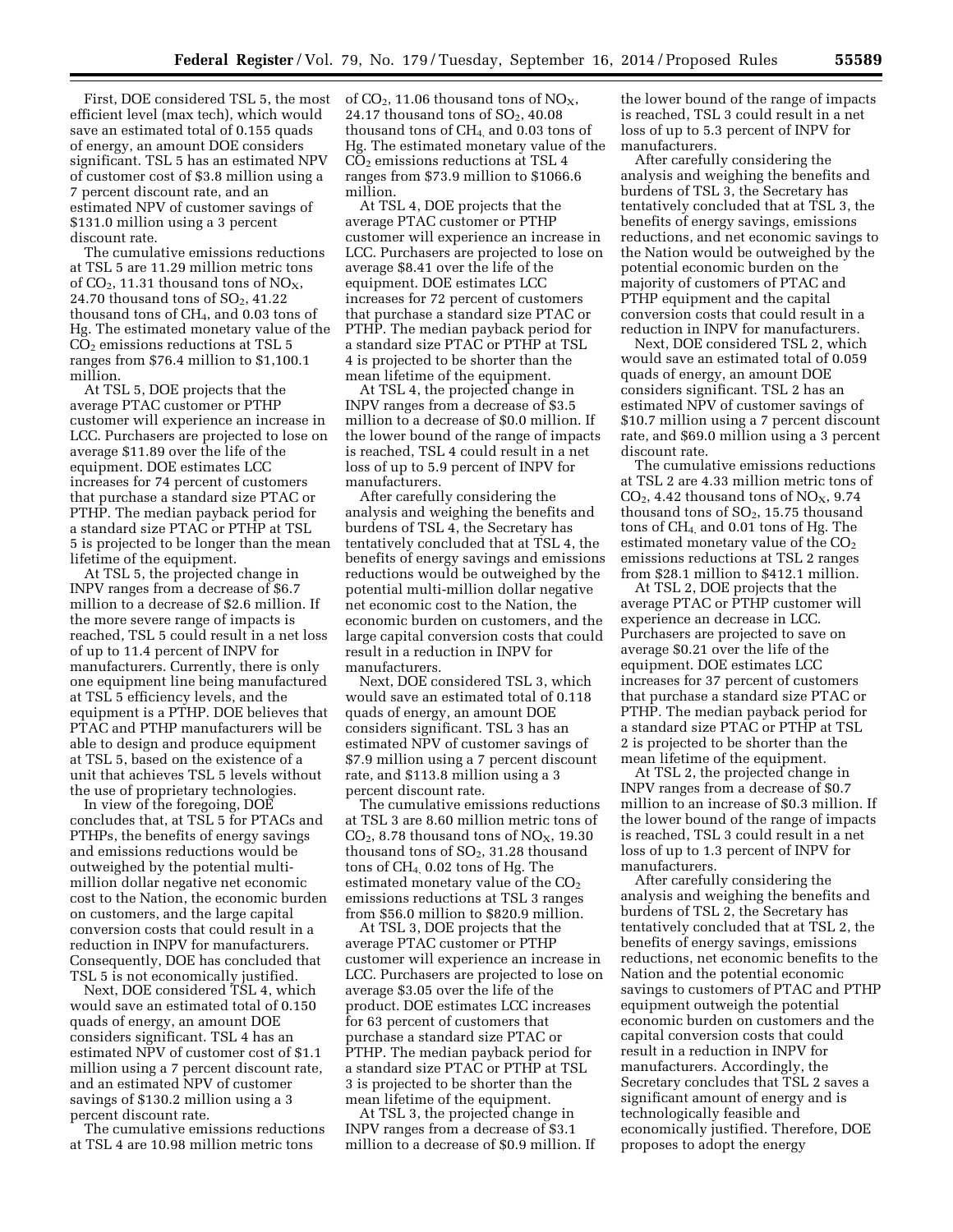conservation standards for PTACs and PTHPs at TSL 2.

Although DOE proposed this level based on examining energy savings and economic justification as compared to adoption of the ANSI/ASHRAE/IES

Standard 90.1–2013 level (i.e., the ASHRAE Standard 90.1–2013 baseline) as required by statute (42 U.S.C. 6313(a)(6)(A)(ii)), DOE presents in Table V.26 to Table V.31, for informational purposes only, the benefits and burdens

on the customer, the manufacturer, and the Nation in comparison to a base case including the current Federal standards. The results compared to the ASHRAE Standard 90.1–2013 baseline are also included for comparison.

## TABLE V.26—AVERAGE LCC AND PBP RESULTS FOR PTACS AND PTHPS AT THE PROPOSED TRIAL STANDARD LEVEL FOR UNITS SOLD IN 2019–2048 COMPARED TO THE CURRENT FEDERAL STANDARDS

|                        |                                | Average Life-Cycle Costs (2013\$)<br>Simple |                                |                            |                  |                        | Average             |
|------------------------|--------------------------------|---------------------------------------------|--------------------------------|----------------------------|------------------|------------------------|---------------------|
|                        | Equipment class                | Installed cost                              | First year's<br>operating cost | Lifetime<br>operating cost | <b>LCC</b>       | payback<br>$(years)$ † | lifetime<br>(years) |
| <b>ASHRAE</b> baseline | <12,000 Btu/h<br>≥12,000 Btu/h | \$1,508<br>1,767                            | \$192<br>249                   | \$1,395<br>1,812           | \$2,903<br>3,579 | 7.3<br>8.6             | 10                  |
|                        | Total-All<br>Classes.          | 1,527                                       | 196                            | 1,425                      | 2,952            | 7.4                    |                     |
| <b>Current Federal</b> | <12,000 Btu/h                  | 1,506                                       | 192                            | 1,395                      | 2,901            | 7.2                    |                     |
| standards.             | ≥12,000 Btu/h                  | 1.764                                       | 249                            | 1,812                      | 3,576            | 8.1                    |                     |
|                        | Total-All<br>Classes.          | 1,525                                       | 196                            | 1,425                      | 2,950            | 7.3                    |                     |

† **Note**: The results for each TSL are calculated assuming that all consumers use products with that efficiency level. The PBP is measured relative to the baseline product.

TABLE V.27—LCC SAVINGS RELATIVE TO THE BASE CASE EFFICIENCY DISTRIBUTION FOR PTACS AND PTHPS AT THE PROPOSED TRIAL STANDARD LEVEL FOR UNITS SOLD IN 2019–2048 COMPARED TO THE CURRENT FEDERAL STANDARDS

|                           |                 | Life-Cycle Cost Savings                    |                                       |
|---------------------------|-----------------|--------------------------------------------|---------------------------------------|
|                           | Equipment class | % of Consumers that<br>experience net cost | Avg. savings<br>$(2013\$ <sup>*</sup> |
|                           |                 | 37<br>42                                   | \$0.40<br>(\$2.11)                    |
|                           |                 | 37                                         | 0.21                                  |
| Current Federal standards |                 | 36<br>41                                   | 0.47<br>(\$2.02)                      |
|                           |                 | 36                                         | 0.29                                  |

\* Parentheses indicate negative values.

\*\* The calculation includes households with zero LCC savings (no impact).

## TABLE V.28—MANUFACTURER IMPACT ANALYSIS RESULTS FOR PTACS AND PTHPS AT THE PROPOSED TRIAL STANDARD LEVEL FOR UNITS SOLD IN 2019–2048 COMPARED TO THE CURRENT FEDERAL STANDARDS

| ASHRAE standard<br>90.1–2013 baseline                                       | <b>Current Federal</b><br>standards |
|-----------------------------------------------------------------------------|-------------------------------------|
| <u>57.73 to 58.76  57.68 to 58.75</u> ∃<br>$(1.26)$ to 0.49  (1.34) to 0.50 | 58.46                               |

\* Numbers in parentheses indicate negative savings.

TABLE V.29—CUMULATIVE NATIONAL PRIMARY AND FULL-FUEL-CYCLE ENERGY SAVINGS AND NET PRESENT VALUE OF CUSTOMER BENEFIT FOR PTACS AND PTHPS AT THE PROPOSED TRIAL STANDARD LEVEL FOR UNITS SOLD IN 2019–2048 COMPARED TO CURRENT FEDERAL STANDARDS \*

|                                      | National primary energy<br>savings<br>(quads)          |                                 | National FFC energy<br>savings<br>(quads)       |                                 | NPV at 3%<br>(million 2013\$)                   |                                 | NPV at 7%<br>(million 2013\$)                          |                                 |
|--------------------------------------|--------------------------------------------------------|---------------------------------|-------------------------------------------------|---------------------------------|-------------------------------------------------|---------------------------------|--------------------------------------------------------|---------------------------------|
|                                      | <b>ASHRAE</b><br>standard<br>$90.1 - 2013$<br>baseline | Current<br>Federal<br>standards | ASHRAE<br>standard<br>$90.1 - 2013$<br>baseline | Current<br>Federal<br>Standards | ASHRAE<br>standard<br>$90.1 - 2013$<br>baseline | Current<br>Federal<br>standards | <b>ASHRAE</b><br>standard<br>$90.1 - 2013$<br>baseline | Current<br>Federal<br>standards |
| Standard Size Equipment, 7,000 Btu/h | 0.003                                                  | 0.003                           | 0.003                                           | 0.003                           | $1.8$ .                                         | 1.8                             | (0.2)                                                  | (0.2)                           |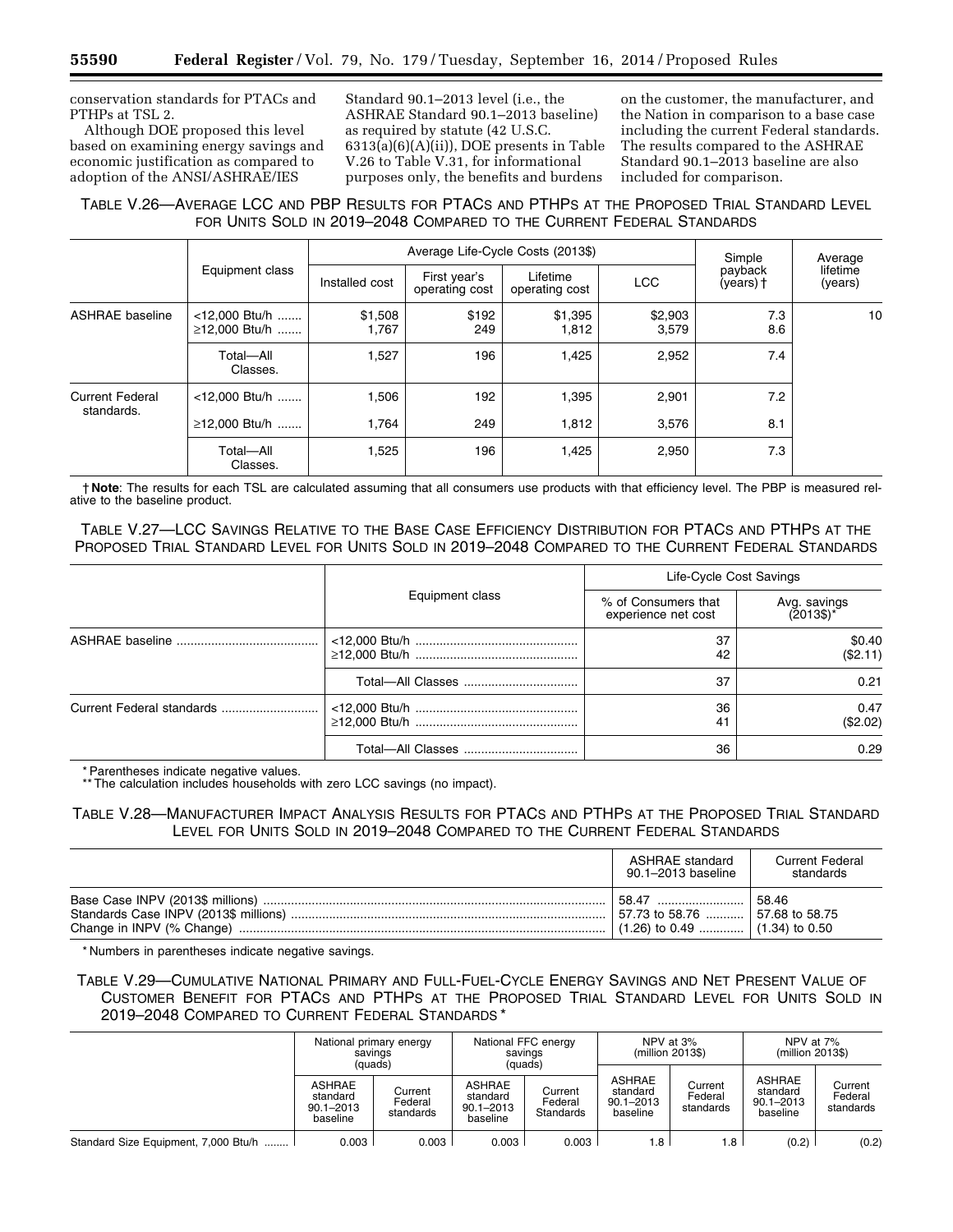TABLE V.29—CUMULATIVE NATIONAL PRIMARY AND FULL-FUEL-CYCLE ENERGY SAVINGS AND NET PRESENT VALUE OF CUSTOMER BENEFIT FOR PTACS AND PTHPS AT THE PROPOSED TRIAL STANDARD LEVEL FOR UNITS SOLD IN 2019–2048 COMPARED TO CURRENT FEDERAL STANDARDS \*—Continued

|                                                                               | National primary energy<br>savings<br>(quads)   |                                 | National FFC energy<br>savings<br>(quads)       |                                 | NPV at 3%<br>(million 2013\$)                   |                                 | NPV at 7%<br>(million 2013\$)                          |                                 |
|-------------------------------------------------------------------------------|-------------------------------------------------|---------------------------------|-------------------------------------------------|---------------------------------|-------------------------------------------------|---------------------------------|--------------------------------------------------------|---------------------------------|
|                                                                               | ASHRAE<br>standard<br>$90.1 - 2013$<br>baseline | Current<br>Federal<br>standards | ASHRAE<br>standard<br>$90.1 - 2013$<br>baseline | Current<br>Federal<br>Standards | ASHRAE<br>standard<br>$90.1 - 2013$<br>baseline | Current<br>Federal<br>standards | <b>ASHRAE</b><br>standard<br>$90.1 - 2013$<br>baseline | Current<br>Federal<br>standards |
| Standard Size Equipment, 9,000 Btu/h<br>Standard Size Equipment, 15,000 Btu/h | 0.05<br>0.005                                   | 0.05<br>0.006                   | 0.051<br>0.005                                  | 0.051<br>0.006                  | 65.9<br>1.2                                     | 65.8<br>1.1                     | 12.3<br>(1.5)                                          | 12.3<br>(1.7)                   |
|                                                                               | 0.058                                           | 0.059                           | 0.059                                           | 0.060                           | 69.0                                            | 68.8                            | 10.7                                                   | 10.5                            |

\* Parentheses indicate negative values.

**Note**: Components may not sum to total due to rounding.

TABLE V.30-CUMULATIVE EMISSIONS REDUCTION, GLOBAL PRESENT VALUE OF CO<sub>2</sub> EMISSIONS REDUCTION, AND PRESENT VALUE OF  $NO_X$  EMISSIONS REDUCTION FOR PTACS AND PTHPS AT THE PROPOSED TRIAL STANDARD LEVEL COMPARED TO THE CURRENT FEDERAL STANDARDS

|                                   | Power sector and site<br>emissions                     |                                        | Upstream<br>emissions                                                                       |                                 | Total<br>emissions                                     |                                 |
|-----------------------------------|--------------------------------------------------------|----------------------------------------|---------------------------------------------------------------------------------------------|---------------------------------|--------------------------------------------------------|---------------------------------|
|                                   | <b>ASHRAE</b><br>standard<br>$90.1 - 2013$<br>baseline | Current<br>Federal<br>standards        | <b>ASHRAE</b><br>standard<br>$90.1 - 2013$<br>baseline                                      | Current<br>Federal<br>standards | <b>ASHRAE</b><br>standard<br>$90.1 - 2013$<br>baseline | Current<br>Federal<br>standards |
|                                   |                                                        | <b>Cumulative Emissions Reductions</b> |                                                                                             |                                 |                                                        |                                 |
|                                   | 4.15                                                   | 4.17                                   | 0.18                                                                                        | 0.18                            | 4.33                                                   | 4.35                            |
|                                   | 9.70                                                   | 9.76                                   | 0.04                                                                                        | 0.04                            | 9.74                                                   | 9.80                            |
|                                   | 1.90                                                   | 1.91                                   | 2.53                                                                                        | 2.54                            | 4.42                                                   | 4.45                            |
|                                   | 0.01                                                   | 0.01                                   | 0.00                                                                                        | 0.00                            | 0.01                                                   | 0.01                            |
|                                   | 0.07                                                   | 0.07                                   | 0.00                                                                                        | 0.00                            | 0.07                                                   | 0.07                            |
|                                   | 0.39                                                   | 0.39                                   | 15.36                                                                                       | 15.45                           | 15.75                                                  | 15.84                           |
|                                   |                                                        |                                        | Global Present Value of CO <sub>2</sub> Emissions Reduction, SCC Scenario* (million 2013\$) |                                 |                                                        |                                 |
|                                   | 26.86                                                  | 27.02                                  | 1.20                                                                                        | 1.20                            | 28.06                                                  | 28.23                           |
|                                   | 127.30                                                 | 128.04                                 | 5.66                                                                                        | 5.69                            | 132.95                                                 | 133.73                          |
| 2.5% discount rate, average       | 203.32                                                 | 204.51                                 | 9.03                                                                                        | 9.08                            | 212.35                                                 | 213.59                          |
| 3% discount rate, 95th percentile | 394.56                                                 | 396.87                                 | 17.53                                                                                       | 17.63                           | 412.08                                                 | 414.50                          |

| Present Value of $NO_x$ Emissions Reduction (million 2013\$) |      |      |      |       |      |      |  |  |  |
|--------------------------------------------------------------|------|------|------|-------|------|------|--|--|--|
|                                                              | 2.20 | 2.22 | 3.23 | 3.25  | 5.43 | 5.46 |  |  |  |
| 7% discount rate                                             | 0.81 | 0.81 | .39  | . .40 | 2.20 | 2.22 |  |  |  |

\* For each of the four cases, the corresponding SCC value for emissions in 2015 is \$12.0, \$40.5, \$62.4 and \$119 per metric ton (2013\$). \*\* Values of ''0.00'' represent rounded non-zero emissions reductions.

## TABLE V.31—PTACS AND PTHPS AT THE PROPOSED TSL: NET PRESENT VALUE OF CONSUMER SAVINGS COMBINED WITH NET PRESENT VALUE OF MONETIZED BENEFITS FROM  $CO<sub>2</sub>$  and  $NO<sub>X</sub>$  Emissions Reductions Compared to THE CURRENT FEDERAL STANDARDS

|                                                                                                                                                      | SCC Value of \$12.0/metric<br>ton $CO2$ * and medium<br>value for $NO_x$ ** |                                 | SCC Value of \$40.5/metric<br>ton $CO2$ * and Medium<br>Value for $NOx**$ |                                 | SCC Value of \$62.4/metric<br>ton $CO2$ * and Medium<br>Value for $NOx**$ |                                 | SCC Value of \$119/metric<br>ton $CO2$ * and Medium<br>Value for $NOx**$ |                                 |
|------------------------------------------------------------------------------------------------------------------------------------------------------|-----------------------------------------------------------------------------|---------------------------------|---------------------------------------------------------------------------|---------------------------------|---------------------------------------------------------------------------|---------------------------------|--------------------------------------------------------------------------|---------------------------------|
|                                                                                                                                                      | <b>ASHRAE</b><br>standard<br>$90.1 - 2013$<br>baseline                      | Current<br>Federal<br>standards | <b>ASHRAE</b><br>Standard<br>$90.1 - 2013$<br>baseline                    | Current<br>Federal<br>standards | <b>ASHRAE</b><br>Standard<br>$90.1 - 2013$<br>baseline                    | Current<br>Federal<br>standards | <b>ASHRAE</b><br>Standard<br>$90.1 - 2013$<br>baseline                   | Current<br>Federal<br>standards |
|                                                                                                                                                      | million 2013\$                                                              |                                 |                                                                           |                                 |                                                                           |                                 |                                                                          |                                 |
| Consumer NPV at 3% Discount Rate added<br>with each SCC and $NO_x$ value<br>Consumer NPV at 7% Discount Rate added<br>with each SCC and $NO_x$ value | 102.5<br>41.0                                                               | 102.5<br>40.9                   | 207.3<br>145.9                                                            | 208.0<br>146.4                  | 286.7<br>225.2                                                            | 287.8<br>226.3                  | 486.5<br>425.0                                                           | 488.7<br>427.2                  |

\*These label values represent the global SCC in 2015, in 2013\$. The present values have been calculated with scenario-consistent discount rates.<br>\*\*Medium Value corresponds to \$2,684 per ton of NO<sub>x</sub> emissions.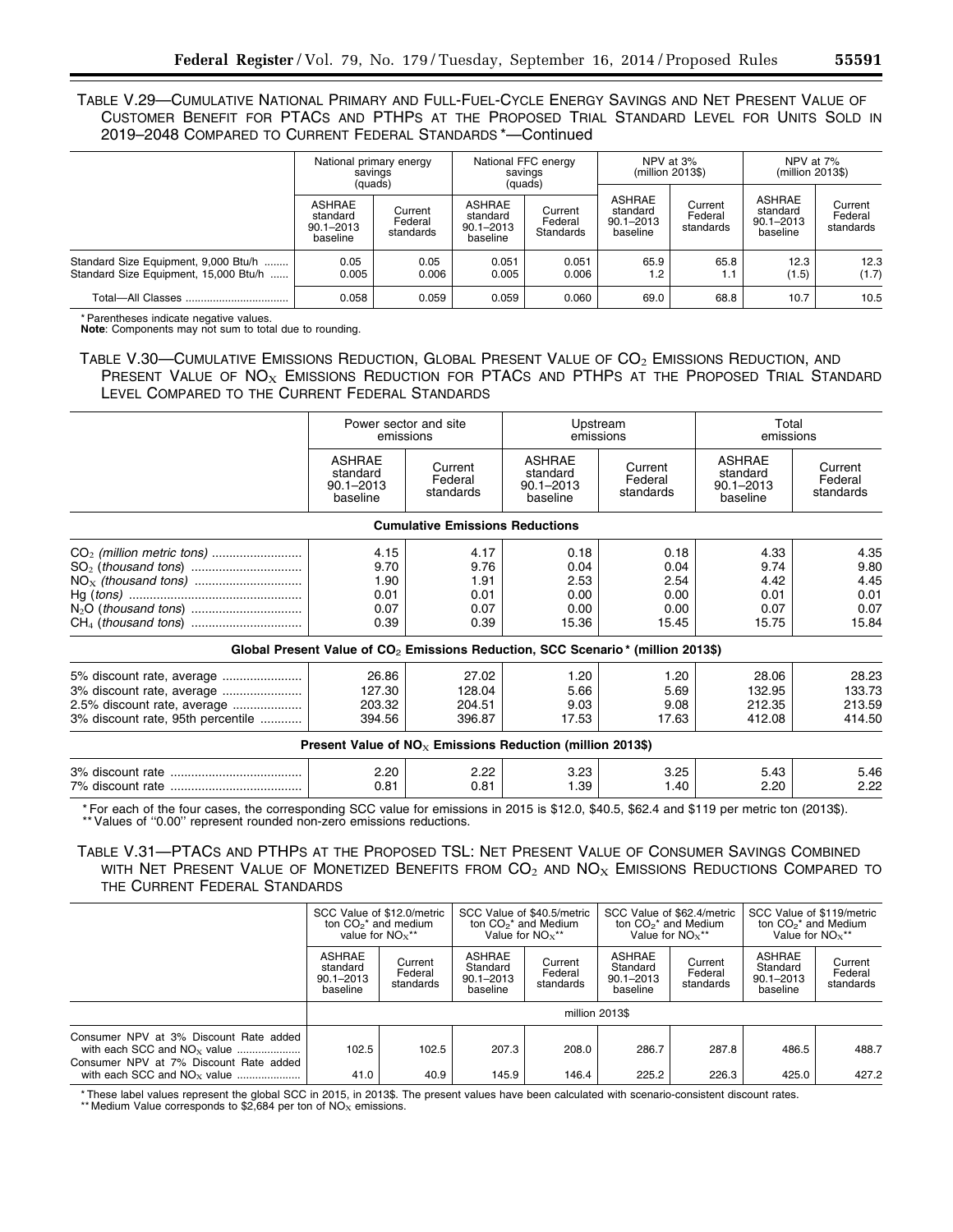Table V.32 shows the proposed energy conservation standards for all equipment classes of PTACs and PTHPs, including all cooling capacities.

| TABLE V.32—PROPOSED ENERGY CONSERVATION STANDARDS FOR PTACS AND PTHPS |  |  |
|-----------------------------------------------------------------------|--|--|
|-----------------------------------------------------------------------|--|--|

|             | <b>Equipment Class</b> | Proposed energy<br>conservation standards* |                                                                                                                                                             |  |
|-------------|------------------------|--------------------------------------------|-------------------------------------------------------------------------------------------------------------------------------------------------------------|--|
| Equipment   | Category               | Cooling capacity                           |                                                                                                                                                             |  |
| <b>PTAC</b> |                        |                                            | $EER = 12.6$ .<br>EER = 14.9 - $(0.324 \times Cap^{\dagger})$ .<br>$EER = 10.0$ .                                                                           |  |
|             | Standard Size**        | ≥7,000 Btu/h and ≤15,000 Btu/h             | $EER = 12.6$<br>$COP = 3.5.$<br>EER = $14.9 - (0.324 \times Cap^{\dagger})$<br>$COP = 4.0 - (0.064 \times Cap^{\dagger})$ .<br>$EER = 10.0$<br>$COP = 3.0.$ |  |

\* For equipment rated according to the DOE test procedure (ARI Standard 310/380–2004), all energy efficiency ratio (EER) values must be rated at 95 °F outdoor dry-bulb temperature for air-cooled equipment and evaporatively-cooled equipment and at 85 °F entering water temperature for water cooled equipment. All coefficient of performance (COP) values must be rated at 47 °F outdoor dry-bulb temperature for air-cooled equipment, and at 70 °F entering water temperature for water-source heat pumps.

\*\* Standard size refers to PTAC or PTHP equipment with wall sleeve dimensions greater than or equal to 16 inches high, or greater than or equal to 42 inches wide.

Non-standard size refers to PTAC or PTHP equipment with wall sleeve dimensions less than 16 inches high and less than 42 inches wide. †† Cap means cooling capacity in thousand British thermal units per hour (Btu/h) at 95 °F outdoor dry-bulb temperature.

## 2. Summary of Benefits and Costs (Annualized) of the Proposed Standards

The benefits and costs of the proposed standards, for equipment sold in 2019– 2048, can also be expressed in terms of annualized values. The annualized monetary values are the sum of (1) the annualized national economic value of the benefits from customer operation of equipment that meet the proposed standards (consisting primarily of operating cost savings from using less energy, minus increases in equipment purchase and installation costs, which is another way of representing customer NPV), and (2) the annualized monetary value of the benefits of emission  $reductions, including  $CO<sub>2</sub>$  emission$ reductions.67

Although combining the values of operating savings and  $CO<sub>2</sub>$  emission reductions provides a useful perspective, two issues should be considered. First, the national operating

savings are domestic U.S. customer monetary savings that occur as a result of market transactions while the value of CO2 reductions is based on a global value. Second, the assessments of operating cost savings and  $CO<sub>2</sub>$  savings are performed with different methods that use different time frames for analysis. The national operating cost savings is measured for the lifetime of PTACs and PTHPs shipped in 2019– 2048. The SCC values, on the other hand, reflect the present value of some future climate-related impacts resulting from the emission of one ton of carbon dioxide in each year. These impacts continue well beyond 2100.

Estimates of annualized benefits and costs of the proposed standards PTACs and PTHPs are shown in Table V.33. The results under the primary estimate are as follows. Using a 7-percent discount rate for benefits and costs other than  $CO<sub>2</sub>$  reduction, for which DOE

used a 3-percent discount rate along with the average SCC series that uses a 3-percent discount rate, the cost of the amended standards proposed in this rule is \$8.38 million per year in increased equipment costs; while the estimated benefits are \$9.4 million per year in reduced equipment operating costs, \$7.2 million in  $CO<sub>2</sub>$  reductions, and \$0.20 million in reduced  $NO<sub>X</sub>$ emissions. In this case, the net benefit would amount to \$8.4 million per year. Using a 3-percent discount rate for all benefits and costs and the average SCC series, the estimated cost of the standards proposed in this rule is \$9.36 million per year in increased equipment costs; while the estimated benefits are \$13.1 million per year in reduced operating costs,  $$7.2$  million in  $CO<sub>2</sub>$ reductions, and \$0.29 million in reduced  $NO<sub>X</sub>$  emissions. In this case, the net benefit would amount to approximately \$11.2 million per year.

TABLE V.33—ANNUALIZED BENEFITS AND COSTS OF PROPOSED STANDARDS FOR PACKAGED TERMINAL AIR CONDITIONERS AND PACKAGED TERMINAL HEAT PUMPS

[Million 2013\$/year]

|           | Discount rate | Primary<br>estimate <sup>*</sup> | Low net benefits<br>estimate* | High net bene-<br>fits<br>estimate* |
|-----------|---------------|----------------------------------|-------------------------------|-------------------------------------|
| Benefits: |               |                                  |                               |                                     |
|           |               |                                  |                               | 9.9                                 |
|           |               |                                  |                               | 13.9                                |
|           |               |                                  |                               | 2.0                                 |
|           |               |                                  |                               |                                     |
|           |               |                                  |                               |                                     |

67 DOE used a two-step calculation process to convert the time-series of costs and benefits into annualized values. First, DOE calculated a present value in 2013, the year used for discounting the NPV of total customer costs and savings, for the time-series of costs and benefits using discount

rates of three and seven percent for all costs and benefits except for the value of  $CO<sub>2</sub>$  reductions. For the latter, DOE used a range of discount rates. From the present value, DOE then calculated the fixed annual payment over a 30-year period (2019 through 2048) that yields the same present value.

The fixed annual payment is the annualized value. Although DOE calculated annualized values, this does not imply that the time-series of cost and benefits from which the annualized values were determined is a steady stream of payments.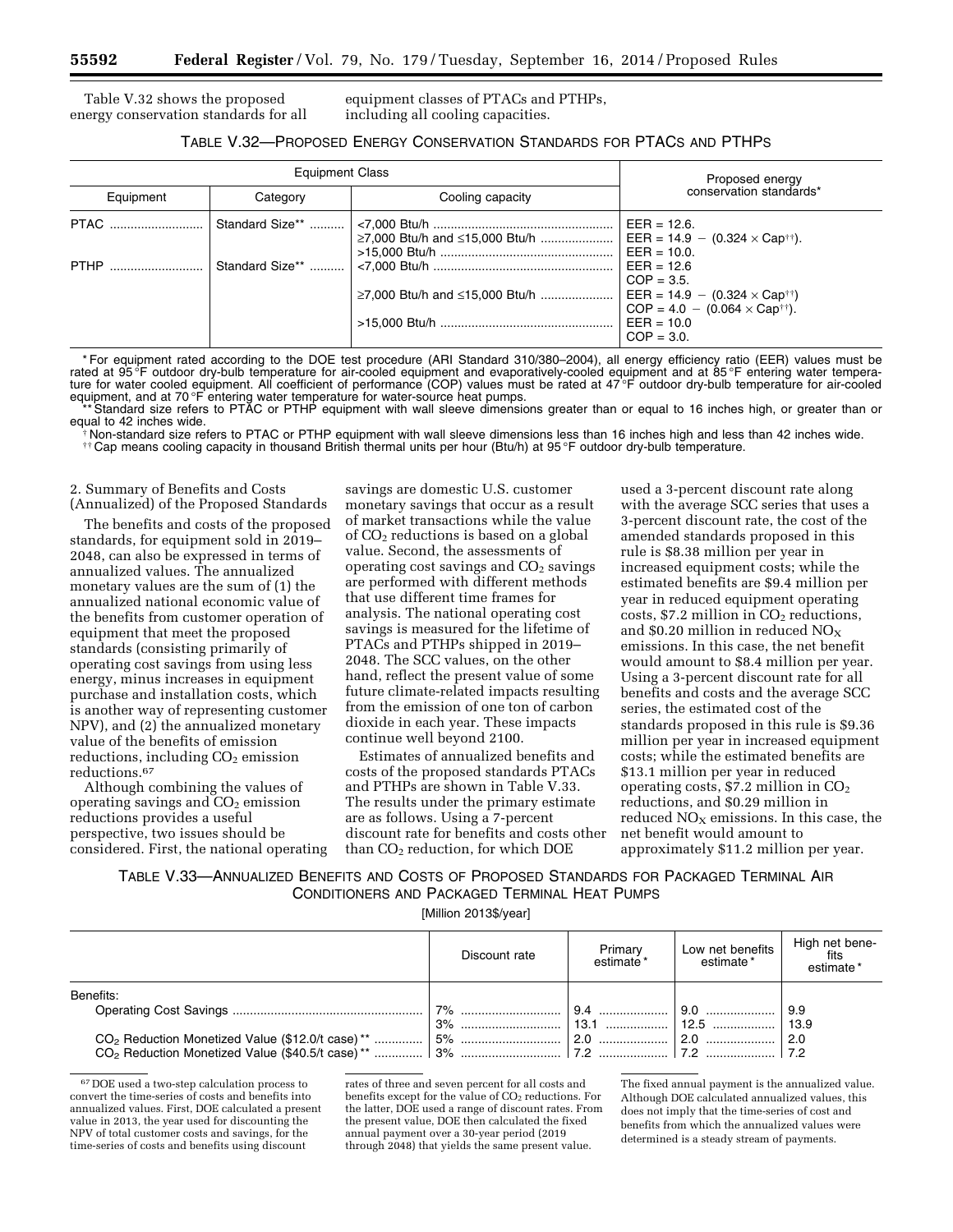## TABLE V.33—ANNUALIZED BENEFITS AND COSTS OF PROPOSED STANDARDS FOR PACKAGED TERMINAL AIR CONDITIONERS AND PACKAGED TERMINAL HEAT PUMPS—Continued

[Million 2013\$/year]

|                                                                                                                                                                                    | Discount rate                                                                                                                                   | Primary<br>estimate* | Low net benefits<br>estimate* | High net bene-<br>fits<br>estimate*          |
|------------------------------------------------------------------------------------------------------------------------------------------------------------------------------------|-------------------------------------------------------------------------------------------------------------------------------------------------|----------------------|-------------------------------|----------------------------------------------|
| $CO2$ Reduction Monetized Value (\$62.4/t case) **<br>CO <sub>2</sub> Reduction Monetized Value (\$119/t case) <sup>**</sup><br>$NOx$ Reduction Monetized Value (at \$2,684/ton)** | 7% plus $CO_2$ range    11.6 to 31.9    11.2 to 31.5    12.1 to 32.4<br>3% plus $CO_2$ range    15.4 to 35.7    14.8 to 35.0    16.2 to 36.5    |                      |                               | 10.7<br>22.3<br>0.20<br>0.29<br>17.3<br>21.4 |
| Costs:<br>Net Benefits:                                                                                                                                                            |                                                                                                                                                 |                      | $ 9.06$                       | 10.61<br>12.29                               |
| Total † ……………………………………………………………………                                                                                                                                                 | 7% plus CO <sub>2</sub> range    3.2 to 23.5    3.0 to 23.3    1.5 to 21.8<br>3% plus $CO_2$ range    6.0 to 26.3    5.7 to 26.0    3.9 to 24.2 |                      |                               |                                              |

\* This table presents the annualized costs and benefits associated with PTAC and PTHP shipped in 2019–2048. These results include benefits to customers which accrue after 2048 from the equipment purchased in 2019–2048. The results account for the incremental variable and fixed costs incurred by manufacturers due to the standard, some of which may be incurred in preparation for the rule. The Primary, Low Benefits, and High Benefits Estimates utilize projections of energy prices from the *AEO 2013* Reference case, Low Economic Growth case, and High Economic Growth case, respectively. In addition, incremental equipment costs reflect no change for projected product price trends in the Primary Estimate, an increasing trend for projected product prices in the Low Benefits Estimate, and a decreasing trend for projected product prices in the

High Benefits Estimate. The methods used to derive projected price trends are explained in section IV.F.<br>\*\* The CO<sub>2</sub> values represent global monetized values of the SCC, in 2013\$, in 2015 under several scenarios of the up resents the 95th percentile of the SCC distribution calculated using a 3% discount rate. The SCC time series incorporate an escalation factor.

The value for NO<sub>X</sub> is the average of the low and high values used in DOE's analysis.<br>†Total Benefits for both the 3-percent and 7-percent cases are derived using the series corresponding to average SCC with 3-percent disc rate. In the rows labeled "7% plus CO<sub>2</sub> range" and "3% plus CO<sub>2</sub> range," the operating cost and NO<sub>X</sub> benefits are calculated using the labeled<br>discount rate, and those values are added to the full range of CO<sub>2</sub> values

The annualized values of benefits and burdens of the proposed trial standard level compared to a base case including

the Federal baseline are shown in Table V.34.

## TABLE V.34—ANNUALIZED BENEFITS AND COSTS OF PROPOSED STANDARDS FOR PTACS AND PTHPS AT THE PROPOSED TRIAL STANDARD LEVEL FOR UNITS SOLD IN 2019–2048 COMPARED TO THE CURRENT FEDERAL STANDARDS

[Million 2013\$/year]

|                                                                | Discount rate                                                                 | Primary<br>estimate* | Low net benefits<br>estimate* | High net<br>benefits<br>estimate* |
|----------------------------------------------------------------|-------------------------------------------------------------------------------|----------------------|-------------------------------|-----------------------------------|
| Benefits:                                                      |                                                                               |                      |                               |                                   |
|                                                                |                                                                               |                      |                               | 9.9                               |
|                                                                |                                                                               |                      |                               | 14.0                              |
| CO <sub>2</sub> Reduction Monetized Value (\$12.0/t case) **   |                                                                               |                      |                               | 2.0                               |
| CO <sub>2</sub> Reduction Monetized Value (\$40.5/t case) **   |                                                                               |                      |                               | 7.2                               |
| $CO2$ Reduction Monetized Value (\$62.4/t case) **             |                                                                               |                      |                               | 10.7                              |
| CO <sub>2</sub> Reduction Monetized Value (\$119/t case)**     |                                                                               |                      |                               | 22.4                              |
| $NOx$ Reduction Monetized Value (at \$2,684/ton) <sup>**</sup> |                                                                               |                      |                               | 0.20                              |
|                                                                |                                                                               |                      |                               | 0.30                              |
|                                                                |                                                                               |                      |                               |                                   |
|                                                                | 7% plus CO <sub>2</sub> range    11.6 to 32.1    11.3 to 31.7    12.2 to 32.6 |                      |                               |                                   |
|                                                                |                                                                               |                      |                               | 17.4                              |
|                                                                | 3% plus $CO_2$ range    15.5 to 35.9    14.8 to 35.3                          |                      |                               | 16.3 to 36.7                      |
|                                                                |                                                                               |                      |                               | 21.5                              |
| Costs:                                                         |                                                                               |                      |                               |                                   |
|                                                                |                                                                               |                      |                               | 10.71                             |
|                                                                |                                                                               |                      |                               | 12.39                             |
| Net Benefits:                                                  |                                                                               |                      |                               |                                   |
| Total † ……………………………………………………………………                             | 7% plus $CO_2$ range    3.2 to 23.6    3.0 to 23.4    1.5 to 21.9             |                      |                               |                                   |
|                                                                |                                                                               |                      |                               | 6.7                               |
|                                                                |                                                                               |                      |                               |                                   |
|                                                                | 3% plus CO <sub>2</sub> range    6.0 to 26.5    5.7 to 26.1    3.9 to 24.3    |                      |                               |                                   |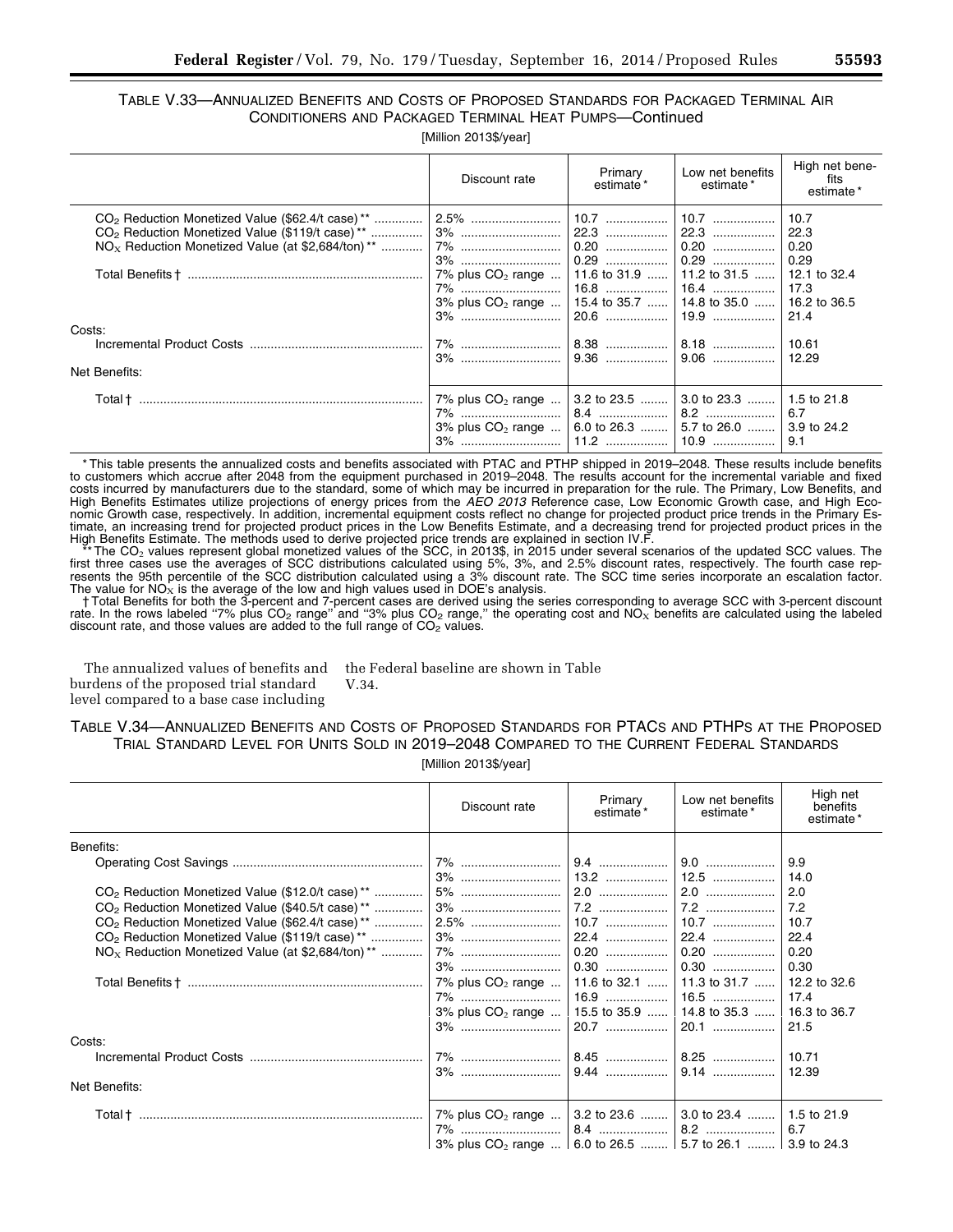TABLE V.34—ANNUALIZED BENEFITS AND COSTS OF PROPOSED STANDARDS FOR PTACS AND PTHPS AT THE PROPOSED TRIAL STANDARD LEVEL FOR UNITS SOLD IN 2019–2048 COMPARED TO THE CURRENT FEDERAL STANDARDS—Continued

[Million 2013\$/year]

| Discount rate | Primary<br>estimate <sup>*</sup> | Low net benefits<br>estimate* | High net<br>benefits<br>estimate* |
|---------------|----------------------------------|-------------------------------|-----------------------------------|
| 3%<br>        | 11 O<br>ن. ا<br>                 | 10.9<br>                      | 9.1                               |

\* This table presents the annualized costs and benefits associated with PTAC and PTHP shipped in 2019–2048. These results include benefits to customers which accrue after 2048 from the equipment purchased in 2019–2048. The results account for the incremental variable and fixed costs incurred by manufacturers due to the standard, some of which may be incurred in preparation for the rule. The Primary, Low Benefits, and High Benefits Estimates utilize projections of energy prices from the *AEO 2013* Reference case, Low Economic Growth case, and High Economic Growth case, respectively. In addition, incremental product costs reflect no change for projected product price trends in the Primary Estimate, an increasing trend for projected equipment prices in the Low Benefits Estimate, and a decreasing trend for projected equipment prices in

the High Benefits Estimate. The methods used to derive projected price trends are explained in section IV.F.<br>\*\* The CO<sub>2</sub> values represent global monetized values of the SCC, in 2013\$, in 2015 under several scenarios of th resents the 95th percentile of the SCC distribution calculated using a 3% discount rate. The SCC time series incorporate an escalation factor. The value for  $NO<sub>X</sub>$  is the average of the low and high values used in DOE's analysis.

† Total Benefits for both the 3-percent and 7-percent cases are derived using the series corresponding to average SCC with 3-percent discount rate. In the rows labeled "7% plus CO<sub>2</sub> range" and "3% plus CO<sub>2</sub> range," the operating cost and NO<sub>X</sub> benefits are calculated using the labeled discount rate, and those values are added to the full range of  $CO<sub>2</sub>$  values.

#### **VI. Procedural Issues and Regulatory Review**

#### *A. Review Under Executive Orders 12866 and 13563*

Section 1(b)(1) of Executive Order 12866, ''Regulatory Planning and Review,'' 58 FR 51735 (Oct. 4, 1993), requires each agency to identify the problem that it intends to address, including, where applicable, the failures of private markets or public institutions that warrant new agency action, as well as to assess the significance of that problem. The problems that the proposed standards address are as follows:

(1) For certain segments of the companies that purchase PTACs and PTHPs, such as small hotels and residential facilities, there may be a lack of customer information and/or information processing capability about energy efficiency opportunities in the commercial space conditioning market.

(2) There is asymmetric information (one party to a transaction has more and better information than the other) and/ or high transactions costs (costs of gathering information).

(3) There are external benefits resulting from improved energy efficiency of PTACs and PTHPs that are not captured by the users of such equipment. These benefits include externalities related to environmental protection and energy security that are not reflected in energy prices, such as reduced emissions of greenhouse gases. DOE attempts to quantify some of the external benefits through use of Social Cost of Carbon values.

In addition, DOE has determined that this regulatory action is not an ''economically significant regulatory action'' under section 3(f)(1) of

Executive Order 12866. Section 6(a)(3)(A) of the Executive Order states that absent a material change in the development of the planned regulatory action, regulatory action not designated as significant will not be subject to review under the aforementioned section unless, within 10 working days of receipt of DOE's list of planned regulatory actions, the Administrator of OIRA notifies the agency that OIRA has determined that a planned regulation is a significant regulatory action within the meaning of the Executive order. Accordingly, DOE is not submitting this NOPR for review by the Office of Information and Regulatory Affairs (OIRA) in the Office of Management and Budget (OMB).

DOE has also reviewed this regulation pursuant to Executive Order 13563, issued on January 18, 2011. (76 FR 3281, Jan. 21, 2011) EO 13563 is supplemental to and explicitly reaffirms the principles, structures, and definitions governing regulatory review established in Executive Order 12866. To the extent permitted by law, agencies are required by Executive Order 13563 to: (1) Propose or adopt a regulation only upon a reasoned determination that its benefits justify its costs (recognizing that some benefits and costs are difficult to quantify); (2) tailor regulations to impose the least burden on society, consistent with obtaining regulatory objectives, taking into account, among other things, and to the extent practicable, the costs of cumulative regulations; (3) select, in choosing among alternative regulatory approaches, those approaches that maximize net benefits (including potential economic, environmental, public health and safety, and other advantages; distributive impacts; and

equity); (4) to the extent feasible, specify performance objectives, rather than specifying the behavior or manner of compliance that regulated entities must adopt; and (5) identify and assess available alternatives to direct regulation, including providing economic incentives to encourage the desired behavior, such as user fees or marketable permits, or providing information upon which choices can be made by the public.

DOE emphasizes as well that Executive Order 13563 requires agencies to use the best available techniques to quantify anticipated present and future benefits and costs as accurately as possible. In its guidance, the Office of Information and Regulatory Affairs has emphasized that such techniques may include identifying changing future compliance costs that might result from technological innovation or anticipated behavioral changes. For the reasons stated in the preamble, DOE believes that this NOPR is consistent with these principles, including the requirement that, to the extent permitted by law, benefits justify costs and that net benefits are maximized.

## *B. Review Under the Regulatory Flexibility Act*

The Regulatory Flexibility Act (5 U.S.C. 601 *et seq.*) requires preparation of an initial regulatory flexibility analysis (IRFA) for any rule that by law must be proposed for public comment, unless the agency certifies that the rule, if promulgated, will not have a significant economic impact on a substantial number of small entities. As required by Executive Order 13272, ''Proper Consideration of Small Entities in Agency Rulemaking,'' 67 FR 53461 (August 16, 2002), DOE published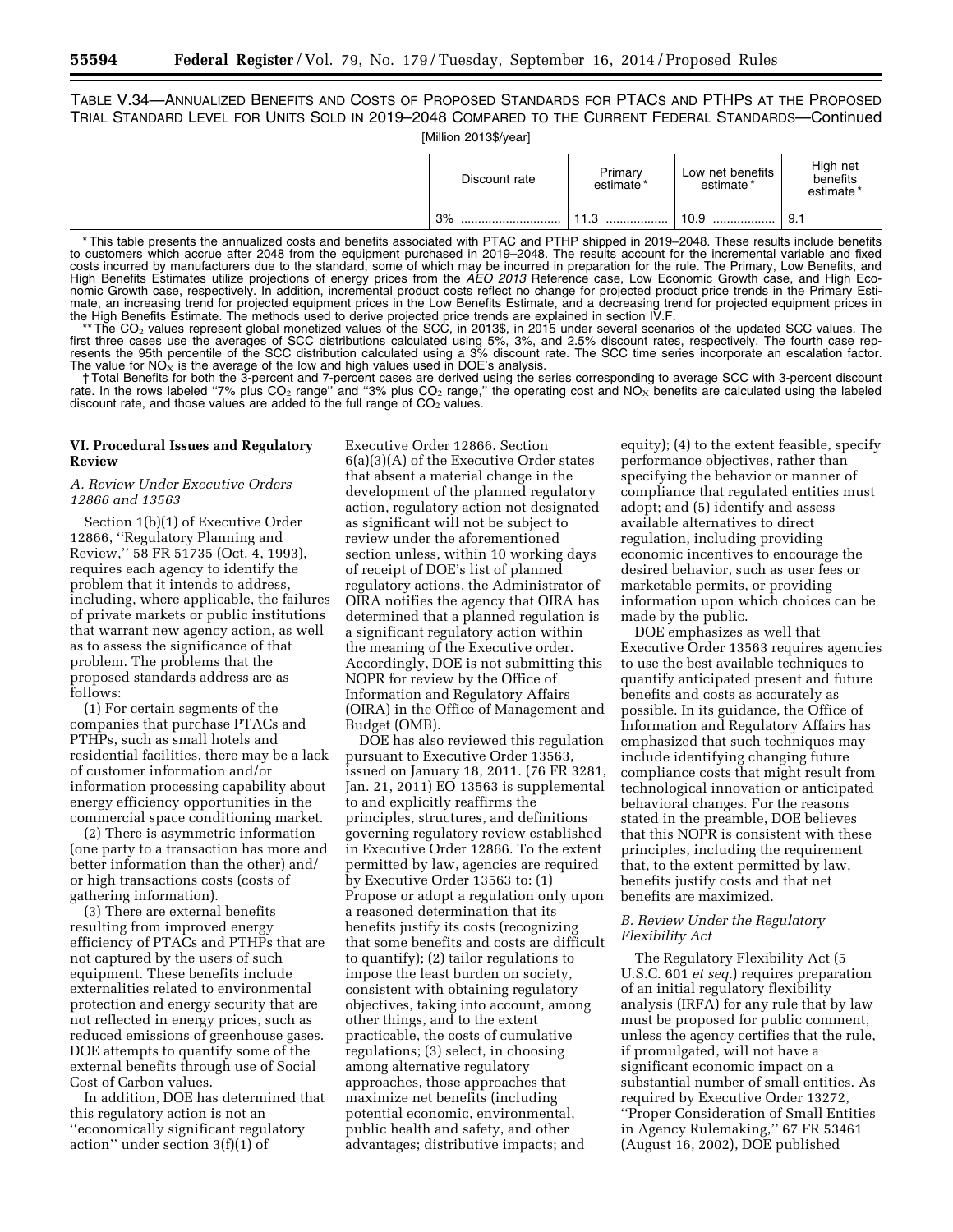procedures and policies on February 19, 2003, to ensure that the potential impacts of its rules on small entities are properly considered during the rulemaking process. 68 FR 7990. DOE has made its procedures and policies available on the Office of the General Counsel's Web site (*[http://energy.gov/](http://energy.gov/gc/office-general-counsel) [gc/office-general-counsel](http://energy.gov/gc/office-general-counsel)*).

1. Description and Estimated Number of Small Entities Regulated

#### a. Methodology for Estimating the Number of Small Entities

For manufacturers of PTACs and PTHPs, the Small Business Administration (SBA) has set a size threshold, which defines those entities classified as ''small businesses'' for the purposes of the statute. DOE used the SBA's small business size standards to determine whether any small entities would be subject to the requirements of the rule. 65 FR 30836, 30848 (May 15, 2000), as amended at 65 FR 53533, 53544 (September 5, 2000) and codified at 13 CFR part 121. The size standards are listed by North American Industry Classification System (NAICS) code and industry description and are available at *[http://www.sba.gov/sites/default/files/](http://www.sba.gov/sites/default/files/files/Size_Standards_Table.pdf)  files/Size*\_*Standards*\_*[Table.pdf.](http://www.sba.gov/sites/default/files/files/Size_Standards_Table.pdf)* PTAC and PTHP manufacturing is classified under NAICS 333415, ''Air-Conditioning and Warm Air Heating Equipment and Commercial and Industrial Refrigeration Equipment Manufacturing.'' The SBA sets a threshold of 750 employees or less for an entity to be considered as a small business for this category.

DOE reviewed the potential standard levels considered in this NOPR under the provisions of the Regulatory Flexibility Act and the procedures and policies published on February 19, 2003. To better assess the potential impacts of this rulemaking on small entities, DOE conducted a more focused inquiry of the companies that could be small business manufacturers of products covered by this rulemaking. During its market survey, DOE used available public information to identify potential small manufacturers. DOE's research involved industry trade association membership directories (*e.g.,* AHRI), information from previous rulemakings, individual company Web sites, and market research tools (*e.g.,* 

Hoover's reports) to create a list of companies that manufacture or sell PTAC and PTHP products covered by this rulemaking. DOE also asked stakeholders and industry representatives if they were aware of any additional small manufacturers during manufacturer interviews and at DOE public meetings. DOE reviewed publicly available data and contacted various companies on its complete list of manufacturers, as necessary, to determine whether they met the SBA's definition of a small business manufacturer. DOE screened out companies that do not offer products impacted by this rulemaking, do not meet the definition of a ''small business,'' or are foreign owned and operated.

DOE initially identified 22 companies that sell PTAC and PTHP equipment that would be affected by this proposal. Of these 22 companies, DOE identified 12 as small businesses.

#### b. Manufacturer Participation

DOE contacted the identified small businesses to invite them to take part in a manufacturer impact analysis interview. Of the 12 small businesses contacted, DOE was able to reach and discuss potential standards with two. DOE also obtained information about small businesses and potential impacts on small businesses while interviewing large manufacturers.

## c. PTAC and PTHP Industry Structure and Nature of Competition

Three major manufacturers supply approximately 80 percent of the market for PTACs and PTHPs. DOE estimates that the remaining 20 percent of the PTAC and PTHP market is served by a combination of small businesses and large businesses that are foreign owned and operated. None of the major manufacturers of PTACs and PTHPs affected by this rulemaking is a domestic small business.

Further, the small businesses identified are not original equipment manufacturers of standard-size PTACs and PTHPs impacted by this rulemaking. Rather, they import, rebrand, and distribute standard-size PTACs and PTHPs manufactured overseas by foreign companies. Some small businesses identified are original equipment manufacturers of non-

standard size PTACs and PTHPs. However, energy conservation standards for non-standard equipment are not being amended by this rulemaking. Accordingly, non-standard equipment is not considered in this small business analysis. Rather, this analysis focuses on likely impacts of the proposed rule on small businesses that sell standard-size PTACs and PTHPs.

#### 2. Description and Estimate of Compliance Requirements

As noted, the small businesses identified are not OEMs of standard-size PTACs and PTHPs impacted by this rulemaking. Rather, they import, rebrand, and distribute PTACs and PTHPs manufactured overseas. Accordingly, small businesses would not face capital conversion costs in order to comply with amended standards, as machinery used to produce covered products is owned and operated by OEMs overseas. Small businesses also would not face product conversion costs associated with engineering and redesign of equipment. However, small businesses could experience an increase in equipment purchase price from overseas OEMs if the OEMs incur capital and product conversion costs and pass those onto small business importers. If small businesses are not able to pass all additional costs onto consumers, they could potentially face reduced markups and profits.

Additionally, small businesses would likely face product conversion costs associated with testing and certifying PTACs and PTHPs redesigned to comply with amended standards. Typically, testing and certification costs are proportional to the number of models offered by a company and not to the volume of sales. Because the volume of sales of a small business is often lower than that of a larger manufacturer, a small business's testing and certification costs may be spread over fewer units and lower revenues per model relative to a larger manufacturer. This may result in a disproportionate cost burden on small manufacturers.

Table VI.1 below presents estimated conversion costs as a percentage of annual financial metrics for an average small manufacturer relative to an average large manufacturer.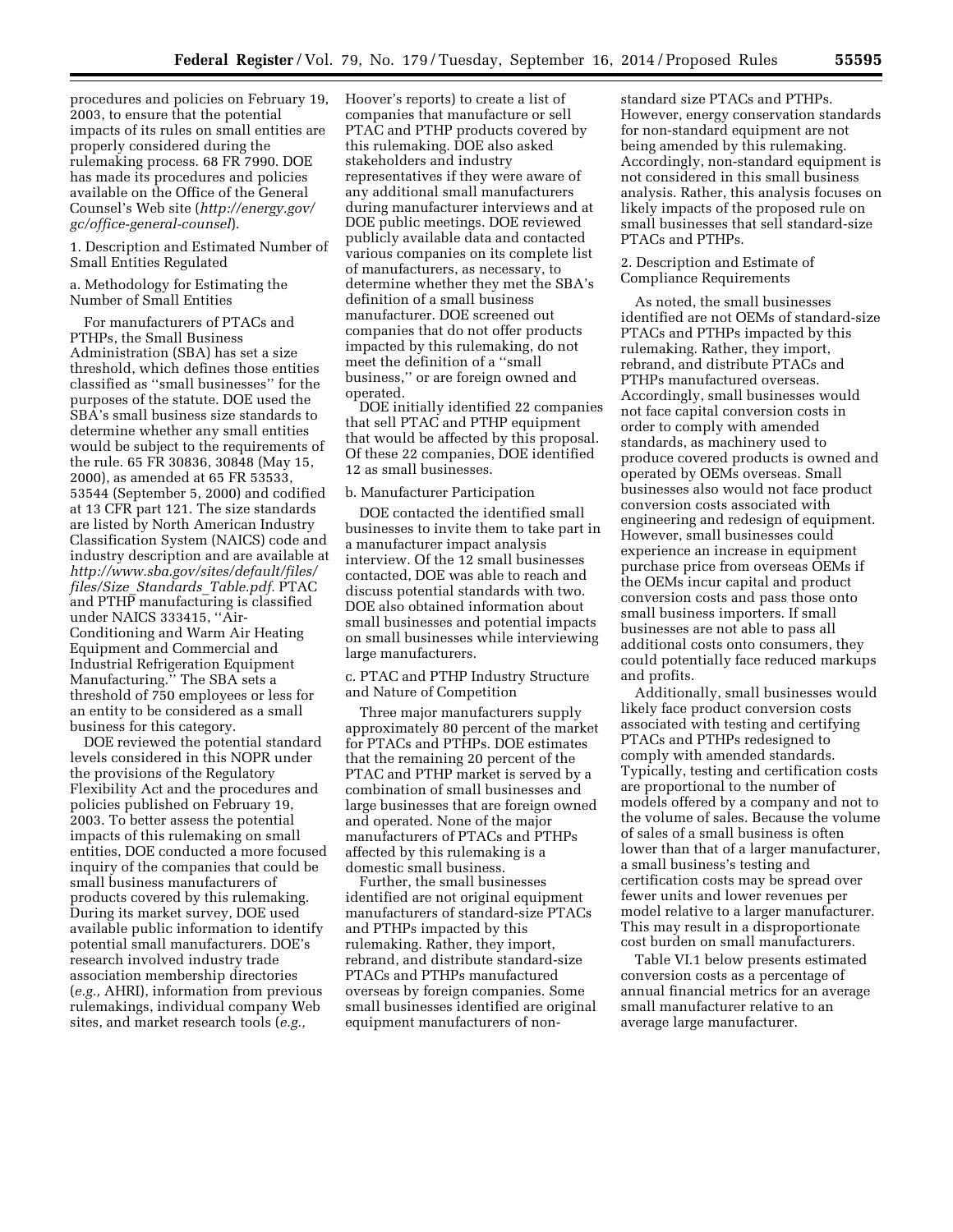| TABLE VI.1—MAGNITUDE OF CONVERSION COSTS FACING AN AVERAGE SMALL MANUFACTURER VERSUS AN AVERAGE |                                            |  |  |  |
|-------------------------------------------------------------------------------------------------|--------------------------------------------|--|--|--|
|                                                                                                 | LARGE MANUFACTURER UNDER THE PROPOSED RULE |  |  |  |

| Capital conversion<br>costs as a<br>percentage of<br>annual capital<br>expenditures<br>$(\% )$ | Product<br>conversion costs<br>as a percentage<br>of annual<br>R&D expense<br>(%) | Total conversion<br>costs as a<br>percentage of<br>annual revenue<br>(%) | Total conversion<br>costs as a<br>percentage of<br>annual EBIT<br>$(\% )$ |
|------------------------------------------------------------------------------------------------|-----------------------------------------------------------------------------------|--------------------------------------------------------------------------|---------------------------------------------------------------------------|
| 29                                                                                             | 61<br>70                                                                          |                                                                          | 56<br>109                                                                 |

Because small businesses are not expected to incur capital conversion costs and are expected to face limited product conversion costs in order to comply with the proposed rule, DOE estimates that small businesses will experience lower conversion costs as a percentage of annual revenue and other financial metrics compared to large manufacturers. Nevertheless, DOE recognizes that amended energy conservation standards could potentially impact small businesses disproportionately. In general, larger businesses tend to have larger production and sales volumes over which to spread costs and could have a competitive advantage due to their size and ability to access capital that may not be available to small businesses. Since the proposed standards could cause competitive concerns for small manufacturers, DOE cannot certify that the proposed standards would not have a significant impact on a substantial number of small businesses.

DOE requests comments on the impacts of amended energy conservation standards on small business. This is identified as issue 7 in section VII.E, ''Issues on Which DOE Seeks Comment.''

3. Duplication, Overlap, and Conflict With Other Rules and Regulations

DOE is not aware of any rules or regulations that duplicate, overlap, or conflict with the rule being considered today.

## 4. Significant Alternatives to the Rule

The discussion above analyzes impacts on small businesses that would result from the TSL DOE is proposing in this document. Though TSLs less stringent than the proposed TSL would be expected to reduce the impacts on small entities, DOE is required by EPCA to establish standards that achieve the maximum improvement in energy efficiency that is technically feasible and economically justified, and result in a significant conservation of energy. Therefore, DOE rejected the lowest TSL.

In addition to the other TSLs being considered, the NOPR TSD includes a

regulatory impact analysis in chapter 17. For PTACs and PTHPs, this report discusses the following policy alternatives: (1) No rebate, (2) consumer rebates, (3) consumer tax credits, (4) manufacturer tax credits, (5) voluntary energy efficiency targets, and (6) government bulk purchases. DOE does not intend to consider these alternatives further because they either are not feasible to implement without authority and funding from Congress, or are not expected to result in energy savings as large as those that would be achieved by the proposed energy conservation standards. For PTACs and PTHPs, the energy benefits of alternative policies analyzed range from less than 1 percent to approximately 22 percent of those estimated to result from amended standards.

DOE continues to seek input from businesses that would be affected by this rulemaking and will consider comments received in the development of any final rule.

## *C. Review Under the Paperwork Reduction Act*

Manufacturers of PTACs and PTHPs must certify to DOE that their products comply with any applicable energy conservation standards. In certifying compliance, manufacturers must test their products according to the DOE test procedures for PTACs and PTHPs, including any amendments adopted for those test procedures. DOE has established regulations for the certification and recordkeeping requirements for all covered consumer products and commercial equipment, including PTACs and PTHPs. 76 FR 12422 (March 7, 2011). The collectionof-information requirement for the certification and recordkeeping is subject to review and approval by OMB under the Paperwork Reduction Act (PRA). This requirement has been approved by OMB under OMB control number 1910–1400. Public reporting burden for the certification is estimated to average 20 hours per response, including the time for reviewing instructions, searching existing data

sources, gathering and maintaining the data needed, and completing and reviewing the collection of information.

Notwithstanding any other provision of the law, no person is required to respond to, nor shall any person be subject to a penalty for failure to comply with, a collection of information subject to the requirements of the PRA, unless that collection of information displays a currently valid OMB Control Number.

## *D. Review Under the National Environmental Policy Act of 1969*

Pursuant to the National Environmental Policy Act (NEPA) of 1969, DOE has determined that the proposed rule fits within the category of actions included in Categorical Exclusion (CX) B5.1 and otherwise meets the requirements for application of a CX. See 10 CFR part 1021, app. B, B5.1(b); § 1021.410(b) and appendix B, B(1)–(5). The proposed rule fits within the category of actions because it is a rulemaking that establishes energy conservation standards for consumer products or industrial equipment, and for which none of the exceptions identified in CX B5.1(b) apply. Therefore, DOE has made a CX determination for this rulemaking, and DOE does not need to prepare an Environmental Assessment or Environmental Impact Statement for this proposed rule. DOE's CX determination for this proposed rule is available at *[http://cxnepa.energy.gov/.](http://cxnepa.energy.gov/)* 

#### *E. Review Under Executive Order 13132*

Executive Order 13132, ''Federalism,'' 64 FR 43255 (Aug. 10, 1999) imposes certain requirements on Federal agencies formulating and implementing policies or regulations that preempt State law or that have Federalism implications. The Executive Order requires agencies to examine the constitutional and statutory authority supporting any action that would limit the policymaking discretion of the States and to carefully assess the necessity for such actions. The Executive Order also requires agencies to have an accountable process to ensure meaningful and timely input by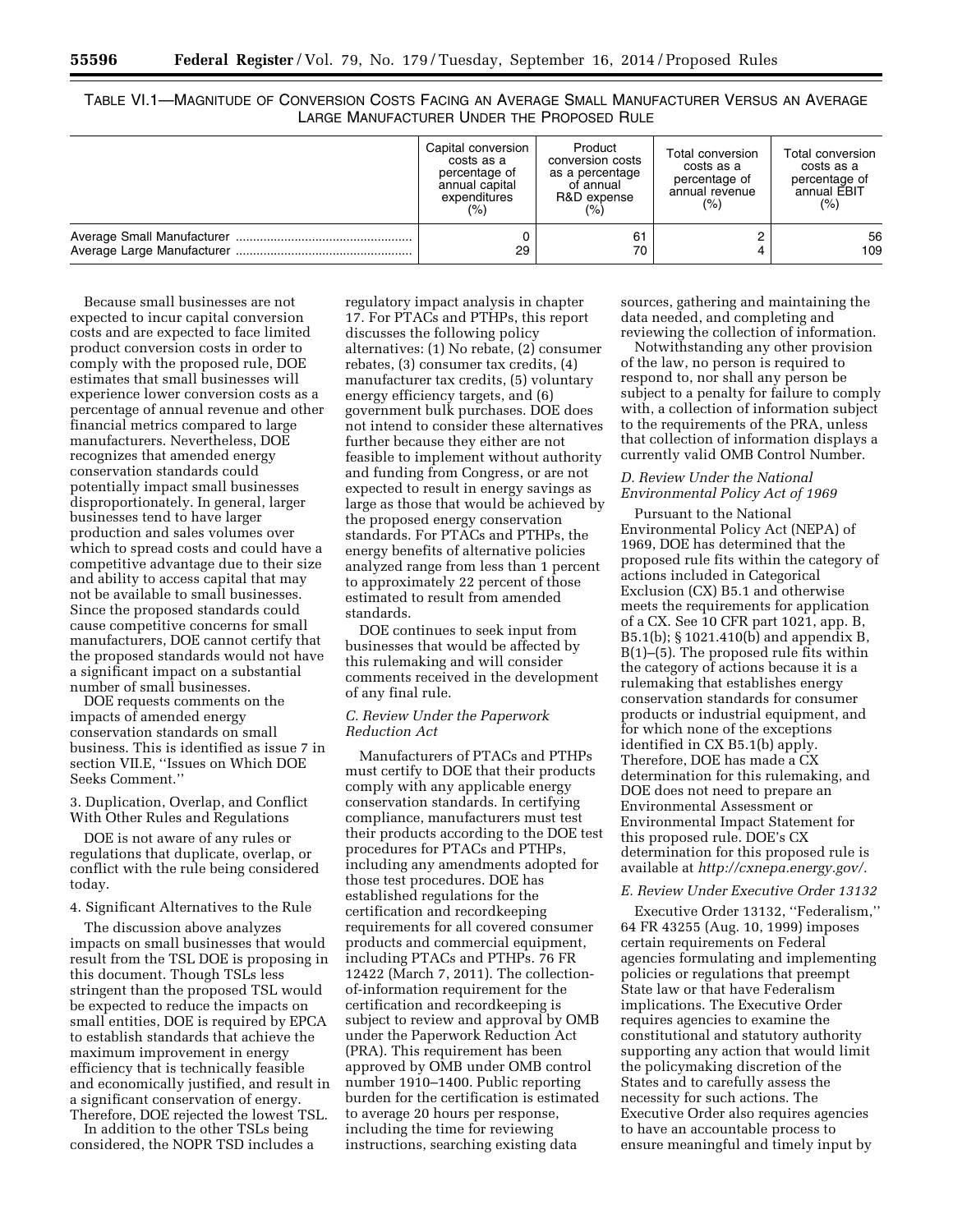State and local officials in the development of regulatory policies that have Federalism implications. On March 14, 2000, DOE published a statement of policy describing the intergovernmental consultation process it will follow in the development of such regulations. 65 FR 13735. EPCA governs and prescribes Federal preemption of State regulations as to energy conservation for the products that are the subject of the proposed rule. States can petition DOE for exemption from such preemption to the extent, and based on criteria, set forth in EPCA. (42 U.S.C. 6297) No further action is required by Executive Order 13132.

#### *F. Review Under Executive Order 12988*

With respect to the review of existing regulations and the promulgation of new regulations, section 3(a) of Executive Order 12988, ''Civil Justice Reform,'' imposes on Federal agencies the general duty to adhere to the following requirements: (1) Eliminate drafting errors and ambiguity; (2) write regulations to minimize litigation; and (3) provide a clear legal standard for affected conduct rather than a general standard and promote simplification and burden reduction. 61 FR 4729 (Feb. 7, 1996). Section 3(b) of Executive Order 12988 specifically requires that Executive agencies make every reasonable effort to ensure that the regulation: (1) Clearly specifies the preemptive effect, if any; (2) clearly specifies any effect on existing Federal law or regulation; (3) provides a clear legal standard for affected conduct while promoting simplification and burden reduction; (4) specifies the retroactive effect, if any; (5) adequately defines key terms; and (6) addresses other important issues affecting clarity and general draftsmanship under any guidelines issued by the Attorney General. Section 3(c) of Executive Order 12988 requires Executive agencies to review regulations in light of applicable standards in section 3(a) and section 3(b) to determine whether they are met or it is unreasonable to meet one or more of them. DOE has completed the required review and determined that, to the extent permitted by law, this proposed rule meets the relevant standards of Executive Order 12988.

## *G. Review Under the Unfunded Mandates Reform Act of 1995*

Title II of the Unfunded Mandates Reform Act of 1995 (UMRA) requires each Federal agency to assess the effects of Federal regulatory actions on State, local, and Tribal governments and the private sector. Public Law 104–4, sec. 201 (codified at 2 U.S.C. 1531). For a

proposed regulatory action likely to result in a rule that may cause the expenditure by State, local, and Tribal governments, in the aggregate, or by the private sector of \$100 million or more in any one year (adjusted annually for inflation), section 202 of UMRA requires a Federal agency to publish a written statement that estimates the resulting costs, benefits, and other effects on the national economy. (2 U.S.C. 1532(a), (b)) The UMRA also requires a Federal agency to develop an effective process to permit timely input by elected officers of State, local, and Tribal governments on a proposed ''significant intergovernmental mandate,'' and requires an agency plan for giving notice and opportunity for timely input to potentially affected small governments before establishing any requirements that might significantly or uniquely affect small governments. On March 18, 1997, DOE published a statement of policy on its process for intergovernmental consultation under UMRA. 62 FR 12820. DOE's policy statement is also available at *[http://](http://energy.gov/gc/office-general-counsel) [energy.gov/gc/office-general-counsel.](http://energy.gov/gc/office-general-counsel)* 

This proposed rule is not expected to require expenditures of \$100 million or more on the private sector.

Section 202 of UMRA authorizes a Federal agency to respond to the content requirements of UMRA in any other statement or analysis that accompanies the proposed rule. 2 U.S.C. 1532(c). The content requirements of section 202(b) of UMRA relevant to a private sector mandate substantially overlap the economic analysis requirements that apply under section 325(o) of EPCA and Executive Order 12866. The **SUPPLEMENTARY INFORMATION** section of the NOPR and the ''Regulatory Impact Analysis'' section of the TSD for this proposed rule respond to those requirements.

Under section 205 of UMRA, the Department is obligated to identify and consider a reasonable number of regulatory alternatives before promulgating a rule for which a written statement under section 202 is required. 2 U.S.C. 1535(a). DOE is required to select from those alternatives the most cost-effective and least burdensome alternative that achieves the objectives of the proposed rule unless DOE publishes an explanation for doing otherwise, or the selection of such an alternative is inconsistent with law. As required by 42 U.S.C. 6313(a), the proposed rule would establish energy conservation standards for PTACs and PTHPs that are designed to achieve the maximum improvement in energy efficiency that DOE has determined to be both technologically feasible and

economically justified. A full discussion of the alternatives considered by DOE is presented in the ''Regulatory Impact Analysis'' section of the TSD for the proposed rule.

#### *H. Review Under the Treasury and General Government Appropriations Act, 1999*

Section 654 of the Treasury and General Government Appropriations Act, 1999 (Pub. L. 105–277) requires Federal agencies to issue a Family Policymaking Assessment for any rule that may affect family well-being. This rule would not have any impact on the autonomy or integrity of the family as an institution. Accordingly, DOE has concluded that it is not necessary to prepare a Family Policymaking Assessment.

#### *I. Review Under Executive Order 12630*

DOE has determined, under Executive Order 12630, ''Governmental Actions and Interference with Constitutionally Protected Property Rights'' 53 FR 8859 (Mar. 18, 1988), that this regulation would not result in any takings that might require compensation under the Fifth Amendment to the U.S. Constitution.

#### *J. Review Under the Treasury and General Government Appropriations Act, 2001*

Section 515 of the Treasury and General Government Appropriations Act, 2001 (44 U.S.C. 3516, note) provides for Federal agencies to review most disseminations of information to the public under guidelines established by each agency pursuant to general guidelines issued by OMB. OMB's guidelines were published at 67 FR 8452 (Feb. 22, 2002), and DOE's guidelines were published at 67 FR 62446 (Oct. 7, 2002). DOE has reviewed the NOPR under the OMB and DOE guidelines and has concluded that it is consistent with applicable policies in those guidelines.

#### *K. Review Under Executive Order 13211*

Executive Order 13211, ''Actions Concerning Regulations That Significantly Affect Energy Supply, Distribution, or Use'' 66 FR 28355 (May 22, 2001), requires Federal agencies to prepare and submit to OIRA at OMB, a Statement of Energy Effects for any proposed significant energy action. A "significant energy action" is defined as any action by an agency that promulgates or is expected to lead to promulgation of a final rule, and that: (1) Is a significant regulatory action under Executive Order 12866, or any successor order; and (2) is likely to have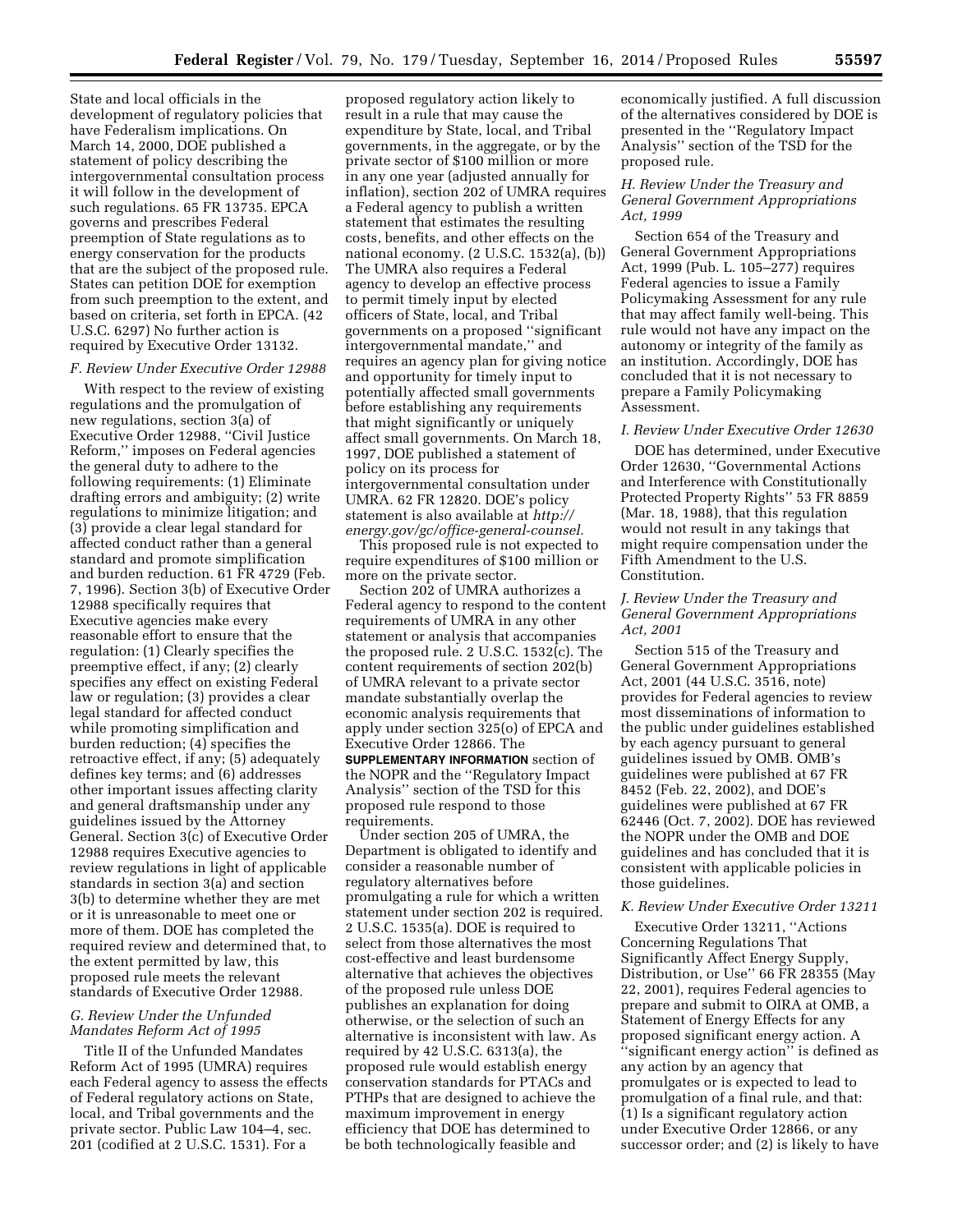a significant adverse effect on the supply, distribution, or use of energy, or (3) is designated by the Administrator of OIRA as a significant energy action. For any proposed significant energy action, the agency must give a detailed statement of any adverse effects on energy supply, distribution, or use should the proposal be implemented, and of reasonable alternatives to the action and their expected benefits on energy supply, distribution, and use.

DOE has tentatively concluded that this regulatory action, which proposes energy conservation standards for PTACs and PTHPs, is not a significant energy action because the proposed standards are not likely to have a significant adverse effect on the supply, distribution, or use of energy, nor has it been designated as such by the Administrator at OIRA. Accordingly, DOE has not prepared a Statement of Energy Effects on the proposed rule.

## *L. Review Under the Information Quality Bulletin for Peer Review*

On December 16, 2004, OMB, in consultation with the Office of Science and Technology Policy (OSTP), issued its Final Information Quality Bulletin for Peer Review (the Bulletin). 70 FR 2664 (Jan. 14, 2005). The Bulletin establishes that certain scientific information shall be peer reviewed by qualified specialists before it is disseminated by the Federal Government, including influential scientific information related to agency regulatory actions. The purpose of the bulletin is to enhance the quality and credibility of the Government's scientific information. Under the Bulletin, the energy conservation standards rulemaking analyses are ''influential scientific information,'' which the Bulletin defines as scientific information the agency reasonably can determine will have, or does have, a clear and substantial impact on important public policies or private sector decisions. 70 FR 2667.

In response to OMB's Bulletin, DOE conducted formal in-progress peer reviews of the energy conservation standards development process and analyses and has prepared a Peer Review Report pertaining to the energy conservation standards rulemaking analyses. Generation of this report involved a rigorous, formal, and documented evaluation using objective criteria and qualified and independent reviewers to make a judgment as to the technical/scientific/business merit, the actual or anticipated results, and the productivity and management effectiveness of programs and/or projects. The ''Energy Conservation

Standards Rulemaking Peer Review Report'' dated February 2007 has been disseminated and is available at the following Web site: *[www1.eere.energy.gov/buildings/](http://www1.eere.energy.gov/buildings/appliance_standards/peer_review.html) appliance*\_*[standards/peer](http://www1.eere.energy.gov/buildings/appliance_standards/peer_review.html)*\_*review.html.* 

## **VII. Public Participation**

## *A. Attendance at the Public Meeting*

The time, date, and location of the public meeting are listed in the **DATES** and **ADDRESSES** sections at the beginning of this document. If you plan to attend the public meeting, please notify Ms. Brenda Edwards at (202) 586–2945 or *[Brenda.Edwards@ee.doe.gov.](mailto:Brenda.Edwards@ee.doe.gov)* Please note that foreign nationals visiting DOE Headquarters are subject to advance security screening procedures. Any foreign national wishing to participate in the meeting should advise DOE as soon as possible by contacting Ms. Edwards to initiate the necessary procedures. Please also note that those wishing to bring laptop computers into the Forrestal Building will be required to obtain a property pass. Visitors should avoid bringing laptop computers, or allow an extra 45 minutes. Persons can attend the public meeting via webinar.

In addition, you can attend the public meeting via webinar. Webinar registration information, participant instructions, and information about the capabilities available to webinar participants will be published on DOE's Web site at: *[http://www1.eere.energy.](http://www1.eere.energy.gov/buildings/appliance_standards/product.aspx/productid/45) [gov/buildings/appliance](http://www1.eere.energy.gov/buildings/appliance_standards/product.aspx/productid/45)*\_*standards/ [product.aspx/productid/45.](http://www1.eere.energy.gov/buildings/appliance_standards/product.aspx/productid/45)* Participants are responsible for ensuring their systems are compatible with the webinar software.

#### *B. Procedure for Submitting Prepared General Statements for Distribution*

Any person who has plans to present a prepared general statement may request that copies of his or her statement be made available at the public meeting. Such persons may submit requests, along with an advance electronic copy of their statement in PDF (preferred), Microsoft Word or Excel, WordPerfect, or text (ASCII) file format, to the appropriate address shown in the **ADDRESSES** section at the beginning of this document. The request and advance copy of statements must be received at least one week before the public meeting and may be emailed, hand-delivered, or sent by mail. DOE prefers to receive requests and advance copies via email. Please include a telephone number to enable DOE staff to make follow-up contact, if needed.

#### *C. Conduct of the Public Meeting*

DOE will designate a DOE official to preside at the public meeting and may also use a professional facilitator to aid discussion. The meeting will not be a judicial or evidentiary-type public hearing, but DOE will conduct it in accordance with section 336 of EPCA (42 U.S.C. 6306). A court reporter will be present to record the proceedings and prepare a transcript. DOE reserves the right to schedule the order of presentations and to establish the procedures governing the conduct of the public meeting. After the public meeting, interested parties may submit further comments on the proceedings as well as on any aspect of the rulemaking until the end of the comment period.

The public meeting will be conducted in an informal, conference style. DOE will present summaries of comments received before the public meeting, allow time for prepared general statements by participants, and encourage all interested parties to share their views on issues affecting this rulemaking. Each participant will be allowed to make a general statement (within time limits determined by DOE), before the discussion of specific topics. DOE will allow, as time permits, other participants to comment briefly on any general statements.

At the end of all prepared statements on a topic, DOE will permit participants to clarify their statements briefly and comment on statements made by others. Participants should be prepared to answer questions by DOE and by other participants concerning these issues. DOE representatives may also ask questions of participants concerning other matters relevant to this rulemaking. The official conducting the public meeting will accept additional comments or questions from those attending, as time permits. The presiding official will announce any further procedural rules or modification of the above procedures that may be needed for the proper conduct of the public meeting.

A transcript of the public meeting will be included in the docket, which can be viewed as described in the *Docket*  section at the beginning of this document. In addition, any person may buy a copy of the transcript from the transcribing reporter.

#### *D. Submission of Comments*

DOE will accept comments, data, and information regarding this proposed rule before or after the public meeting, but no later than the date provided in the **DATES** section at the beginning of this proposed rule. Interested parties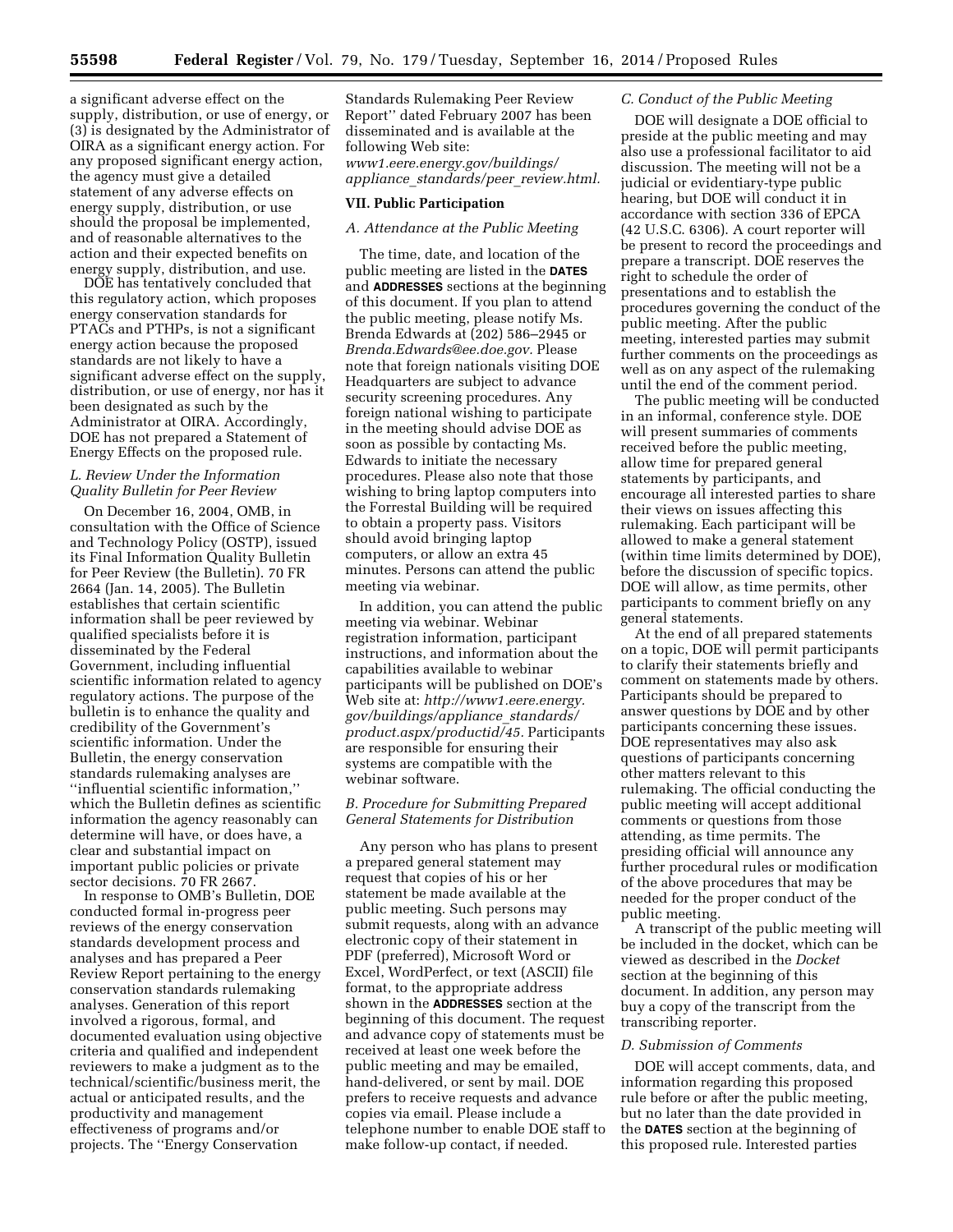may submit comments, data, and other information using any of the methods described in the **ADDRESSES** section at the beginning of this document.

Submitting comments via regulations.gov. The regulations.gov Web page will require you to provide your name and contact information. Your contact information will be viewable to DOE Building Technologies staff only. Your contact information will not be publicly viewable except for your first and last names, organization name (if any), and submitter representative name (if any). If your comment is not processed properly because of technical difficulties, DOE will use this information to contact you. If DOE cannot read your comment due to technical difficulties and cannot contact you for clarification, DOE may not be able to consider your comment.

However, your contact information will be publicly viewable if you include it in the comment itself or in any documents attached to your comment. Any information that you do not want to be publicly viewable should not be included in your comment, nor in any document attached to your comment. Otherwise, persons viewing comments will see only first and last names, organization names, correspondence containing comments, and any documents submitted with the comments.

Do not submit to regulations.gov information for which disclosure is restricted by statute, such as trade secrets and commercial or financial information (hereinafter referred to as Confidential Business Information (CBI)). Comments submitted through regulations.gov cannot be claimed as CBI. Comments received through the Web site will waive any CBI claims for the information submitted. For information on submitting CBI, see the Confidential Business Information section below.

DOE processes submissions made through regulations.gov before posting. Normally, comments will be posted within a few days of being submitted. However, if large volumes of comments are being processed simultaneously, your comment may not be viewable for up to several weeks. Please keep the comment tracking number that regulations.gov provides after you have successfully uploaded your comment.

*Submitting comments via email, hand delivery/courier, or mail.* Comments and documents submitted via email, hand delivery, or mail also will be posted to regulations.gov. If you do not want your personal contact information to be publicly viewable, do not include it in your comment or any accompanying

documents. Instead, provide your contact information in a cover letter. Include your first and last names, email address, telephone number, and optional mailing address. The cover letter will not be publicly viewable as long as it does not include any comments.

Include contact information each time you submit comments, data, documents, and other information to DOE. If you submit via mail or hand delivery/ courier, please provide all items on a CD, if feasible. It is not necessary to submit printed copies. No facsimiles (faxes) will be accepted.

Comments, data, and other information submitted to DOE electronically should be provided in PDF (preferred), Microsoft Word or Excel, WordPerfect, or text (ASCII) file format. Provide documents that are not secured, that are written in English, and that are free of any defects or viruses. Documents should not contain special characters or any form of encryption and, if possible, they should carry the electronic signature of the author.

*Campaign form letters.* Please submit campaign form letters by the originating organization in batches of between 50 to 500 form letters per PDF or as one form letter with a list of supporters' names compiled into one or more PDFs. This reduces comment processing and posting time.

*Confidential Business Information.*  According to 10 CFR 1004.11, any person submitting information that he or she believes to be confidential and exempt by law from public disclosure should submit via email, postal mail, or hand delivery/courier two well-marked copies: One copy of the document marked confidential including all the information believed to be confidential, and one copy of the document marked non-confidential with the information believed to be confidential deleted. Submit these documents via email or on a CD, if feasible. DOE will make its own determination about the confidential status of the information and treat it according to its determination.

Factors of interest to DOE when evaluating requests to treat submitted information as confidential include: (1) A description of the items; (2) whether and why such items are customarily treated as confidential within the industry; (3) whether the information is generally known by or available from other sources; (4) whether the information has previously been made available to others without obligation concerning its confidentiality; (5) an explanation of the competitive injury to the submitting person which would result from public disclosure; (6) when

such information might lose its confidential character due to the passage of time; and (7) why disclosure of the information would be contrary to the public interest.

It is DOE's policy that all comments may be included in the public docket, without change and as received, including any personal information provided in the comments (except information deemed to be exempt from public disclosure).

## *E. Issues on Which DOE Seeks Comment*

Although DOE welcomes comments on any aspect of this proposal, DOE is particularly interested in receiving comments and views of interested parties concerning the following issues:

1. DOE did not consider alternate refrigerants in the analysis because DOE is not aware of any SNAP-approved refrigerants that are known to have better efficiency than R–410A for PTAC and PTHP equipment. DOE requests feedback on the efficacy of alternative refrigerants in PTAC and PTHP equipment.

2. To estimate the number and type of distribution channels and the distribution of the shipments through the distribution channels, DOE leveraged the information from the 2008 PTAC and PTHP final rule. (73 FR 58772). DOE requests comment regarding the selected channels and distribution of shipments through the channels.

3. Stakeholders mentioned that a number of shipments are not accounted for in the AHRI database because certain manufacturers are non-AHRI manufacturers and are not subject to reporting to the database. DOE requests comment regarding and data supporting the expected number of shipments that are unreported.

4. To estimate a base-case efficiency trend, DOE applied the trend from 2012 to 2035 that was used in the commercial unitary air conditioner Advance Notice of Proposed Rulemaking (ANOPR), which estimated an increase of approximately 1 EER every 35 years. 69 FR 45460 (July 29, 2004). DOE requests comment regarding and data supporting the selected efficiency trend.

5. DOE used information provided by manufacturers to estimate the conversion costs for manufacturers at each TSL. DOE requests feedback on the expected total conversion costs for the industry at the evaluated TSLs.

6. DOE used the GRIM to estimate the domestic labor expenditures and number of direct employees in the base case and at each TSL from 2014 through 2048. DOE requests comments on the total annual direct employment levels in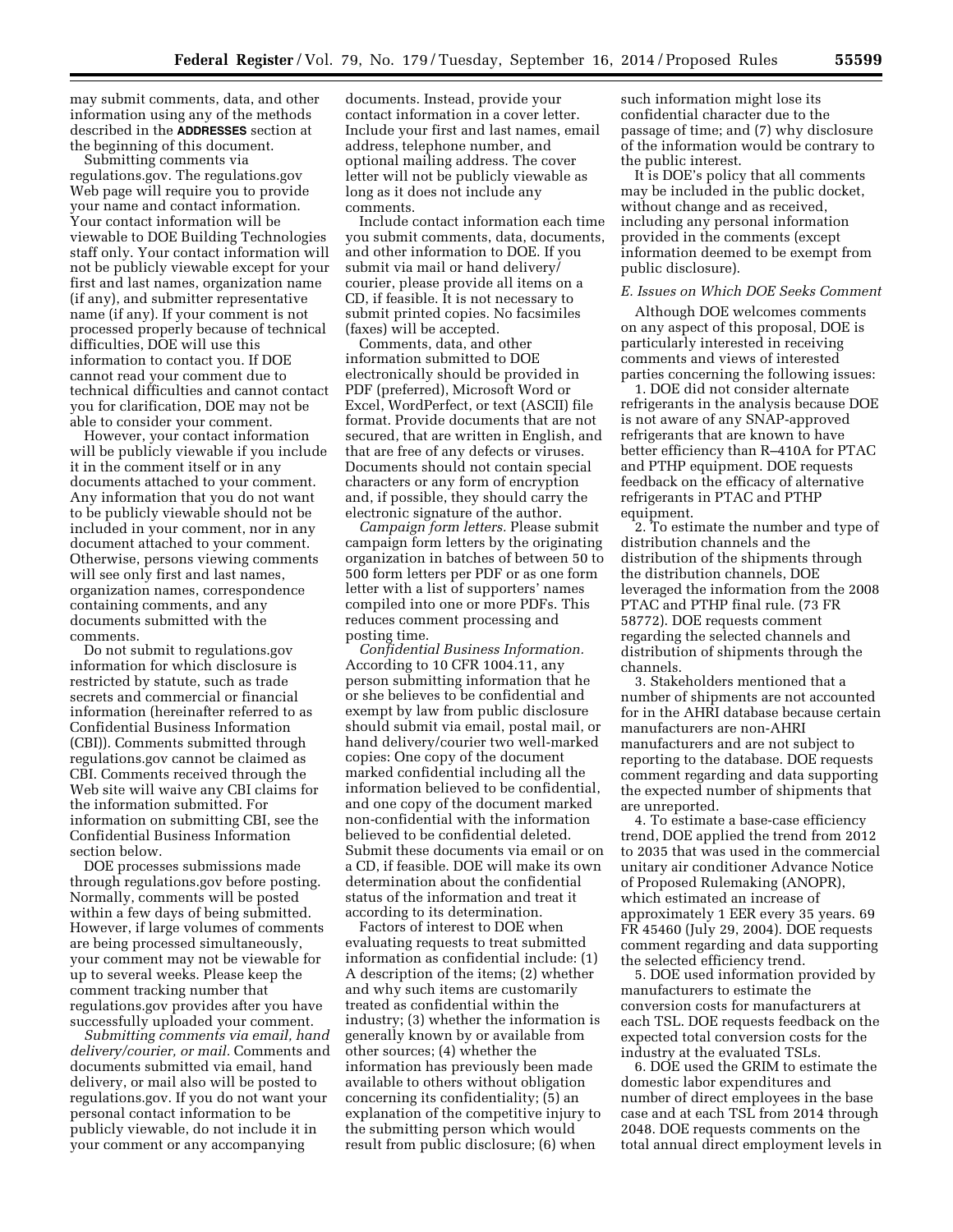the industry for PTAC and PTHP production.

7. DOE used information provided by manufacturers to analyze the effects of amended energy conservation standards on small businesses. DOE requests comments on impacts facing small businesses as a result of amended standards.

## **VIII. Approval of the Office of the Secretary**

The Secretary of Energy has approved publication of this proposed rule.

#### **List of Subjects in 10 CFR Part 431**

Administrative practice and procedure, Confidential business information, Energy conservation, Reporting and recordkeeping requirements.

Issued in Washington, DC, on August 28, 2014.

## **Michael Carr,**

*Principal Deputy Assistant Secretary, Energy Efficiency and Renewable Energy.* 

For the reasons set forth in the preamble, DOE proposes to amend part 431 of chapter II, subchapter D, of title 10 of the Code of Federal Regulations as set forth below:

#### **PART 431—ENERGY EFFICIENCY PROGRAM FOR CERTAIN COMMERCIAL AND INDUSTRIAL EQUIPMENT**

■ 1. The authority citation for part 431 continues to read as follows:

**Authority:** 42 U.S.C. 6291–6317.

■ 2. Amend § 431.97 by revising paragraph (c) to read as follows:

**§ 431.97 Energy efficiency standards and their compliance dates.** 

\* \* \* \* \*

(c) Each non-standard size packaged terminal air conditioner (PTAC) and packaged terminal heat pump (PTHP) manufactured on or after October 7, 2010 must meet the applicable minimum energy efficiency standard level(s) set forth in Table 4 of this section. Each standard size PTAC and PTHP manufactured on or after October 8, 2012, and before January 1, 2019 must meet the applicable minimum energy efficiency standard level(s) set forth in Table 4 of this section. Each standard size PTAC and PTHP manufactured on or after January 1, 2019 must meet the applicable minimum energy efficiency standard level(s) set forth in Table 5 of this section.

| TABLE 4 TO § 431.97—MINIMUM EFFICIENCY STANDARDS FOR PTAC AND PTHP |  |  |
|--------------------------------------------------------------------|--|--|
|--------------------------------------------------------------------|--|--|

| Equipment<br>type | Category          | Cooling capacity                                          | <b>Efficiency level</b>                                                                                       | Compliance date:<br>Products manufac-<br>tured on and<br>after                                  |
|-------------------|-------------------|-----------------------------------------------------------|---------------------------------------------------------------------------------------------------------------|-------------------------------------------------------------------------------------------------|
| <b>PTAC</b>       | Standard Size     | ≥7,000 and ≤15,000 Btu/h<br>>15,000 Btu/h                 | EER = $13.8 - (0.3 \times \text{Cap}^1)$                                                                      | October 8, 2012. <sup>2</sup><br>October 8, 2012. <sup>2</sup><br>October 8, 2012. <sup>2</sup> |
|                   | Non-Standard Size | <7,000 Btu/h<br>≥7,000 and ≤15,000 Btu/h<br>>15,000 Btu/h | EER = $10.9 - (0.213 \times Cap^{-1})$                                                                        | October 7, 2010.<br>October 7, 2010.<br>October 7, 2010.                                        |
| <b>PTHP</b>       | Standard Size     | <7,000 Btu/h<br>≥7,000 and ≤15,000 Btu/h<br>>15,000 Btu/h | $COP = 3.3$<br>EER = $14.0 - (0.3 \times Cap^1)$<br>$COP = 3.7 - (0.052 \times Cap^{-1})$<br>$COP = 2.9$      | October 8, 2012. <sup>2</sup><br>October 8, 2012. <sup>2</sup><br>October 8, 2012. <sup>2</sup> |
|                   | Non-Standard Size | <7,000 Btu/h<br>≥7,000 and ≤15,000 Btu/h<br>>15,000 Btu/h | $COP = 2.7$<br>EER = $10.8 - (0.213 \times Cap^{-1})$<br>$COP = 2.9 - (0.026 \times Cap^{-1})$<br>$COP = 2.5$ | October 7, 2010.<br>October 7, 2010.<br>October 7, 2010.                                        |

<sup>1</sup> "Cap" means cooling capacity in thousand Btu/h at 95 °F outdoor dry-bulb temperature.<br><sup>2</sup> And manufactured before January 1, 2019. See Table 5 of this section for updated efficiency standards that apply to this categor ment manufactured on and after January 1, 2019.